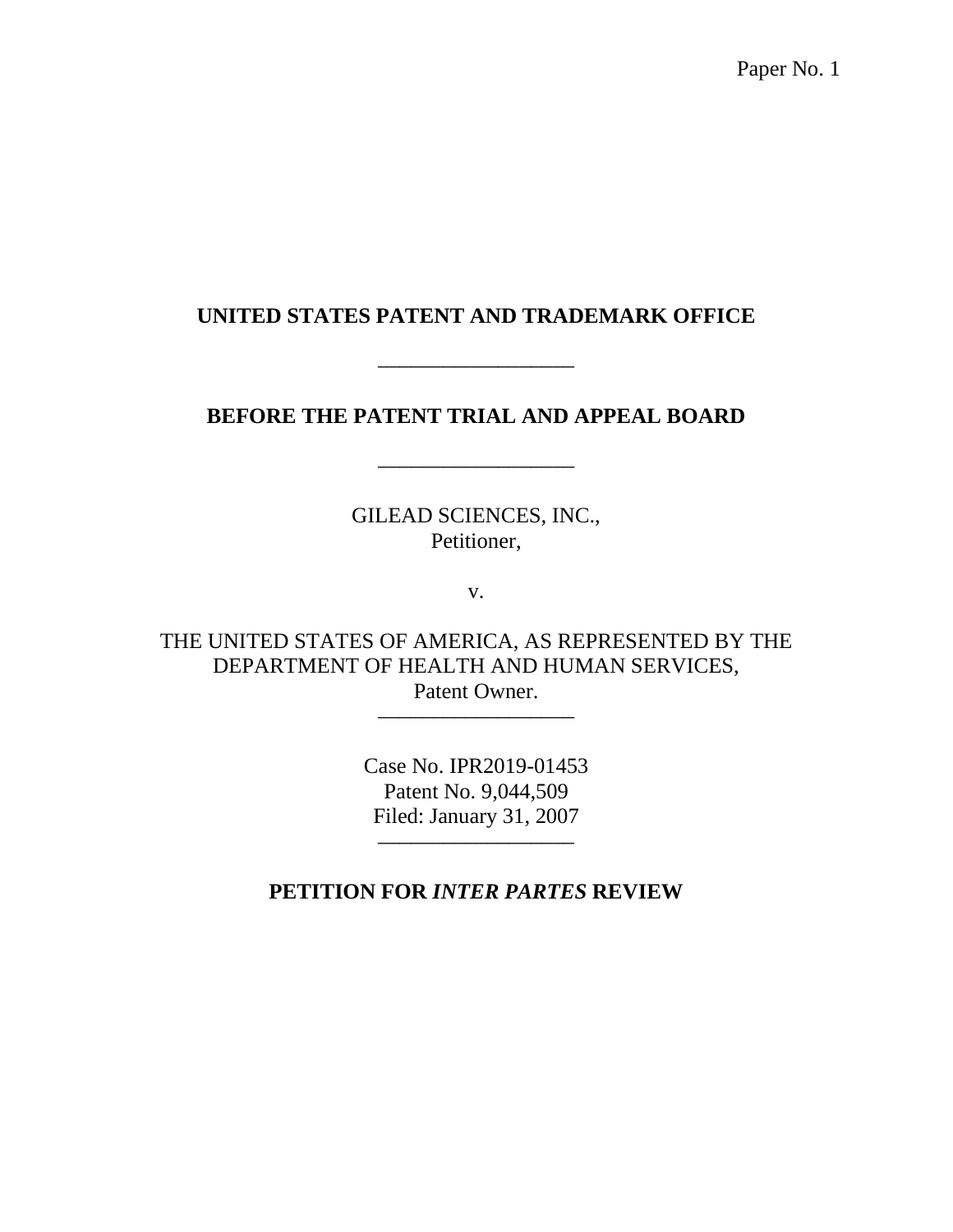# **TABLE OF CONTENTS**

| I.              |                 |                                                               |  |  |  |  |
|-----------------|-----------------|---------------------------------------------------------------|--|--|--|--|
|                 | A.              |                                                               |  |  |  |  |
|                 | <b>B.</b>       |                                                               |  |  |  |  |
|                 | C.              |                                                               |  |  |  |  |
|                 | D.              |                                                               |  |  |  |  |
|                 | E.              |                                                               |  |  |  |  |
| II.             |                 |                                                               |  |  |  |  |
| Ш.              |                 |                                                               |  |  |  |  |
| IV.             |                 |                                                               |  |  |  |  |
|                 | A.              |                                                               |  |  |  |  |
|                 | <b>B.</b>       | Antiretrovirals Target Different Phases of HIV's Life Cycle 8 |  |  |  |  |
| $\mathcal{C}$ . |                 |                                                               |  |  |  |  |
|                 | D.              |                                                               |  |  |  |  |
|                 | E.              |                                                               |  |  |  |  |
| V.              |                 |                                                               |  |  |  |  |
|                 | A.              |                                                               |  |  |  |  |
|                 | <b>B.</b>       |                                                               |  |  |  |  |
|                 | $\mathcal{C}$ . |                                                               |  |  |  |  |
|                 |                 | 1.                                                            |  |  |  |  |
|                 |                 | 2.                                                            |  |  |  |  |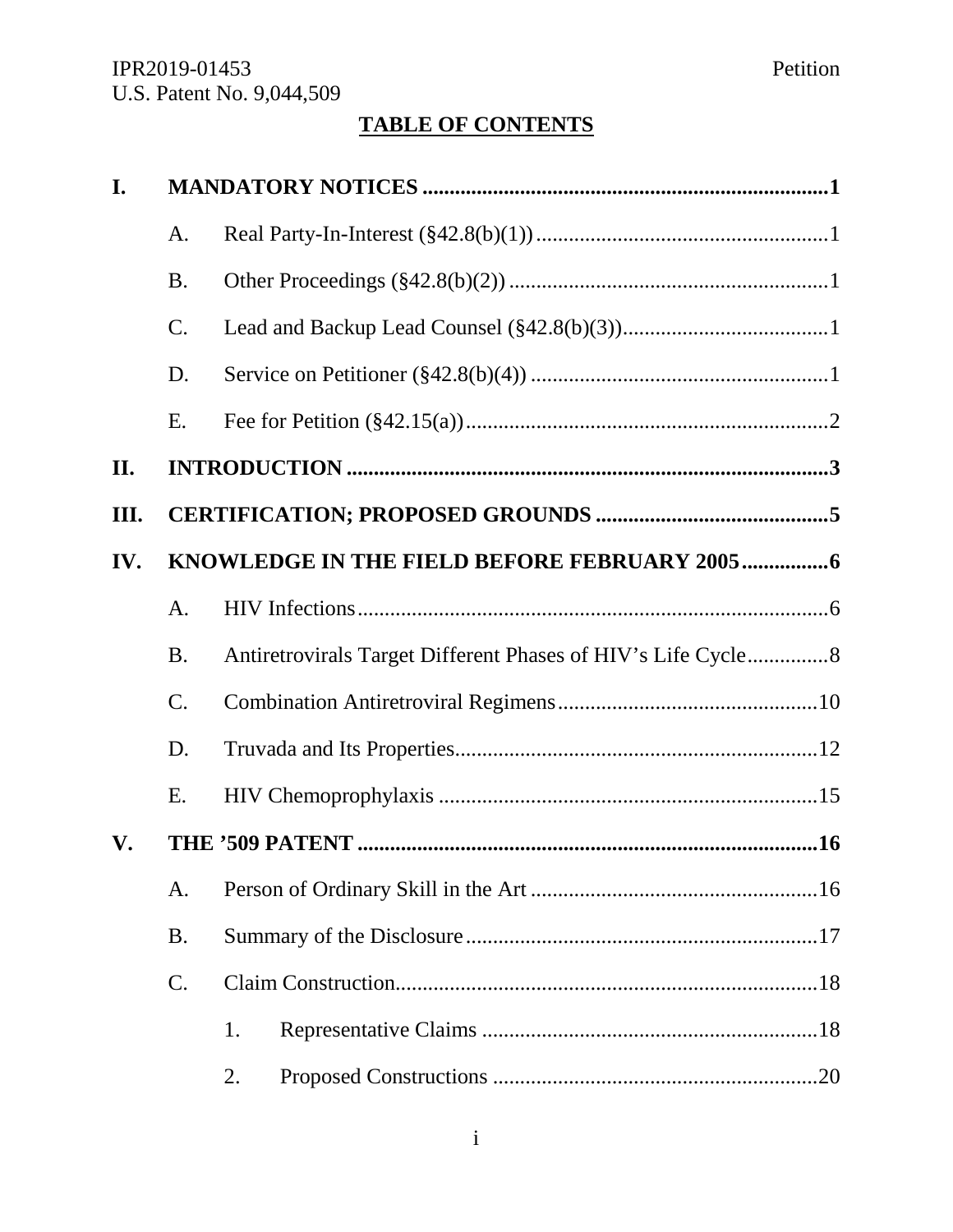|                 |    | a.             | "[P] rotecting a primate host from a self-replicating"                                                                                             |                                                                                                                                                                                                                                                                                                                                                                                                                                                                                   |
|-----------------|----|----------------|----------------------------------------------------------------------------------------------------------------------------------------------------|-----------------------------------------------------------------------------------------------------------------------------------------------------------------------------------------------------------------------------------------------------------------------------------------------------------------------------------------------------------------------------------------------------------------------------------------------------------------------------------|
|                 |    | $\mathbf b$ .  |                                                                                                                                                    |                                                                                                                                                                                                                                                                                                                                                                                                                                                                                   |
|                 |    | $\mathbf{c}$ . |                                                                                                                                                    |                                                                                                                                                                                                                                                                                                                                                                                                                                                                                   |
|                 |    |                |                                                                                                                                                    |                                                                                                                                                                                                                                                                                                                                                                                                                                                                                   |
| A.              |    |                |                                                                                                                                                    |                                                                                                                                                                                                                                                                                                                                                                                                                                                                                   |
|                 | 1. |                |                                                                                                                                                    |                                                                                                                                                                                                                                                                                                                                                                                                                                                                                   |
|                 | 2. |                |                                                                                                                                                    |                                                                                                                                                                                                                                                                                                                                                                                                                                                                                   |
| <b>B.</b>       |    |                |                                                                                                                                                    |                                                                                                                                                                                                                                                                                                                                                                                                                                                                                   |
| $\mathcal{C}$ . |    |                |                                                                                                                                                    |                                                                                                                                                                                                                                                                                                                                                                                                                                                                                   |
|                 | 1. |                |                                                                                                                                                    |                                                                                                                                                                                                                                                                                                                                                                                                                                                                                   |
|                 | 2. |                |                                                                                                                                                    |                                                                                                                                                                                                                                                                                                                                                                                                                                                                                   |
|                 |    | a.             |                                                                                                                                                    |                                                                                                                                                                                                                                                                                                                                                                                                                                                                                   |
|                 |    | $\mathbf b$ .  | "[S] electing" "a primate host not infected with the<br>immunodeficiency retrovirus" [1] / "an uninfected                                          |                                                                                                                                                                                                                                                                                                                                                                                                                                                                                   |
|                 |    | c.             | "[A]dministeringa combination comprising:<br>or $[TDF]$ " [1] / "tenofovir ester" [12] "prior to an<br>exposure" $[1]$ "wherein the combination is |                                                                                                                                                                                                                                                                                                                                                                                                                                                                                   |
|                 |    | d.             |                                                                                                                                                    |                                                                                                                                                                                                                                                                                                                                                                                                                                                                                   |
|                 | 3. |                |                                                                                                                                                    |                                                                                                                                                                                                                                                                                                                                                                                                                                                                                   |
|                 | 4. |                |                                                                                                                                                    | .44                                                                                                                                                                                                                                                                                                                                                                                                                                                                               |
|                 |    |                |                                                                                                                                                    | infection" (Claims $1-11$ ) / "[I]nhibiting establishment of<br>aself-replicating infection" (Claims 12-18)20<br>"[S]elf-replicating infection" (Claims 1 and 12)24<br>"[P]rior to an exposure" / "prior to a potential exposure"<br>Cal-PrEP and CDC-PEP Provide Enabling Descriptions 31<br>human that does not have the self-replicating infection"<br>$(i)$ a pharmaceutically effective amount of emtricitabine<br>and (ii) a pharmaceutically effective amount of tenofovir |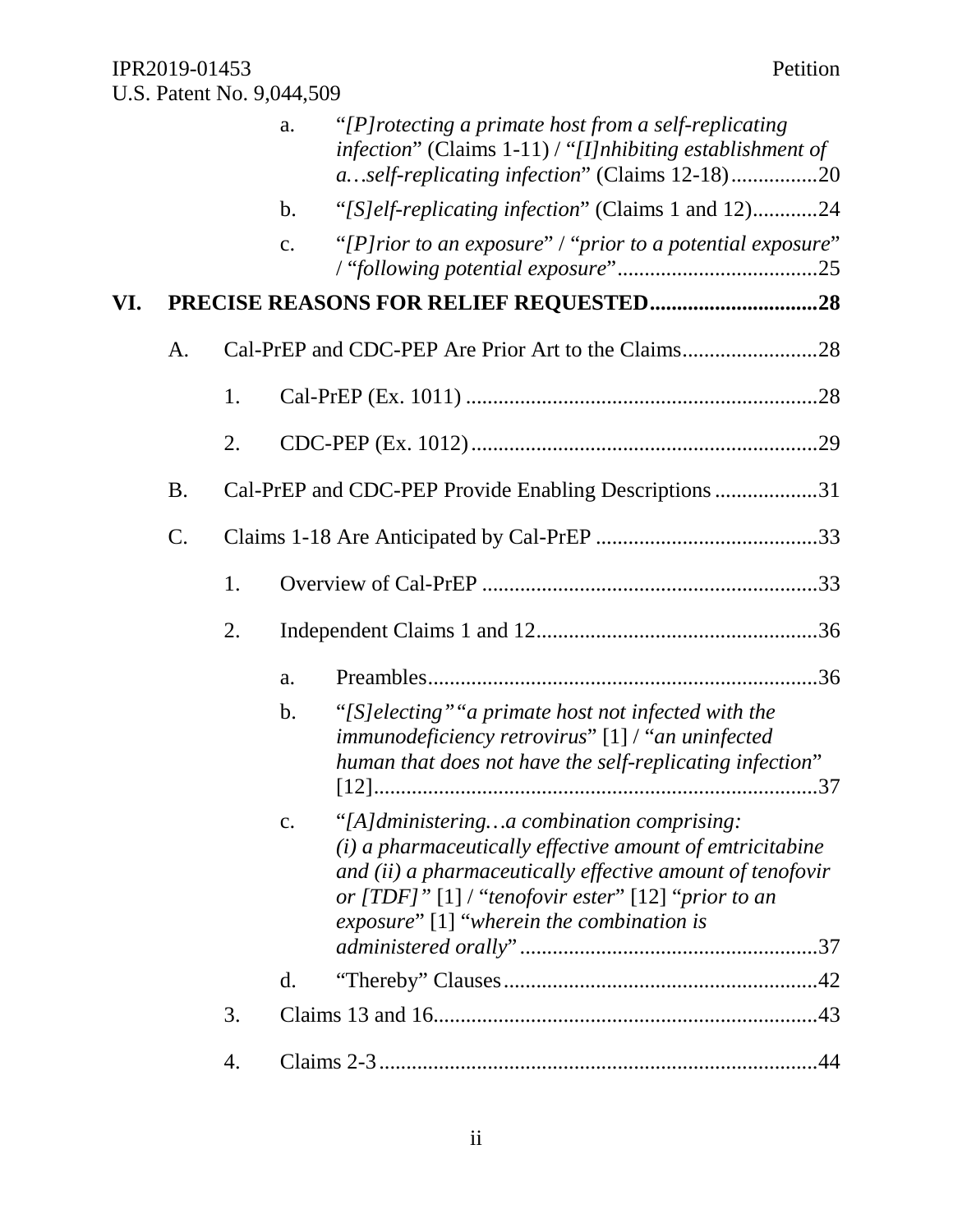| IPR2019-01453<br>U.S. Patent No. 9,044,509 |     |                                                                                                                                                                                                             | Petition |
|--------------------------------------------|-----|-------------------------------------------------------------------------------------------------------------------------------------------------------------------------------------------------------------|----------|
|                                            | 5.  |                                                                                                                                                                                                             |          |
|                                            | 6.  |                                                                                                                                                                                                             |          |
|                                            | 7.  |                                                                                                                                                                                                             |          |
|                                            | 8.  |                                                                                                                                                                                                             |          |
|                                            | 9.  |                                                                                                                                                                                                             |          |
|                                            | 10. |                                                                                                                                                                                                             |          |
|                                            | 11. |                                                                                                                                                                                                             |          |
|                                            | 12. |                                                                                                                                                                                                             |          |
|                                            | 13. |                                                                                                                                                                                                             |          |
| D.                                         |     |                                                                                                                                                                                                             |          |
|                                            | 1.  |                                                                                                                                                                                                             |          |
|                                            | 2.  |                                                                                                                                                                                                             |          |
|                                            |     | a.                                                                                                                                                                                                          |          |
|                                            |     | "[S] electing an uninfected human that does not<br>b.                                                                                                                                                       |          |
|                                            |     | "[A]dministering to the uninfected humana<br>c.<br>combination comprising: $(i)$ a pharmaceutically<br>effective amount of emtricitabine; and (ii) $a$<br>pharmaceutically effective amount of tenofovir or |          |
|                                            |     | $\mathbf{d}$ .                                                                                                                                                                                              |          |
|                                            | 3.  |                                                                                                                                                                                                             |          |
|                                            | 4.  |                                                                                                                                                                                                             |          |
|                                            | 5.  |                                                                                                                                                                                                             |          |
|                                            | 6.  |                                                                                                                                                                                                             | .64      |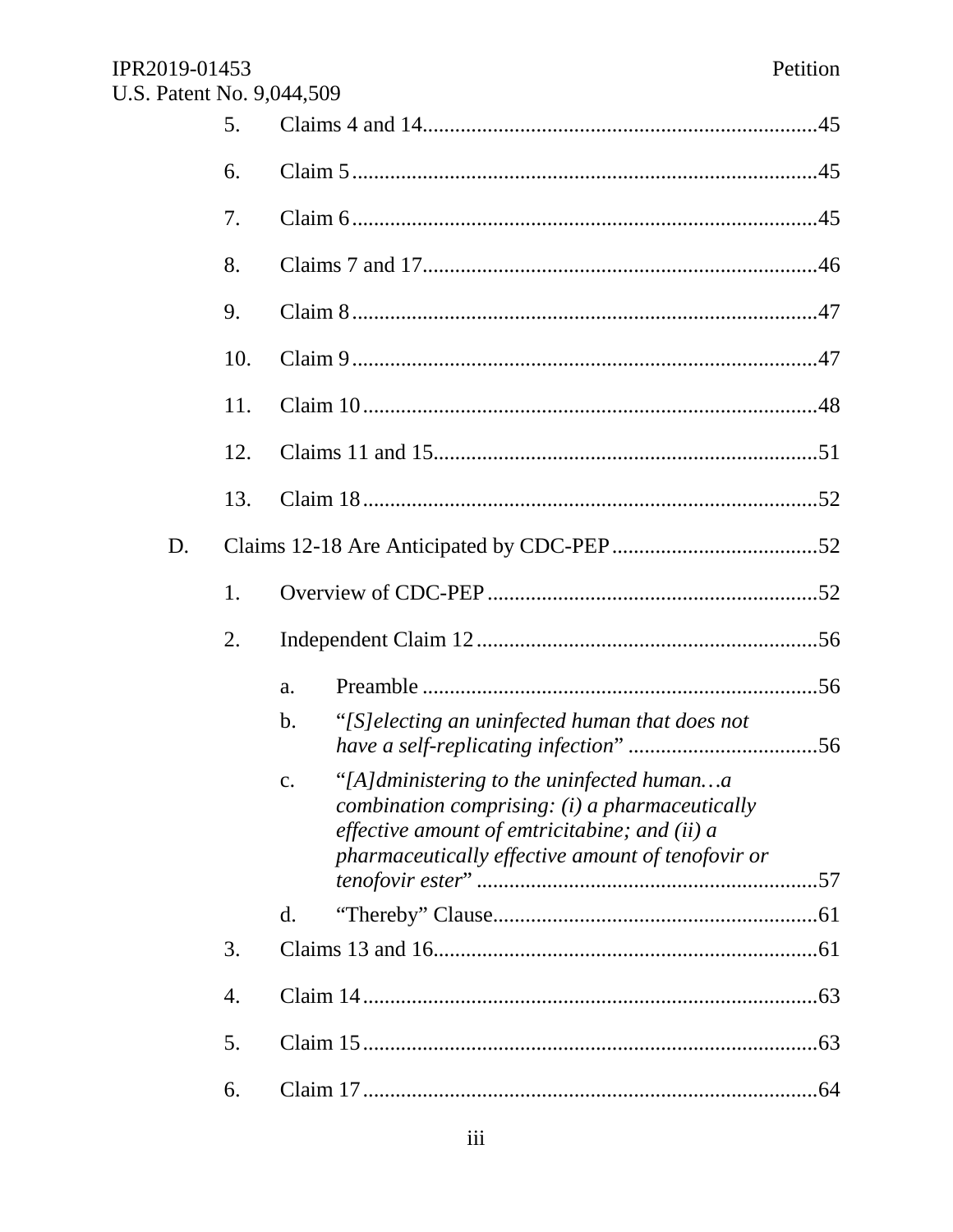|      |    | 7. |                |                                                                                                 |
|------|----|----|----------------|-------------------------------------------------------------------------------------------------|
|      | Ε. |    |                |                                                                                                 |
|      |    | 1. |                | A Skilled Person Would Have Been Motivated to<br>Commence Prophylaxis Before an Exposure Based  |
|      |    | 2. |                | CDC-PEP and Cal-PrEP Both Recommended Truvada for                                               |
|      |    | 3. |                | A Skilled Person Would Reasonably Expect PrEP Using                                             |
|      |    |    | a.             | Extensive Experiences with PEP Established a                                                    |
|      |    |    | $\mathbf b$ .  | PrEP and PEP Regimens Have the Same<br>Pharmacological Mechanism and Cause the Same             |
|      |    |    | $\mathbf{C}$ . | Cal-PrEP Described Clinical Trials Focused on<br>Decreasing Community Rates of HIV Infection 78 |
|      |    |    | d.             | HIV Chemoprophylaxis Was Not "Highly"                                                           |
|      | F. |    |                |                                                                                                 |
| VII. |    |    |                | THE BOARD SHOULD NOT EXERCISE ITS DISCRETION                                                    |
|      |    |    |                |                                                                                                 |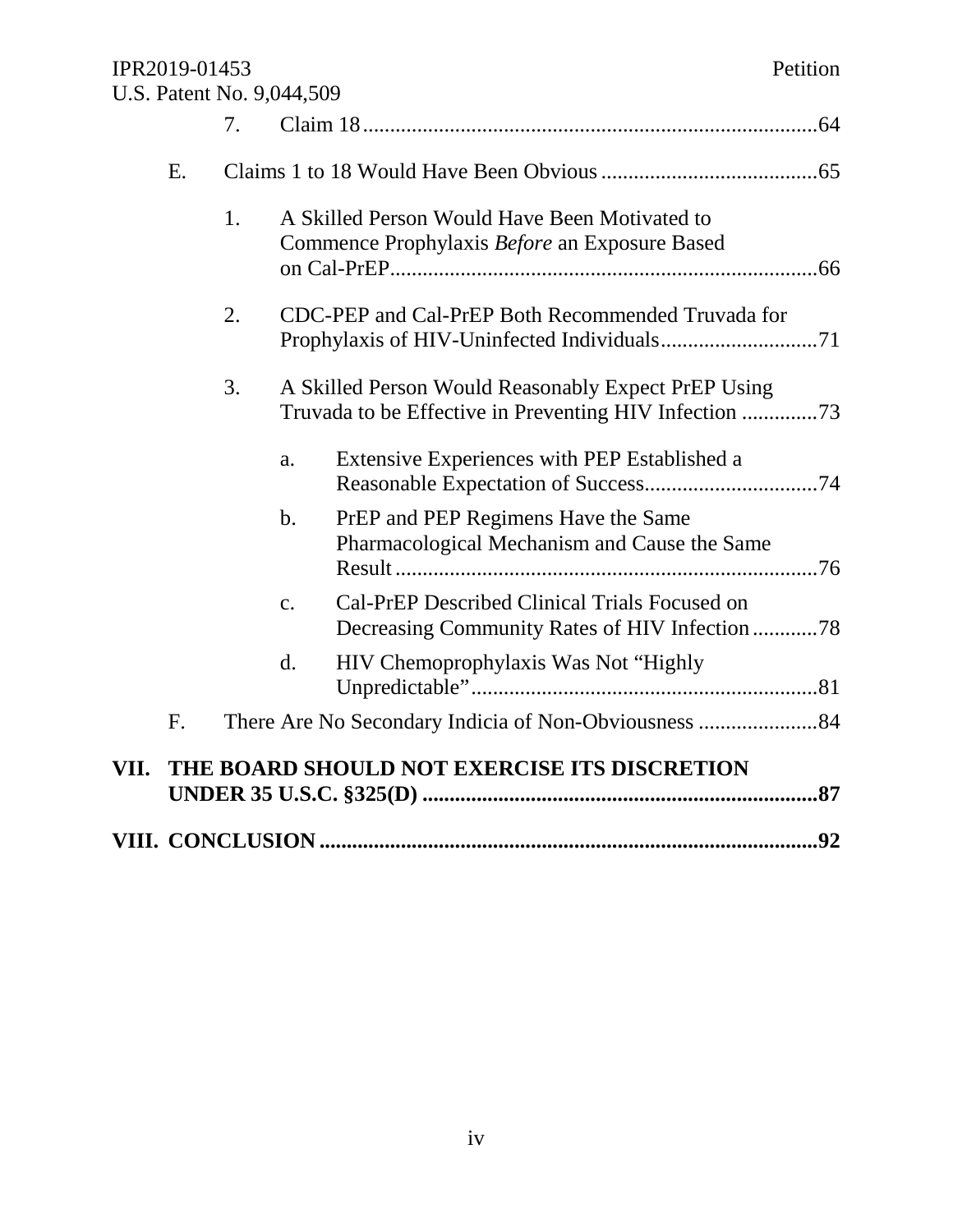# **TABLE OF AUTHORITIES**

# **Page(s)**

# **Cases**

| Apotex Inc. v. Novartis AG,                            |
|--------------------------------------------------------|
| Becton Dickinson & Co. v. B. Braun Melsungen AG,       |
| Bristol-Myers Squibb Co. v. Ben Venue Labs, Inc.,      |
| In re Gleave,                                          |
| Great W. Cas. Co. v. Transpacific IP I Ltd.,           |
| Intelligent Bio-Sys., Inc. v. Illumina Cambridge Ltd., |
| Merck & Co. v. Teva Pharmaceuticals USA,               |
| Microsoft Corp. v. Parallel Networks Licensing, LLC,   |
| In re Montgomery,                                      |
| Ormco Corp. v. Align Tech., Inc.,                      |
| Rasmusson v. SmithKline Beecham Corp.,                 |
| SanDisk Corp. v. Kingston Tech. Co.,                   |
| Schering Corp. v. Geneva Pharms.,                      |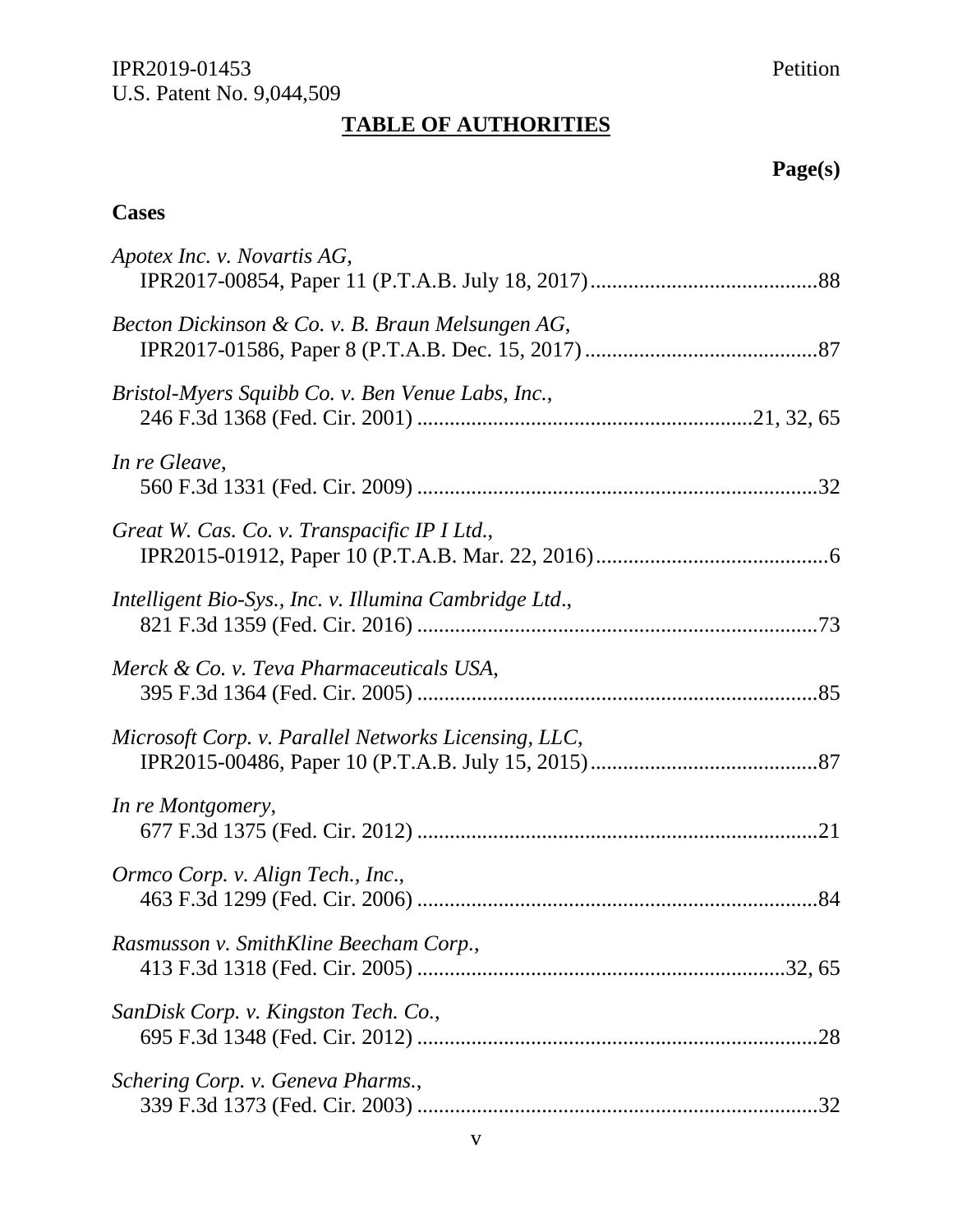| IPR2019-01453<br>U.S. Patent No. 9,044,509                     | Petition |
|----------------------------------------------------------------|----------|
| SkinMedica, Inc. v. Histogen Inc.,                             |          |
| <b>Statutes</b>                                                |          |
|                                                                |          |
|                                                                |          |
|                                                                |          |
| <b>Other Authorities</b>                                       |          |
| U.S. Patent & Trademark Ofc., Trial Practice Guide (July 2019) |          |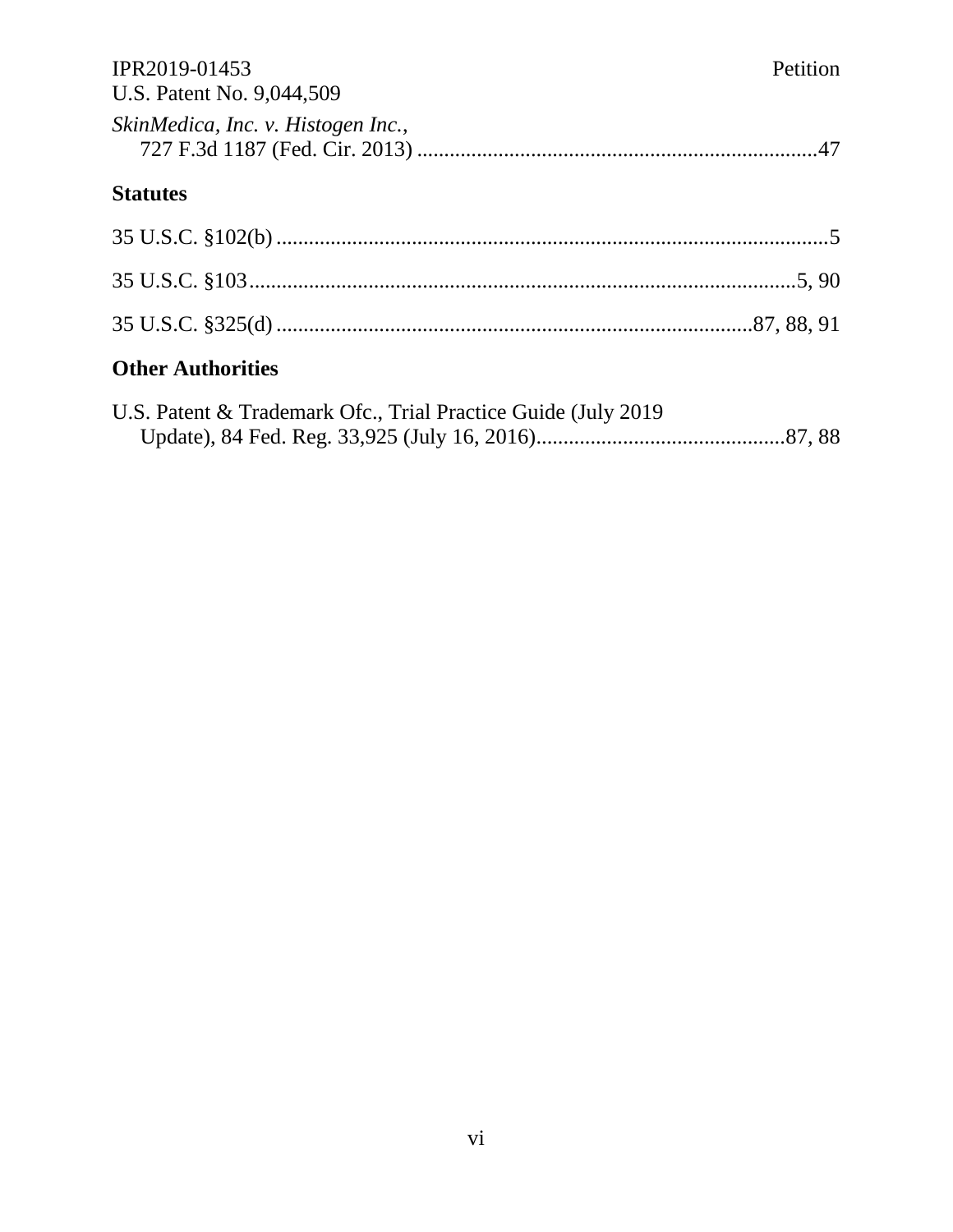## **I. MANDATORY NOTICES**

#### **A. Real Party-In-Interest (§42.8(b)(1))**

The real party-in-interest is Gilead Sciences, Inc., located at 333 Lakeside Drive, Foster City, California 94404.

## **B. Other Proceedings (§42.8(b)(2))**

U.S. Patent No. 9,044,509 Patent (Ex. 1001) ("'509 Patent") is not the

subject of any other proceeding.

Petitioner has filed *inter partes* review petitions against three patents issued

from applications claiming priority to the application from which the '509 Patent

issued; namely: (i) IPR2019-01454 (challenging U.S. Patent No. 9,579,333);

(ii) IPR2019-01455 (challenging U.S. Patent No. 9,937,191); and (iii) IPR2019-

01456 (challenging U.S. Patent No. 10,335,423).

## **C. Lead and Backup Lead Counsel (§42.8(b)(3))**

| <b>Lead Counsel</b> | <b>Backup Lead Counsel</b>     |
|---------------------|--------------------------------|
| Jeffrey P. Kushan   | <b>Lauren Cranford Katzeff</b> |
| Reg. No. 43,401     | Reg. No. 67,499                |
| jkushan@sidley.com  | lkatzeff@sidley.com            |
| 202-736-8914        | 202-736-8176                   |

## **D. Service on Petitioner (§42.8(b)(4))**

Service may be made by e-mail (IPRNotices@sidley.com) or by mail or

hand delivery to: Sidley Austin LLP, 1501 K Street, N.W., Washington, D.C.

20005. The fax number for Counsel is 202-736-8711.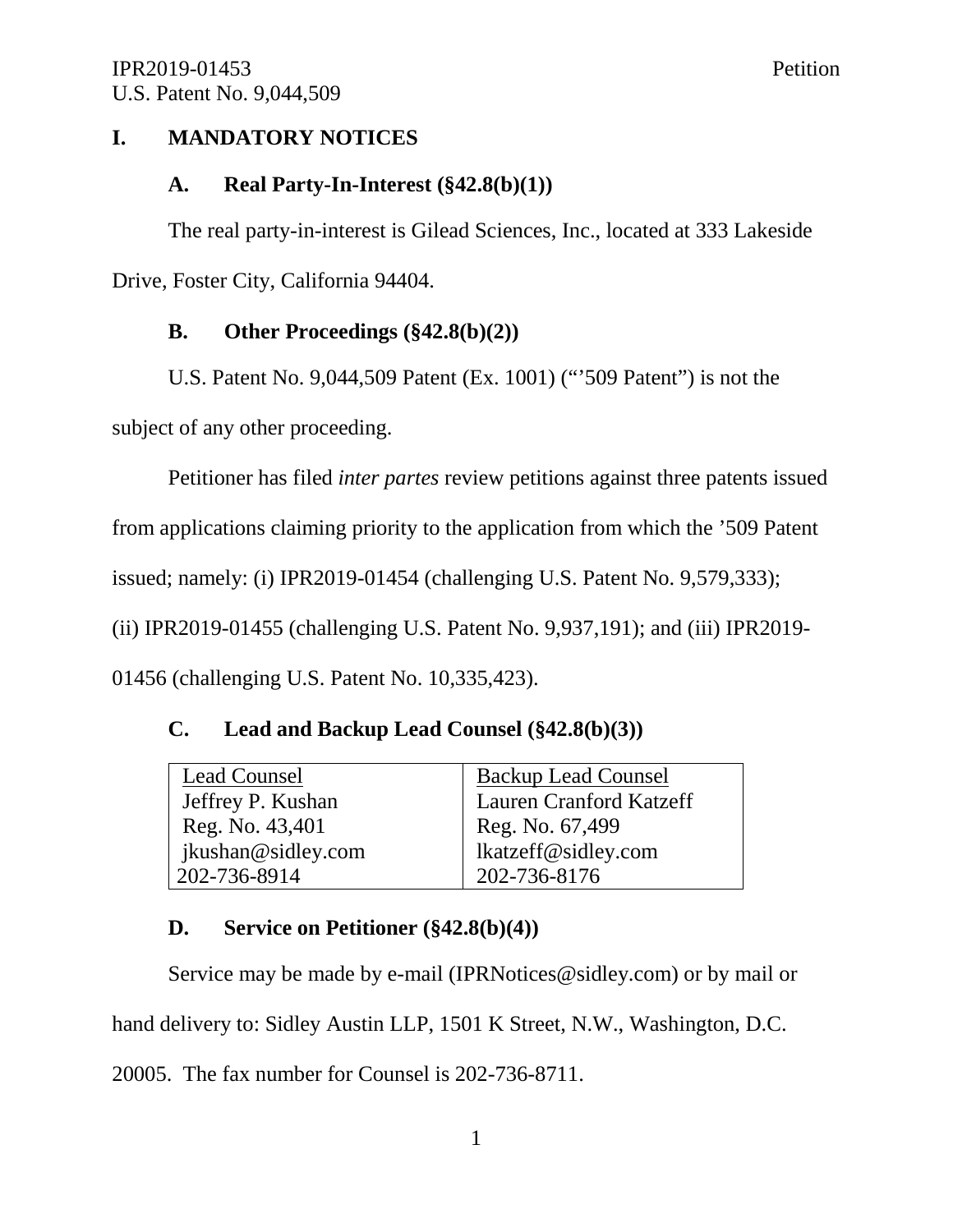## **E. Fee for Petition (§42.15(a))**

The Director is authorized to charge the fee specified by 37 CFR §42.15(a)

to Deposit Account No. 50-1597.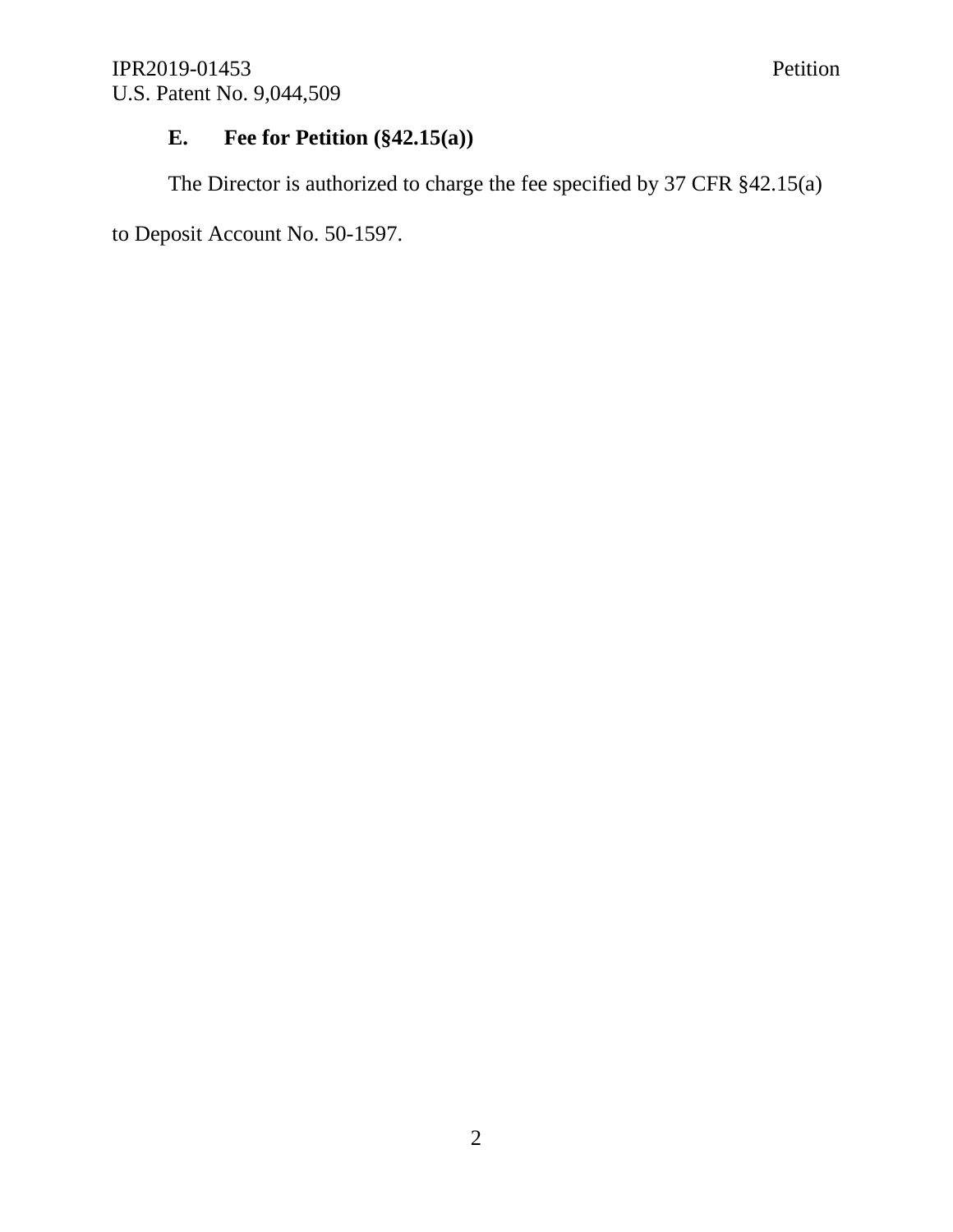#### **II. INTRODUCTION**

Since the 1990s, it has been standard practice to administer combinations of antiretroviral agents to prevent human immunodeficiency virus ("HIV") infections in uninfected individuals who have been exposed to the virus, a regimen termed post-exposure prophylaxis ("PEP"). By 2005, PEP regimens had evolved to use newer antiretrovirals, particularly Petitioner Gilead's Truvada®, a once-daily oral formulation of tenofovir disoproxil fumarate ("TDF") plus emtricitabine ("FTC"). Indeed, shortly after it became available, the Centers for Disease Control and Prevention  $(CDC)^1$  updated their widely-followed PEP guidelines ("CDC-PEP")<sup>2</sup> to specify use of Truvada (i.e., TDF+FTC) as one of two "preferred" "backbone" regimens to prevent HIV infection after exposure.

In 2004, two California-based HIV/AIDS organizations<sup>3</sup> published a report ("Cal-PrEP") describing an extension of the PEP regimen for "certain people at

<sup>&</sup>lt;sup>1</sup> The CDC is an agency of the Department of Health  $\&$  Human Services (HHS), the Patent Owner.

<sup>2</sup> Ex. 1012 ("CDC-PEP"), 20.

<sup>&</sup>lt;sup>3</sup> The Center for HIV Identification, Prevention, and Treatment Services and AIDS Partnership California. *See* Ex. 1011 ("Cal-PrEP"), 2-3.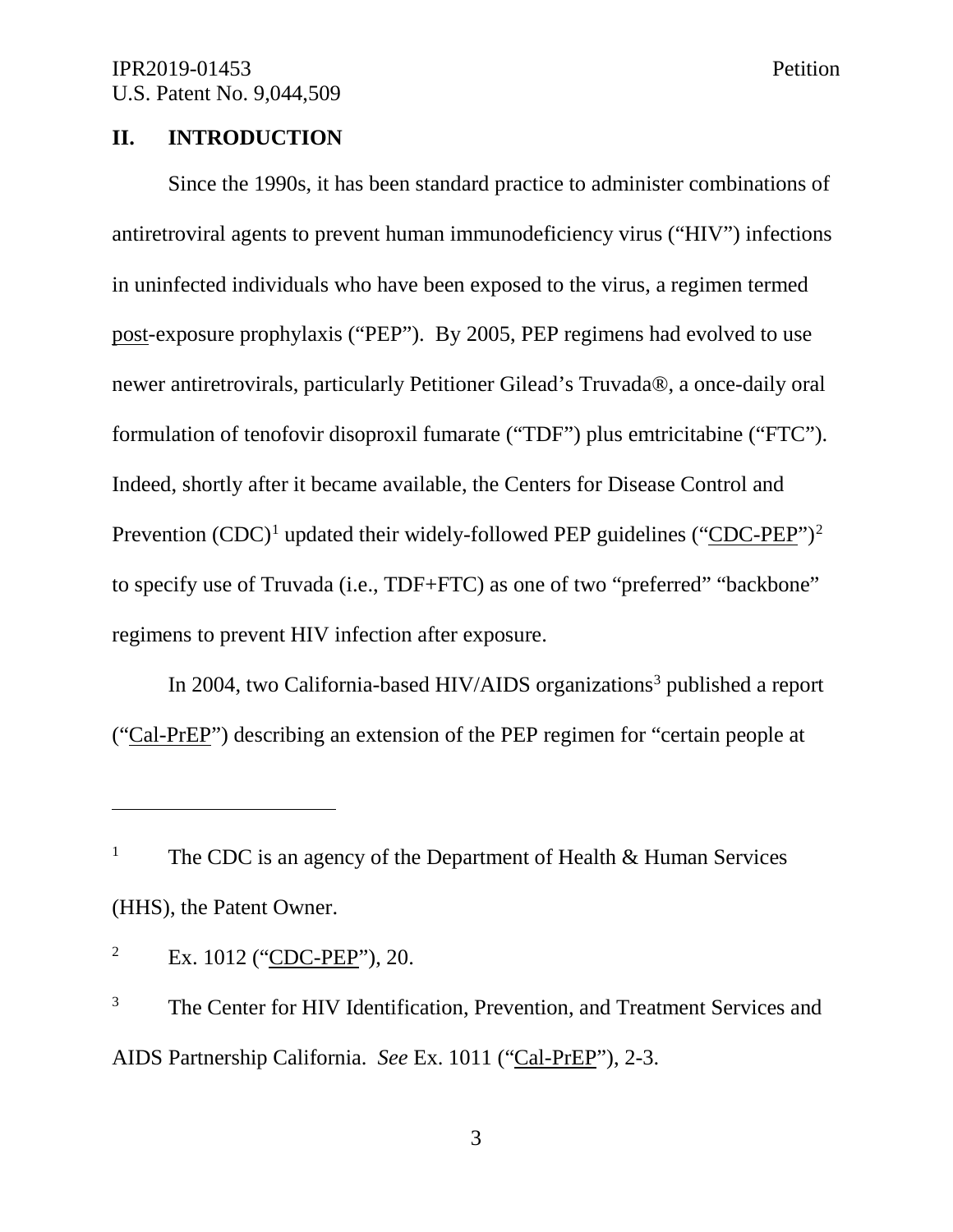high risk" of HIV infection<sup>4</sup>—those who engage in conduct that repeatedly exposes them to HIV. Their regimen specified giving high-risk individuals antiretrovirals (particularly Truvada) before they are exposed to HIV ("preexposure prophylaxis" or "PrEP"), rather than after ("PEP"). Cal-PrEP justified this regimen by reasoning that any potential side-effects of using antiretrovirals for extended periods would be far outweighed by preventing infection of the high-risk individual on PrEP, and, by extension, others in that person's community who might become exposed to HIV via that high-risk individual.

The claims of the '509 Patent encompass both regimens—certain claims require administration of TDF+FTC before an HIV exposure (i.e., PrEP), while others cover administration after an HIV exposure (i.e., PEP). The '509 Patent claims are thus anticipated by the methods described in Cal-PrEP and in CDC-PEP, and are obvious variants of both when considered together. Petitioner respectfully requests the Board to institute *inter partes* review of Claims 1-18 of the '509 Patent and cancel these claims.

<sup>4</sup> Cal-PrEP, 3.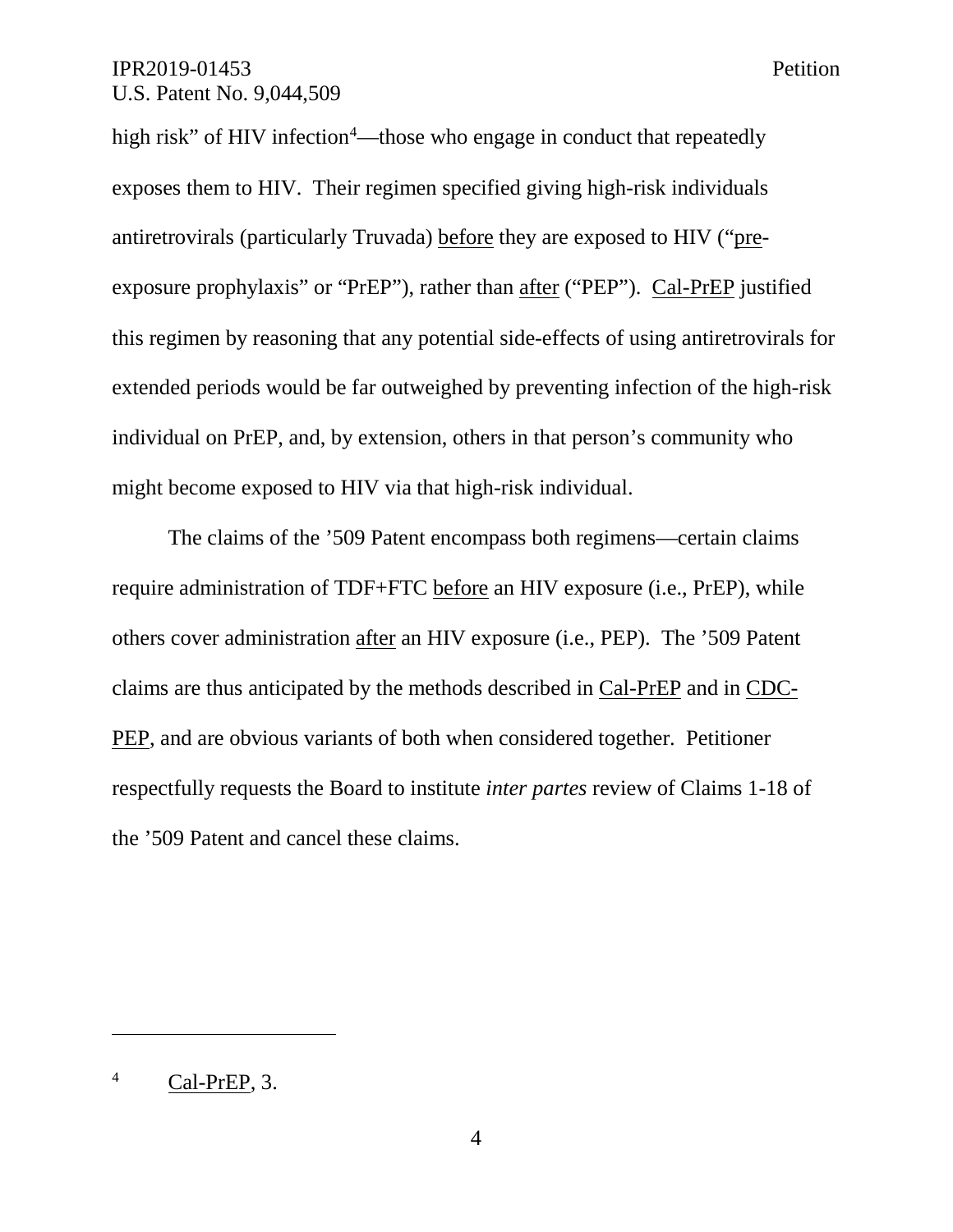#### **III. CERTIFICATION; PROPOSED GROUNDS**

Gilead Sciences, Inc. certifies it is not barred or estopped from requesting *inter partes* review of the '509 Patent. Neither Gilead, nor any party in privity with Gilead, has (i) filed a civil action challenging the validity of any claim of the '509 Patent; or (ii) been served a complaint alleging infringement of the '509 Patent more than a year prior to the present date. The '509 Patent also has not been the subject of a prior *inter partes* review. Gilead certifies that the '509 Patent is available for *inter partes* review.

Petitioner proposes three grounds:

- (i) anticipation of Claims 1-18 by Cal-PrEP under 35 U.S.C. §102(b);
- (ii) anticipation of Claims 12-18 under by CDC-PEP under 35 U.S.C. §102(b); and
- (iii) obviousness of Claims 1-18 over CDC-PEP in view of Cal-PrEP under 35 U.S.C. §103.

Petitioner submits these grounds are not redundant. The two anticipation grounds address claims with distinct requirements that are anticipated for different reasons by the disclosures of Cal-PrEP and CDC-PEP. The anticipation grounds are not redundant with the proposed obviousness ground, which rests on a different rationale for unpatentability and is presented to respond to potential arguments Patent Owner may make regarding what the prior art teaches. And because all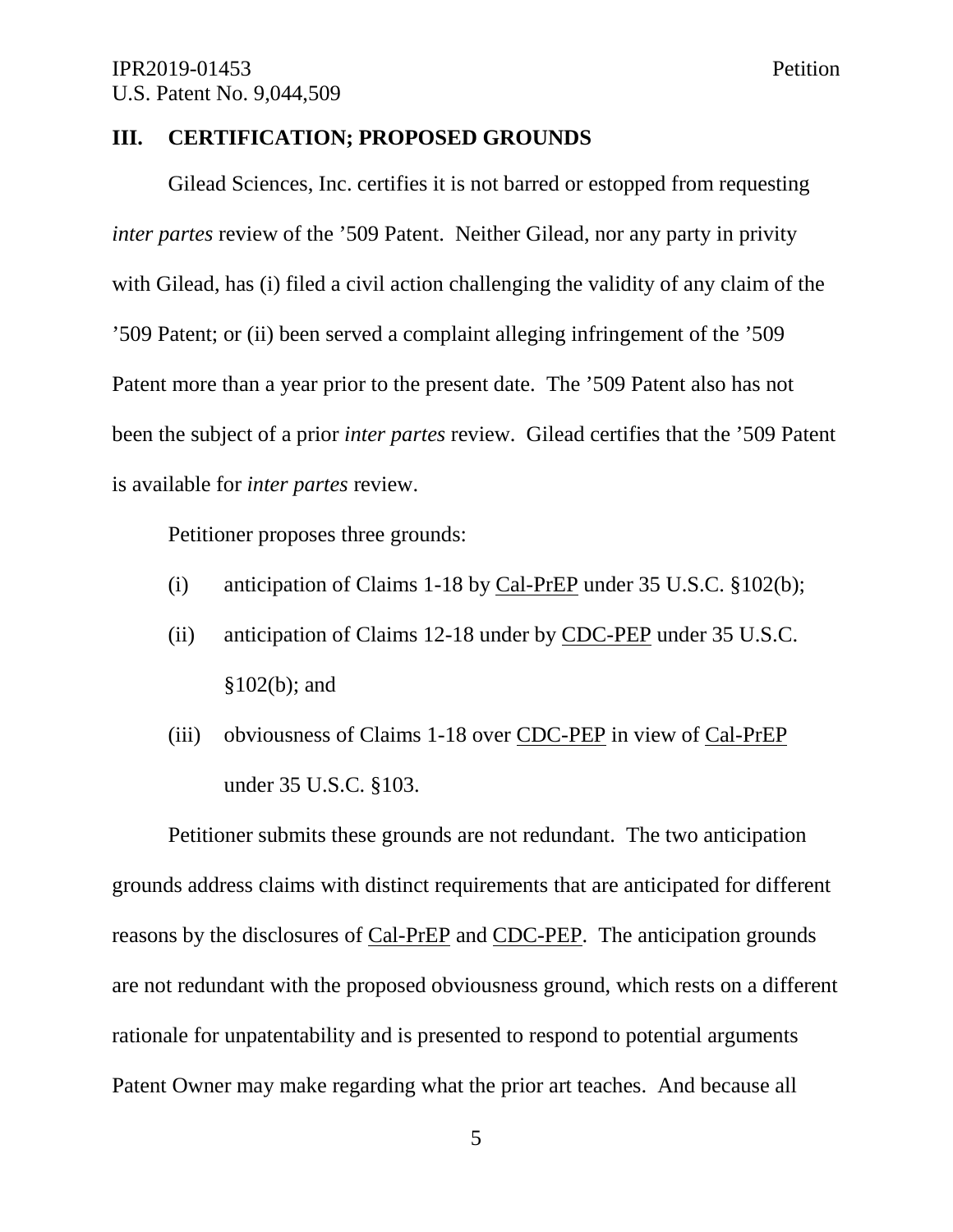three grounds rely on the same two prior art references and the knowledge held by the skilled person, they are "rational, narrowly targeted, and not burdensome."5

## **IV. KNOWLEDGE IN THE FIELD BEFORE FEBRUARY 2005**

What the skilled person knew at the time of an invention is integral to the assessment of patentability. Here, the critical date is February 3, 2005—one year before the earliest priority date claimed by the '509 Patent. The skilled person's knowledge of HIV, antiretroviral agents, and strategies for treatment and prophylaxis of HIV by that date was extensive.

#### **A. HIV Infections**

 $\overline{a}$ 

The human immunodeficiency virus (HIV) targets and destroys the immune system's CD4+ cells, which impedes the body's ability to fight infections and illnesses and eventually progresses to acquired immune deficiency syndrome ("AIDS").<sup>6</sup> HIV is a retrovirus and exists outside of cells as viral particles ("virions") (Figure)<sup>7</sup>:

<sup>6</sup> *See*, *e.g.*, Ex. 1138 ("Janeway"), 451-57; Ex. 1147 ("Cohen-1999"), 1458- 59, 1474-76

<sup>7</sup> Ex. 1148 ("Gelderblom-1991"), 620.

6

<sup>5</sup> *Great W. Cas. Co. v. Transpacific IP I Ltd.*, IPR2015-01912, Paper 10, 17- 18 (P.T.A.B. Mar. 22, 2016).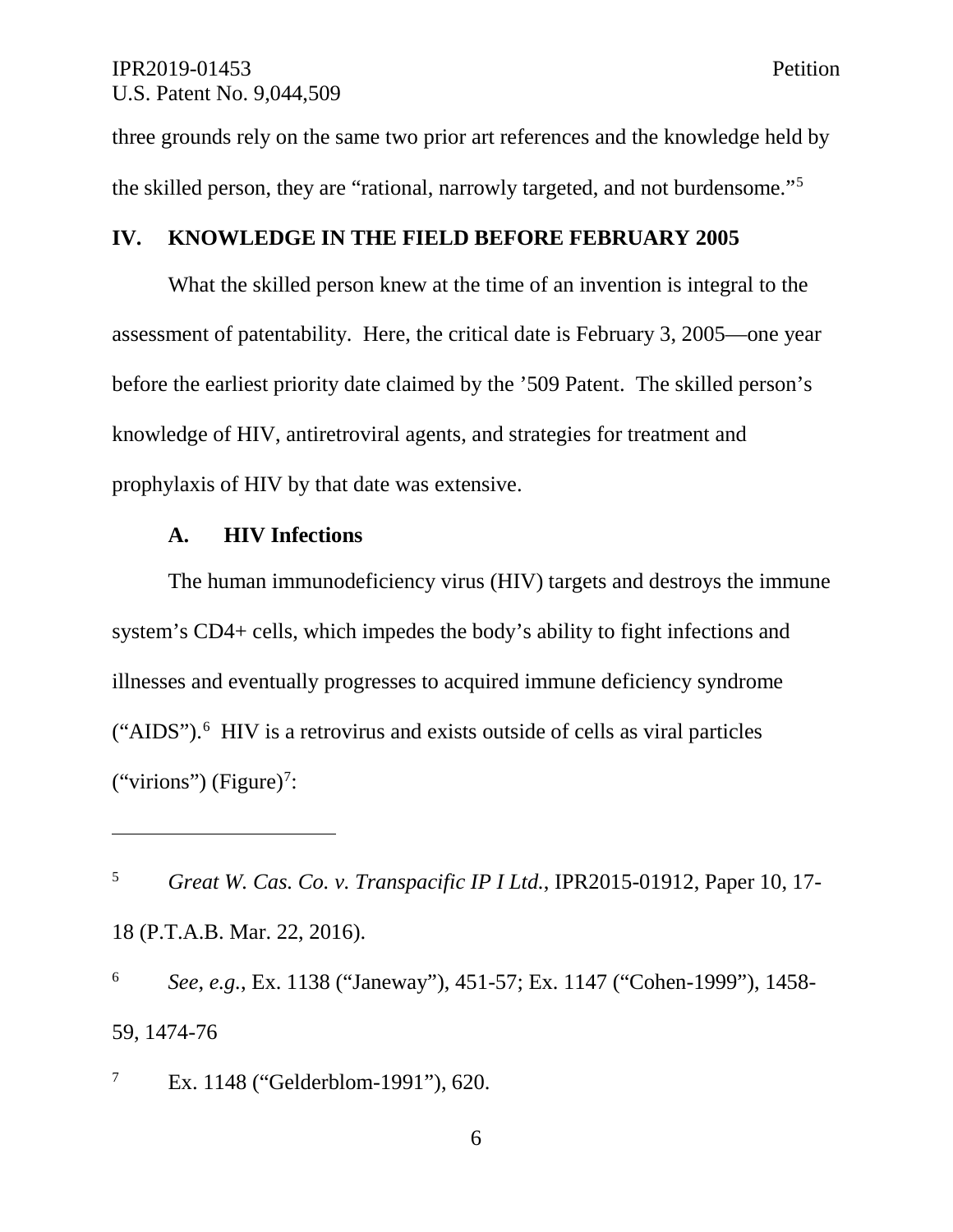$\overline{a}$ 



HIV infections can result from an HIV "exposure," which occurs when virions are transferred via bodily fluids (e.g., semen or blood) to an individual.<sup>8</sup> To create a risk of infection, HIV must encounter CD4+ cells in the body and transform them to induce those cells to produce and release new virions, which can then transform other CD4+ cells. To do that, the virion binds to the CD4+ cell, which enables the HIV viral RNA to enter the cell.<sup>9</sup> Then, reverse transcriptase converts the viral RNA into viral cDNA, which enters the CD4+ cell nucleus and integrates into the host genome via the action of an integrase enzyme. The infected CD4+ cell then expresses the viral cDNA to produce viral protein precursors and additional copies of the HIV RNA. Protease enzymes then process the precursor

<sup>8</sup> Ex. 1009 ("Youle-Decl.") ¶¶43-44; Gelderblom-1991, 618-20.

<sup>&</sup>lt;sup>9</sup> Gelderblom-1991, 618, 630; Ex. 1149 ("Goldsby"), 452, Fig. 19-14.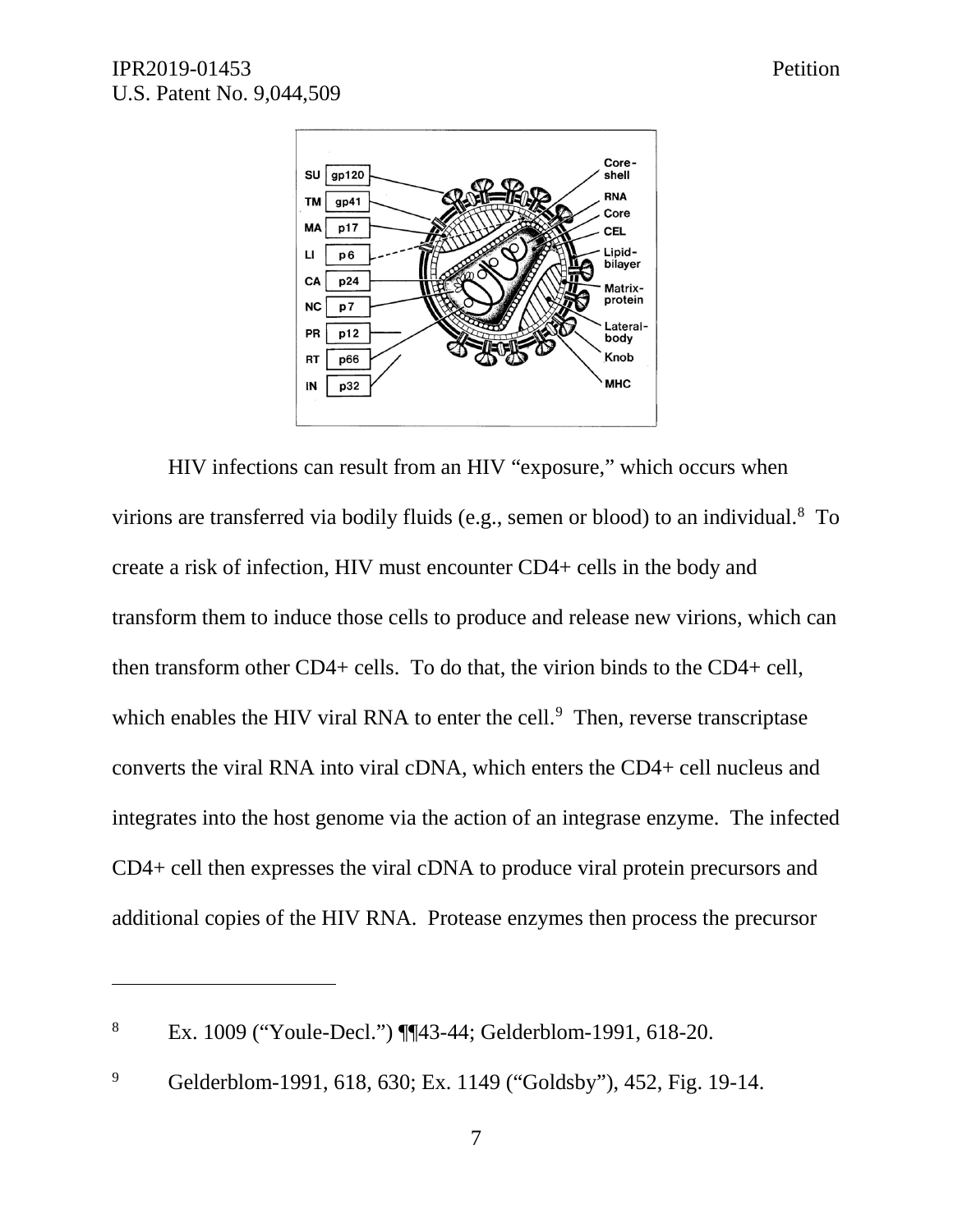proteins, package them together with HIV RNA and release them from the HIVinfected cell as new virions.

The CD4+ cells transformed by the initial exposure to HIV are called "founder" cells,<sup>10</sup> which rapidly begin producing virions that can infect other  $CD4 + cells.<sup>11</sup>$  The body's immune system targets and removes the founder and other CD4+ cells transformed by HIV, but at some point (approximately three days after the exposure) the volume of new virions and infected CD4+ cells overwhelms the host's immune system. <sup>12</sup> At that point, an HIV infection was considered established.13

#### **B. Antiretrovirals Target Different Phases of HIV's Life Cycle**

Antiretroviral drugs inhibit replication of HIV viral RNA in CD4+ cells and production of new virions, which prevents additional CD4+ cells from being

<sup>10</sup> Ex. 1061 ("Haase-2005"), 784; Ex. 1137 ("Miller"), 9217, 9222.

<sup>11</sup> Haase-2005, 784.

 $\overline{a}$ 

<sup>12</sup> Youle-Decl. ¶73; Haase-2005, 784; Ex. 1156 ("Tsai-1998"), 4271 ("…short temporal window during which…treatment can block establishment of persistent infection"); Ex. 1157 ("Lifson"), 2584; Ex. 1013 ("CDC-May1998"), 5.

<sup>13</sup> Youle-Decl. ¶73; Haase-2005, 784, 787; Miller, 9225-26.

8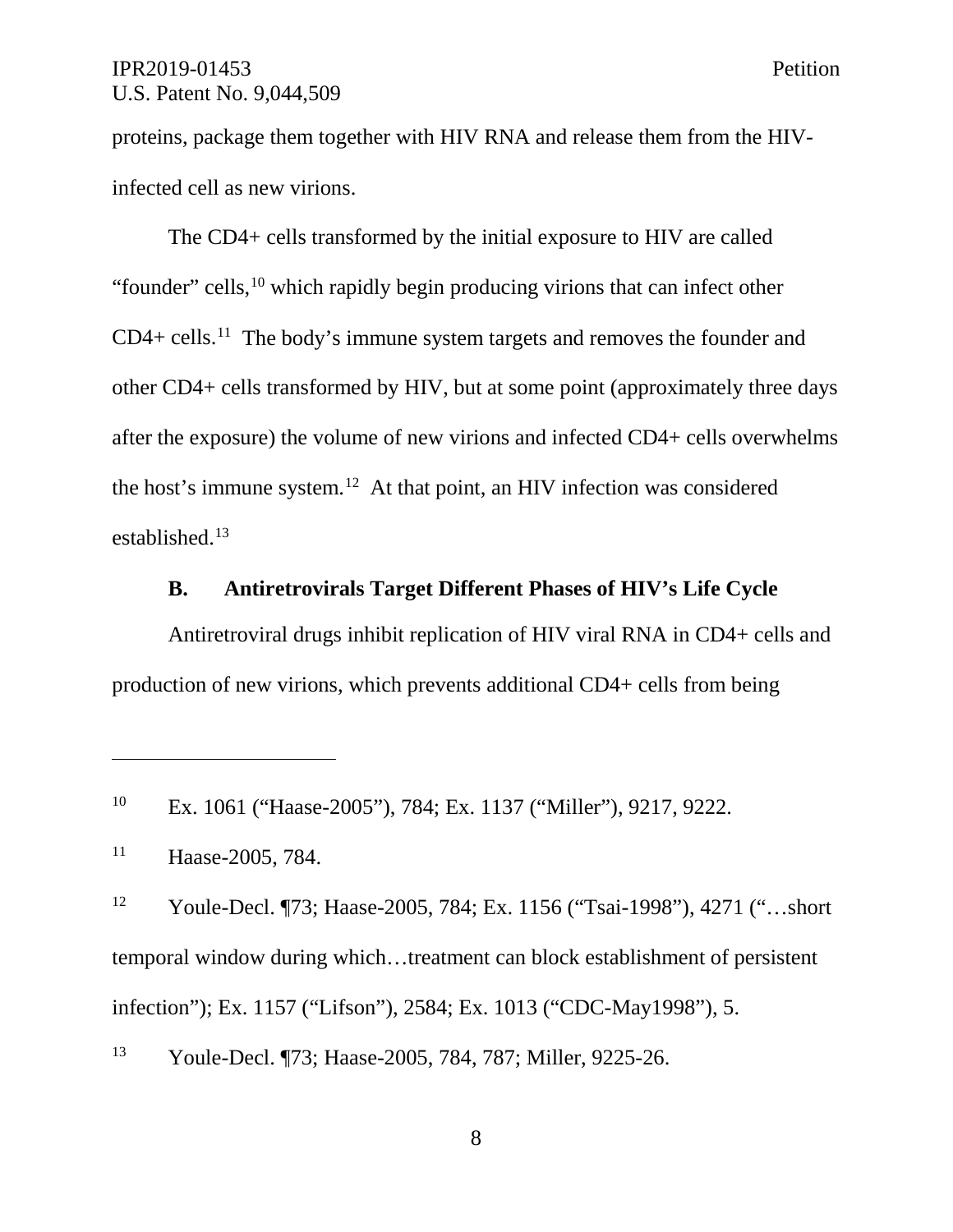transformed by HIV.<sup>14</sup> Different classes of antiretroviral drugs were known to

target different phases of HIV's life cycle (Figure).<sup>15</sup>



Agents that prevent HIV viral DNA from being created or integrated into the host cell's DNA are the most effective antiretroviral agents.<sup>16</sup> Reverse transcriptase inhibitors ("RTIs") are particularly effective because they prevent

 $\overline{a}$ 

<sup>16</sup> Cal-PrEP, 11.

<sup>14</sup> Janeway, 458-59.

<sup>15</sup> Goldsby, 451-53; Janeway, 458-59; Lifson, 2584; Ex. 1015 ("Hu"), 6087.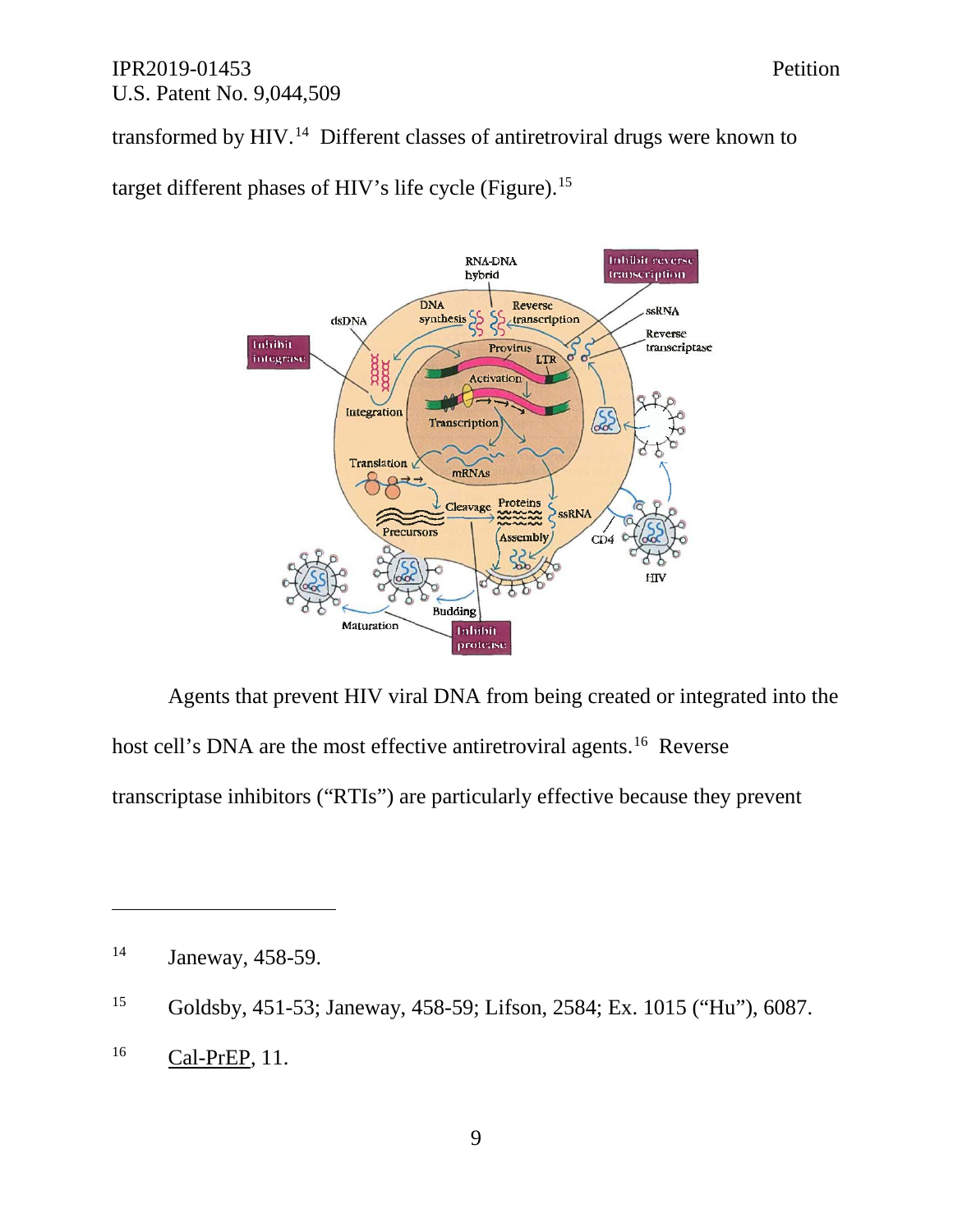$\overline{a}$ 

creation of the HIV proviral cDNA.17 Two examples of RTIs are nucleo**t**ide reverse transcriptase inhibitors ("N**t**RTIs") such as tenofovir and tenofovir disoproxil fumarate (TDF)<sup>18</sup> and nucleoside reverse transcriptase inhibitors ("NRTIs") such as emtricitabine  $(FTC)^{19}$ 

## **C. Combination Antiretroviral Regimens**

Since the 1990s, it was known that the most effective way to "accomplish durable suppression of HIV replication" is to administer two or more different antiretroviral drugs ("combination" therapy)—one agent ("monotherapy") does not

<sup>17</sup> *See* Goldsby, 451-52; Ex. 1021 ("Barreiro"), 234; Youle-Decl. ¶95.

<sup>18</sup> "TDF is a prodrug of tenofovir." Cal-PrEP, 8; *see also* Youle-Decl. ¶81; Ex. 1029 ("De-Clercq-JCV"), 118-19.

<sup>19</sup> Ex. 1025 ("Truvada®-Label"), 2-3; Ex. 1016 ("De-Clercq-IJB"), 1806-10; De-Clercq-JCV, 115-18; Ex. 1030 ("Bang"), 2413-15; *see also* Youle-Decl. ¶¶78- 80, 96. A third type of RTI—**non**-nucleoside reverse transcriptase inhibitors ("**N**NRTIs")—binds to reverse transcriptase and inhibits its functions. *See* Ex. 1067 ("Saag"), 26; De-Clercq-JCV, 118; Goldsby, 451-53; Youle-Decl. ¶83.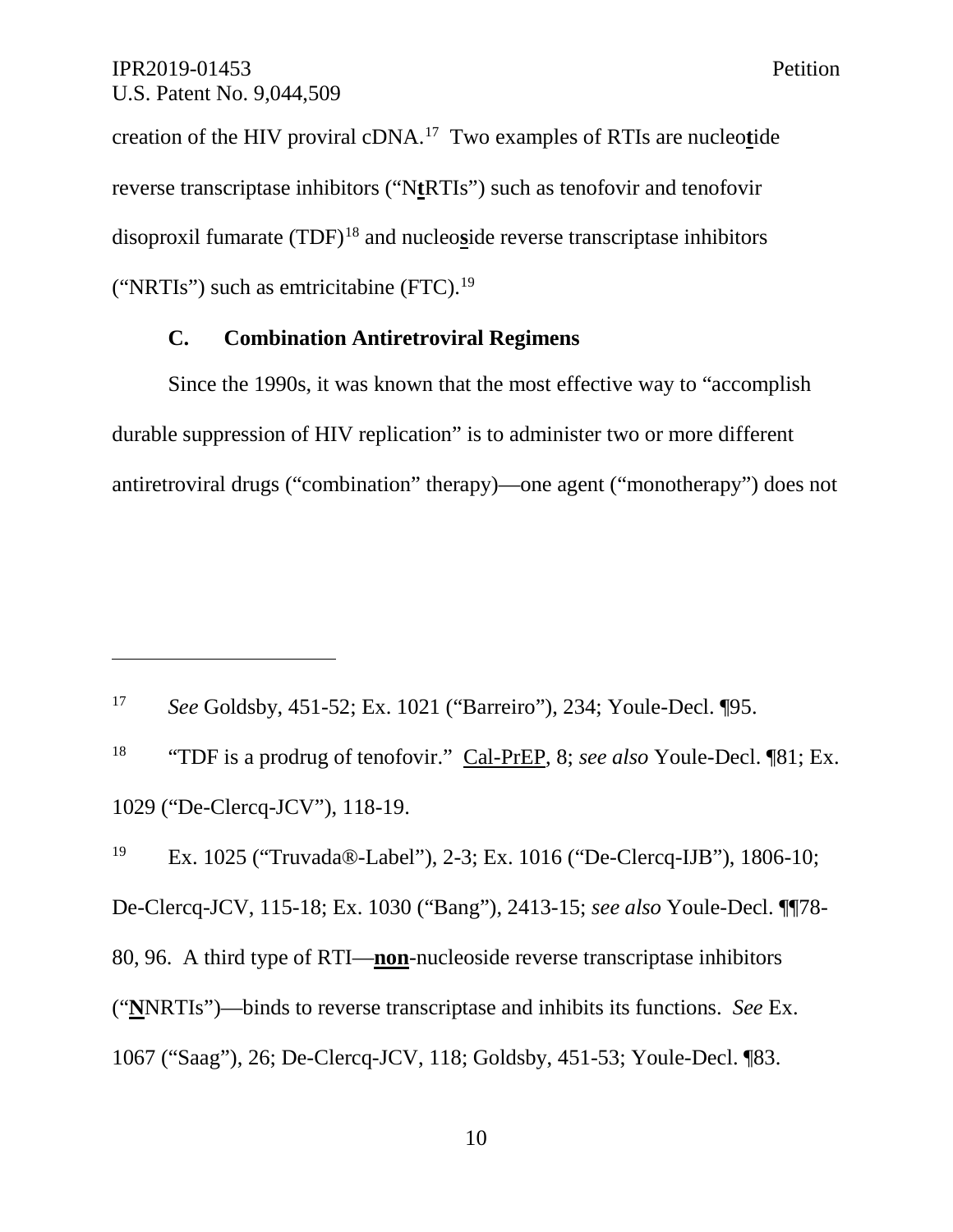$\overline{a}$ 

ensure sufficient and sustainable suppression.20 Monotherapy also risks creating drug resistance if HIV mutates to overcome the inhibition of viral replication.<sup>21</sup> Combination therapy minimizes that risk as it requires HIV to acquire multiple mutations to overcome the inhibitory effect of the drugs.<sup>22</sup>

The CDC thus has recommended combinations of antiretrovirals for both treatment and prophylaxis of HIV since well before 2005, particularly two NRTIs<sup>23</sup> plus either a protease inhibitor (PI) or an NNRTI.<sup>24</sup> The two NRTIs are referred to

<sup>20</sup> Ex. 1014 ("CDC-ARV"), 10-11; Ex. 1017 ("Bassett"), 396; Youle-Decl. ¶¶86-87, 223.

<sup>21</sup> CDC-ARV, 10; Ex. 1018 ("Coffin"), 487-88; Cal-PrEP, 11 (discussing susceptibility of TDF monotherapy to prevalent K65R mutation).

<sup>22</sup> CDC-ARV, 10; Ex. 1019 ("Hammer"), 731; Ex. 1020 ("Gulick"), 738. <sup>23</sup> NtRTIs and NRTIs are sometimes referred to generally as "NRTIs." Youle-Decl. ¶79.

<sup>24</sup> CDC-ARV, 11 (treatment); CDC-May1998, 8-9; *see also* Ex. 1024 ("CDC-2001"), 24-27 (prophylaxis); *see also* Barreiro, 234, Youle-Decl. ¶117.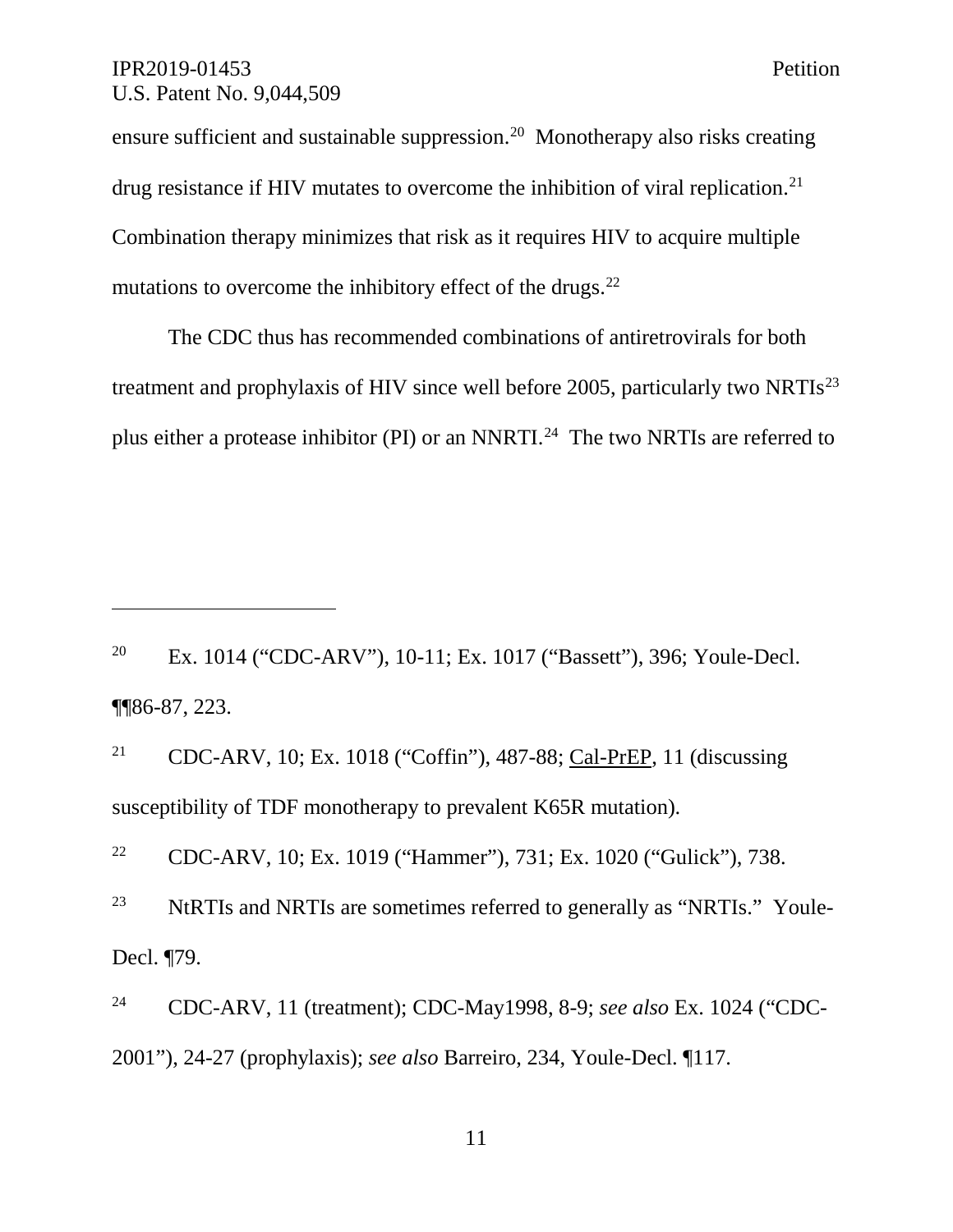as the "backbone" of the combination regimen.<sup>25</sup> TDF+FTC is an example of a two-NRTI backbone.<sup>26</sup>

## **D. Truvada and Its Properties**

The FDA approved Truvada in August 2004 as a once-daily oral formulation of two agents, TDF+FTC, for treating HIV infection in combination with a third agent.<sup>27</sup> Truvada contains 300 mg of TDF and 200 mg of FTC, the same doses in Gilead's single-agent formulations of FTC (Emtriva®) and TDF (Viread®).<sup>28</sup>

In October 2004, zidovudine+lamivudine (Combivir®) was the prevailing backbone and when combined with efavirenz was considered "one of the most effective, thoroughly investigated, and well-tolerated regimens for the treatment of antiretroviral-naïve patients."29 Truvada's clinical results, however, established that TDF+FTC caused fewer side-effects than Combivir (8% versus 15%) with

<sup>25</sup> Youle-Decl. ¶88.

 $\overline{a}$ 

<sup>26</sup> Ex. 1022 ("Collins"), 1, Title; Youle-Decl. ¶89.

<sup>27</sup> Truvada®-Label, 21; Ex. 1026 ("Approval-Letter"), 1, 6.

<sup>28</sup> Truvada®-Label, 1; Ex. 1027 ("Viread®-Label"), xv; Ex. 1028 ("Emtriva®- Label"), 17.

<sup>29</sup> Ex. 1034 ("DeJesus"), 1038.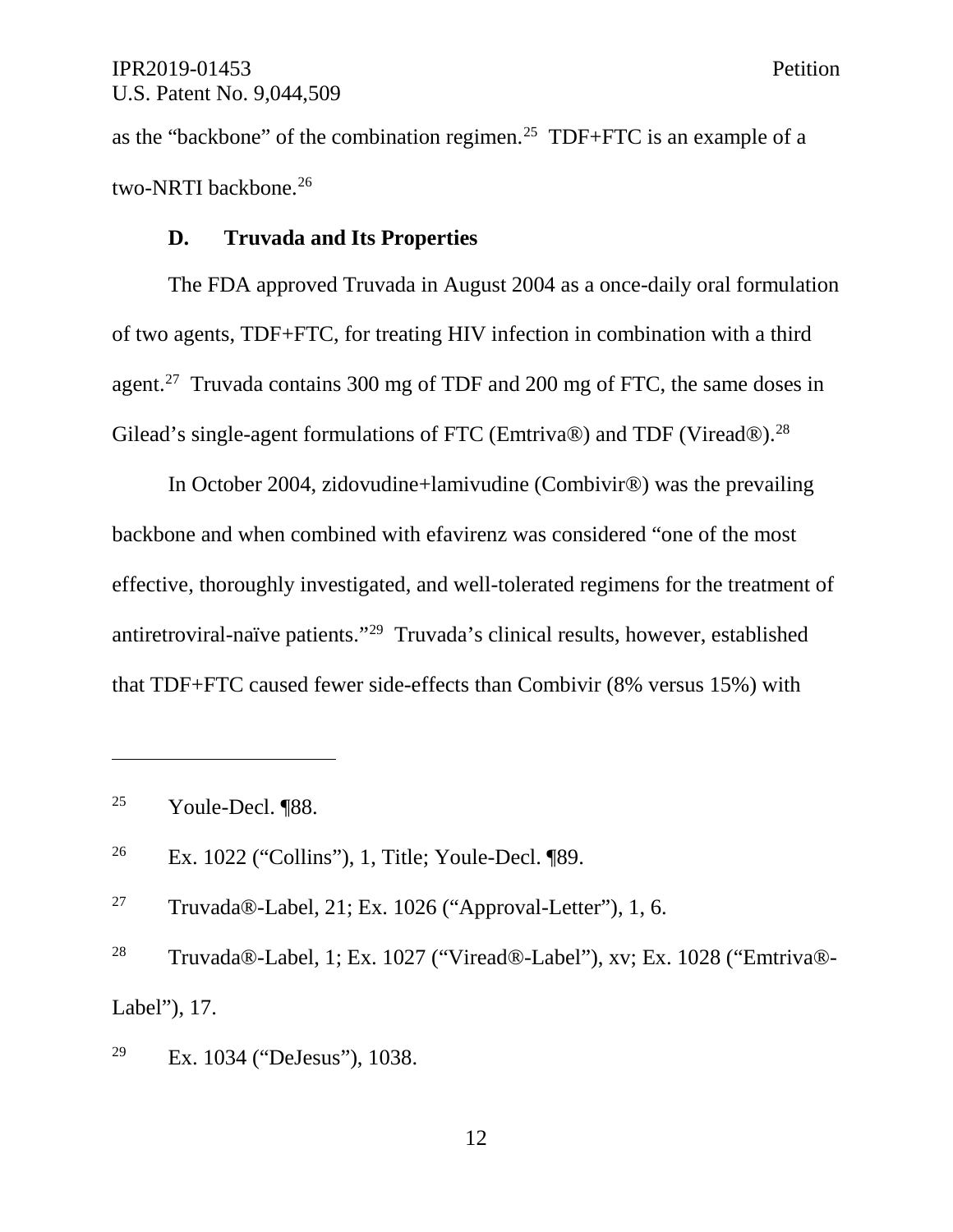comparable efficacy.30 Truvada also avoided the K65R mutation seen with TDF monotherapy.<sup>31</sup>

Within months of its approval, skilled persons recognized Truvada's advantages over other antiretroviral combinations:

- TDF+FTC provides synergistic antiretroviral activity relative to the activity exhibited by each agent alone.32
- TDF+FTC avoids mutual interference (when two agents compete for the same natural nucleotide/nucleoside), which decreases antiretroviral activity and increases rates of adverse events and drugrelated toxicities.<sup>33</sup>

<sup>32</sup> Truvada®-Label, 3; Ex. 1031 ("Vela"), Conclusions; Ex. 1032 ("Dando"), 2076; Youle-Decl. ¶¶97, 204.

<sup>30</sup> Ex. 1035 ("Moyer"), 3 (fewer instances of anemia, neutropenia, diarrhea, fatigue, and depression in TDF+FTC-arm patients).

<sup>31</sup> *Id.* 2-3; *see also* Ex. 1039 ("Brenner"), F12; Youle-Decl. ¶101.

<sup>33</sup> Barreiro, 234, 236; Youle-Decl. ¶98.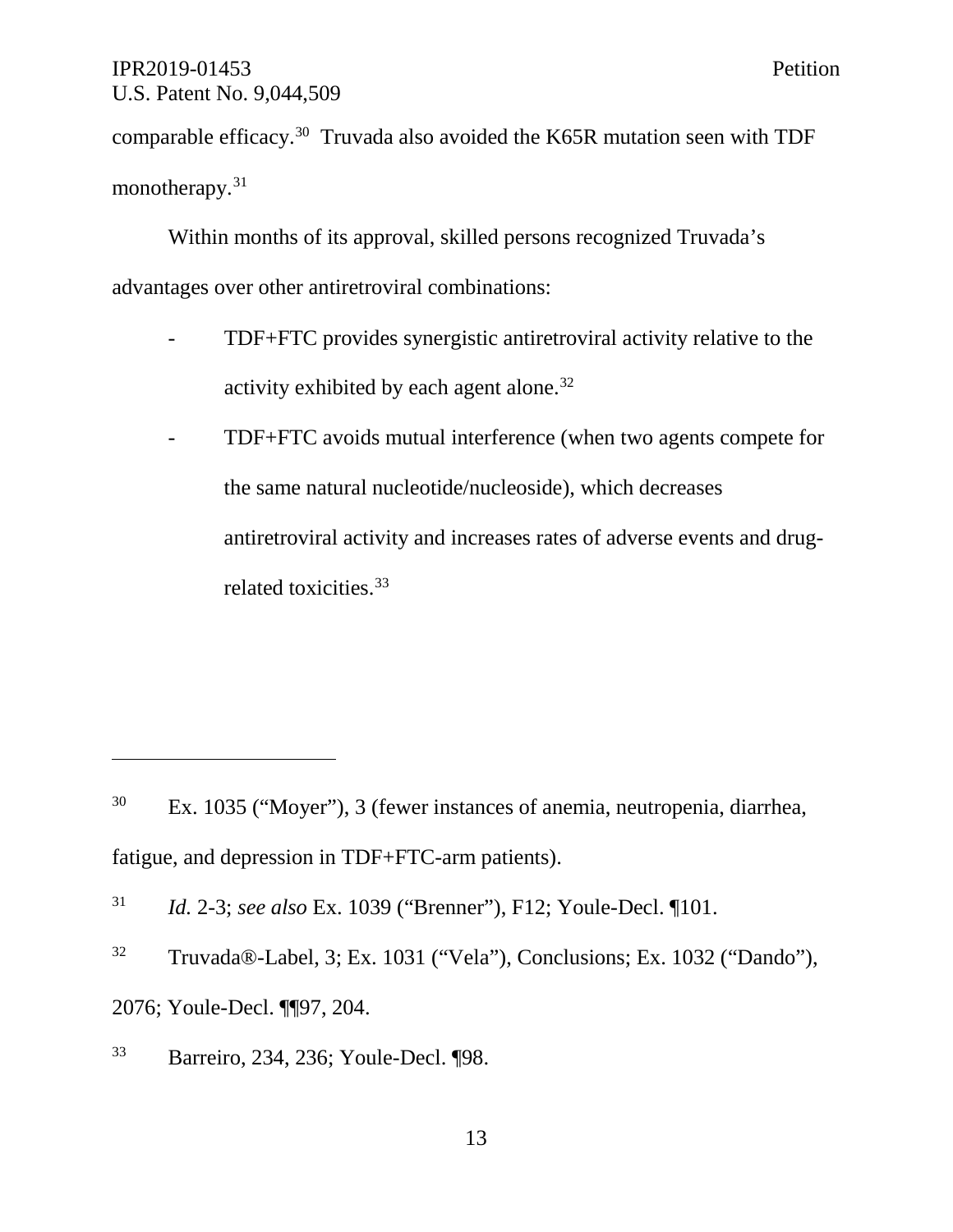- TDF+FTC have symmetric pharmacokinetic properties  $34$ — a sufficiently long half-life to be suitable for once-daily dosing and can be combined without harmful interactions, which enables Truvada to provide a prolonged exposure with less frequent dosing.35

Truvada was "an important step forward"36 because its once-a-day fixeddose tablet formulation "simplif[ies] treatment regimens by reducing the number of pills and times per day patients need to take them"37 "enhanc[ing] therapy adherence, and thus, the likelihood of further improvement in the success rate."38 Truvada also demonstrated superior safety,<sup>39</sup> a particularly important feature for patients using antiretrovirals for extended periods in HIV prophylaxis or who were antiretroviral-naïve.40 Experts accurately predicted Truvada would "soon be the

- <sup>36</sup> Ex. 1041 ("De-Clercq-2005"), 265.
- <sup>37</sup> Ex. 1040 ("FDA-2004"), 2 (quoting Acting FDA Commissioner).
- <sup>38</sup> De-Clercq-2005, 265.

- <sup>39</sup> Barreiro, 238; Youle-Decl. ¶98.
- <sup>40</sup> Cal-PrEP, 11-12; CDC-ARV, 47-48; CDC-May1998, 9.

<sup>34</sup> Ex. 1033 ("Back"), S3-S4; Youle-Decl. ¶104.

<sup>35</sup> Back, S2-S4; Barreiro, 235; Youle-Decl. ¶¶103-04.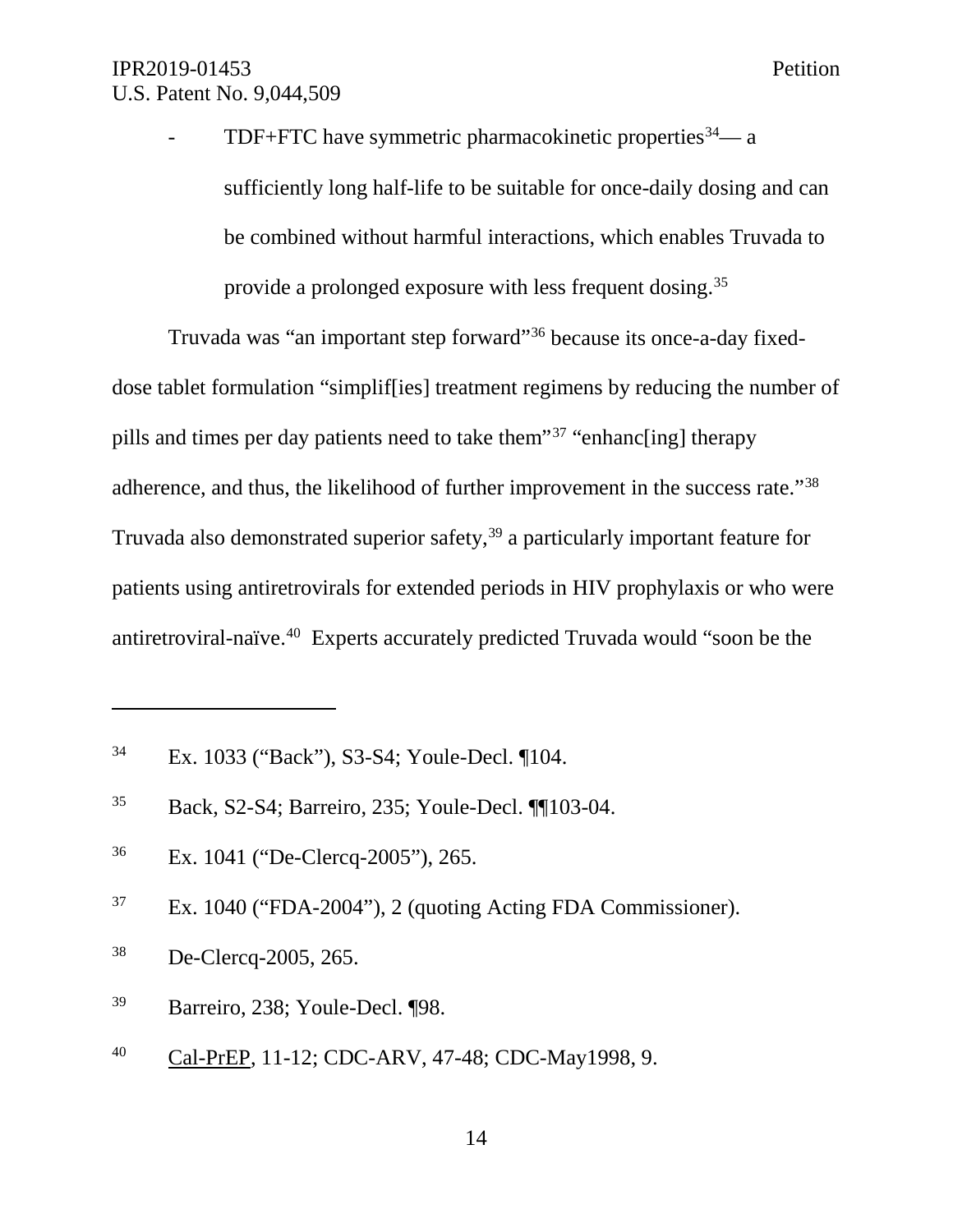starting treatment of choice for drug-naïve HIV patients<sup>"41</sup> and called it "a truly recommendable drug regimen for the treatment of antiretroviral-naïve patients."42

Consequently, by 2005, a skilled person would have considered Truvada (TDF+FTC) to be a preferred option for both HIV treatment and prophylaxis.43

#### **E. HIV Chemoprophylaxis**

Before February 2005, combination antiretroviral prophylaxis (including with TDF+FTC) of HIV-uninfected individuals exposed to HIV was wellestablished.44 PEP was known to effectively prevent HIV infection in settings including: (i) HIV/AIDS caregivers exposed via accidental needle-sticks; (ii) uninfected infants with HIV-positive mothers exposed during childbirth or through breastfeeding; (iii) individuals engaging in unprotected sex with an infected partner; (iv) intravenous drug users; and (v) sex workers.  $45$ 

 $\overline{a}$ 

- <sup>43</sup> Youle-Decl. ¶¶102, 163, 230.
- <sup>44</sup> CDC-PEP, 8-9; Ex. 1042 ("Youle-JIAPAC"), 103-04; Ex. 1043 ("Gayle"),

4-5; Ex. 1044 ("Chase"), 2.

<sup>45</sup> Youle-Decl. ¶¶111-14.

 $^{41}$  Moyer, 3.

<sup>42</sup> De-Clercq-2005, 250.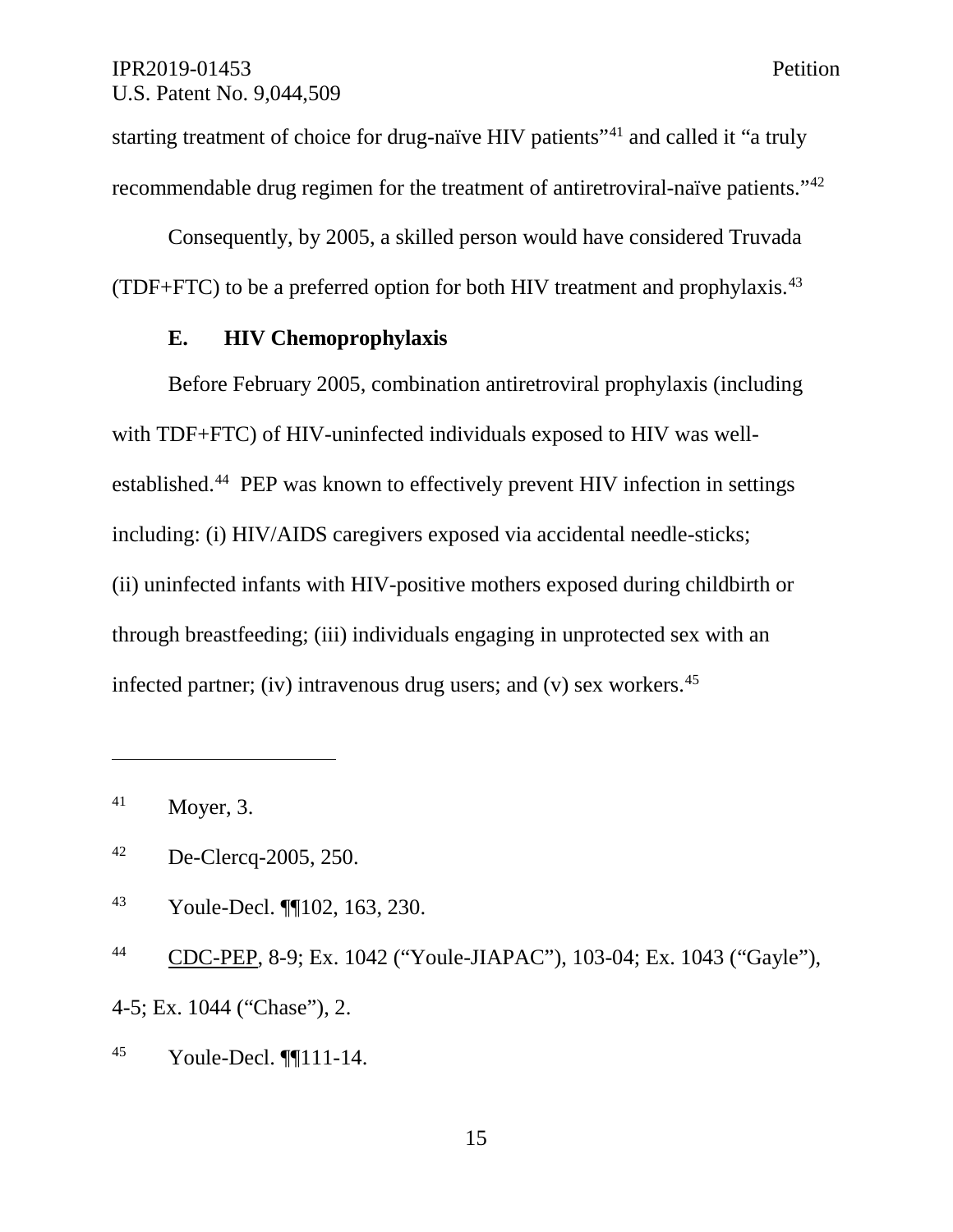PEP regimens maintain a persistent concentration of antiretrovirals in the patient, which suppresses the CD4+ cell-mediated replication of HIV after an exposure and thereby prevents establishment of the infection.<sup>46</sup> Well before 2005, single-agent TDF-based regimens showed protective effects in animal testing, which reinforced the viability of using TDF in HIV prophylaxis.<sup>47</sup> And within

months of Truvada's approval in 2004, CDC and others published guidelines endorsing its use as a preferred agent for both post- and pre-exposure HIV

prophylaxis.48

 $\overline{a}$ 

## **V. THE '509 PATENT**

#### **A. Person of Ordinary Skill in the Art**

A person of ordinary skill in the art ("skilled person") would have been an individual familiar with treatment and prophylaxis of HIV or similar viruses in individuals in a clinical and/or pre-clinical setting. The knowledge held by such a

<sup>47</sup> Tsai-1998, 4265, 4271 (calling TDF "PMPA," *see* Youle-Decl. ¶81); Ex.

1045 ("Tsai-1995"), 1197, 1199 (same); Ex. 1046 ("Van Rompay-1998"), F81; Ex.

1047 ("Otten-2004"), 9772-74; Lifson, 2584, 2589.

<sup>48</sup> CDC-PEP, 8-10; Cal-PrEP, 11.

<sup>46</sup> *Id.* ¶122; Janeway, 458-59.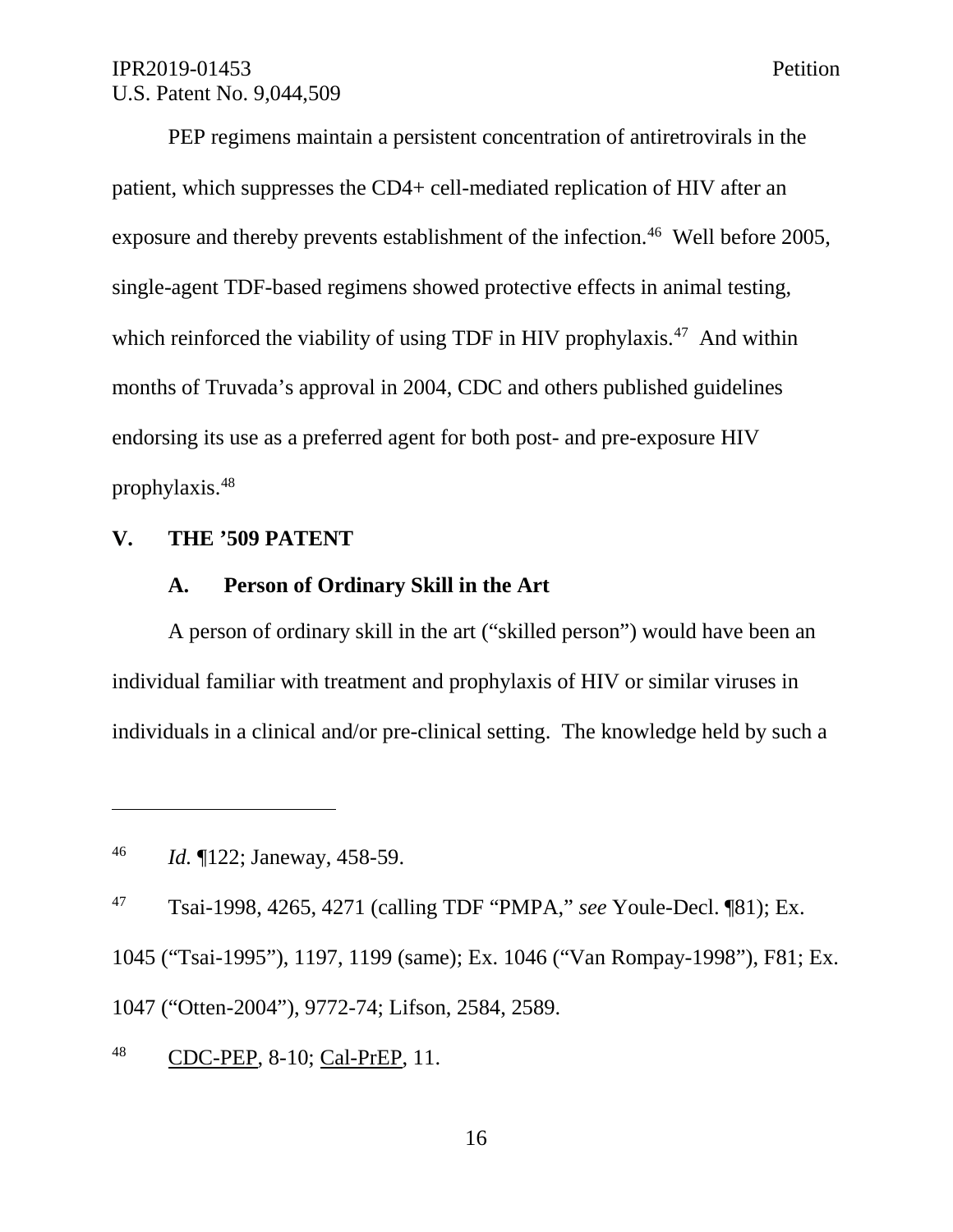person would have resulted from that person's education, training, and experience, which would have included, for example, either an M.D. or an advanced degree in an allied field (e.g., microbiology, epidemiology, public health), along with 2-3 years of experience in those fields or in treating patients.49

#### **B. Summary of the Disclosure**

The '509 Patent concerns methods for chemoprophylaxis of primate immune deficiency viruses by administering a "combination of antiretroviral agents."50 It suggests that "if the establishment of a retroviral could be blocked before the HIV burden expands into a self-propagating infection, an individual could avoid contraction of HIV."51 The '509 Patent identifies known antiretrovirals used in highly active antiretroviral therapy (HAART) for use in its regimen, including NRTI and NtRTI formulations,  $52$  and notes an "exemplary NtRTI prodrug" is

 $\overline{a}$ 

<sup>52</sup> *See*, *e.g.*, *id.* 5:16-20 ("With conventional NRTI and NtRTI formulations, currently approved for HAART…."); *id.* 5:53-60 (NRTIs); *id.* 5:61-6:2 (NtRTIs); §IV.B.

17

<sup>49</sup> Youle-Decl. ¶16.

<sup>50</sup> '509 Patent, 3:10.

 $1.44 - 47$ .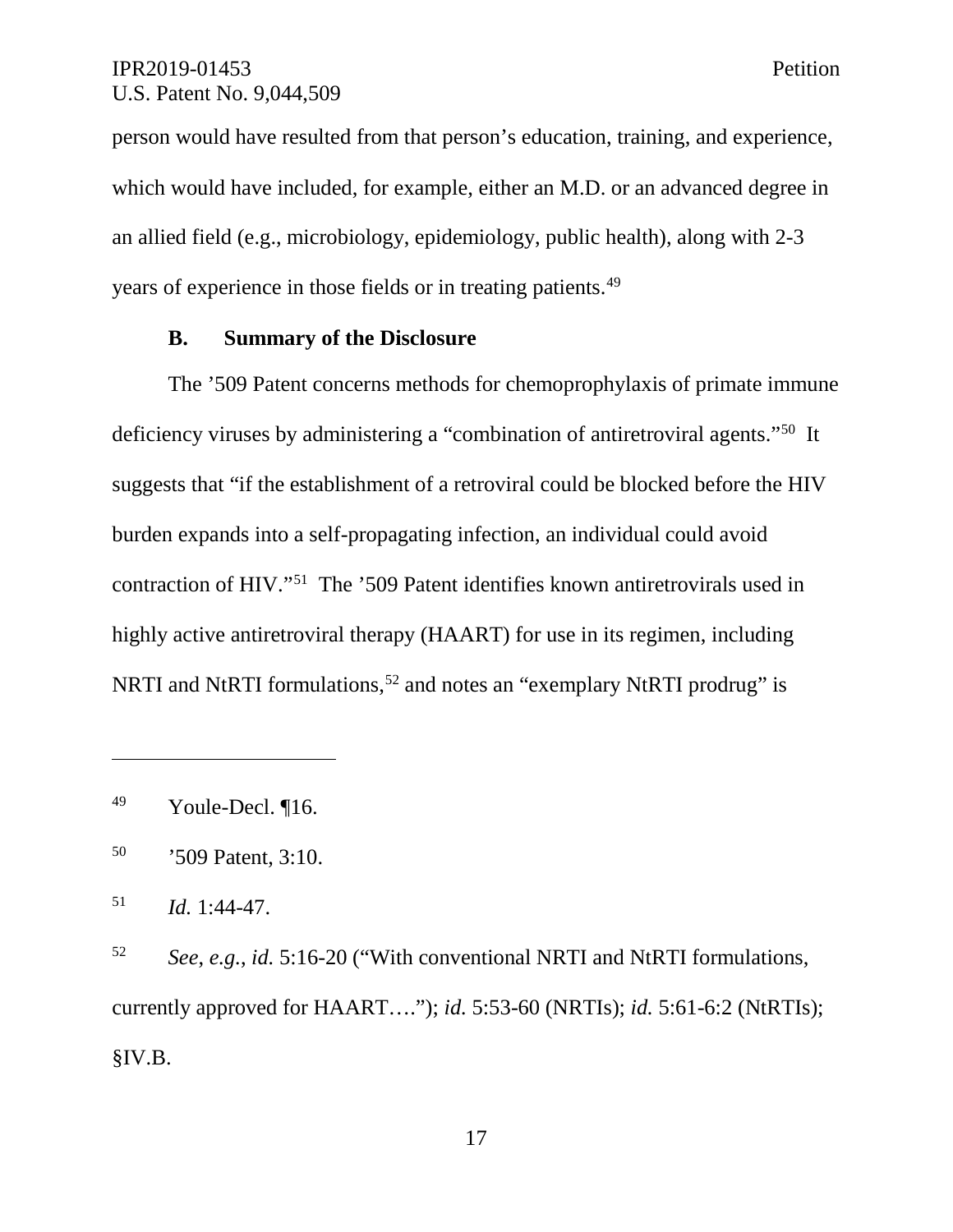tenofovir disoproxil fumarate (TDF)."<sup>53</sup> It also indicates that subjects can be given any of a wide variety of other known antiretrovirals. 54

The '509 Patent describes experiments in which macaques (primates) were given small doses of an engineered form of the simian immunodeficiency virus (SIV) containing components of HIV.<sup>55</sup> By February 2005, this was a well-known model for testing antiretroviral drugs for HIV prophylaxis.<sup>56</sup> The experimental results showed varying degrees of protection against infection.57

## **C. Claim Construction**

## 1. Representative Claims

Claims 1 and 12 are the independent claims; each defines a method with the same two operative steps:

(a) selecting an uninfected primate host or an uninfected human (i.e., "a primate host not infected with the immunodeficiency retrovirus"

<sup>54</sup> *Id.* 6:3-17.

 $\overline{a}$ 

<sup>55</sup> *Id.* 7:55-8:2.

<sup>56</sup> *See, e.g.*, Otten-2004, 164, 166; Ex. 1048 ("Li"), 639, 642; Youle-Decl.  $\P$  $[211, 50.$ 

<sup>57</sup> '509 Patent, 9:37-10:10.

<sup>53</sup> '509 Patent, 4:55-58; 1:56-60.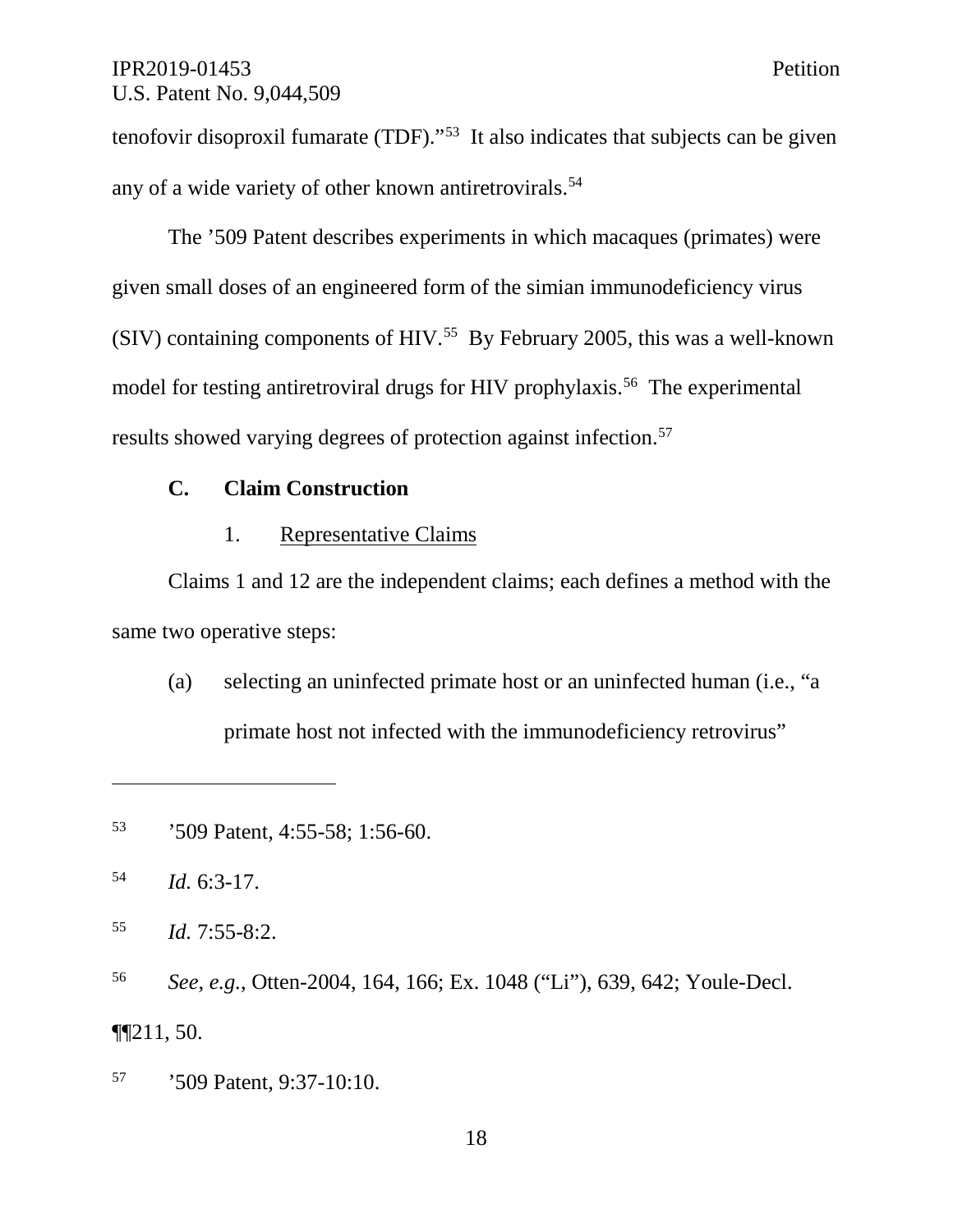(Claim 1) or "an uninfected human that does not have the selfreplicating infection" (Claim 12)) and

(b) administering to that subject "a combination comprising: (i) a pharmaceutically effective amount of emtricitabine [FTC] and (ii) a pharmaceutically effective amount of tenofovir" "or tenofovir disoproxil fumarate [TDF]" (Claim 1) or "tenofovir ester" (Claim 12).

Both claims specify oral administration of TDF+FTC, terminating with the clause

"wherein the combination is administered orally."

Despite having identical operative steps, the objective and desired results of the claimed methods are phrased differently:

| Claim 1                                                                                                                         | Claim 12                                                                                                                                                                          |
|---------------------------------------------------------------------------------------------------------------------------------|-----------------------------------------------------------------------------------------------------------------------------------------------------------------------------------|
| A process of protecting a primate host<br>from a self-replicating infection by an<br>immunodeficiency retrovirus<br>comprising: | A process for inhibiting establishment<br>of a human immunodeficiency virus<br>self-replicating infection of human<br>immunodeficiency virus infection in a<br>human, comprising: |
| [operative steps]                                                                                                               | [operative steps]                                                                                                                                                                 |
| wherein the combination is<br>administered prior to an exposure of<br>the primate host to the<br>immunodeficiency retrovirus,   |                                                                                                                                                                                   |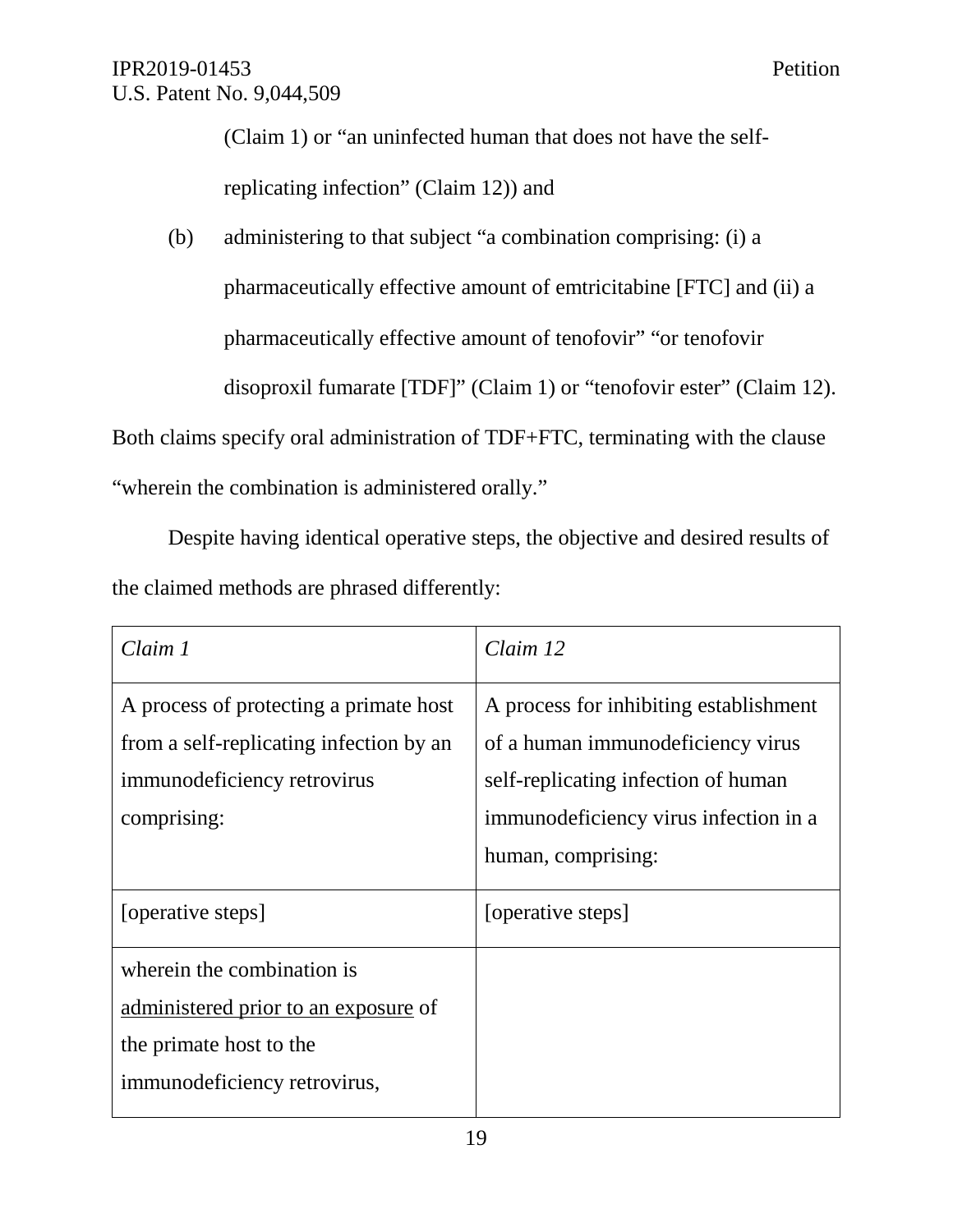| thereby protecting the primate host | thereby inhibiting the establishment of |
|-------------------------------------|-----------------------------------------|
| from infection with the             | the self-replicating infection with the |
| immunodeficiency retrovirus,        | immunodeficiency virus in the human,    |
| [oral administration]               | [oral administration]                   |

## 2. Proposed Constructions

With four exceptions, the terms used in the claims require no interpretation.

The preamble of Claim 1 specifies "*[a] process of protecting a primate host from a self-replicating infection by an immunodeficiency retrovirus*," while that of Claim 12 specifies "*[a] process for inhibiting establishment of a human immunodeficiency virus self-replicating infection of human immunodeficiency virus infection in a human*." Both repeat the substance of their preambles after reciting their "selecting" and "administering" steps; Claim 1 states "*thereby protecting the primate host from infection with the immunodeficiency retrovirus….*" while Claim 12 states "*thereby inhibiting the establishment of the self-replicating infection with the immunodeficiency virus in the human…*."

A preamble is not limiting if "the body of the claim sets out the complete invention, and the preamble is not necessary to give 'life, meaning and vitality' to

a. "*[P]rotecting a primate host from a self-replicating infection*" (Claims 1-11) / "*[I]nhibiting establishment of a…self-replicating infection*" (Claims 12-18)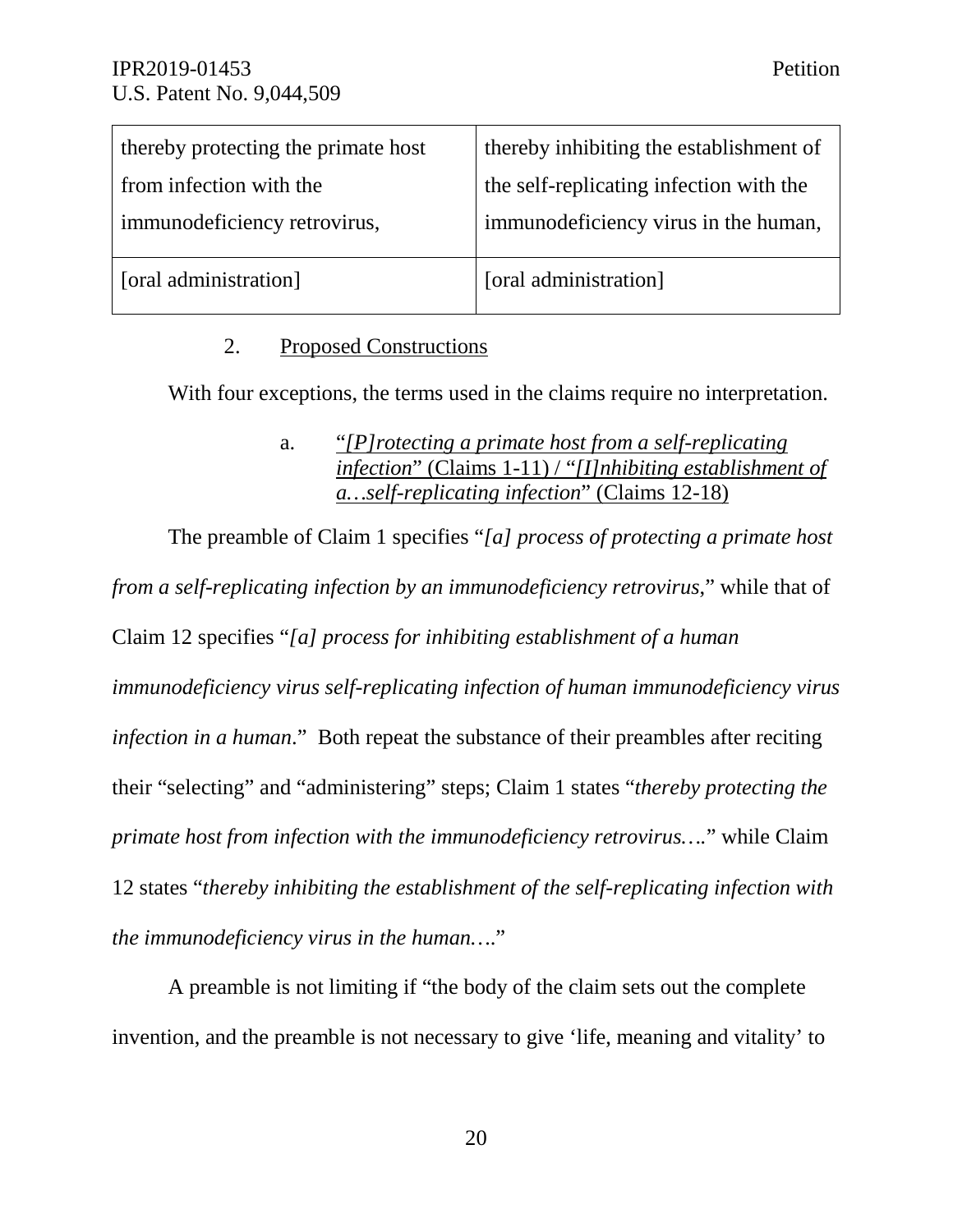the claim."58 Also, claim language specifying the result of performing a therapeutic method is routinely found to not require that outcome in every patient, but is only the desired result of treatment.<sup>59</sup> And simply reciting what inherently results from performing the steps of a known therapeutic method cannot render novel a claim specifying those same steps.<sup>60</sup>

Here, the preambles of Claims 1 and 12 do not alter how the operative steps of each claimed method are to be performed. Instead, the "selection" and "administration" steps in each claim define the complete process. Reciting the results of performing these operative steps in "thereby" clauses likewise does not limit the scope of these claims.

The specification reinforces these conclusions. For example, it states that "'protection' as used in the context of a host primate response to an immunodeficiency virus [HIV] challenge is defined by the host primate being serologically negative and negative in response to a polymerase chain reaction

<sup>58</sup> *Bristol-Myers Squibb Co. v. Ben Venue Labs*, *Inc.*, 246 F.3d 1368, 1373-74 (Fed. Cir. 2001).

<sup>59</sup> *See, e.g.*, *id.* 1375-76.

<sup>60</sup> *See, e.g.*, *In re Montgomery*, 677 F.3d 1375, 1381-82 (Fed. Cir. 2012).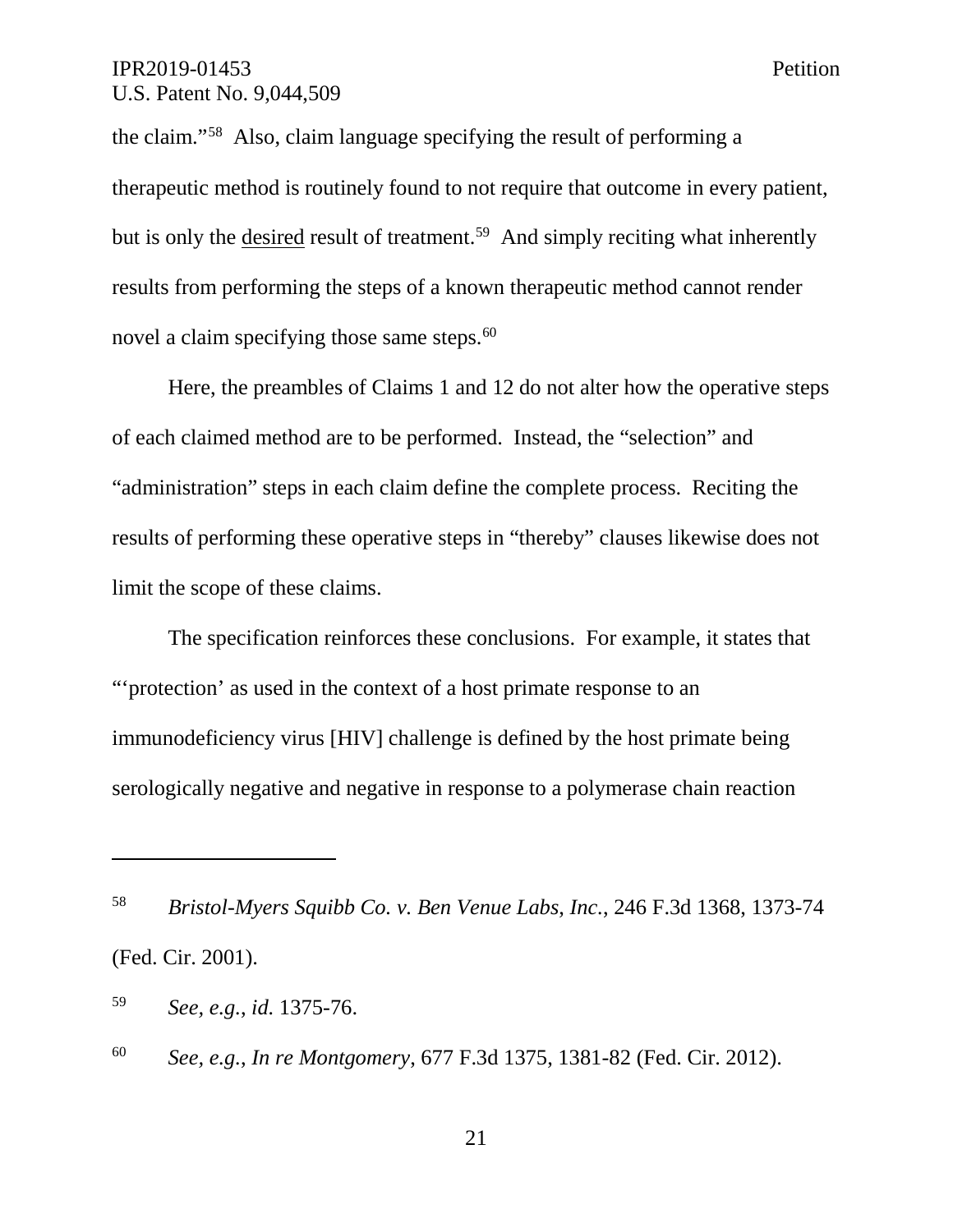(PCR) testing for viral genome."61 The specification, however, does not suggest that these tests alter how the operative steps of the method are to be performed. Instead, it suggests that "protection" results from administering any combination of an NRTI and an NtRTI.62 Moreover, the specification indicates that known FDAapproved antiretroviral agents are to be used as is—it does not suggest altering the dose of the agents, or using a unique pattern of administration.<sup>63</sup> Given that the degree of viral suppression of these different agents varies widely,  $64$  and that the

 $61$  '509 Patent, 4:3-8. A host is "serologically negative" if the quantity of antiviral antibodies in a sample from the host is lower than a threshold value indicative of a "negative" result. Youle-Decl. ¶166. A negative response in PCR testing for the viral genome is when the quantity of viral DNA in a sample from the host is below a value indicative of a "negative" result. *Id.* ¶¶166-67.

 $62$  '509 Patent, 2:11-16; 4:27-58, 5:53-6:2.

<sup>63</sup> *Id.* 6:18-38.

<sup>64</sup> *See* Youle-Decl. ¶¶83, 85, 88, 101.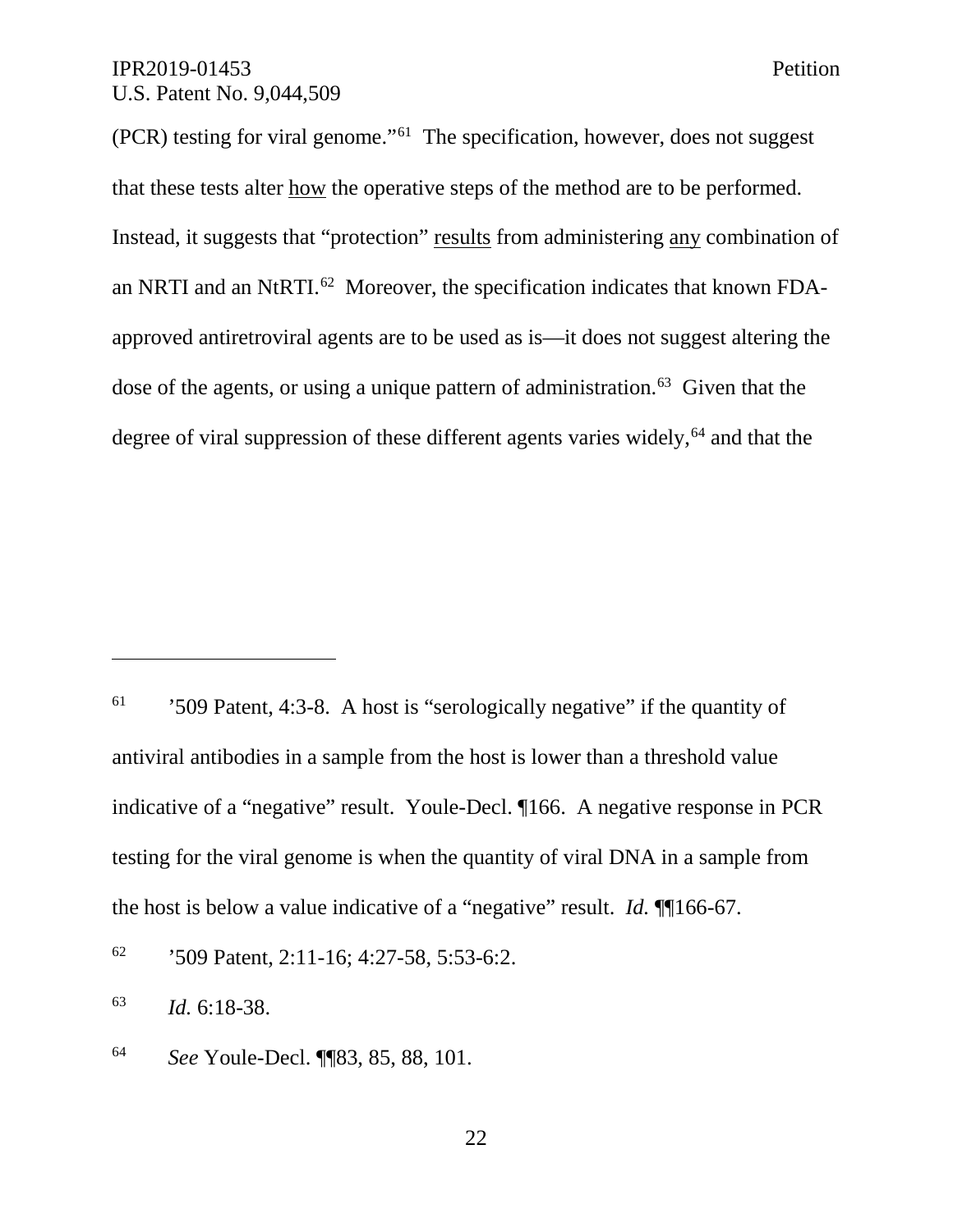$\overline{a}$ 

experimental examples show varying degrees of protection for even a subset of those agents,<sup>65</sup> "protection" must necessarily encompass a range of outcomes.

The same conclusion holds for "inhibiting establishment." The specification nowhere defines or uses this phrase. Instead, it portrays "establishment" as the stage of progression of an HIV infection when it becomes "a self-propagating" or "self-replicating retroviral" infection.<sup>66</sup> None of its passages addressing "establishment" proposes altering performance of the operative steps of Claim 12, and the specification reports varying degrees of success in preventing establishment of infections.<sup>67</sup> "Inhibiting establishment" thus does not require success in every individual, but is simply identifying the objective of the method.

<sup>67</sup> *See, e.g.*, *id.* 9:48-50; footnote 64, *supra*.

<sup>65</sup> *See, e.g.*, '509 Patent, 9:48-50 ("Treatments of Groups 1-3 are all protective to a degree with a clear dose-response relationship being observed.") (emphasis added).

<sup>66</sup> *Id.* 1:44-47 ("self-propagating"), 4:59-63 ("self-replicating"); *see also id.* 1:18-19.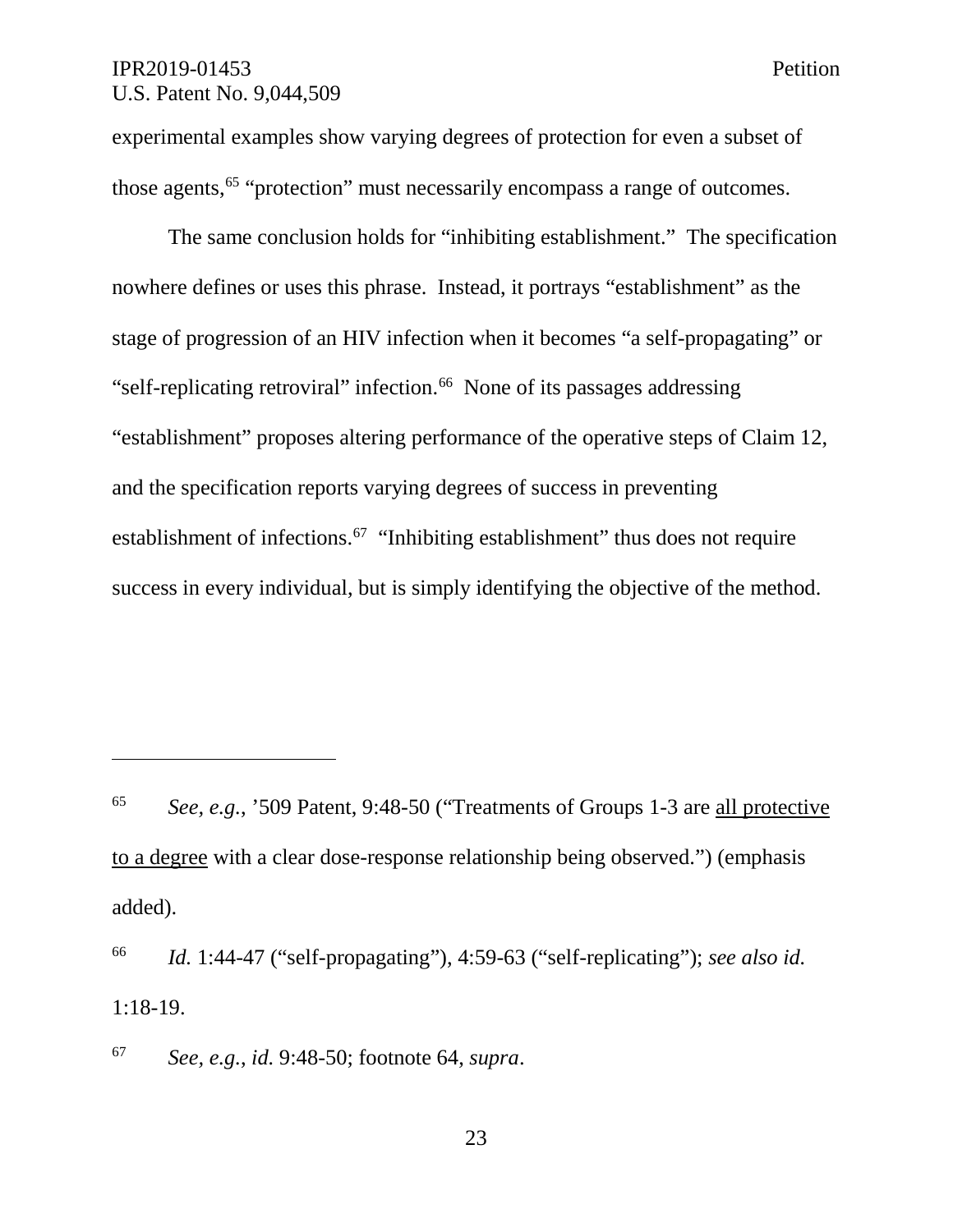Consequently, the preamble and "thereby" clauses in Claims 1 and 12 are non-limiting—each specifies only an intended result of the process; neither requires 100% inhibition or prevention in any particular individual.

## b. "*[S]elf-replicating infection*" (Claims 1 and 12)

All the claims use the phrase "self-replicating infection."68 There is no express definition of this phrase in the patent disclosure, and it does not have a uniform scientific meaning.<sup>69</sup>

As used in the specification, "self-replicating infection" refers to a point in time after an HIV exposure when the body's immune system alone cannot prevent progression of the HIV infection.<sup>70</sup> That was known to occur about three days (~72 hours) after an exposure, which corresponds to when infected CD4+ cells are

<sup>69</sup> HIV does not "self-replicate"—it enters cells and induces them to produce additional copies of HIV virions. *See supra* §IV.A.

<sup>70</sup> Youle-Decl. ¶¶187-88.

<sup>&</sup>lt;sup>68</sup> If the Board determines the preambles and "thereby" clauses are not limiting, it need not construe "self-replicating infection."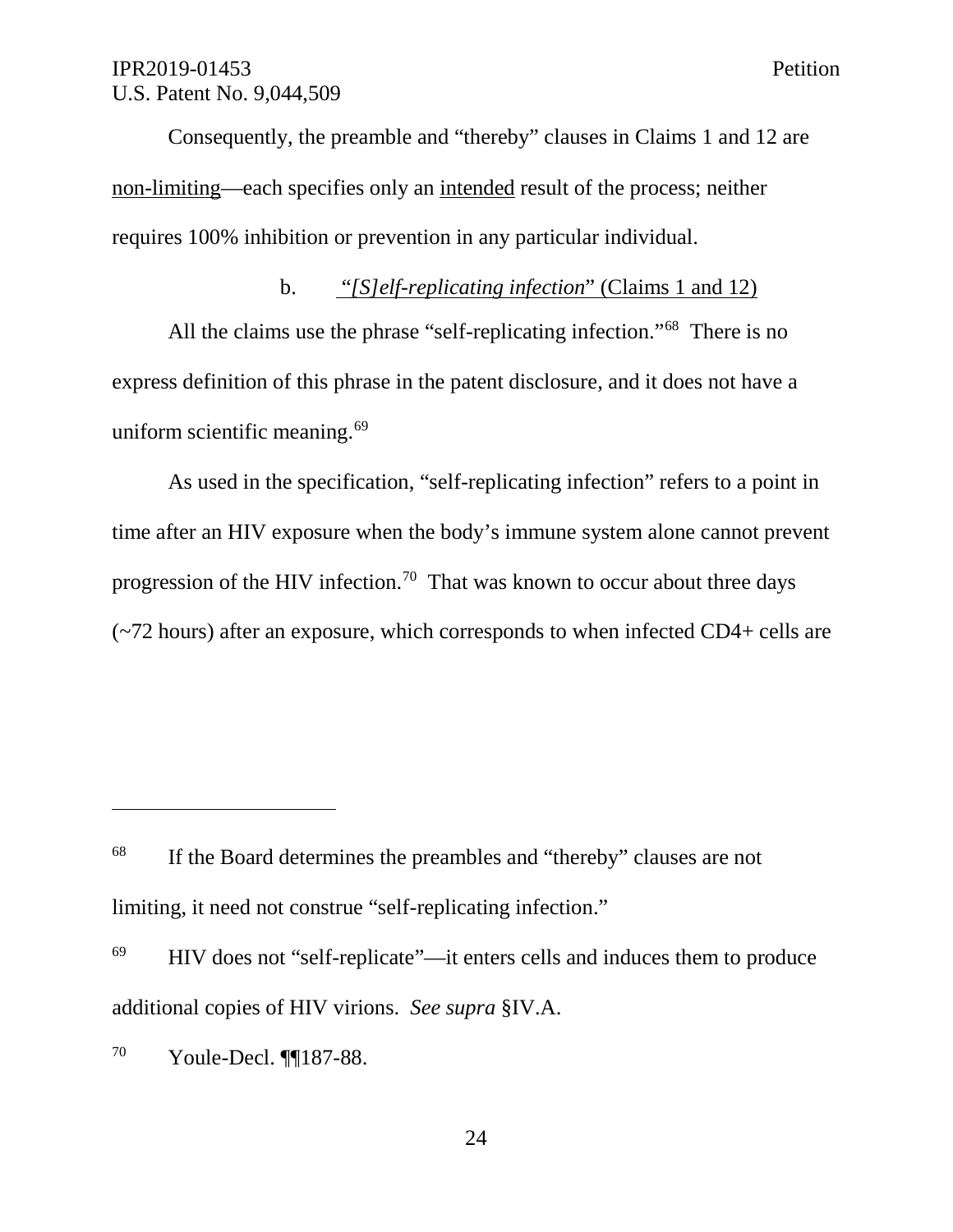$\overline{a}$ 

being produced faster than the immune system can destroy them.<sup>71</sup> Consistent with this, the '509 Patent identifies the transition to a self-replicating infection as occurring "within a few days" and explains at that point HIV virions are "selfreplicating into a retroviral titer detectable in host blood serum."72

A "*self-replicating infection*" thus means "*an HIV infection that can no longer be suppressed solely by the host's immune system*."

> c. "*[P]rior to an exposure*" / "*prior to a potential exposure*" / "*following potential exposure*"

The claims use a variety of phrases (or none) to specify when a combination of an NRTI and an NtRTI is to be administered relative to an "exposure":

- Independent Claim 1 specifies administration is "prior to an exposure";
- Independent Claim 12 imposes no timing requirement;
- Claim 10 specifies that administration is "daily for several days, weeks or months both before and after an exposure";
- Claim 13 specifies administration is "prior to a potential exposure" and

<sup>71</sup> *See, e.g.*, Haase-2005, 783-84; Ex. 1065 ("Fauci-1996"), 654; CDC-PEP, 8 (recommending treatment within 72 hours of exposure); Youle-Decl. ¶¶53-54. <sup>72</sup> '509 Patent, 1:40-44.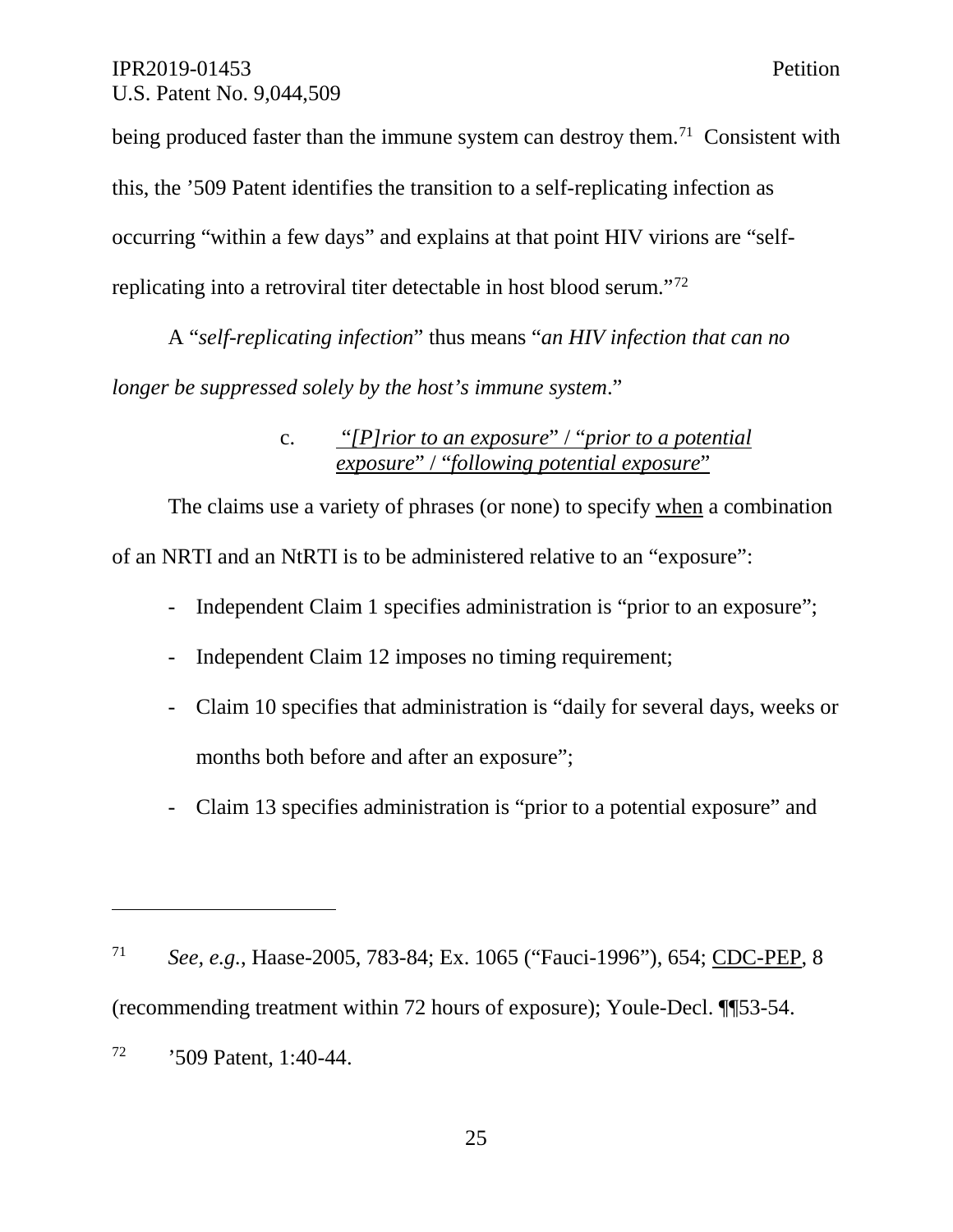- Claim 16 specifies administration "following potential exposure."

The '509 Patent uses "exposure" to refer to HIV viral particles being introduced into an individual in a manner that can result in infection.<sup>73</sup>

The '509 Patent recognizes that certain populations of individuals will experience repeated exposures to HIV, observing that prophylaxis is "particularly well suited for a human engaging in a sporadic behavior likely to bring the person into retroviral exposure."74 The '509 Patent thus recognizes what was well-known in 2005—certain "high risk" populations of uninfected individuals engage in activities that cause them to be repeatedly exposed to HIV over a defined period.<sup>75</sup>

The '509 Patent also recognizes that the primary benefit of PrEP is to reduce the rate of new HIV infections in a community, explaining it provides an "epidemiological advantage…in controlling the outbreak and spread of a retrovirus within a population" when provided "prophylactically to high-risk persons such as sex workers…."76 The skilled person would recognize this epidemiological goal

- <sup>74</sup> *Id.* 5:25-27 (emphasis added).
- <sup>75</sup> Cal-PrEP, 1; Youle-Decl. ¶144.
- <sup>76</sup> '509 Patent, 5:41-47 (emphasis added).

<sup>73</sup> *Id.* 3:14-20, 25-29.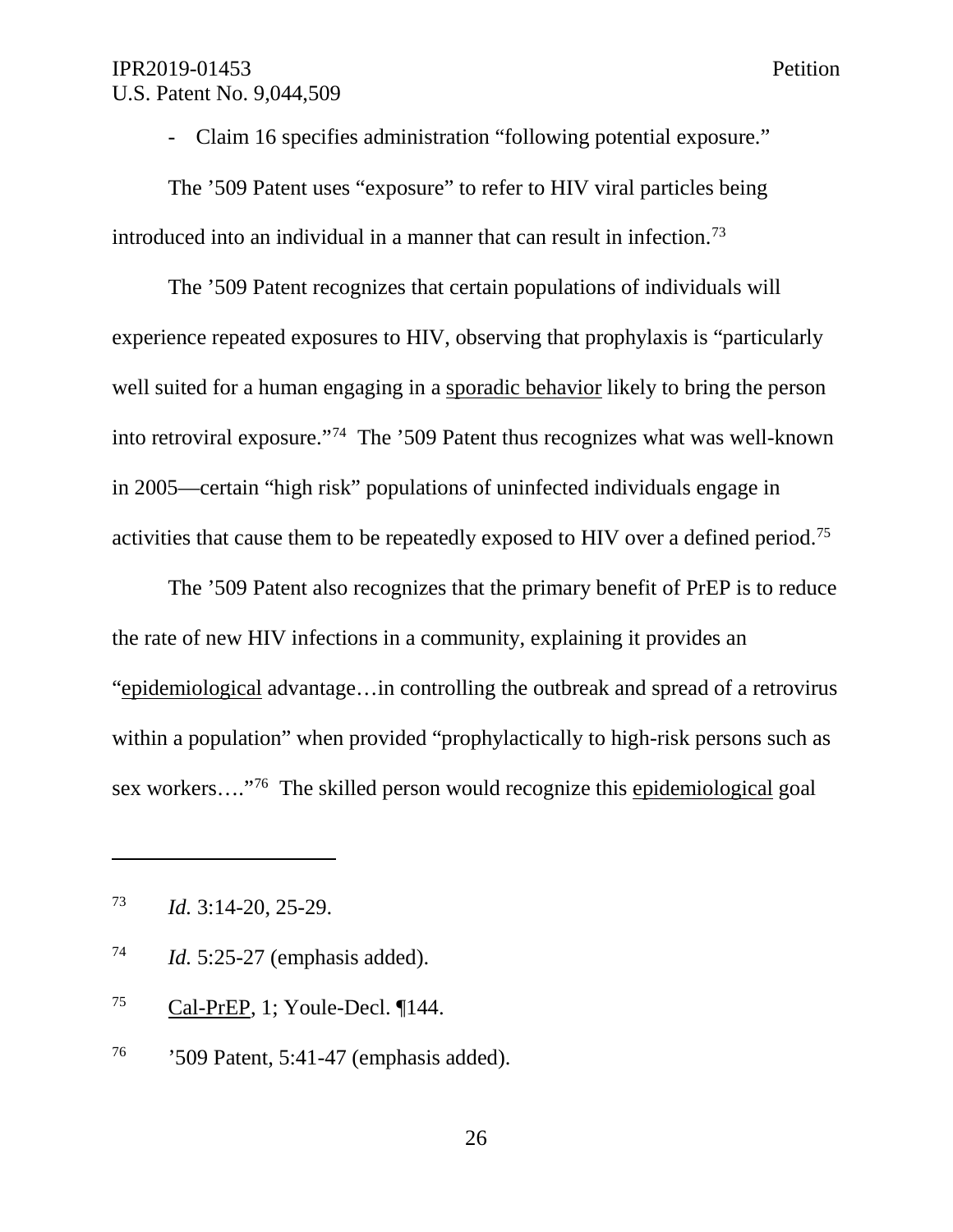may not be realized even though the regimen will prevent HIV infection in an individual who follows it. 77

The '509 Patent also distinguishes "an exposure" from the "first exposure" of the uninfected individual to HIV—only the first HIV exposure is the "initial exposure."78 None of the claims uses the terms "initial" or "first" or otherwise requires agents to be administered before the first/initial "exposure." Instead, they use the words "an exposure," thus indicating administration of antiretroviral agents can occur after an earlier HIV exposure, as long as (i) the earlier exposure did not result in an HIV infection (i.e., the individual remains "uninfected"), and (ii) administration occurs before a future exposure.

Claim 12 makes no reference to the timing of an HIV exposure relative to administration, while Claims 13 and 16 specify administration before or after a "potential" exposure, respectively. The ordinary meaning of "potential" is that an event may, but may not necessarily, occur.<sup>79</sup> Claims 12, 13 and 16, thus, do not

<sup>77</sup> Youle-Decl. ¶¶106-07, 253.

<sup>78</sup> *See*, *e.g.*, '509 Patent, 1:64-67; 3:30-33.

<sup>79</sup> Ex. 1122 ("Random House Dictionary"), 1514 (defining "potential" as "possible, as opposed to actual").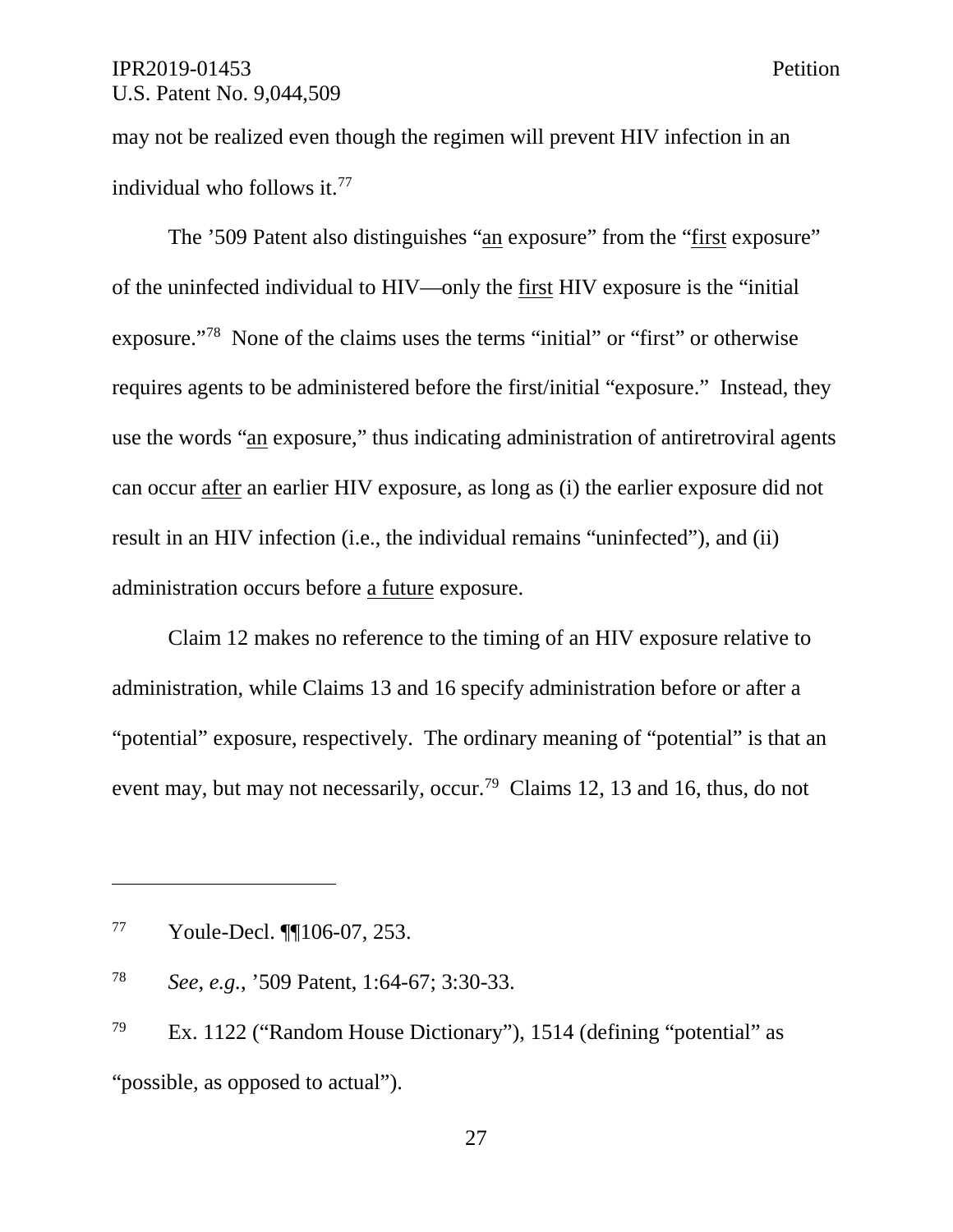require an HIV exposure to actually occur after administration of the antiretroviral agents, which aligns with the method being prophylactic in nature.

Consequently, each of Claims 1, 12, 13 and 16 encompasses a process whereby at least one NRTI and one NtRTI are administered after an HIV exposure of the individual that did not result in an infection. Moreover, only Claim 1 affirmatively requires an administration to precede an actual HIV exposure, with Claim 10 additionally requiring an administration after an exposure.<sup>80</sup>

## **VI. PRECISE REASONS FOR RELIEF REQUESTED**

#### **A. Cal-PrEP and CDC-PEP Are Prior Art to the Claims**

The '509 Patent claims priority to provisional application 60/764,811, filed February 3, 2006. The prior art used in the grounds (Cal-PrEP and CDC-PEP) was published more than a year prior to that date (i.e., before February 3, 2005).

### 1. Cal-PrEP (Ex. 1011)

Cal-PrEP bears a publication date of November 2004.<sup>81</sup> A December 8, 2004 archive of the website "www.aidspartnershipca.com" provides access to the

<sup>81</sup> Cal-PrEP, 2.

<sup>80</sup> *See SanDisk Corp. v. Kingston Tech. Co.*, 695 F.3d 1348, 1360 (Fed. Cir. 2012).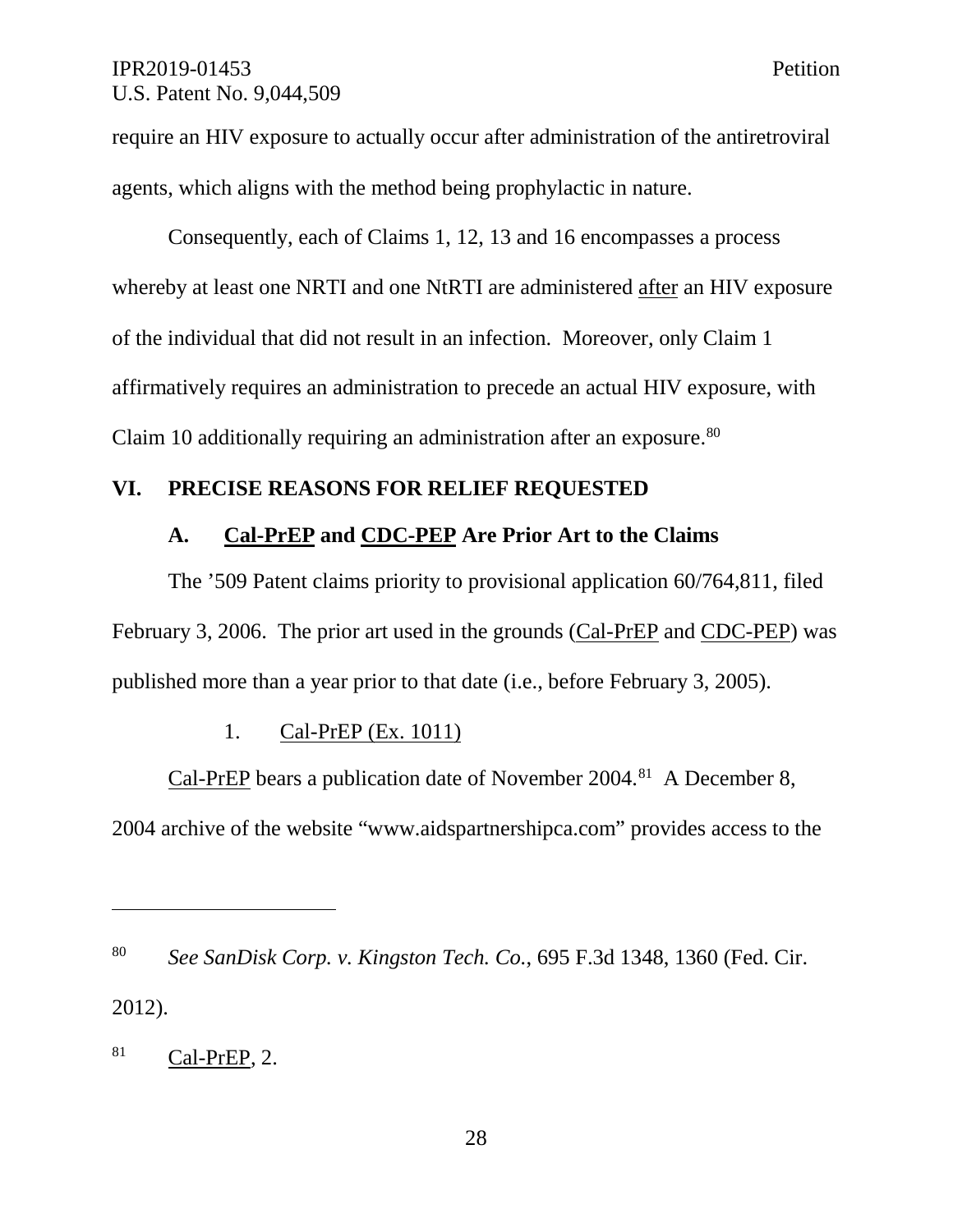Cal-PrEP document,<sup>82</sup> and archived pages of that website announced Cal-PrEP's availability as early as November 30, 2004.<sup>83</sup> Archives of another website (www.uclaisap.org) as early as December 21, 2004 likewise provide access to the Cal-PrEP document<sup>84</sup> and announced Cal-PrEP's availability by November 28, 2004.85 The Cal-PrEP authors also testified that Cal-PrEP was disseminated to the public starting in November 2004.86

## 2. CDC-PEP (Ex. 1012)

CDC-PEP was published on January 21, 2005 in Volume 54, No. RR-2 of the CDC periodical Morbidity and Mortality Weekly Report Recommendations and Reports (MMWR-RR) on January 21, 2005.<sup>87</sup> MMWR-RR has been an

<sup>85</sup> *Id.* 170-71.

 $\overline{a}$ 

<sup>87</sup> Cal-PrEP, cover-1.

<sup>&</sup>lt;sup>82</sup> Ex. 1108 ("Wayback-Decl."), 6-46.

<sup>83</sup> *See* Ex. 1126; *see also* Ex. 1127.

<sup>84</sup> Wayback-Decl., 47-87.

<sup>86</sup> Ex. 1103 ("Szekeres-Decl.") ¶5; Ex. 1129 ("Coates-Decl.") ¶10.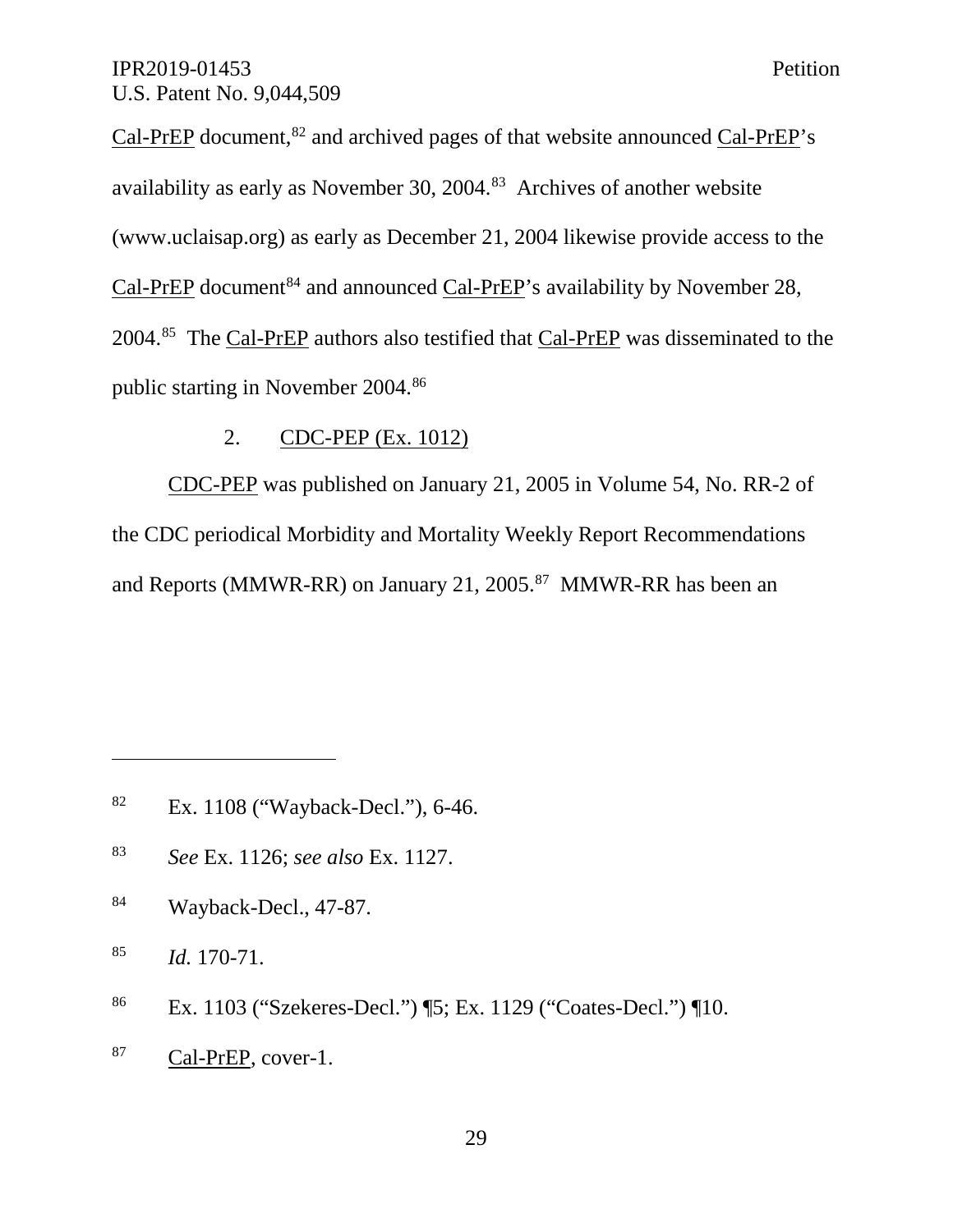official "report[] to CDC by state health departments" since prior to 1990.88 MMWR-RR issues are published by CDC's Coordinating Center for Health Information and Service, "officially released to the public" and "available free of charge."89

CDC-PEP was publicly disseminated before February 3, 2005. A CDC website archive of past issues of MMWR-RR lists the date of publication of Vol. 54(RR-2) as January 21, 2005.<sup>90</sup> The Internet Archives also captured the MMWR webpage announcing the availability of CDC-PEP on January 21, 2005.<sup>91</sup> CDC-PEP also was available in libraries at least as early as January  $28$ ,  $2005$ .<sup>92</sup> MMWR-RR publication staff also represented to Petitioner's counsel that CDC-PEP was made available on their website as from January 21, 2005,<sup>93</sup> and the CDC

- <sup>90</sup> Ex. 1124 ("CDC-Archive"), 3.
- <sup>91</sup> Wayback-Decl.-II, 8.
- <sup>92</sup> Ex. 1128 ("UCSD-Decl.") ¶8.
- <sup>93</sup> Ex. 1140 ("Kushan-Decl.") ¶ [6-11.

<sup>88</sup> *Id.* back-cover-2; Ex. 1139 ("Wayback-Decl.-II"), 6 (volumes of MMWR-RR from Volume 39, with publications dating from 1990-2003).

<sup>89</sup> CDC-PEP, back-cover-2.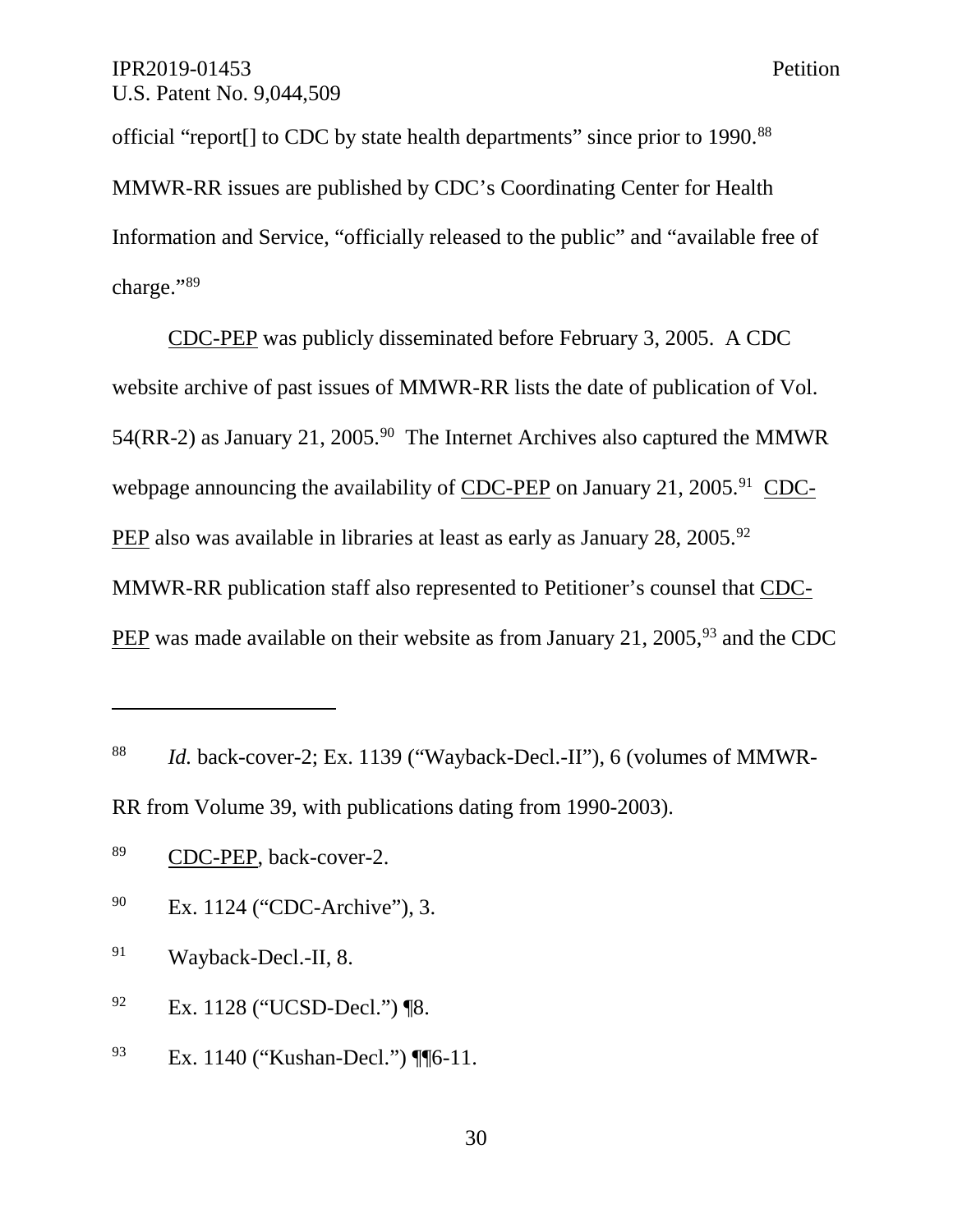webpage announcing CDC-PEP indicates the webpage was last reviewed and converted on January 11, 2005 (below), which matches the metadata of the CDC-PEP file sent to Petitioner's counsel by MMWR-RR publication staff.<sup>94</sup>

| Page converted: 1/11/2005                                                                                                                                                      |                                                                                                                                                                          |
|--------------------------------------------------------------------------------------------------------------------------------------------------------------------------------|--------------------------------------------------------------------------------------------------------------------------------------------------------------------------|
|                                                                                                                                                                                | <b>RSS</b><br><b>CONTACT</b><br><b>HOME</b><br><b>MMWR SEARCH</b><br><b>DOWNLOADS</b><br><b>ABOUT MMWR</b><br><b>ACCESSIBILITY</b><br><b>DISCLAIMER</b><br><b>POLICY</b> |
| SAFER · HEALTHIER · PEOPLE"<br>Morbidity and Mortality Weekly Report<br>Centers for Disease Control and Prevention<br>1600 Clifton Rd, MailStop E-90, Atlanta, GA 30333, U.S.A | Department of Health<br>and Human Services                                                                                                                               |
|                                                                                                                                                                                |                                                                                                                                                                          |

This page last reviewed 1/11/2005

# **B. Cal-PrEP and CDC-PEP Provide Enabling Descriptions**

To anticipate, a prior art reference must provide an enabling disclosure.

Well-settled law holds that a prior art reference provides an enabling disclosure of

a therapeutic method if it describes administering the same agent(s) in the claim,

<sup>94</sup> Ex. 1125 ("CDC-2005 web"), 25; Kushan-Decl. ¶¶8-10.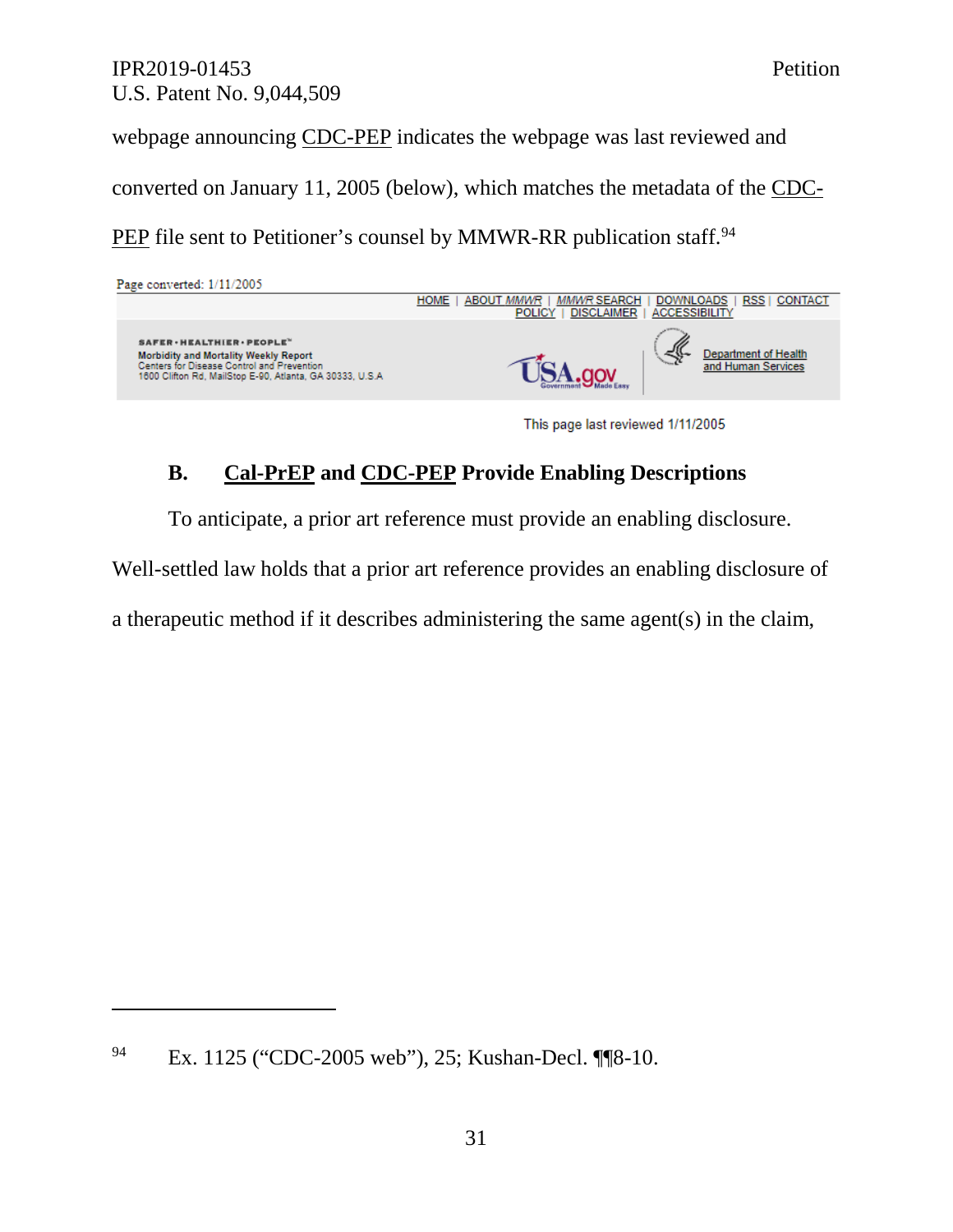$\overline{a}$ 

even without proof that doing so provided the specified therapeutic effect<sup>95</sup> and even if the method was not ever performed. 96

Here, Cal-PrEP and CDC-PEP each describe a method of prophylactically administering antiretroviral drugs including Truvada to individuals who are not infected with HIV in order to prevent establishment of HIV infections in those individuals. Cal-PrEP and CDC-PEP thus each teach administering the same two agents—TDF with FTC—in their same, FDA-approved amounts (200 mg FTC and 300 mg TDF) to individuals confirmed to be HIV-negative to prevent HIV infections. Following the methods described in Cal-PrEP and CDC-PEP thus necessarily yields the results specified in the claims of the '509 Patent, as the same

<sup>95</sup> *Bristol-Myers*, 246 F.3d at 1378 (prior art showing performance of a claimed method need not report desired therapeutic result); *Rasmusson v. SmithKline Beecham Corp.*, 413 F.3d 1318, 1326 (Fed. Cir. 2005) (prior art need not report results inherent to process); *In re Gleave*, 560 F.3d 1331, 1335-36 (Fed. Cir. 2009) ("prior art reference need not disclose 'proof of efficacy' to anticipate the claim.") (citation omitted).

<sup>96</sup> *Schering Corp. v. Geneva Pharms.*, 339 F.3d 1373, 1380 (Fed. Cir. 2003) (prior art anticipates if it provides enabling description of process).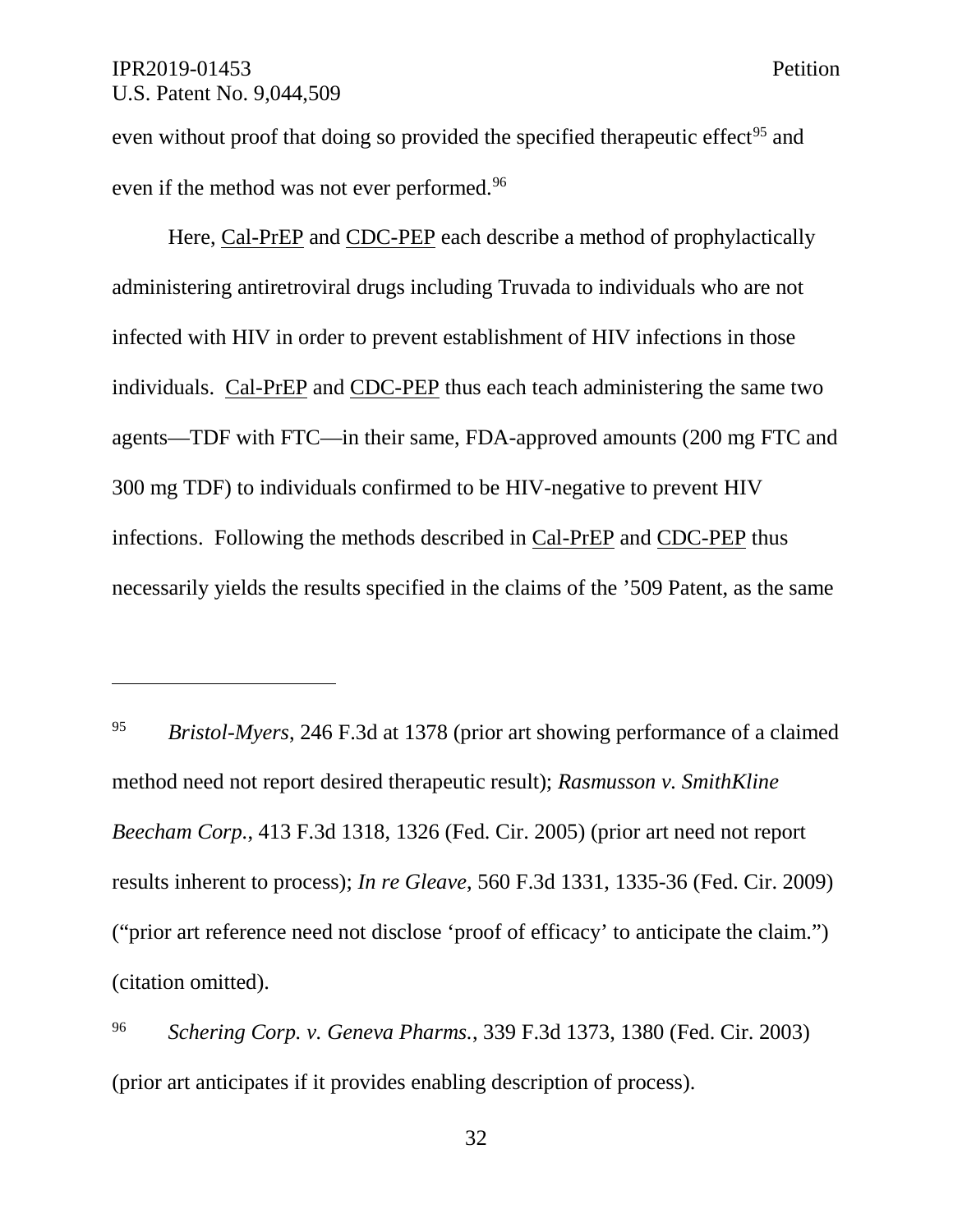two operative steps listed in these various claims are described in these references. Each of Cal-PrEP and CDC-PEP also provides extensive details about their methods along with citations to literature to support performing them, and thereby provides fully enabling disclosures of those methods.

## **C. Claims 1-18 Are Anticipated by Cal-PrEP**

## 1. Overview of Cal-PrEP

Cal-PrEP describes a method of prophylactically administering antiretroviral drugs to "high-risk" individuals who are not infected with HIV before they have an actual or potential exposure to HIV to prevent infection:

Pre-exposure prophylaxis (PrEP) is a novel approach to HIV prevention in which antiretroviral drugs (ARVs) are used by an individual prior to potential HIV exposure to reduce the likelihood of infection. PrEP should be distinguished from postexposure prophylaxis (PEP), in which an individual takes ARVs soon after a potential HIV exposure with the goal of reducing the likelihood of infection.<sup>97</sup>

Cal-PrEP indicates that TDF is the most suitable NRTI to use in PrEP, and identifies Truvada as one of two TDF-based drug products to use in PrEP.<sup>98</sup>

 $^{97}$  Cal-PrEP, 1, 3 (same).

<sup>98</sup> *Id.* 11.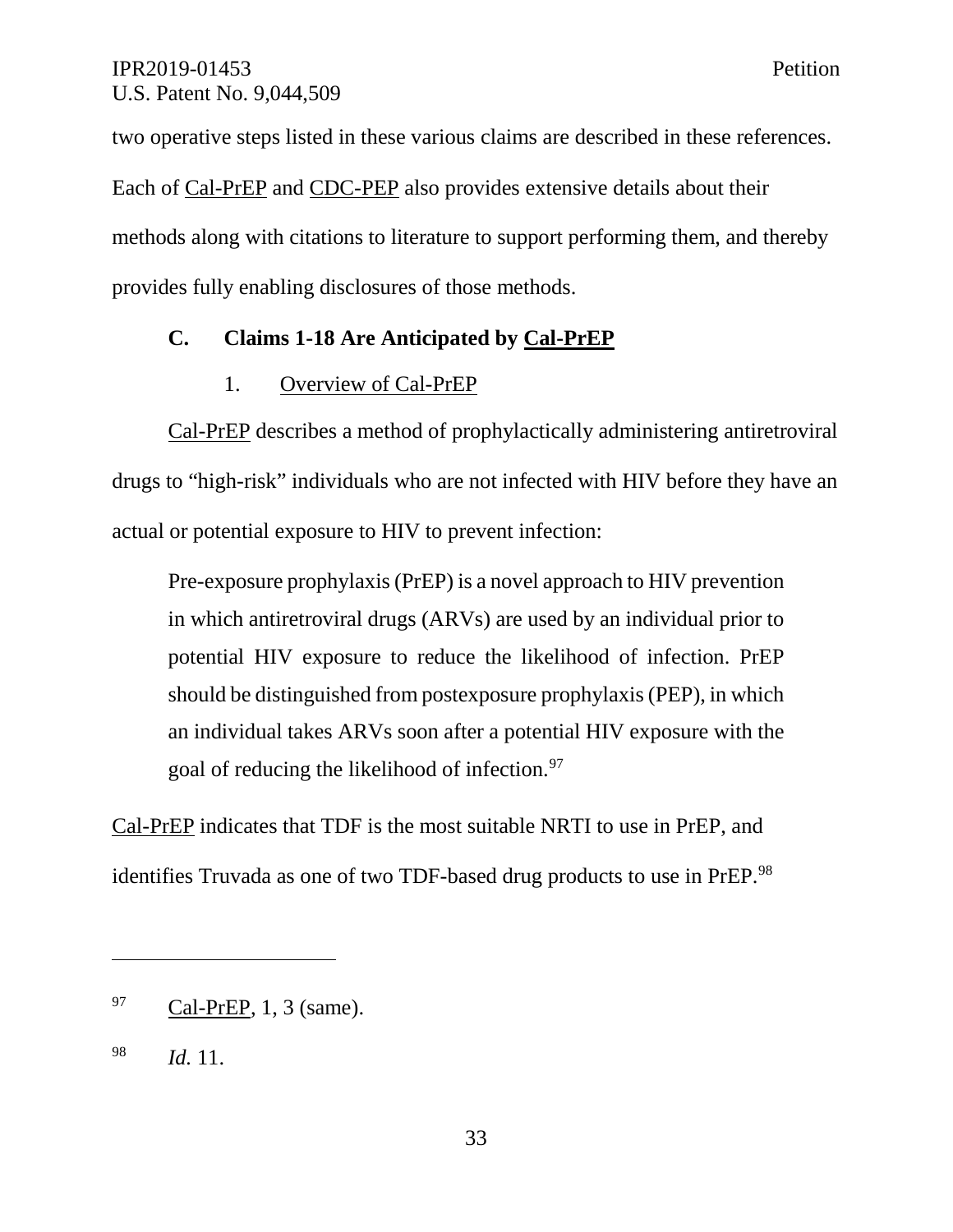Cal-PrEP's regimen when followed by a high-risk individual who has



multiple HIV exposures  $(E_1, E_2,...E_n)$  is illustrated below: <sup>99</sup>

Cal-PrEP explains that its regimen was based on prior experiences with chemoprophylaxis. <sup>100</sup> It summarizes prophylactic use of antiretrovirals to prevent HIV infections following exposures in occupational (e.g., healthcare worker) as well as non-occupational (e.g., sexual and drug use) settings, <sup>101</sup> and discusses experiences using antiretrovirals to prevent transmission of HIV from an infected mother to her uninfected child through birth or breastfeeding, observing the latter

<sup>99</sup> Youle-Decl. ¶¶164-65.

 $^{100}$  Cal-PrEP, 4.

 $101$  *Id.* 4, 8-11.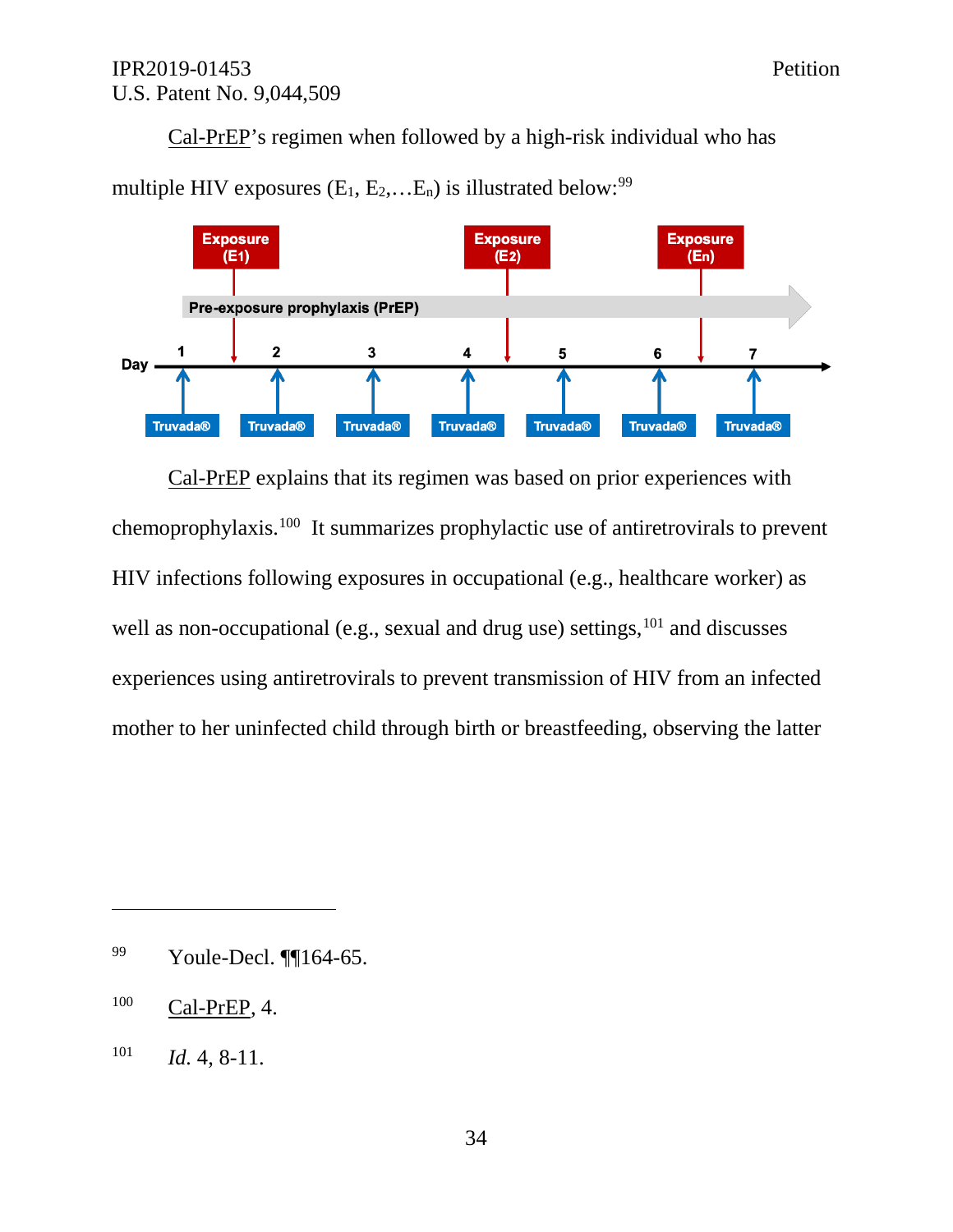"has been shown to dramatically reduce the odds for perinatal HIV transmission."102

Cal-PrEP also describes initiated or planned clinical trials for evaluating PrEP regimens in different cohorts of at-risk individuals.<sup>103</sup> It observes that, from an epidemiological perspective, whether PrEP will be a success (i.e., whether it reduces rates of infection in a community) depends on several factors, including the risk-taking nature of individuals,<sup>104</sup> whether PrEP alters risk-taking,<sup>105</sup> whether PrEP is supported by healthcare providers and communities,  $106$  and potential barriers to access to antiretrovirals.<sup>107</sup> Importantly, a skilled person would not have understood these epidemiological questions about whether PrEP will reduce rates of infection in a community as casting doubt that a PrEP regimen based on

<sup>102</sup> *Id.* 5.

- <sup>103</sup> *Id.* 6-11.
- <sup>104</sup> *Id*. 19-20.
- <sup>105</sup> *Id.* 20-21.
- <sup>106</sup> *Id.* 22-23.
- <sup>107</sup> *Id.* 24-26.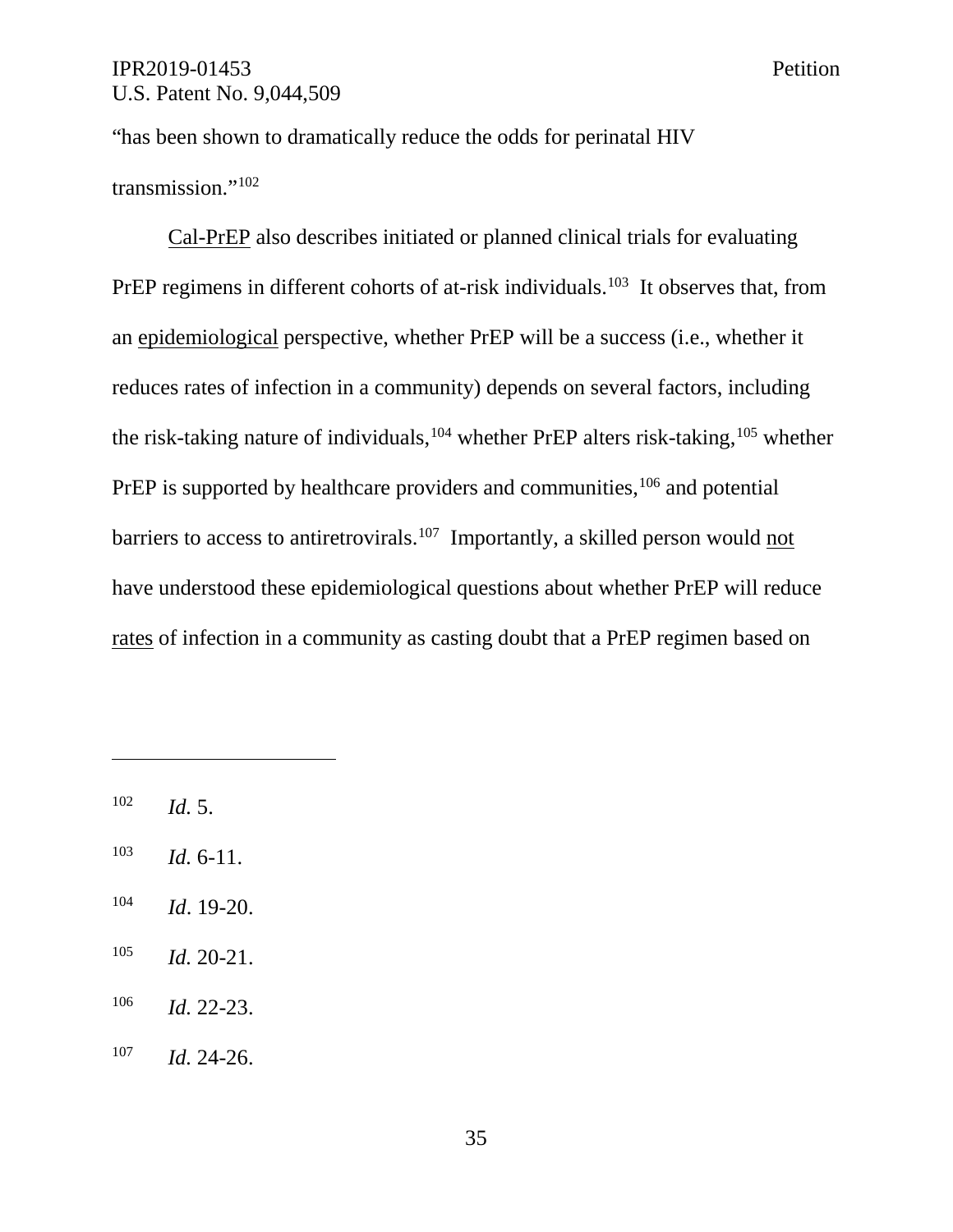Truvada (TDF+FTC) would be effective in any individual who followed it properly. 108

## 2. Independent Claims 1 and 12

Cal-PrEP anticipates Claims 1 and 12 of the '509 Patent because it describes selecting an HIV-uninfected (HIV-seronegative) individual and administering to that individual pharmaceutically effective amounts of TDF+FTC in the form of Truvada prior to an HIV exposure.

### a. Preambles

Cal-PrEP describes administering antiretroviral drugs to HIV-uninfected individuals before they are exposed to HIV in order to prevent an infection: "Preexposure prophylaxis (PrEP) is a novel approach to HIV prevention in which antiretroviral drugs (ARVs) are used by an individual prior to potential HIV exposure to reduce the likelihood of infection."109 While the preambles of Claims 1 and 12 are not limiting, Cal-PrEP nonetheless describes a process that meets each.

<sup>&</sup>lt;sup>108</sup> Youle-Decl. ¶[150, 252; Cal-PrEP, 4; Tsai-1998, 4265.

 $^{109}$  Cal-PrEP, 1 (emphasis added); Youle-Decl.  $\P$ [165-67.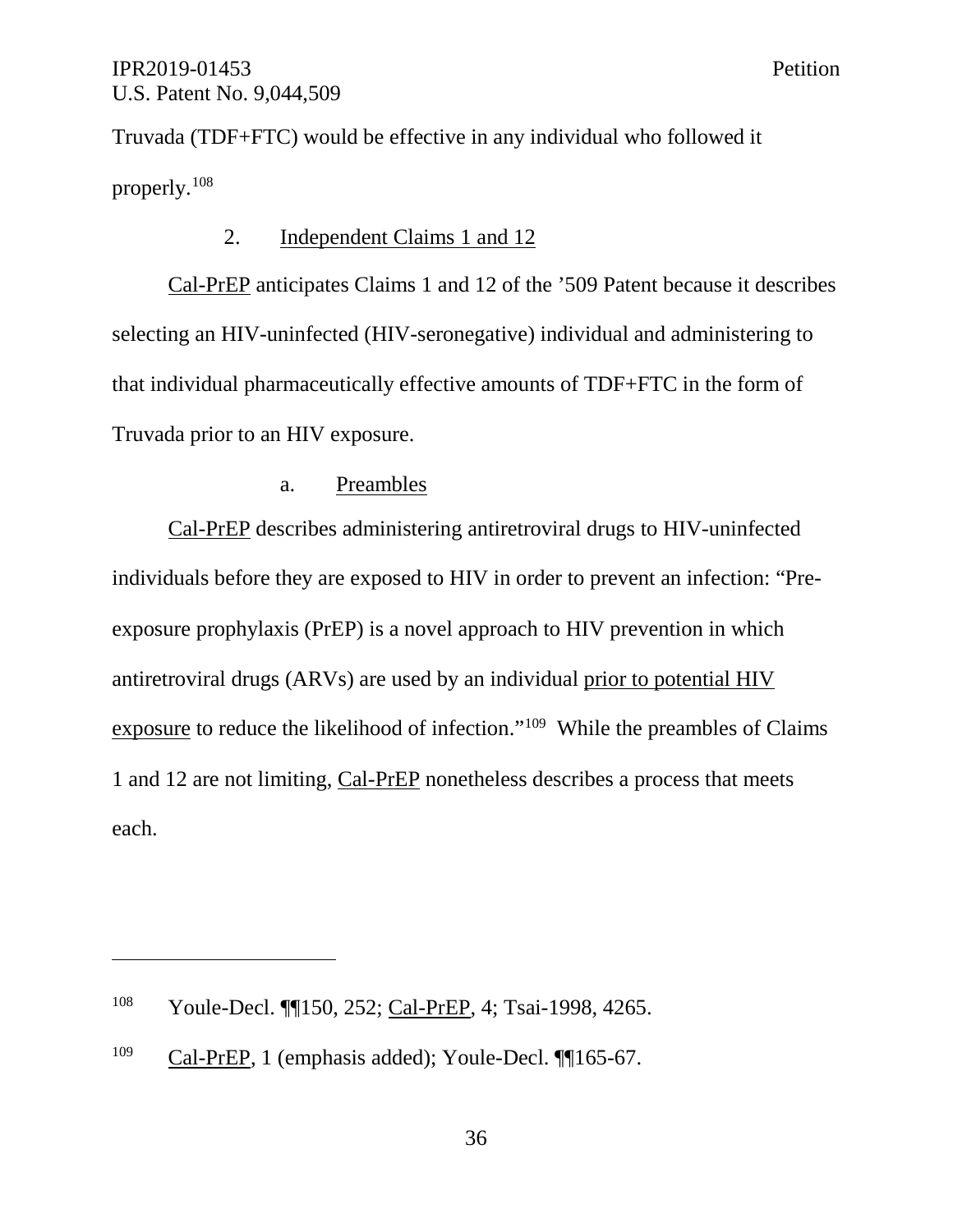b. "*[S]electing""a primate host not infected with the immunodeficiency retrovirus*" [1] / "*an uninfected human that does not have the self-replicating infection*" [12]

Cal-PrEP teaches administering antiretroviral agents to HIV-uninfected individuals ("*primate host"/"human*"). 110 It indicates that potential candidates are to be screened for eligibility for PrEP, and must be confirmed to be HIV-negative before beginning PrEP ("Planned studies of PrEP will screen for HIV infection prior to enrollment.")<sup>111</sup> Cal-PrEP also indicates that being HIV-positive is a basis for excluding individuals from PrEP clinical trials conducted in the 2004/2005 time frame.<sup>112</sup> Cal-PrEP thus teaches the "selecting" step of Claims 1 and 12.

> c. "*[A]dministering…a combination comprising: (i) a pharmaceutically effective amount of emtricitabine and (ii) a pharmaceutically effective amount of tenofovir or [TDF]"* [1] / "*tenofovir ester*" [12] "*prior to an*

<sup>110</sup> Cal-PrEP, 3; Youle-Decl. ¶¶165, 168.

 $\overline{a}$ 

<sup>112</sup> *Id.* ("Planned studies of PrEP will screen for HIV infection prior to

enrollment...."). A "seronegative" individual is HIV-negative based on a serum

antibody test. *Id.*; Youle-Decl. ¶166.

<sup>111</sup> Cal-PrEP, 13.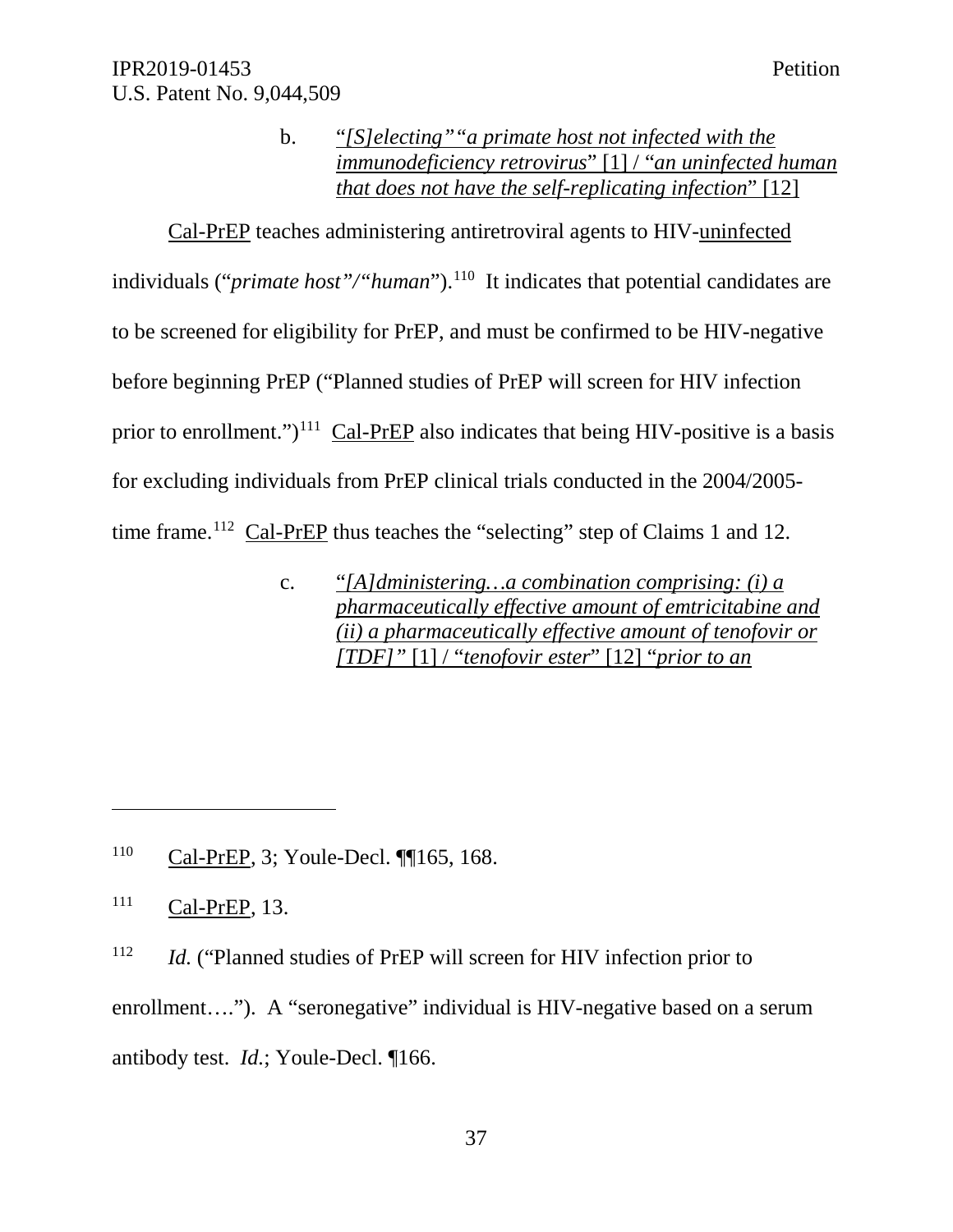$\overline{a}$ 

## *exposure*" [1] "*wherein the combination is administered orally*"

Cal-PrEP describes administering antiretroviral agents to HIV-uninfected individuals prior to an actual or potential exposure to HIV in order to prevent an HIV infection. As it states:

PrEP involves the use of antiretroviral drugs (ARVs) by an individual prior to potential HIV exposure, in order to reduce the likelihood of HIV infection. $113$ 

Cal-PrEP identifies the properties of antiretroviral agents that make them well-suited for use in PrEP, stating:

To be ideal for use as PrEP, a drug should be potent, able to be dosed once daily, have a favorable toxicity profile, and not promote development of high-level viral resistance based on a single mutation. In addition, drugs whose mechanisms of action focus on pre-integration phases of the viral life cycle (prior to completion of effective viral

<sup>113</sup> Cal-PrEP, 3 (emphasis added); *see also id.* 1 ("Pre-exposure prophylaxis (PrEP) is a novel approach to HIV prevention in which antiretroviral drugs (ARVs) are used by an individual prior to potential HIV exposure to reduce the likelihood of infection.").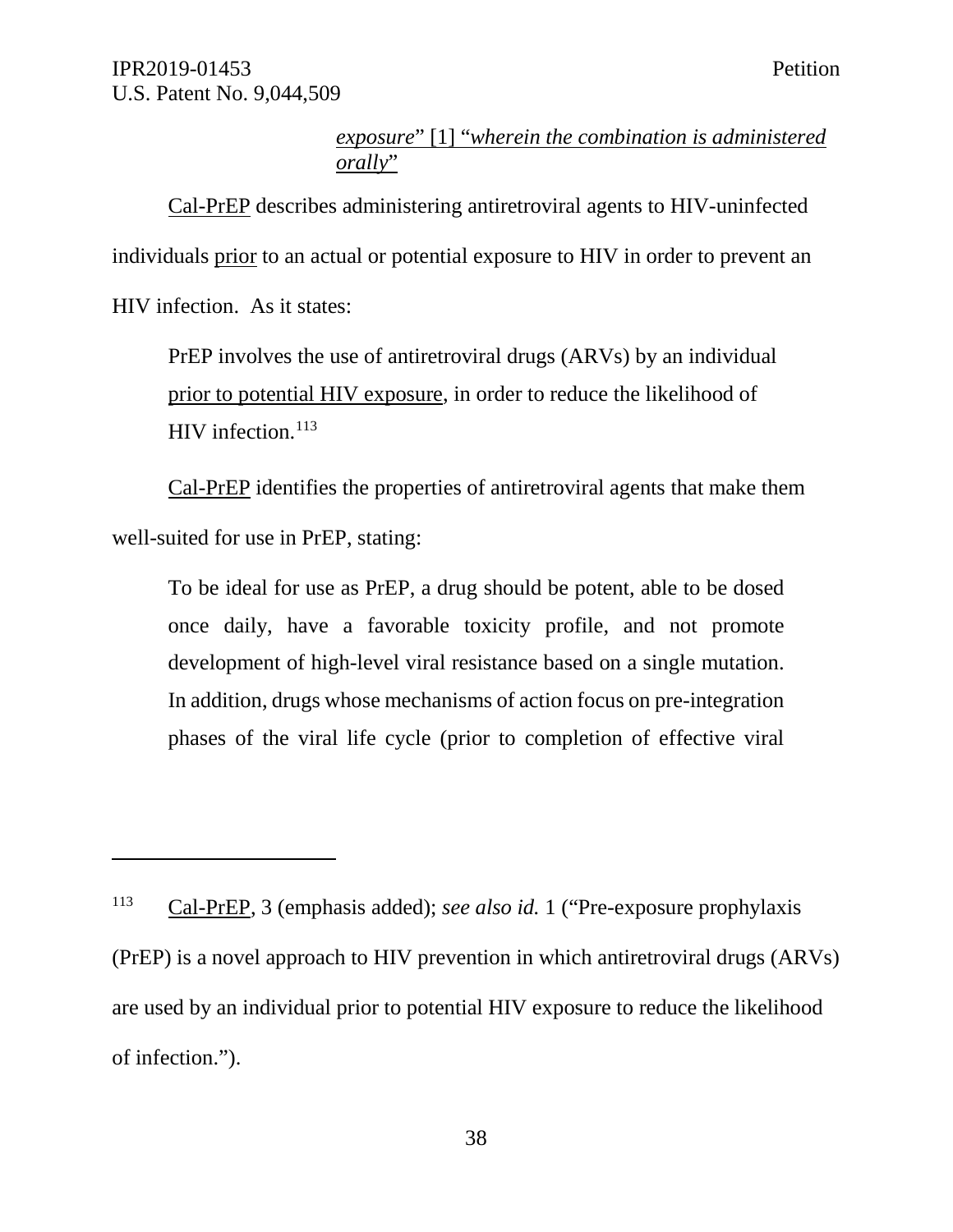integration into host cell DNA) are, at least in theory, likely to be more effective than those that focus on post-integration.<sup>114</sup>

Cal-PrEP then explains that FTC and TDF have these features. Regarding

FTC, it explains:

Of the NRTIs, several drugs have characteristics that may limit their potential as PrEP candidates. Lamivudine (3TC) and emtricitabine (FTC) cause few toxicities and may be taken once daily, but both are susceptible to a single-point mutation at codon 184 that confers resistance, especially when taken alone. $115$ 

Cal-PrEP's observation that FTC monotherapy can lead to resistance would have been understood by the skilled person as indicating FTC should be co-administered with another antiretroviral.<sup>116</sup>

Cal-PrEP then states that TDF is the "most suitable" NRTI for use in PrEP regimens, explaining that it provides the best combination of features for use in

<sup>114</sup> *Id.*, 11.

<sup>115</sup> *Id.* (emphasis added).

<sup>116</sup> Youle-Decl. ¶¶163, 227; Saag, 29.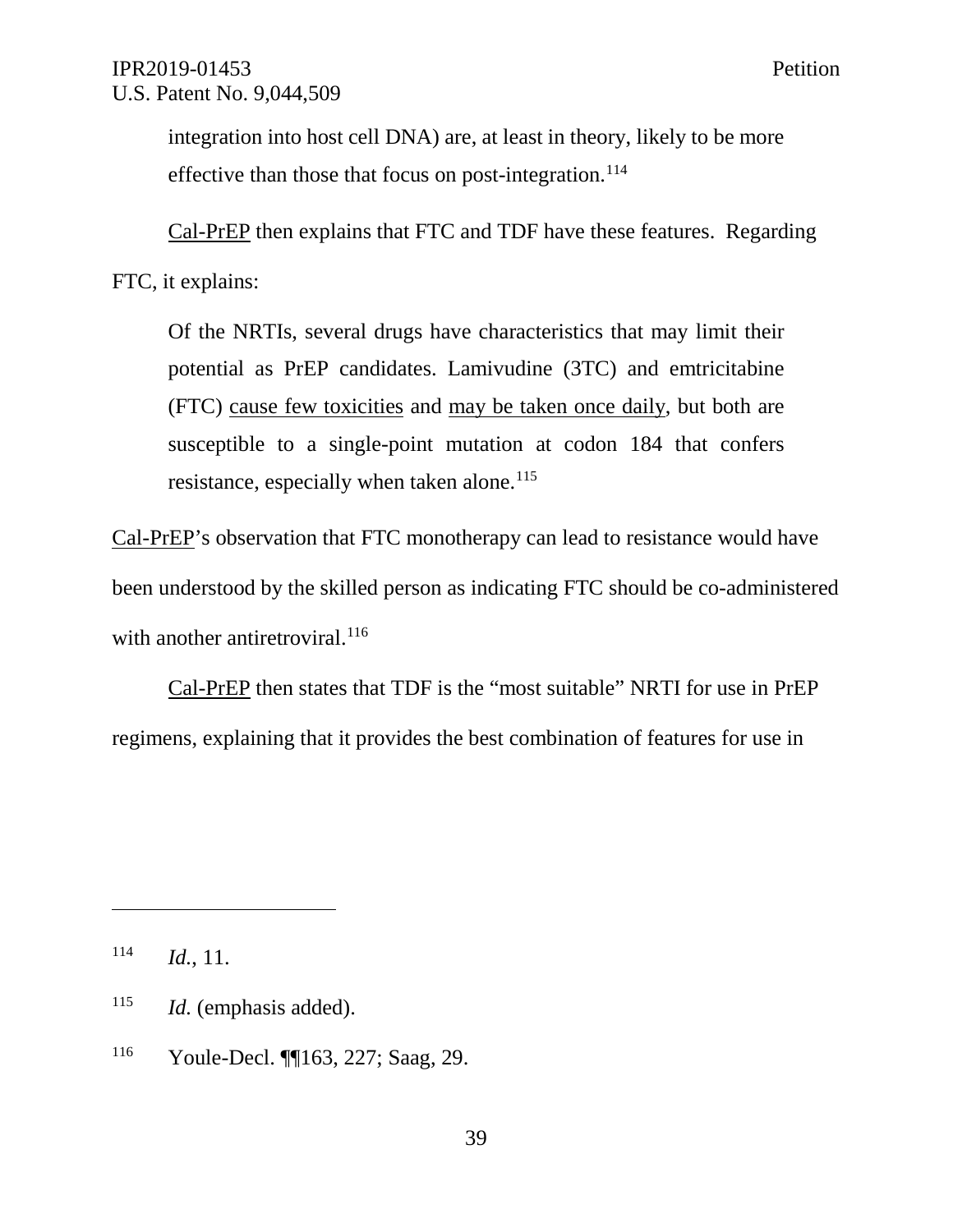PrEP regimens and stating, *inter alia*, that it is "a relatively safe agent with few adverse side-effects and interactions with other drugs."117

Cal-PrEP specifically identifies Truvada as one of the two TDF-based drug products that can be used in PrEP, stating:

Tenofovir disoproxil fumarate (TDF) is the NRTI that is currently most suitable for use as PrEP. TDF is potent, can be dosed once daily, and has a relatively favorable toxicity profile.…TDF was approved by FDA in 2001 to treat HIV infection and is formulated as a once-daily, 300 mg oral tablet (Viread®); a once-daily, fixed-dose combination tablet of TDF and emtricitabine (Truvada<sup>TM</sup>) was approved in August 2004 (both Gilead Sciences, Inc., Foster City, CA).<sup>118</sup>

Cal-PrEP also recommends use of FDA-approved antiretroviral products, <sup>119</sup> which a skilled person would understand to mean that such drugs should be used in their FDA-approved doses.<sup>120</sup> Truvada contains FDA-approved doses of 200 mg

<sup>118</sup> *Id.*, 11 (emphasis added).

<sup>117</sup> Cal-PrEP, 11-12.

<sup>119</sup> *Id.* 10-11.

<sup>120</sup> Youle-Decl. ¶237.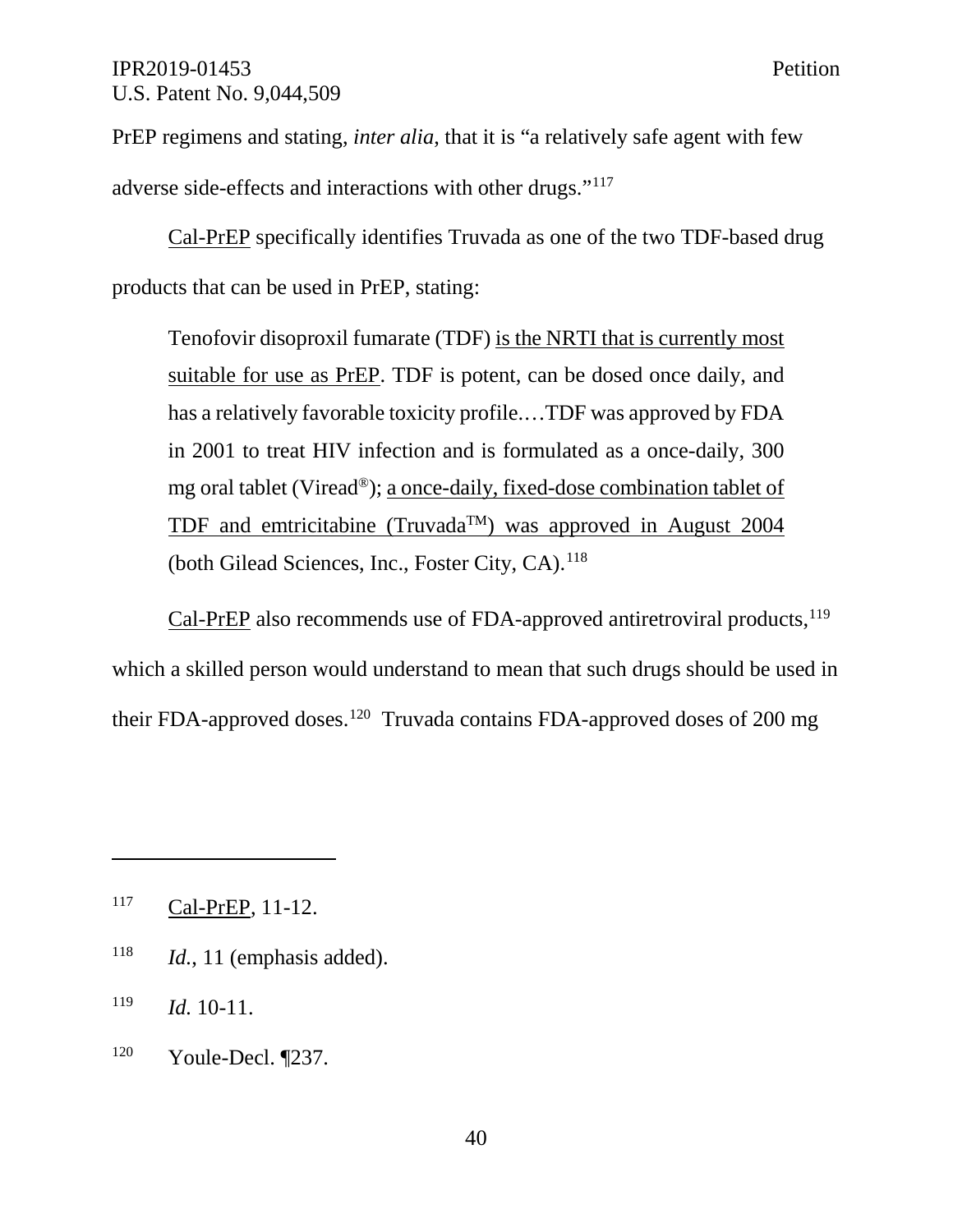FTC and 300 mg TDF,<sup>121</sup> the same doses in the FDA-approved single-agent formulations of TDF (Viread) and FTC (Emtriva). When Truvada is administered to a human, it will suppress HIV viral replication and exhibit potent antiviral activity against HIV.<sup>122</sup> By doing so, Truvada (as well as each of its constituent agents) not only effectively treats an HIV infection but prevents establishment of an HIV infection. 123

The '509 Patent does not identify what amounts of TDF and FTC constitute a "pharmaceutically effective amount" of either agent, stating instead that doses should be selected to "create a therapeutic concentration of the active composition at the situs of retrovirus initial founder cell population infection prior to viral exposure."124 Clinical evidence demonstrates that occurs when Truvada, with its FDA-approved doses of 300 mg of TDF and 200 mg of FTC is administered.<sup>125</sup> The '509 Patent also observes that "[p]referably, NRTI and NtRTI prophylactic

<sup>123</sup> *See* Youle-Decl. ¶¶92, 237, 242; Dumond-PRN, 14-15.

<sup>121</sup> Truvada®-Label, 21; Youle-Decl. ¶92.

<sup>122</sup> *See* §IV.D; CDC-PEP, 8; Truvada®-Label, 2-3; Youle-Decl. ¶¶95.

<sup>124</sup> '509 Patent, 6:19-22.

<sup>125</sup> Truvada®-Label, 1; Viread®-Label, i; Emtriva®-Label, 5.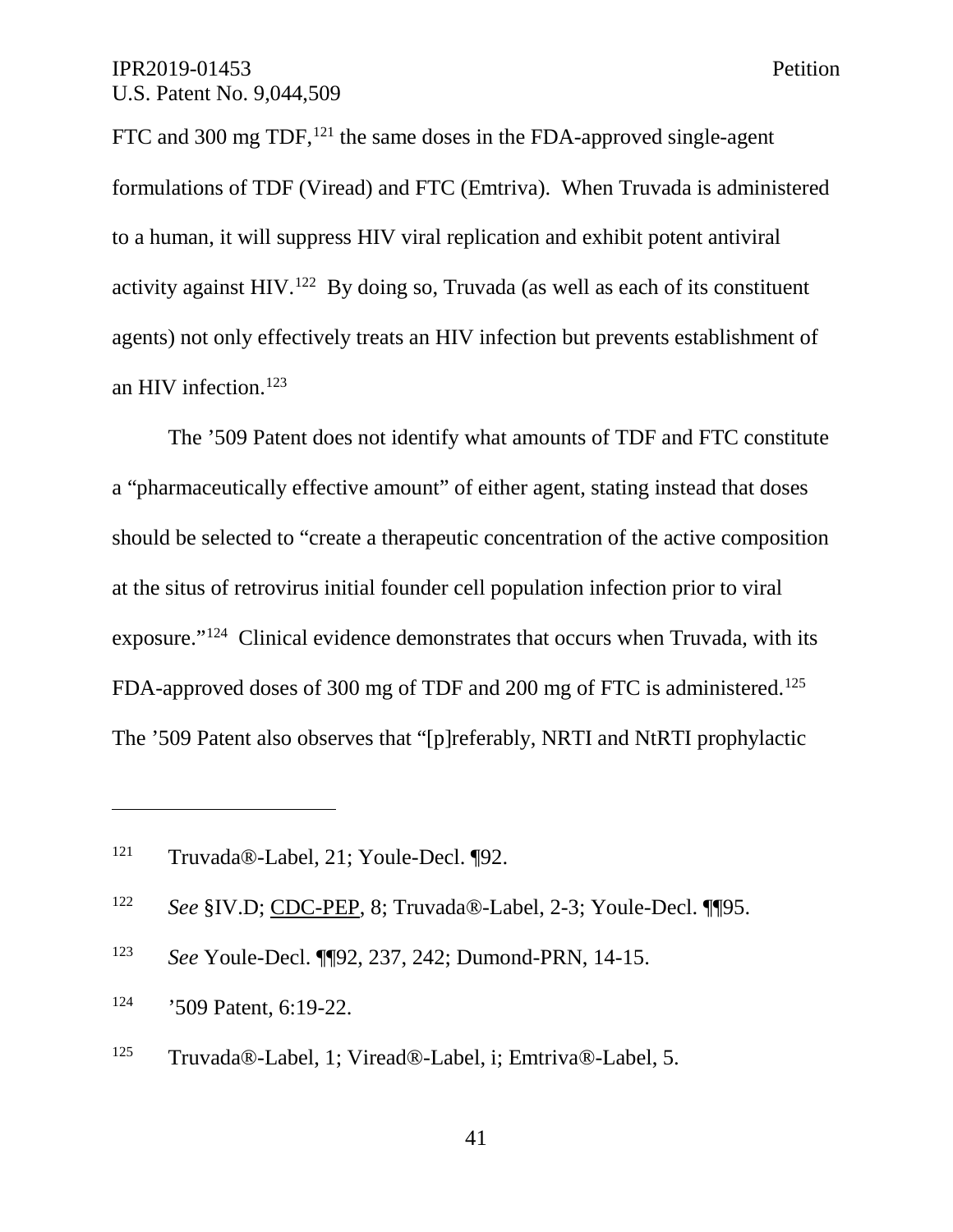dosing according to the present invention uses as a starting point the maximal recommended tolerated dosing levels for the given active agent combination associated with HAART treatment protocols."126

Cal-PrEP also teaches "*orally*" administering TDF+FTC, given that Truvada is a tablet designed for oral ingestion.<sup>127</sup>

Cal-PrEP thus teaches orally administering Truvada to an uninfected individual before an HIV exposure, which results in that individual being given pharmaceutically effective amounts of TDF and FTC as Claims 1 and 12 specify.

#### d. "Thereby" Clauses

While the "thereby" clauses of Claims 1 and 12 are not limiting (*see* §V.C.2.a), Cal-PrEP necessarily satisfies each. Cal-PrEP teaches administering Truvada to an HIV-uninfected individual before an HIV exposure, which results in oral administration to that individual of the same "pharmaceutically effective" amounts of TDF and FTC that the claims and '509 Patent disclosure say will protect the host from an HIV infection or will inhibit establishment of infection.

<sup>126</sup> '509 Patent, 6:34-38.

<sup>127</sup> Cal-PrEP, 11; Truvada®-Label, 1 ("TRUVADA Tablets are for oral administration.").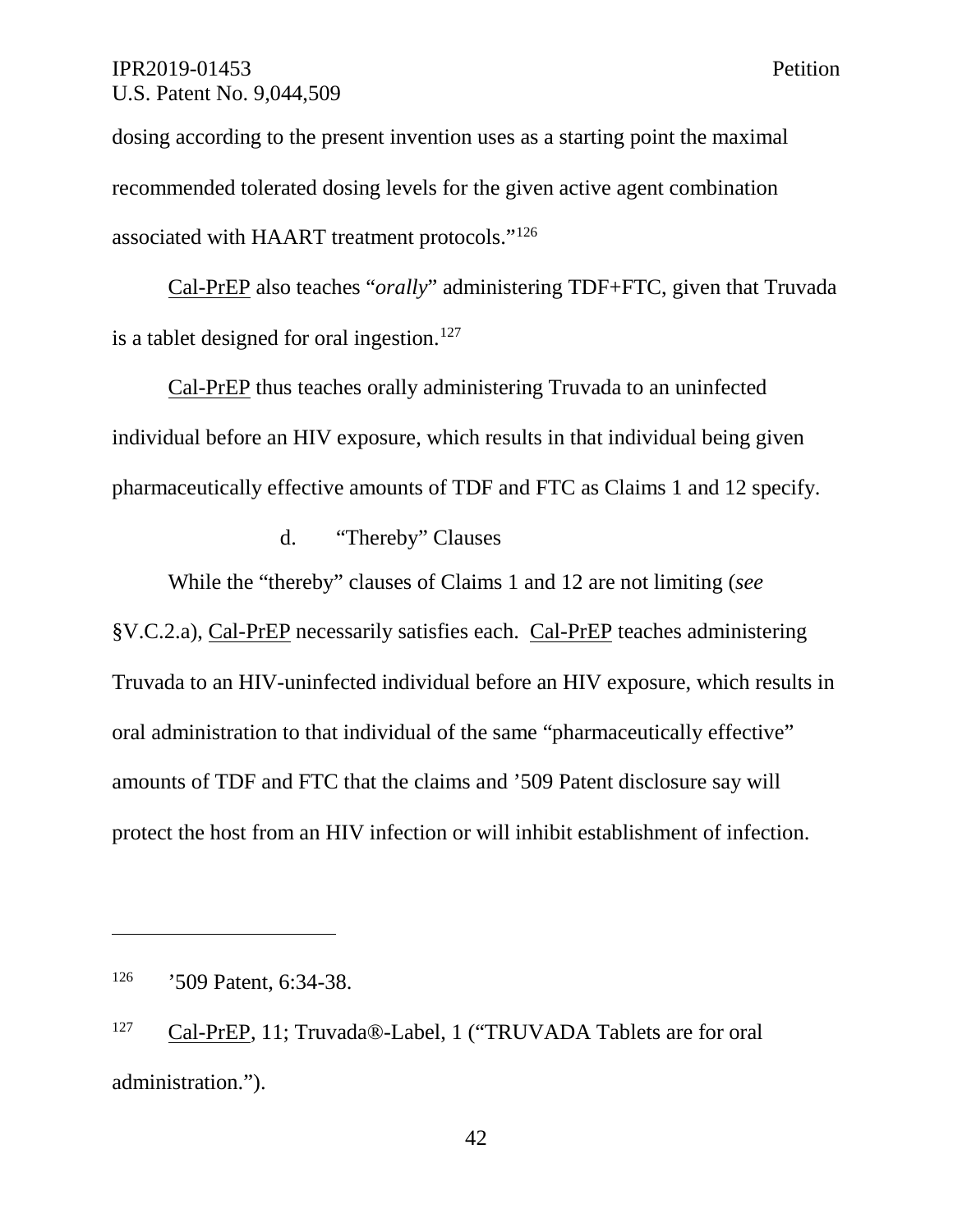Consequently, administering Truvada as Cal-PrEP teaches will both "*protect*" the individual from an HIV infection ("*a self-replicating infection*…") and will "*inhibit establishment*" of an HIV infection as Claims 1 and 12 specify.

As Cal-PrEP describes every element of Claims 1 and 12, it anticipates both claims.

### 3. Claims 13 and 16

Claims 13 and 16 depend from Claim 12. Claim 13 specifies "*the combination is administered prior to a potential exposure of the primate host to the human immunodeficiency retrovirus*" while Claim 16 specifies administration "*following potential exposure of the primate host to the human immunodeficiency retrovirus*."

As noted in §V.C.2.c, a "potential exposure" does not require an actual HIV exposure to occur. Regardless, the PrEP regimen described in Cal-PrEP teaches providing antiretroviral therapy to uninfected individuals before and after an actual or potential HIV exposure. First, Cal-PrEP explains that "PrEP involves the use of antiretroviral drugs (ARVs) by an individual prior to potential HIV exposure, in order to reduce the likelihood of HIV infection."128 Second, Cal-PrEP teaches that

<sup>128</sup> Cal-PrEP, 3 (emphasis added).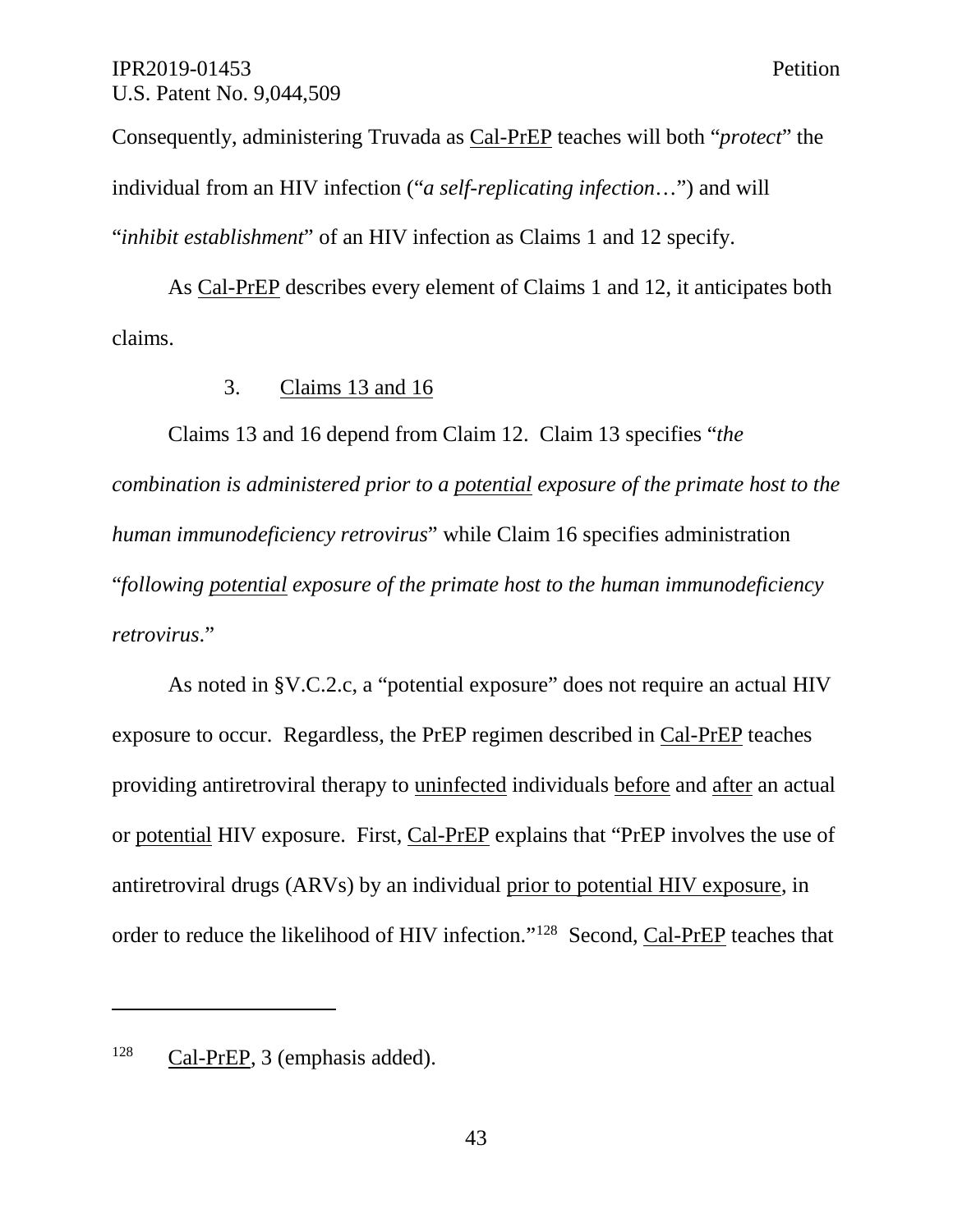its PrEP regimen is to be followed for an extended period of time (e.g., 9 to 24 months)<sup>129</sup> by uninfected human subjects who, over that period, will engage in activities that cause multiple actual or potential HIV exposures (e.g., sex workers, men who have sex with men ("MSM"), intravenous drug users).<sup>130</sup> Cal-PrEP thus teaches that HIV-uninfected high risk individuals on its regimen will be given doses of recommended TDF-based drugs (e.g., Truvada) on days that precede and follow days on which that individual is actually or potentially exposed to HIV, as Claims 13 and 16 specify, respectively.

### 4. Claims 2-3

Claim 2 specifies the primate host is an "*adult human*," while Claim 3 specifies the primate host is a "*male adult primate host*." Cal-PrEP indicates that candidates for prophylaxis include, *inter alia*, MSM, i.e., adult human males. 131

<sup>131</sup> Cal-PrEP, 4, 7, Table 1.

 $129$  Cal-PrEP describes clinical trials in which individuals are to be given a daily administration of a TDF-based drug for periods between 9 to 24 months. Cal-PrEP, 7-9; Youle-Decl. ¶203.

<sup>130</sup> Cal-PrEP, 1; *see also infra* Figures in §VI.E.1.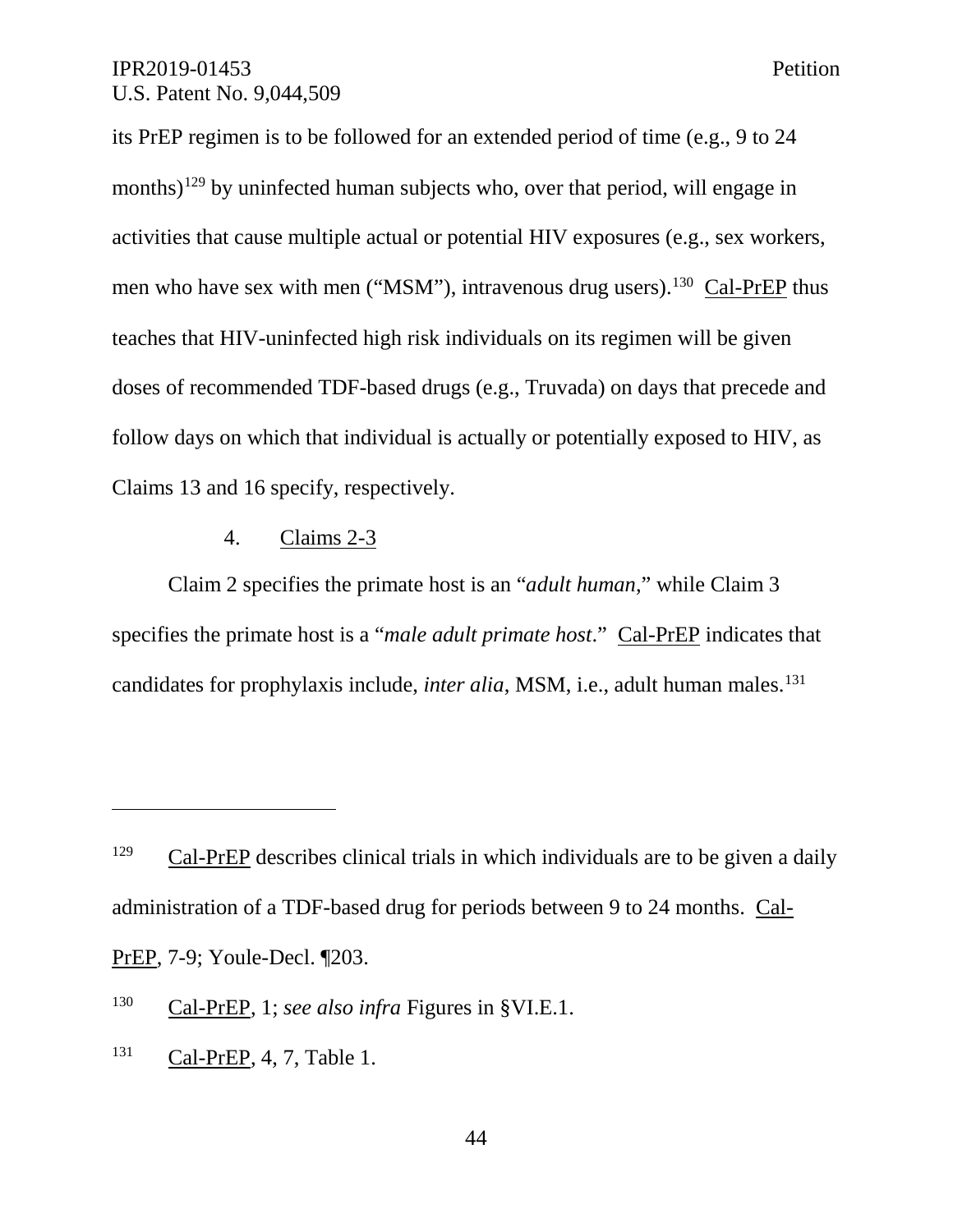### 5. Claims 4 and 14

Claims 4 and 14 specify, respectively, that TDF+FTC are administered "*orally directly to the human in a combined single dosage formulation*" or "*into a single combination formulation suitable for oral administration*." Truvada is a tablet containing both TDF+FTC that is administered orally to humans. Cal-PrEP thus teaches oral administration of TDF+FTC as Claims 4 and 14 specify. 132

### 6. Claim 5

Claim 5 requires the "*immunodeficiency retrovirus*" to be a "*human immunodeficiency virus.*" Cal-PrEP proposes the use of PrEP for HIV.<sup>133</sup>

7. Claim 6

Claim 6 specifies the "*human immunodeficiency virus (HIV) is HIV-1.*" The most prevalent strain of HIV in the U.S. in 2005 and today is HIV-1, with 99.9% of cases involving HIV-1.<sup>134</sup> Cal-PrEP focuses on Californians, and thus would be understood as teaching use of chemoprophylaxis of HIV-1 infections. 135

- <sup>134</sup> Ex. 1056 ("Torian"), 1334; Ex. 1057 ("CDC-Surveillance"), 986.
- <sup>135</sup> Cal-PrEP, 2, 7 (Table 1); *see* Youle-Decl. ¶91, 141.

<sup>132</sup> *See id.* 11.

<sup>133</sup> *Id.* 1.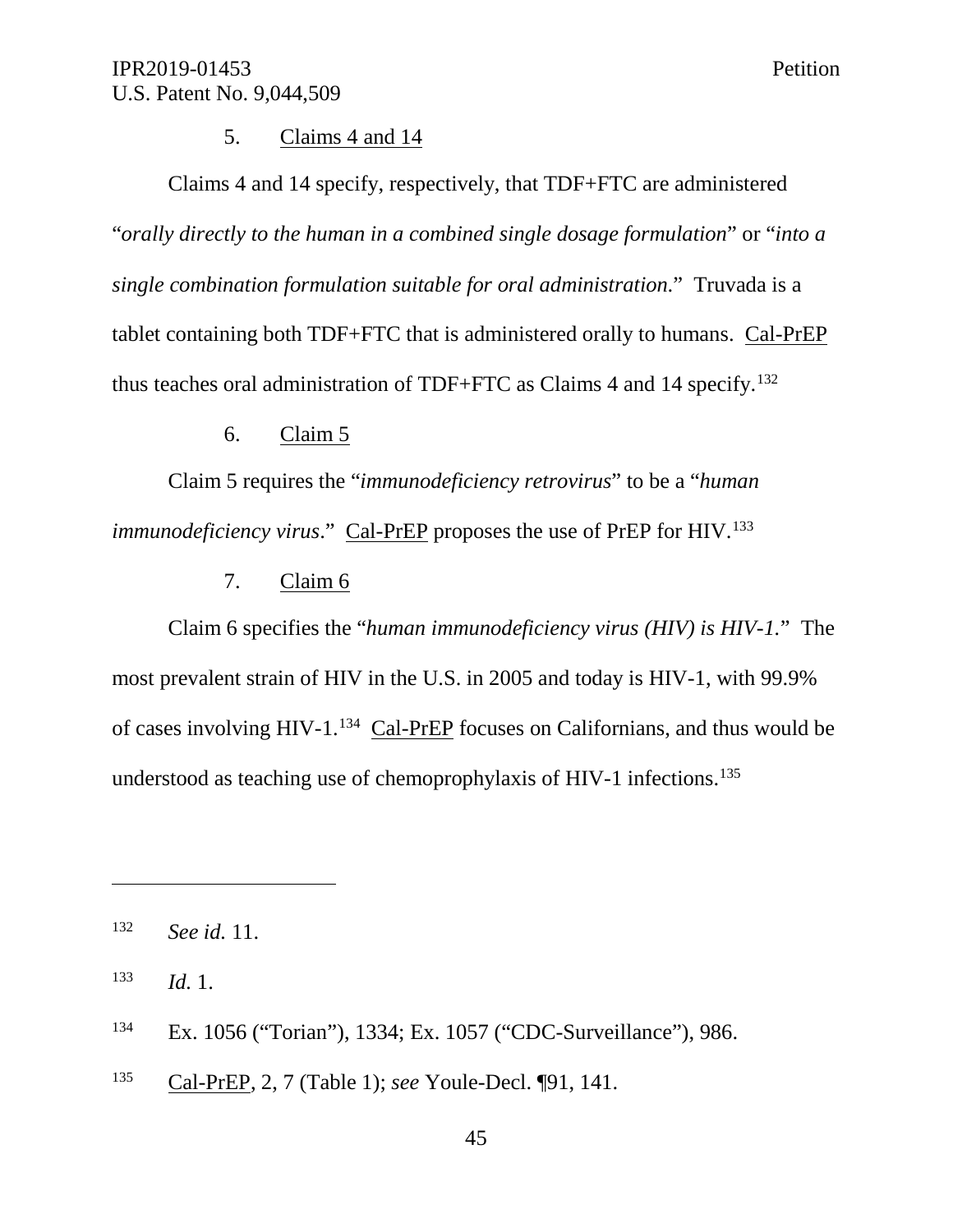8. Claims 7 and 17

Claim 7 specifies a "*rectal and/or vaginal exposure of the primate host to the immunodeficiency retrovirus*," while Claim 17 specifies the exposure "*comprises sexual intercourse, medical worker skin puncture inoculation, hypodermic needle sharing, or blood transfusion*."

Cal-PrEP explains that PrEP is "targeted to MSM, [and] female partners of MSM…."136 It also describes use of PrEP in "high-risk, HIV-negative MSM" and "[f]emale commercial sex workers."137 Men within the MSM category are exposed to HIV rectally, orally, and through the reproductive organs, while women who are partners of MSM and female sex workers are exposed to HIV vaginally, orally, and rectally.138 Thus, Cal-PrEP teaches use of HIV chemoprophylaxis to prevent HIV infection in one or more of the manners of exposure in Claims 7 and 17.

<sup>136</sup> Cal-PrEP, 1.

- <sup>137</sup> *Id.* 8-9; *see also id.* 7 (Table 1).
- <sup>138</sup> *See* Youle-Decl. ¶143.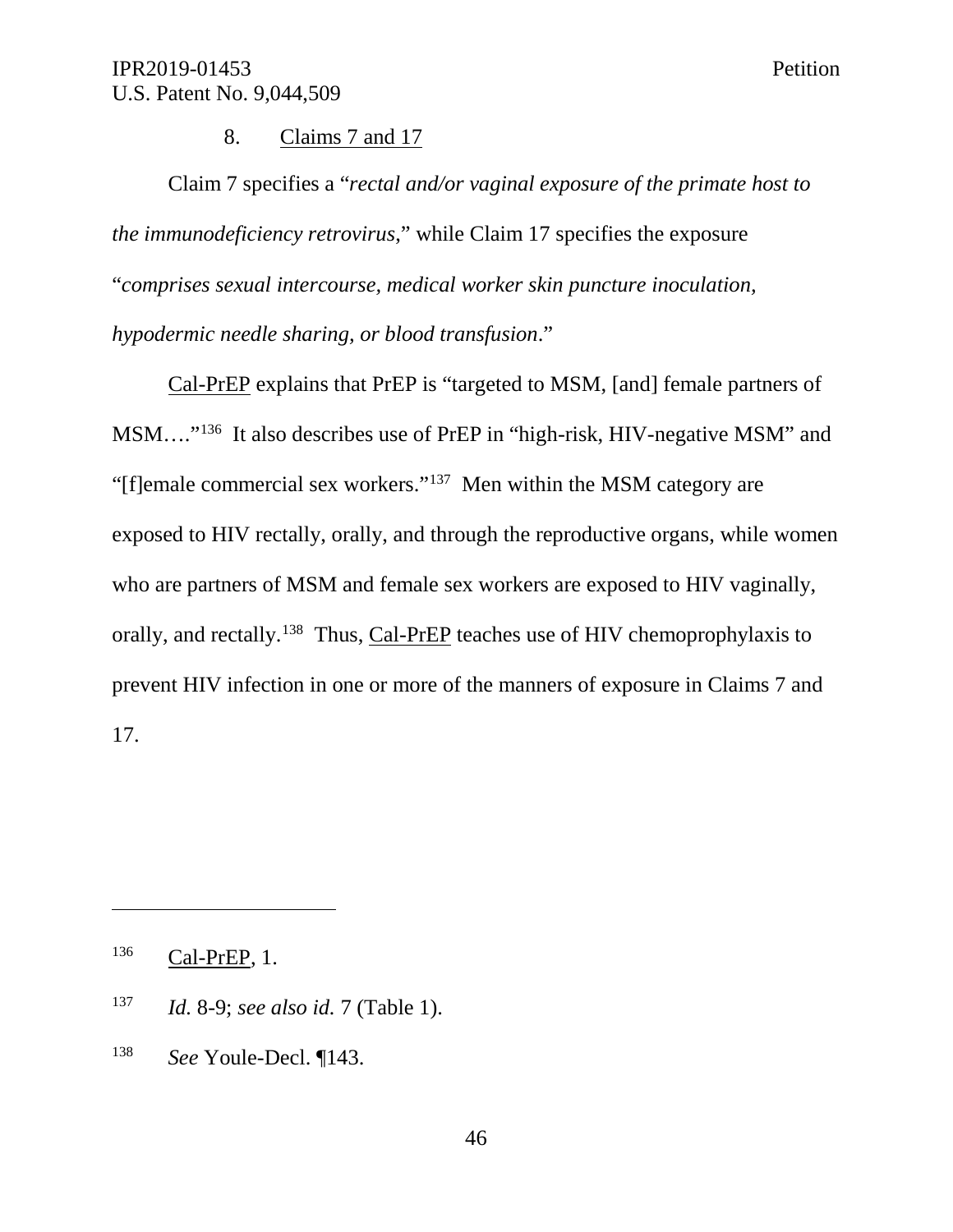### 9. Claim 8

Claim 8 specifies "*administering 200 milligrams (mg) of emtricitabine and 300 mg of tenofivir [sic] disoproxil fumarate to a human host*." Cal-PrEP teaches use of Truvada in PrEP which results in administration of 200 mg emtricitabine and 300 mg tenofovir disoproxil fumarate to the individual.<sup>139</sup>

#### 10. Claim 9

Claim 9 specifies that TDF+FTC is to be "*administered daily for several days, weeks or months*." Because the claim is written with the disjunctive "or," it encompasses administrations that last as few as "*several days*."140

Cal-PrEP describes PrEP regimens being tested in clinical studies in which TDF is administered to subjects for a period of 9 to 24 months.<sup>141</sup> A skilled person would understand from Cal-PrEP's description of these clinical trials that study participants will take the TDF drug (e.g., Truvada) daily for the specified period

 $\overline{a}$ 

<sup>140</sup> *SkinMedica, Inc. v. Histogen Inc.*, 727 F.3d 1187, 1199 (Fed. Cir. 2013).

<sup>141</sup> Cal-PrEP, 8-9, 12 ("The PrEP studies described in Section II are providing participants with 300 mg TDF tablets (or placebo) to be taken once daily during the study period."); Youle-Decl. ¶203.

<sup>139</sup> Truvada®-Label, 21.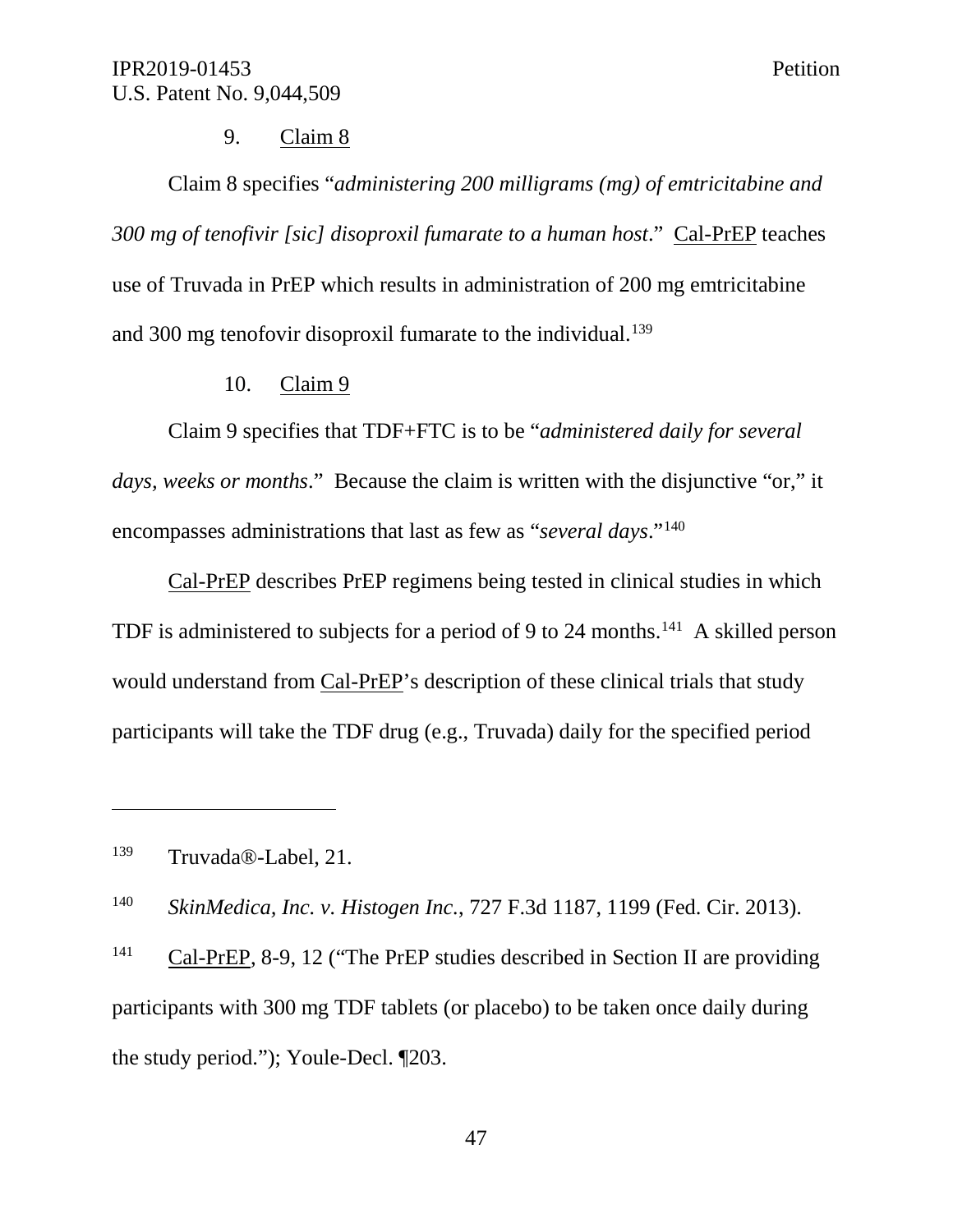(e.g., 9, 12 or 24 months).<sup>142</sup> Cal-PrEP also explains that "individuals take PrEP throughout their sexual lifetimes."<sup>143</sup>

Cal-PrEP also indicates that FDA-approved antiretroviral products are to be used, and identifies two such products: Viread (TDF) and Truvada (TDF+FTC).<sup>144</sup> A skilled person would understand from Cal-PrEP that these products should be used in their FDA-approved forms. 145

Cal-PrEP thus anticipates Claim 9.

### 11. Claim 10

Claim 10 specifies the combination is "*administered daily for several days, weeks or months both before and after an exposure of the primate host to the immunodeficiency retrovirus*," and, like Claim 9, encompasses administrations that last "*several days*" before and after an exposure.

<sup>143</sup> Cal-PrEP 22; Youle-Decl. ¶145.

 $\overline{a}$ 

<sup>145</sup> *Id.*; Truvada®-Label, 20; Youle-Decl. ¶¶159, 201.

<sup>142</sup> Youle-Decl. ¶203.

<sup>&</sup>lt;sup>144</sup> Cal-PrEP, 11.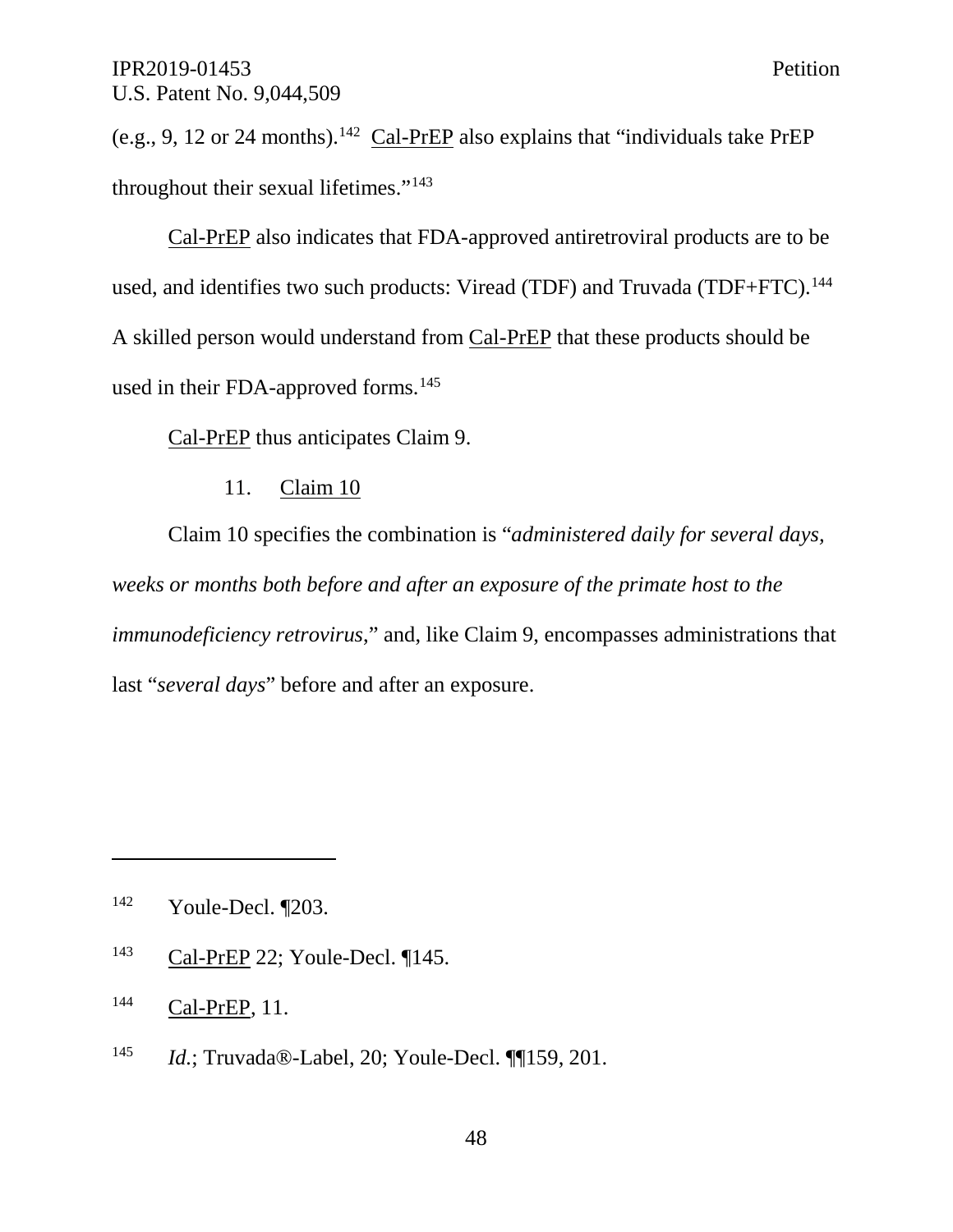Cal-PrEP describes clinical trials in which antiretroviral agents are administered for extended periods (i.e., 9 to 24 months) to high-risk individuals.<sup>146</sup> Cal-PrEP justifies its PrEP regimen by reasoning that high-risk individuals are likely to engage in conduct that repeatedly exposes them to HIV during any particular period of time, and that if such individuals are on PrEP when those exposures occur, that will decrease the likelihood of infection.<sup>147</sup> When HIV exposures might occur after any individual's commencement of PrEP, and how frequently they may occur while that individual is on PrEP, will depend on that individual's conduct. Consistent with this, Cal-PrEP instructs that while patients are on the PrEP regimen, they are to be continuously counseled on ways to decrease high-risk activity, are to be repeatedly tested for HIV infection, <sup>148</sup> and are not to suspend taking antiretrovirals after an initial exposure.<sup>149</sup>

<sup>146</sup> Cal-PrEP, 8-9, 12.

 $\overline{a}$ 

- <sup>147</sup> *Id.* 6-10; Youle-Decl. ¶149.
- <sup>148</sup> Cal-PrEP, 9, 13-14; Youle-Decl. ¶260.

<sup>149</sup> Cal-PrEP, 8-9, 12 ("[T]ablets (or placebo) [are] to be taken once daily during the study period.") (emphasis added); Youle-Decl. ¶¶149, 201, 203.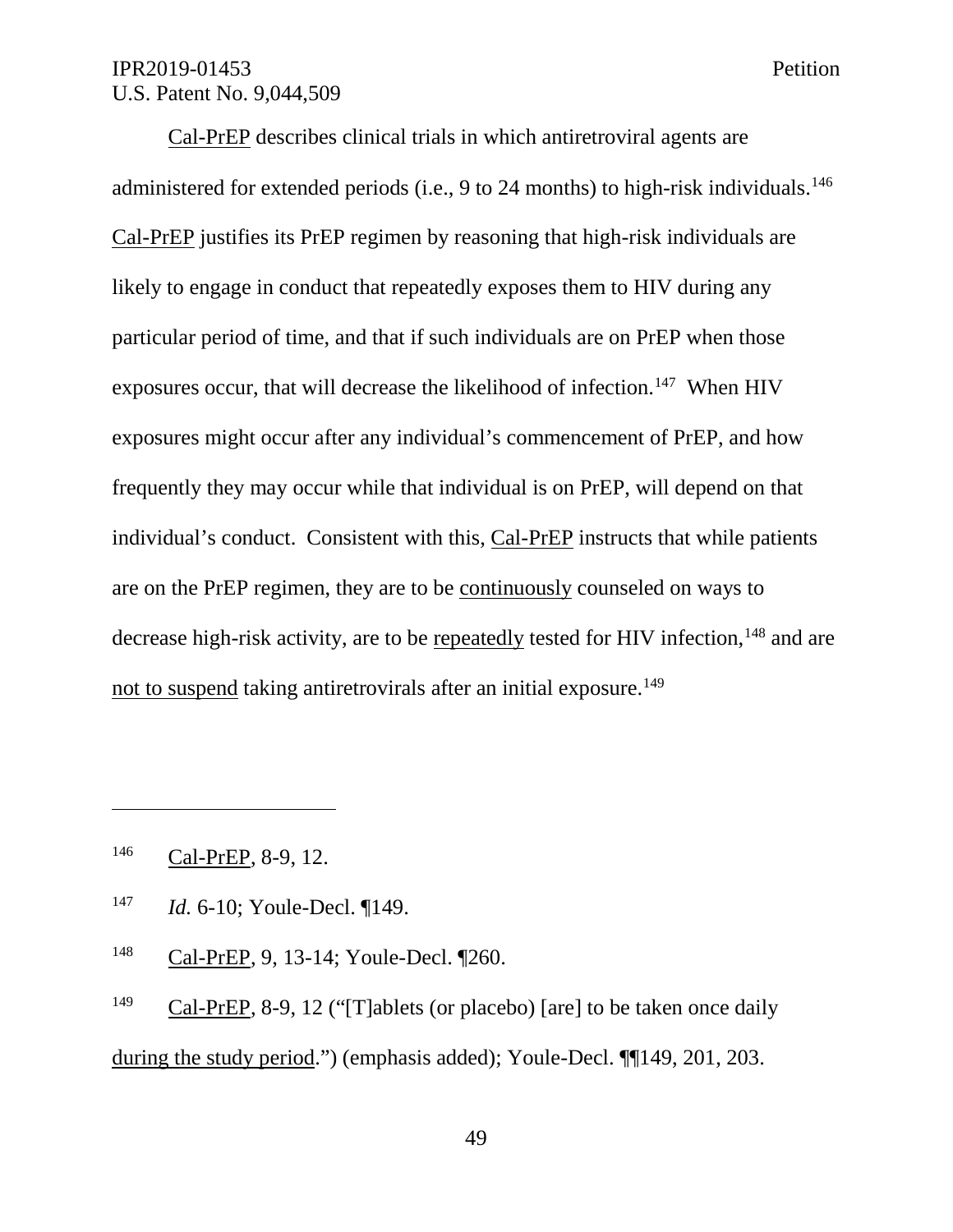Cal-PrEP thus describes a regimen in which, relative to any of the daily administrations of antiretrovirals, some HIV exposures will occur in a high-risk individual several days before and several days after that HIV exposure (as illustrated below). 150



Cal-PrEP also cites Tsai-1995, a study in which antiretrovirals were administered for multiple days, both before and after exposure to the virus.<sup>151</sup>

Cal-PrEP thus teaches administration of Truvada (TDF+FTC) to high-risk individuals that will occur several days before and several days after any individual HIV exposures, as Claim 10 specifies.

<sup>150</sup> Youle-Decl. ¶164.

<sup>151</sup> Tsai-1995, 1197.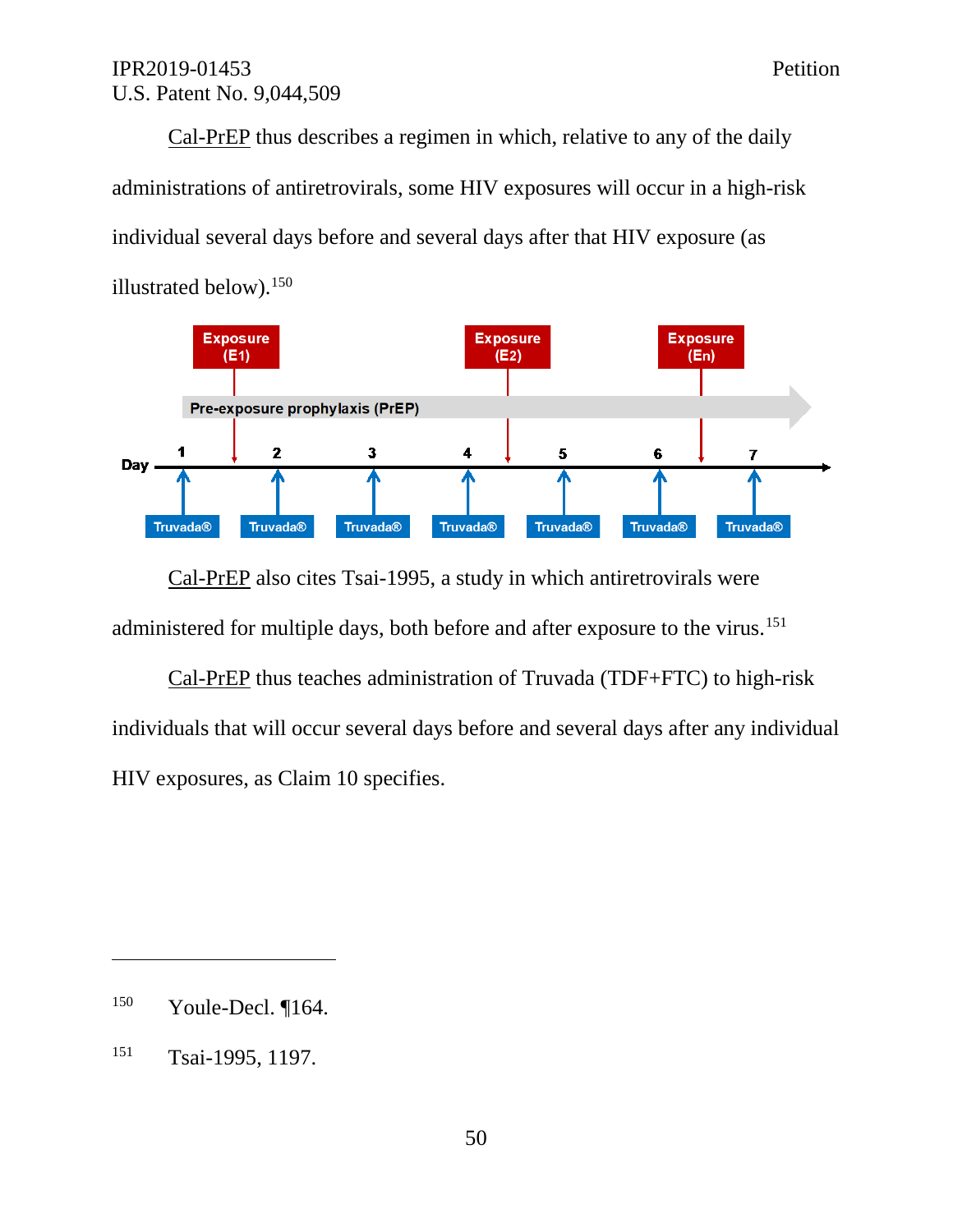12. Claims 11 and 15

Claims 11 and 15 each specify that the administration of TDF+FTC results in "*an absence of persistent viremia and seroconversion*."

The PrEP regimen described in Cal-PrEP is designed to prevent HIV infection after exposure in an uninfected human subject. 152 Before February 2005, physicians considered the absence of viremia and seroconversion to demonstrate an absence of HIV infection. <sup>153</sup> Viremia was conventionally determined by evaluating the presence or absence of HIV in the patient (i.e., "viral load"), while seroconversion was determined by detection of a minimum quantity of anti-HIV antibodies in the patient's blood. 154

Cal-PrEP teaches testing for viremia and seroconversion to determine if a subject has become infected with HIV under PrEP. For example, it points to the absence of viremia and seroconversion in animals exposed to SIV as evidence that PrEP was effective to prevent infection.<sup>155</sup> A skilled person would understand

<sup>152</sup> *See supra* §VI.C.1.

<sup>153</sup> Youle-Decl. ¶¶183, 166-67.

<sup>154</sup> *Id.*; *see also* Ex. 1110 ("Fearon"), 26-29.

<sup>155</sup> Cal-PrEP, 8, n.32-33 (citing Tsai-1995, Van-Rompay-1998).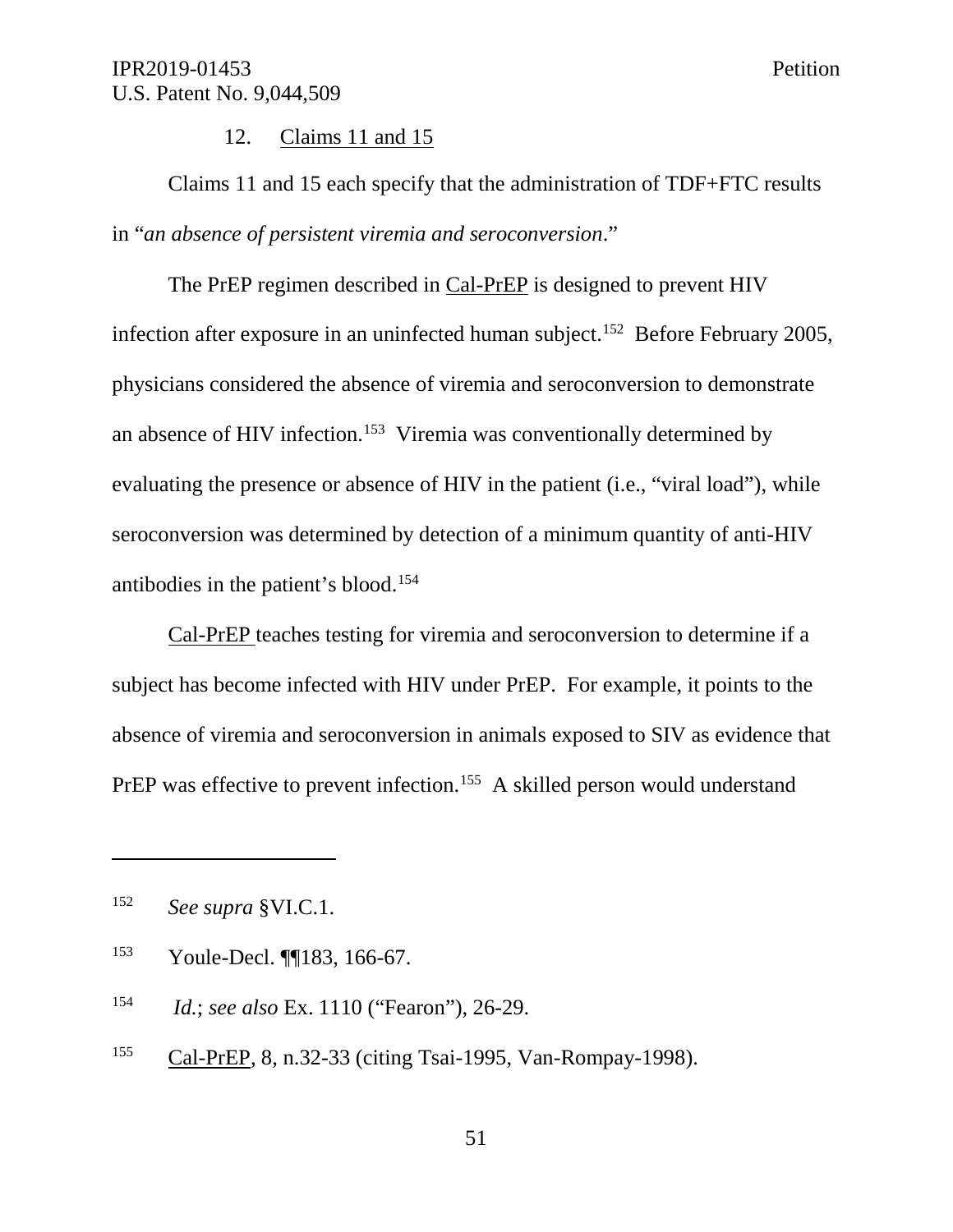from Cal-PrEP that negative test results for persistent viremia and seroconversion indicates successful prophylaxis.156

## 13. Claim 18

Claim 18 specifies the "*tenofovir ester is tenofovir disoproxil fumarate*."

Cal-PrEP teaches using Truvada in PrEP. Truvada contains tenofovir disoproxil fumarate (TDF), a tenofovir ester.<sup>157</sup>

## **D. Claims 12-18 Are Anticipated by CDC-PEP**

## 1. Overview of CDC-PEP

CDC-PEP describes a regimen of daily administrations of combinations of antiretroviral agents for an extended period following an HIV exposure to prevent an HIV infection:

A 28-day course of HAART<sup>158</sup> is recommended for persons who have had nonoccupational exposure to blood, genital secretions, or other

<sup>156</sup> Youle-Decl. ¶¶166-67.

<sup>157</sup> Truvada®-Label, 2; Youle-Decl. ¶92.

<sup>158</sup> Highly active antiretroviral therapy (HAART) involves daily administrations of two or more antiretroviral agents. *See* CDC-PEP, 8; '509 Patent, 5:11-20.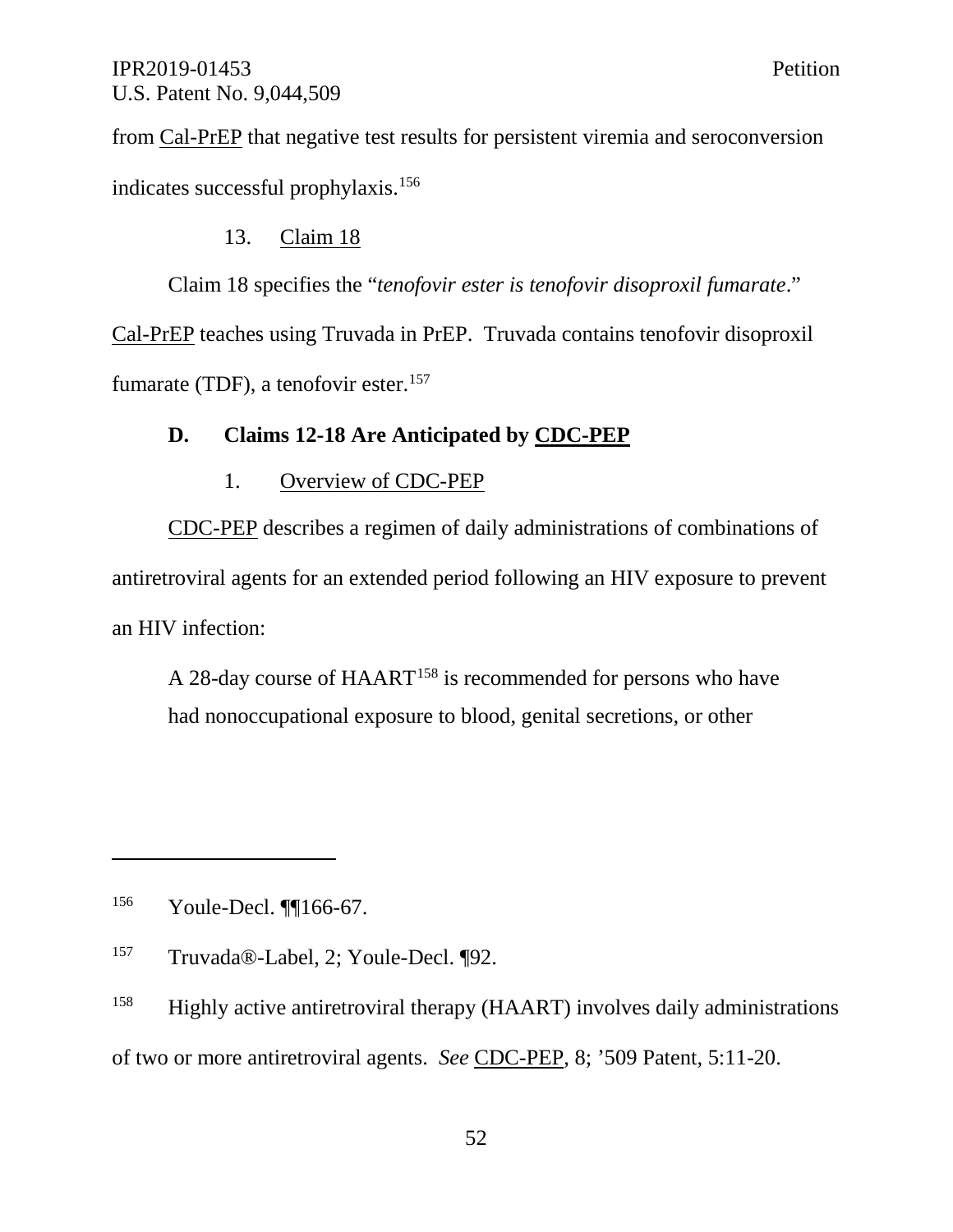potentially infected body fluids of a person[] known to be HIV infected. 159

CDC-PEP identifies TDF+FTC as one of two "preferred" backbone combinations to use in PEP, and notes that Truvada is an oral formulation containing 300 mg of TDF and 200 mg of FTC.<sup>160</sup> PEP is illustrated below:<sup>161</sup>



CDC-PEP indicates the PEP regimen is based on "[e]vidence from animal studies and human observational studies [which] demonstrate that [PEP] administered within 48-72 hours and continued for 28 days might reduce the risk for acquiring HIV infection after mucosal and other nonoccupational

<sup>159</sup> CDC-PEP, 8.

<sup>160</sup> *Id.* 9-10.

<sup>161</sup> Youle-Decl. ¶174.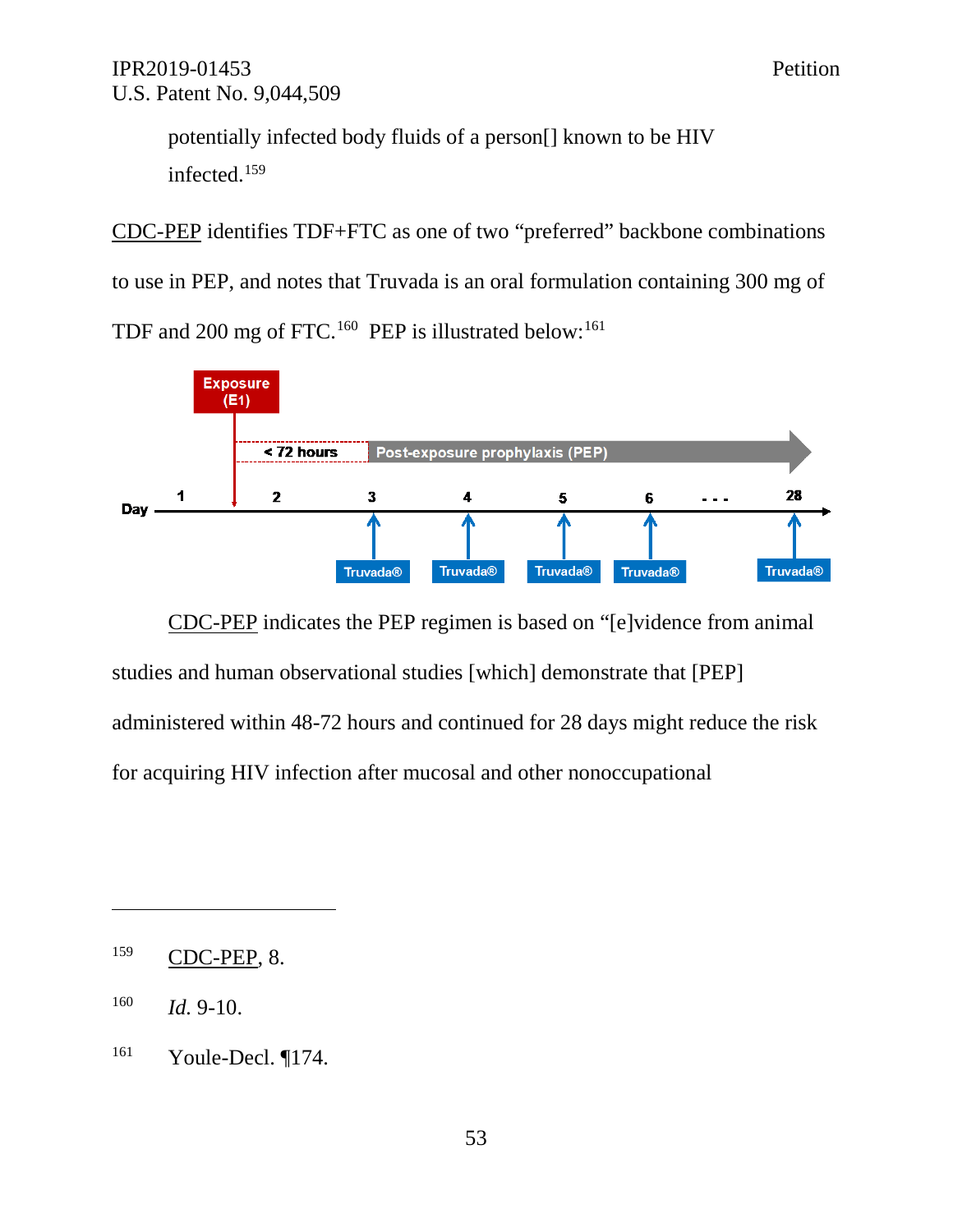exposures."162 CDC-PEP also identifies non-clinical and clinical evidence supporting the efficacy of PEP in HIV prophylaxis:

[D]ata are available from animal transmission models, perinatal clinical trials, studies of health-care workers receiving prophylaxis after occupational exposures, and from observational studies.163

CDC-PEP notes that PEP in an occupational setting "was associated with an 81% decrease in the risk for acquiring HIV."164

CDC-PEP encourages use of PEP "as soon as possible" after exposure, and no later than 72 hours after exposure, because "[t]he sooner []PEP is administered after exposure, the more likely it is to interrupt transmission."165 CDC-PEP also explains PEP is warranted despite side-effects of antiretrovirals, explaining:

 $163$  *Id.* 2.

 $\overline{a}$ 

<sup>164</sup> *Id.* 3.

<sup>165</sup> *Id.* 8 ("A 28-day course of HAART is recommended for persons who have had nonoccupational exposure...when the person seeks care within 72 hours of exposure."); *see also id.* 9, 15 ("Accumulated data from animal and human clinical and observational studies demonstrate that antiretroviral therapy initiated as soon

<sup>162</sup> CDC-PEP, 8.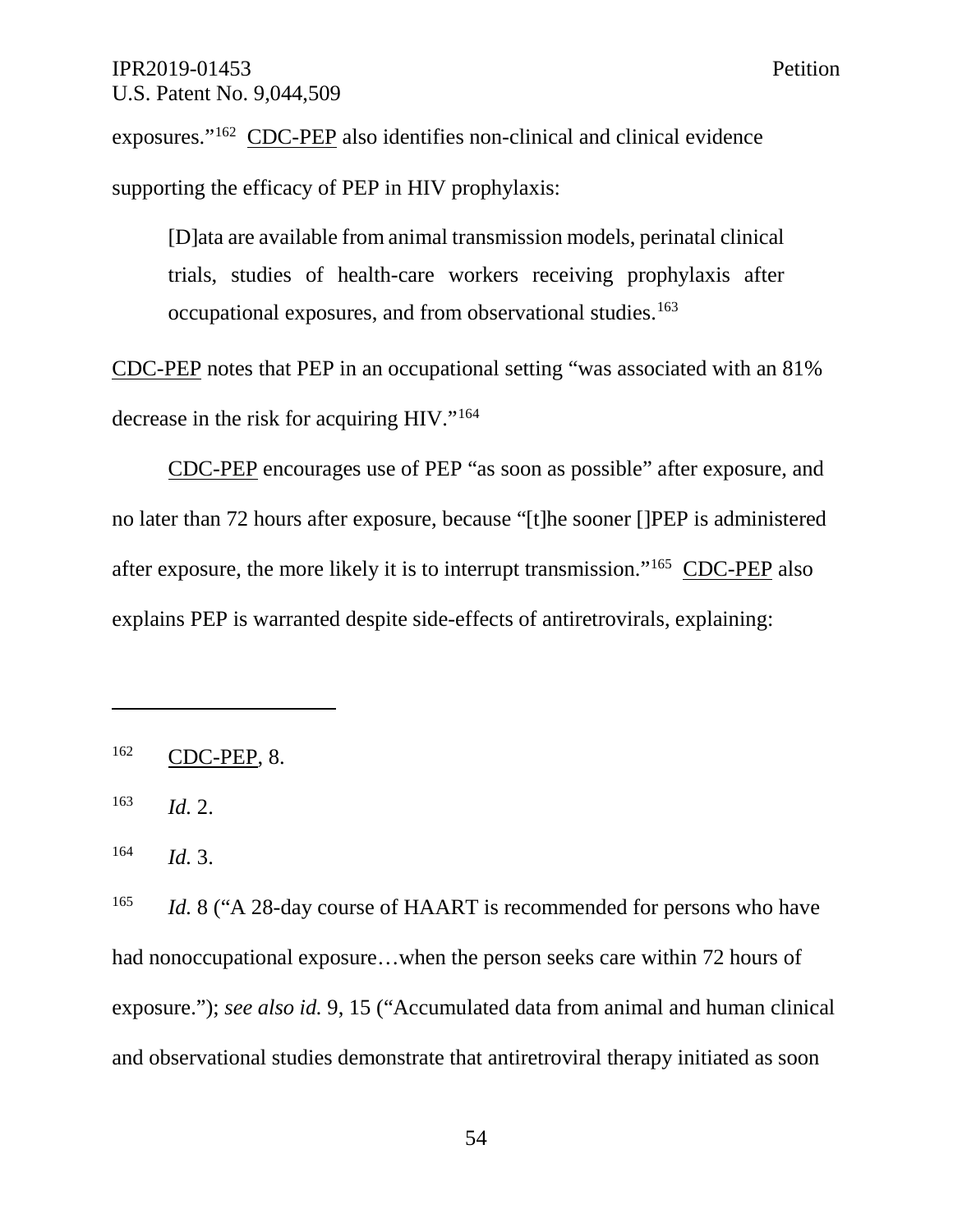Because HIV is an incurable transmissible infection that affects the quality and duration of life, HAART should be used to maximally suppress local viral replication that otherwise might occur in the days after exposure and potentially lead to a disseminated, established infection.<sup>166</sup>

CDC-PEP likewise observes that "[i]nitial concerns about severe side effects and toxicities have been ameliorated by experience with health-care workers who have taken PEP after occupational exposures."<sup>167</sup>

The use of combinations of antiretrovirals also was known to mitigate the risk of viral resistance.<sup>168</sup> In addition, physicians prefer backbones based on a single pill because they facilitate compliance, which is critically important in preventing HIV.<sup>169</sup>

as possible within 48-72 hours…and continued for 28 days might reduce the likelihood of transmission.").

<sup>166</sup> *Id.* 8.

 $\overline{a}$ 

<sup>167</sup> *Id.* 4.

<sup>168</sup> *Id.* 5; Youle-Decl. ¶¶222, 224, 116; Gerberding, 828.

<sup>169</sup> Youle-Decl. ¶103.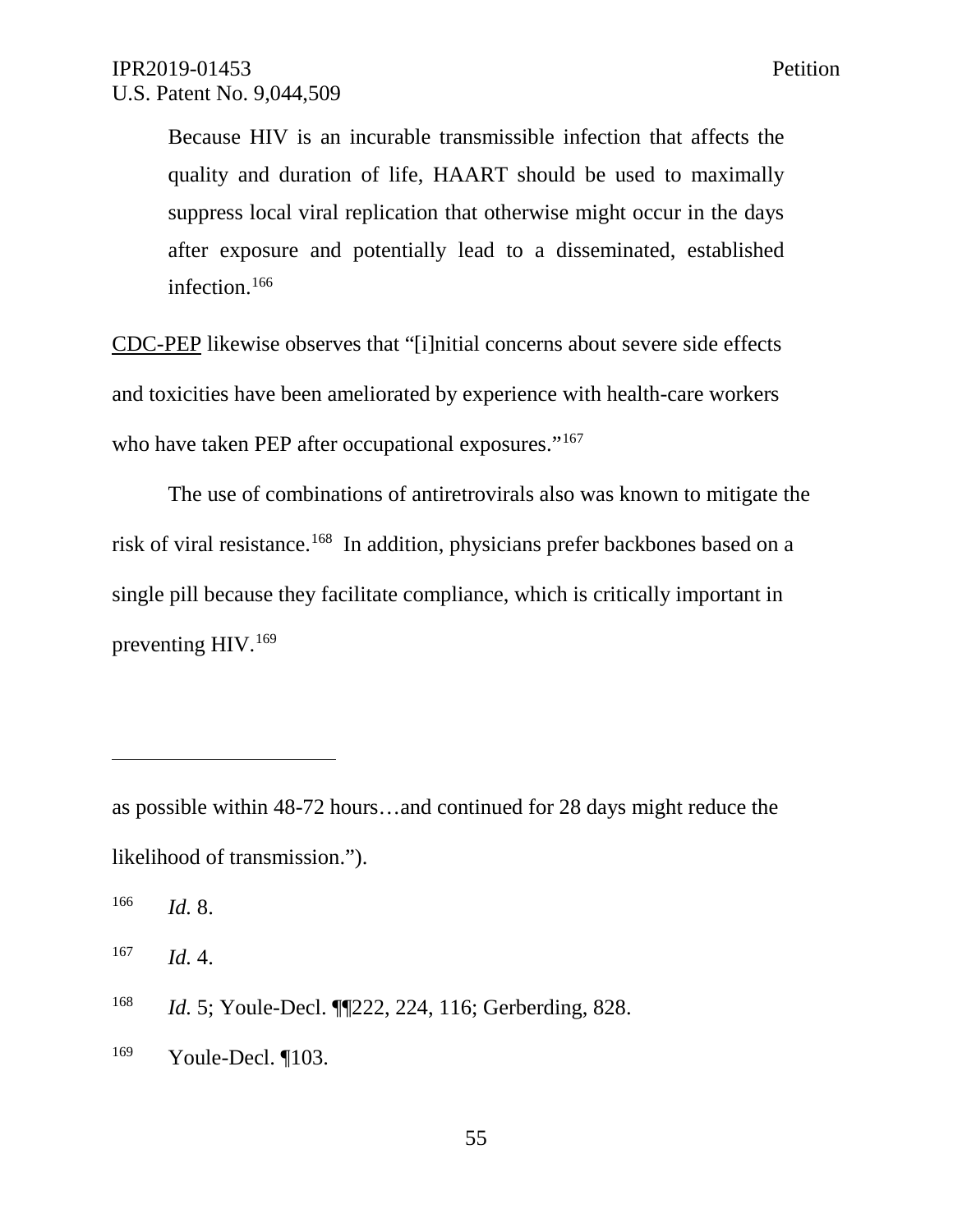$\overline{a}$ 

#### 2. Independent Claim 12

#### a. Preamble

As described in §V.C.2.a, the preamble of Claim 12 is not limiting. Regardless, CDC-PEP teaches that the purpose of commencing a PEP regimen is to prevent the HIV infection from being established in an individual exposed to HIV, and emphasizes its effectiveness depends on how rapidly after the exposure it is commenced.<sup>170</sup> That is consistent with the understanding that HIV infections become established in an individual approximately three days after the HIV exposure. CDC-PEP thus teaches the same objective as the preamble of Claim 12.

## b. "*[S]electing an uninfected human that does not have a self-replicating infection*"

CDC-PEP teaches selecting individuals that are HIV-negative for receiving PEP, explaining that PEP is to be used in humans who have an "exposure [that] represents a substantial risk for HIV transmission (Figure 1) and when the person

<sup>&</sup>lt;sup>170</sup> CDC-PEP, 8 ("[]PEP administered within 48-72 hours and continued for 28 days might reduce the risk for acquiring HIV infection after mucosal and other nonoccupational exposures. The sooner []PEP is administered after exposure, the more likely it is to interrupt transmission.").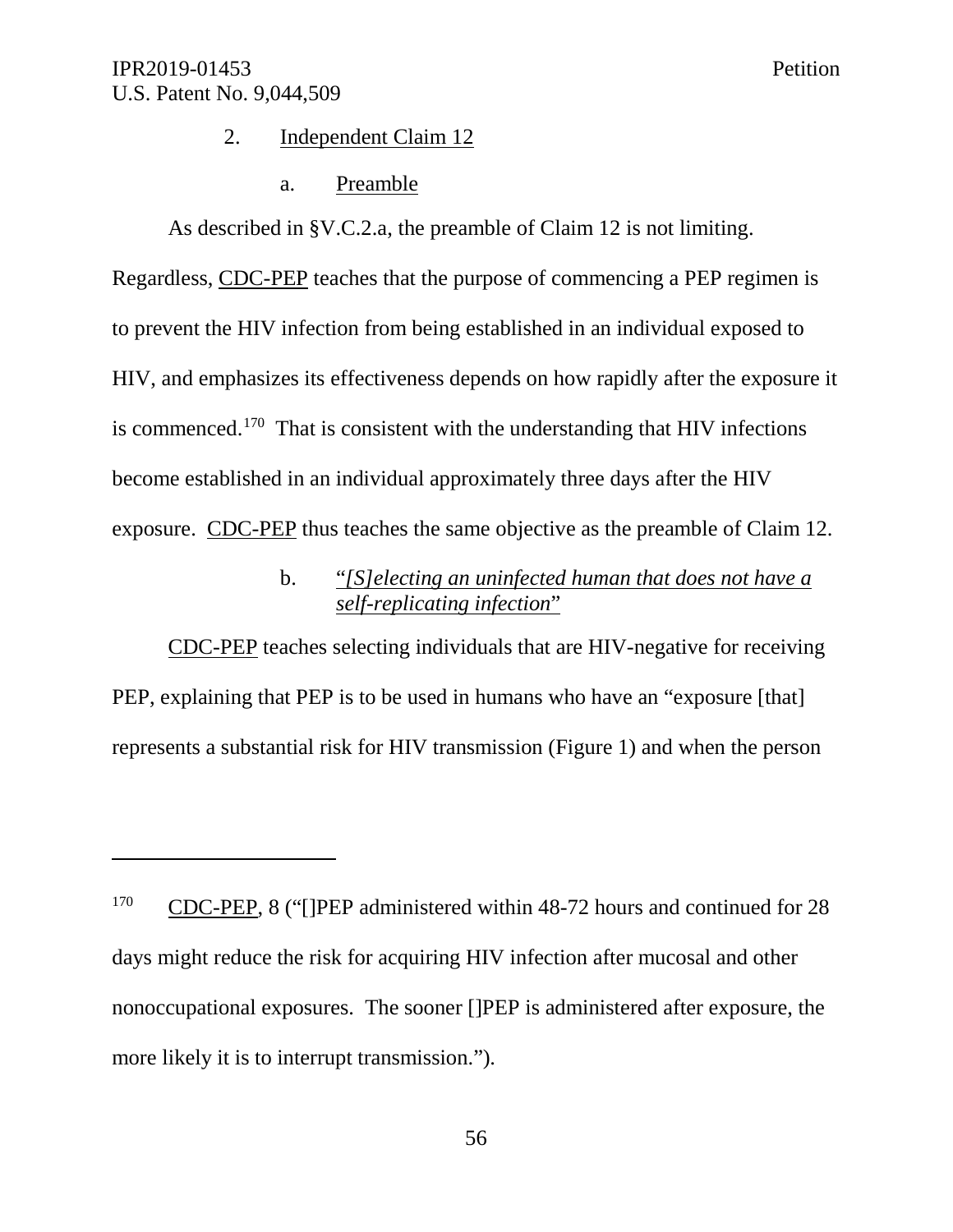seeks care within 72 hours of exposure."<sup>171</sup> A patient who is "at risk" does not yet have an established infection but may have been exposed to HIV.<sup>172</sup> CDC-PEP also teaches use of a "baseline" test to ensure the at-risk patient is not infected, followed by recurring testing to ensure that the prophylaxis is effective.173

> c. "*[A]dministering to the uninfected human…a combination comprising: (i) a pharmaceutically effective amount of emtricitabine; and (ii) a pharmaceutically effective amount of tenofovir or tenofovir ester*"

CDC-PEP teaches that "[a] 28-day course of HAART is recommended for persons who have had nonoccupational exposure."174 CDC-PEP notes "no evidence indicates that any specific antiretroviral medication...is optimal," but indicates certain regimens are "preferred."175 CDC-PEP then recommends two

 $\overline{a}$ 

<sup>173</sup> CDC-PEP, 7, 12; Youle-Decl. ¶¶182-83.

## <sup>175</sup> *Id.* 8.

 $171$  *Id.*, 6, 8.

 $172$  Youle-Decl.  $\P$ 43.

<sup>174</sup> CDC-PEP, 8.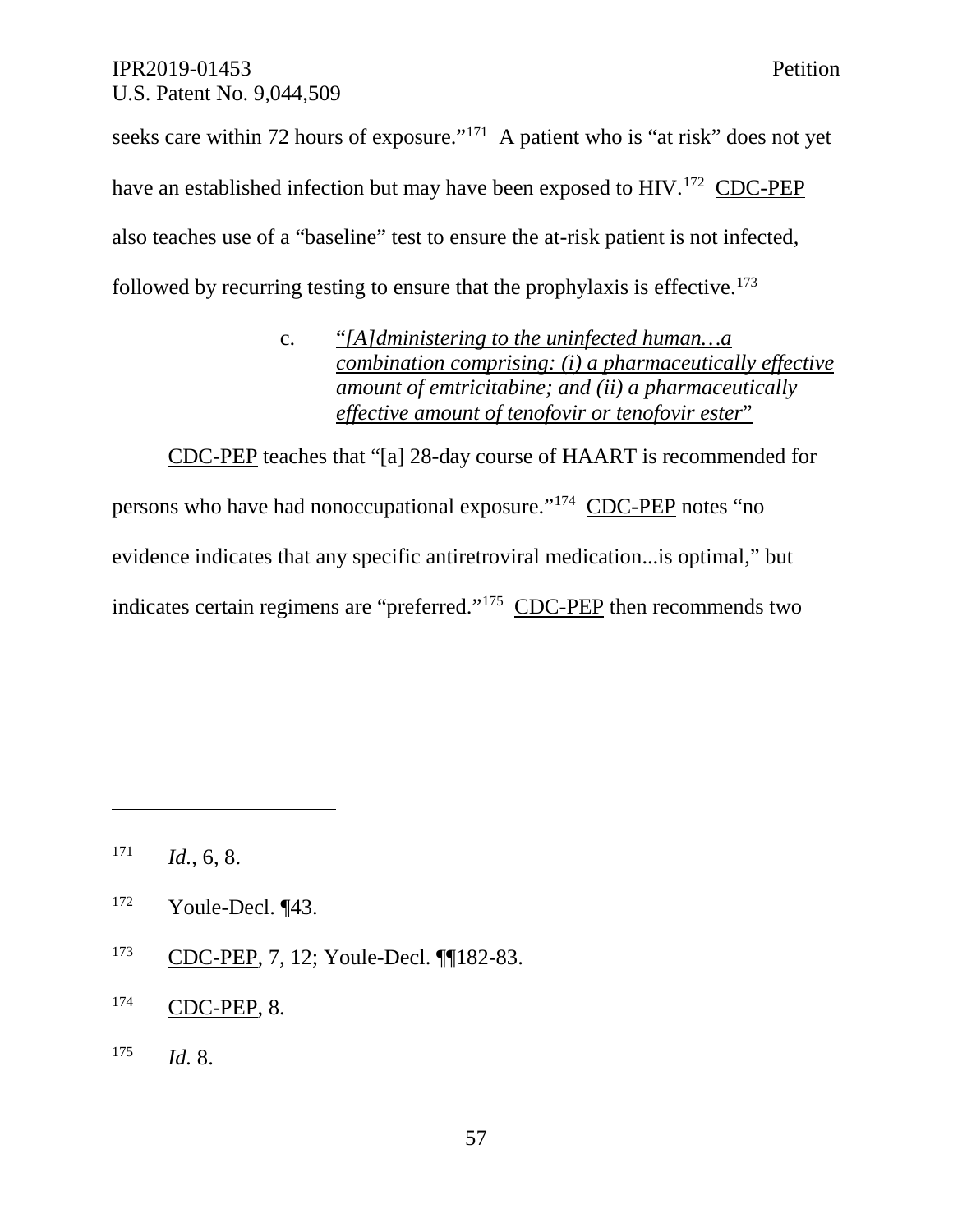"NNRTI-based" backbone regimens: efavirenz plus either (i) lamivudine plus

zidovudine or (ii) emtricitabine plus tenofovir.<sup>176</sup>

| <b>TABLE 2. Antiretroviral regimens for nonoccupational</b><br>postexposure prophylaxis of HIV infection |                                                                                                         |  |  |
|----------------------------------------------------------------------------------------------------------|---------------------------------------------------------------------------------------------------------|--|--|
| <b>Preferred regimens</b>                                                                                |                                                                                                         |  |  |
| NNRTI*-based                                                                                             | Efavirenz <sup>†</sup> plus (lamivudine or emtricitabine)<br>plus (zidovudine or tenofovir)             |  |  |
| Protease inhibitor<br>(PI)-based                                                                         | Lopinavir/ritonavir (co-formulated as<br>Kaletra) plus (lamivudine or emtricitabine)<br>plus zidovudine |  |  |

The word "plus" after efavirenz (an NNRTI) in Table 2 indicates this agent is to be combined with one of the two backbone regimens: either two NRTIs (lamivudine plus zidovudine) or one NRTI (emtricitabine) and one NtRTI (tenofovir).<sup>177</sup>

Table 3 of CDC-PEP indicates that both backbones can be provided through administration of a single combination formulation, either: (i) "Combivir®" for the lamivudine plus zidovudine backbone or (ii) Truvada for emtricitabine plus tenofovir (in the form of TDF) backbone. CDC-PEP labels Truvada (TDF+FTC)

<sup>176</sup> *Id.* 9, Table 2.

<sup>177</sup> Youle-Decl. ¶176.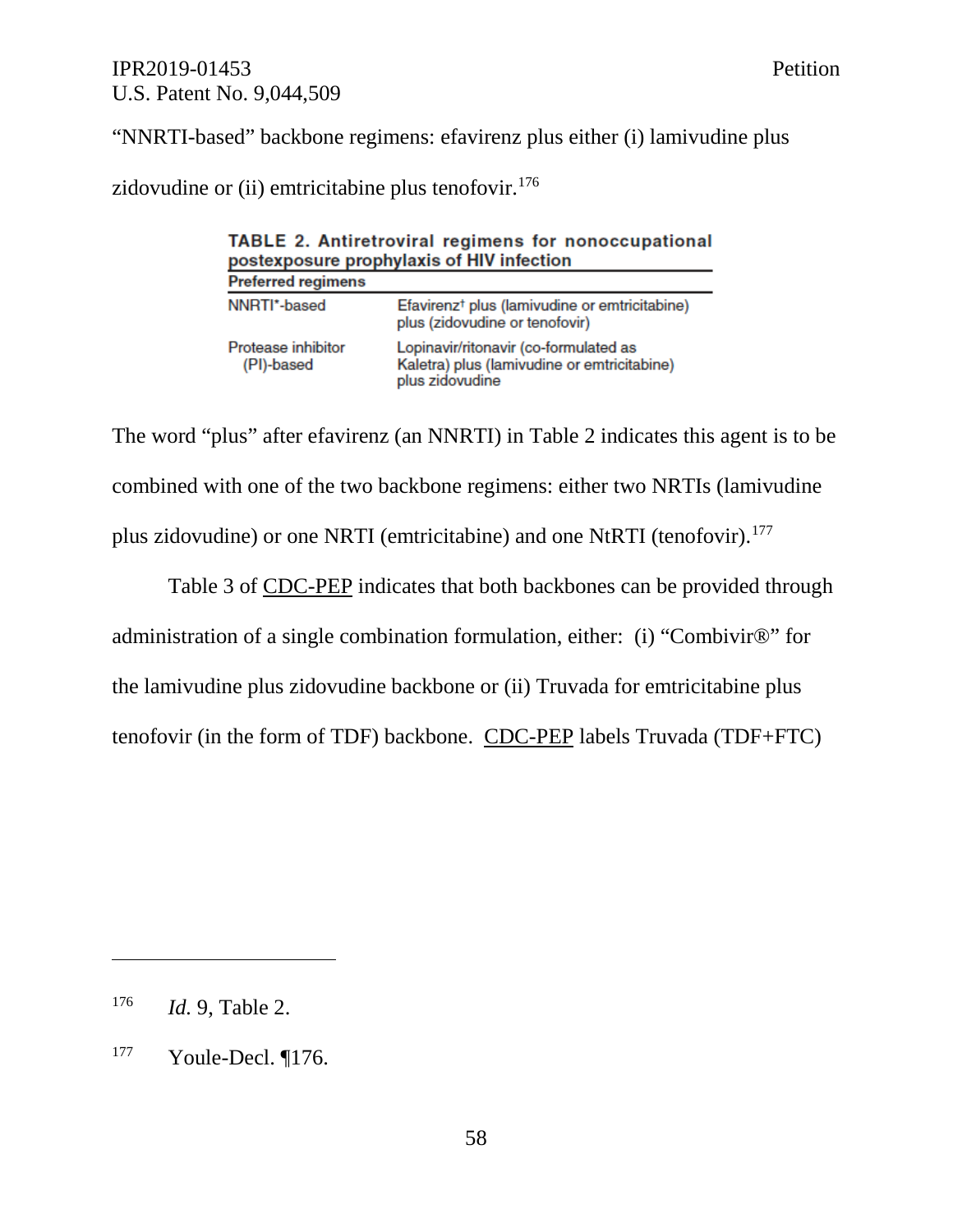one of two "preferred regimens for prophylaxis,178 specifying use of "1 tablet once daily 200 mg emtricitabine/300 mg tenofovir" in the form of Truvada.<sup>179</sup>

| Medication                                 | Adult dosage*                                                                 | Cost (in dollars)<br>for 4 weeks <sup>t</sup> | Side effects and toxicities                                                                                                                                                                                |
|--------------------------------------------|-------------------------------------------------------------------------------|-----------------------------------------------|------------------------------------------------------------------------------------------------------------------------------------------------------------------------------------------------------------|
| <b>Combination tablets</b>                 |                                                                               |                                               |                                                                                                                                                                                                            |
| Lopinavir/ritonavir (Kaletra®) §           | 3 tablets twice daily<br>400 mg lopinavir/100 mg ritonavir                    | 650                                           | Diarrhea, nausea, vomiting; asthenia;<br>elevated transaminases; hyperglycemia;<br>fat redistribution; lipid abnormalities;<br>possible increased bleeding in persons<br>with hemophilia; and pancreatitis |
| Zidovudine/lamivudine (Combivir®)          | tablet twice daily<br>300 mg zidovudine/150 mg lamivudine                     | 640                                           | See following individual medications                                                                                                                                                                       |
| Zidovudine/lamivudine/abacavir (Trizivir®) | tablet twice daily<br>300 mg zidovudine/150 mg lamivudine/<br>300 mg abacavir | 1,020                                         | See following individual medications                                                                                                                                                                       |
| Lamivudine/abacavir (Epzicom®)             | tablet once daily<br>300 mg lamivudine/600 mg abacavir                        | 760                                           | See following individual medications                                                                                                                                                                       |
| Emtricitabine/tenofovir (Truvada®)         | tablet once daily<br>200 mg emtricitabine/300 mg tenofovir                    | 800                                           | See following individual medications                                                                                                                                                                       |

While CDC-PEP proposes use of a third ARV, it elsewhere explains that "[n]o evidence indicates that a three-drug HAART regimen is more likely to be effective than a two-drug regimen" in prophylaxis.<sup>180</sup> CDC-PEP also recommends use of only two agents—one NRTI and one NtRTI—in situations where the clinician or patient has concerns over the individual taking three antiretroviral agents.181 Claim 12 encompasses administration of a third agent in addition to TDF and FTC by its use of "comprising" language.

<sup>179</sup> *Id.*, 10, Table 3; Youle-Decl. ¶¶171, 176.

 $\overline{a}$ 

<sup>181</sup> *Id.*, 8; Youle-Decl. ¶177.

<sup>178</sup> CDC-PEP, 9, Table 2.

<sup>180</sup> CDC-PEP, 8.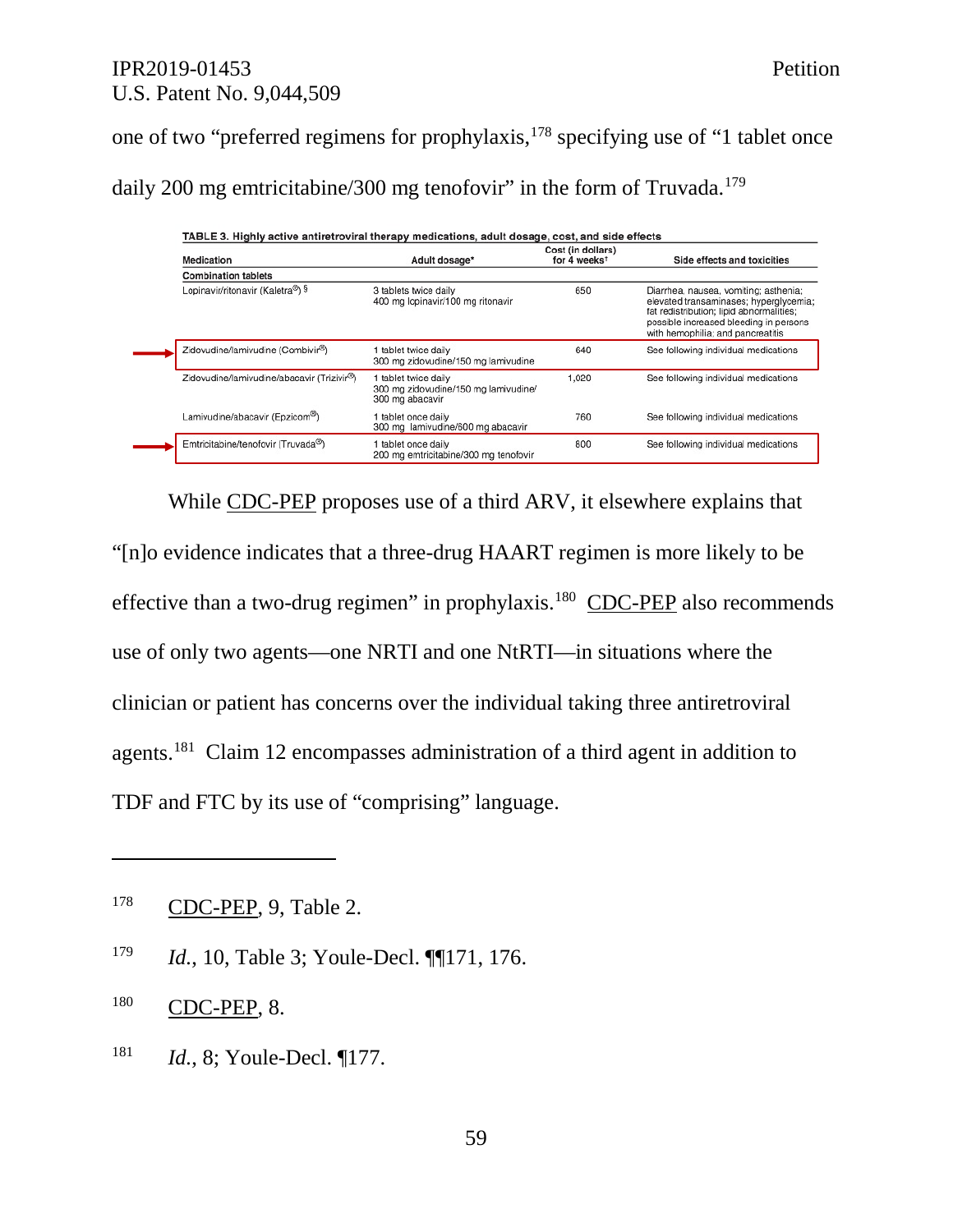A skilled person who follows CDC-PEP will administer Truvada *orally* to an HIV uninfected individual as required by the claims. Doing that orally administers to the individual the FDA-approved doses of 200 mg TDF and 300 mg FTC, which are pharmaceutically effective amounts of each agent.<sup>182</sup> The '509 Patent acknowledges these amounts are effective in preventing HIV infection.<sup>183</sup> CDC-PEP thus discloses the "administering" step of Claim 12.

CDC-PEP also teaches that commencing PEP using the recommended regimens as soon as possible after an exposure can prevent an HIV infection.<sup>184</sup> It credits animal studies and human clinical evidence as supporting this conclusion.185 For example, it notes that prophylactic use of a less potent singleagent ARV (i.e., zidovudine) in a health-worker prophylaxis study "was associated with an 81% decrease in the risk for acquiring HIV."<sup>186</sup>

- <sup>183</sup> '509 Patent, 6:48-49, 7:36-50.
- <sup>184</sup> CDC-PEP, 2, 8.
- <sup>185</sup> *Id.* 8-9.

 $\overline{a}$ 

<sup>186</sup> *Id.* 3.

<sup>182</sup> CDC-PEP, 10, Table 3; Youle-Decl. ¶¶174-75.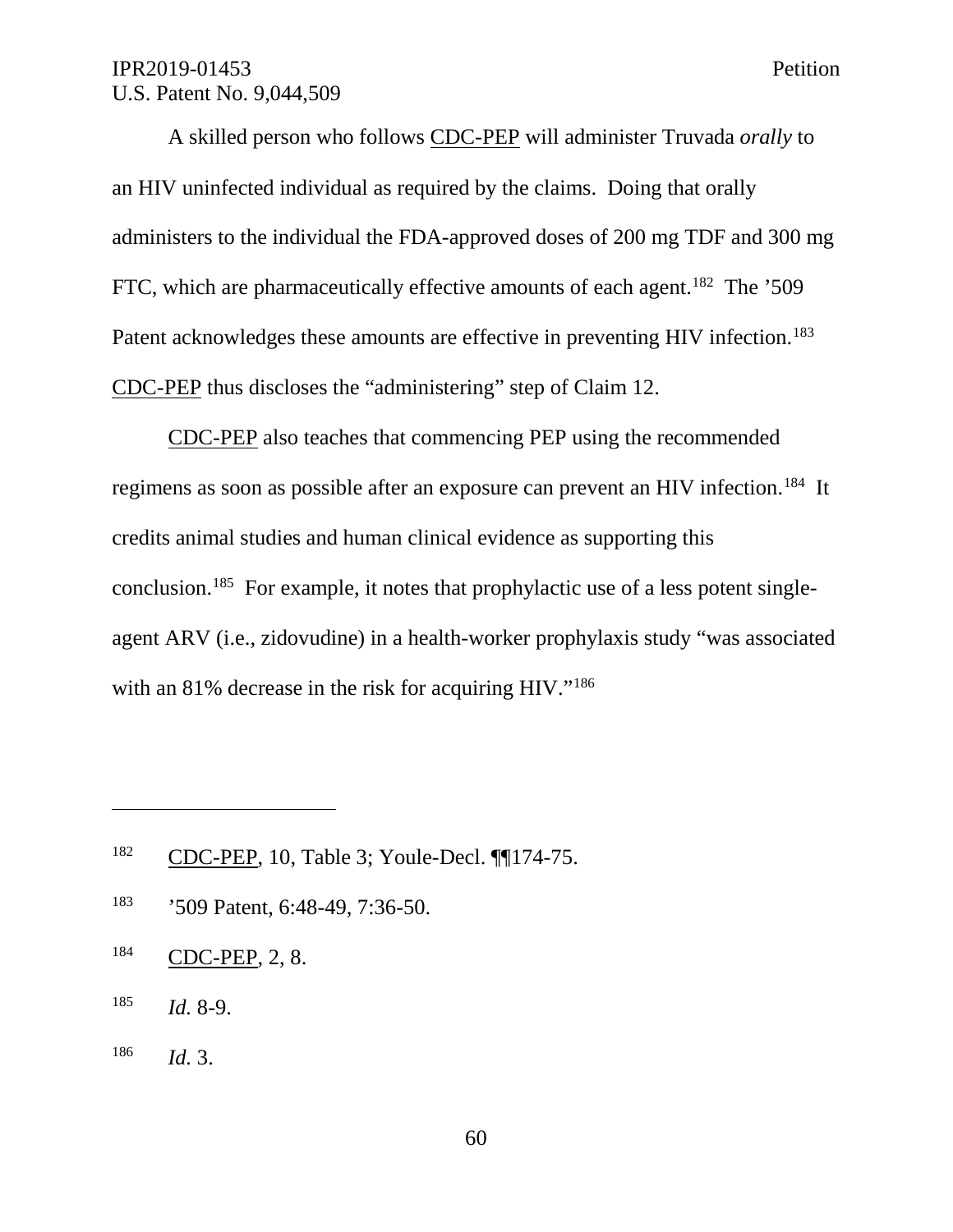## d. "Thereby" Clause

As explained in §V.C.2.a, Claim 12's "thereby" clause is not limiting. Nevertheless, CDC-PEP discloses methods that meet this requirement. Most notably, because CDC-PEP teaches administering a daily oral dose of the same, FDA-approved and pharmaceutically effective amounts of TDF+FTC as the claims, it must yield the same result specified in the claims.<sup>187</sup> CDC-PEP also repeatedly states that PEP regimens are effective in preventing HIV infection if commenced early enough after an exposure. CDC-PEP thus discloses the "thereby" clause of Claim 12.

### 3. Claims 13 and 16

Claims 13 and 16 specify that administration is to occur "*prior to*" or "*following*" a "*potential*" exposure, respectively. As explained in §V.C.2.c, a "potential" exposure does not have to actually occur. Both claims are anticipated for the same reason that Claim 12 is anticipated.

<sup>187</sup> *Id.* 10, Table 3; Youle-Decl. ¶175.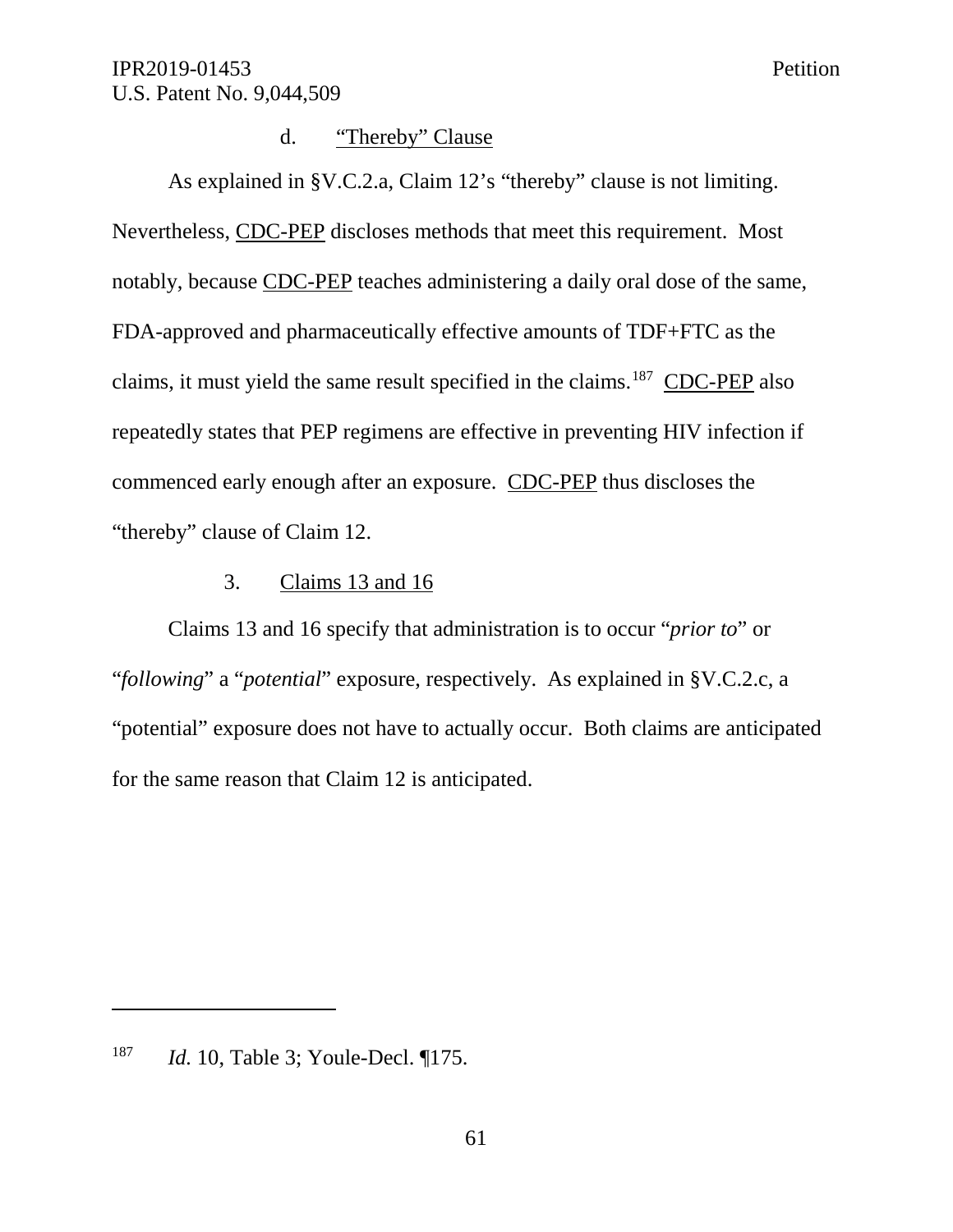CDC-PEP also expressly teaches administration of TDF+FTC following potential non-occupational HIV exposure, such as unprotected sex, and thus anticipates Claim 16.188

CDC-PEP further indicates that in a non-occupational setting, PEP is to be followed for at least a 28-day period.<sup>189</sup> CDC-PEP also explains that certain categories of individuals engage in activity that may repeatedly expose them to HIV, and teaches that these "high-risk" individuals are to be counseled to refrain from such activities during the 28-day PEP regimen.<sup>190</sup> Such individuals, however, are likely to nonetheless engage in activities that may expose them to HIV during the  $28$ -day PEP period.<sup>191</sup> Such individuals who have remained HIV-negative after a prior exposure will be administered TDF+FTC prior to the next (i.e., "a") potential exposure as Claim 13 specifies.

<sup>189</sup> *Id*.

- <sup>190</sup> *Id.* 8-9, 12; Youle-Decl. ¶180.
- <sup>191</sup> Youle-Decl. ¶135, 180.

<sup>188</sup> CDC-PEP, 8.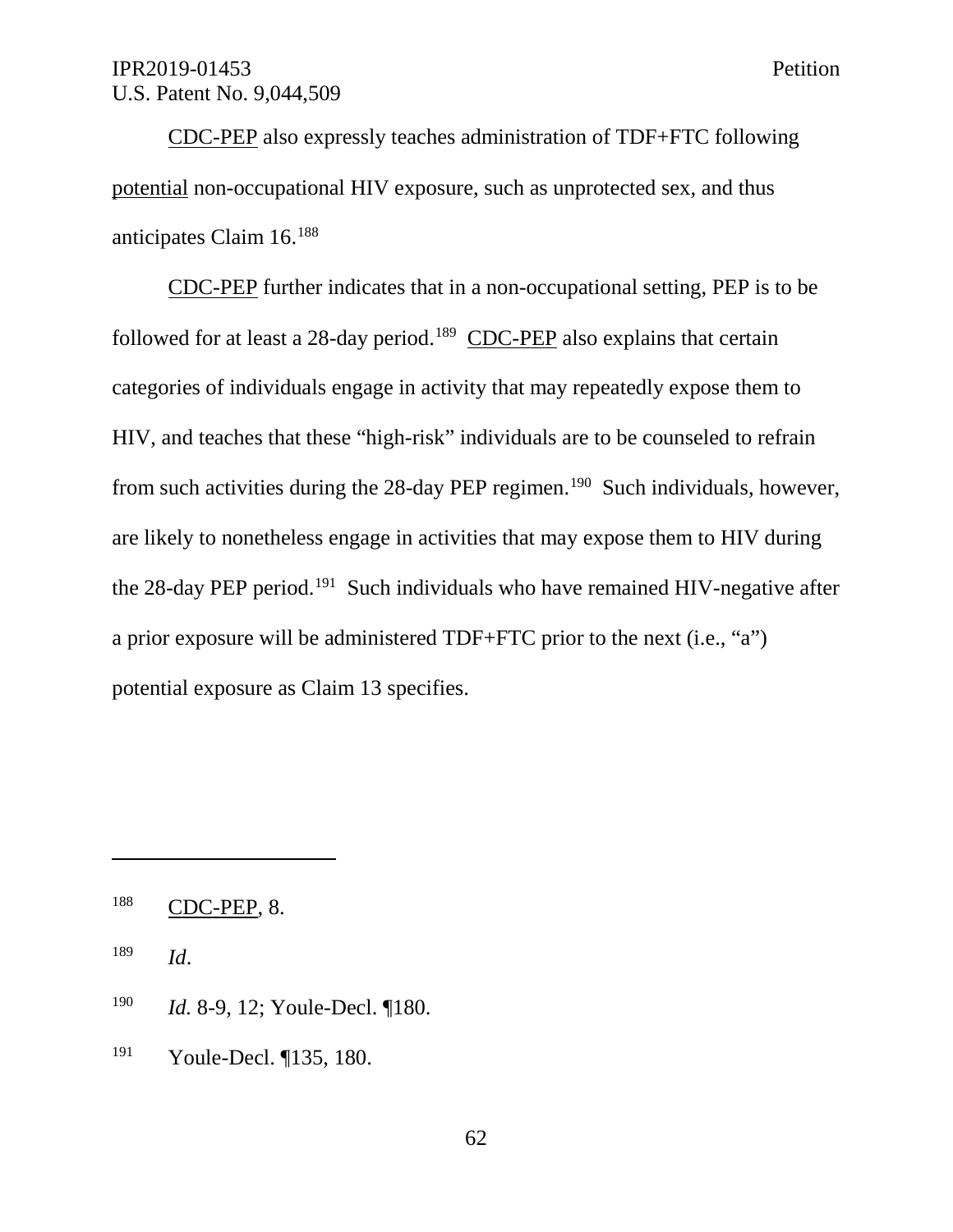### 4. Claim 14

CDC-PEP teaches use of "Emtricitabine/tenofovir (Truvada)" as one of its two preferred PEP backbone regimens.<sup>192</sup> Truvada is formulated as a single dosage oral tablet.193 CDC-PEP thus describes use of TDF+FTC that "*is compounded into a single combination formulation suitable for oral administration.*"

## 5. Claim 15

CDC-PEP teaches use of HIV antibody tests (which assess seroconversion) and viral load tests (which assess persistent viremia) after the conclusion of prophylaxis to confirm that an infection has not occurred.194 "HIV viral load" testing and "HIV antibody testing" are accepted ways of confirming a lack of persistent viremia and an absence of seroconversion.195 Table 4 of CDC-PEP provides guidance on using these tests to confirm that prophylaxis was successful

- <sup>193</sup> Truvada®-Label, 1; Youle-Decl. ¶92.
- <sup>194</sup> CDC-PEP, 13, Table 4.
- <sup>195</sup> Youle-Decl. ¶183, 166-67; Fearon, 26.

<sup>192</sup> CDC-PEP, 10, Table 3.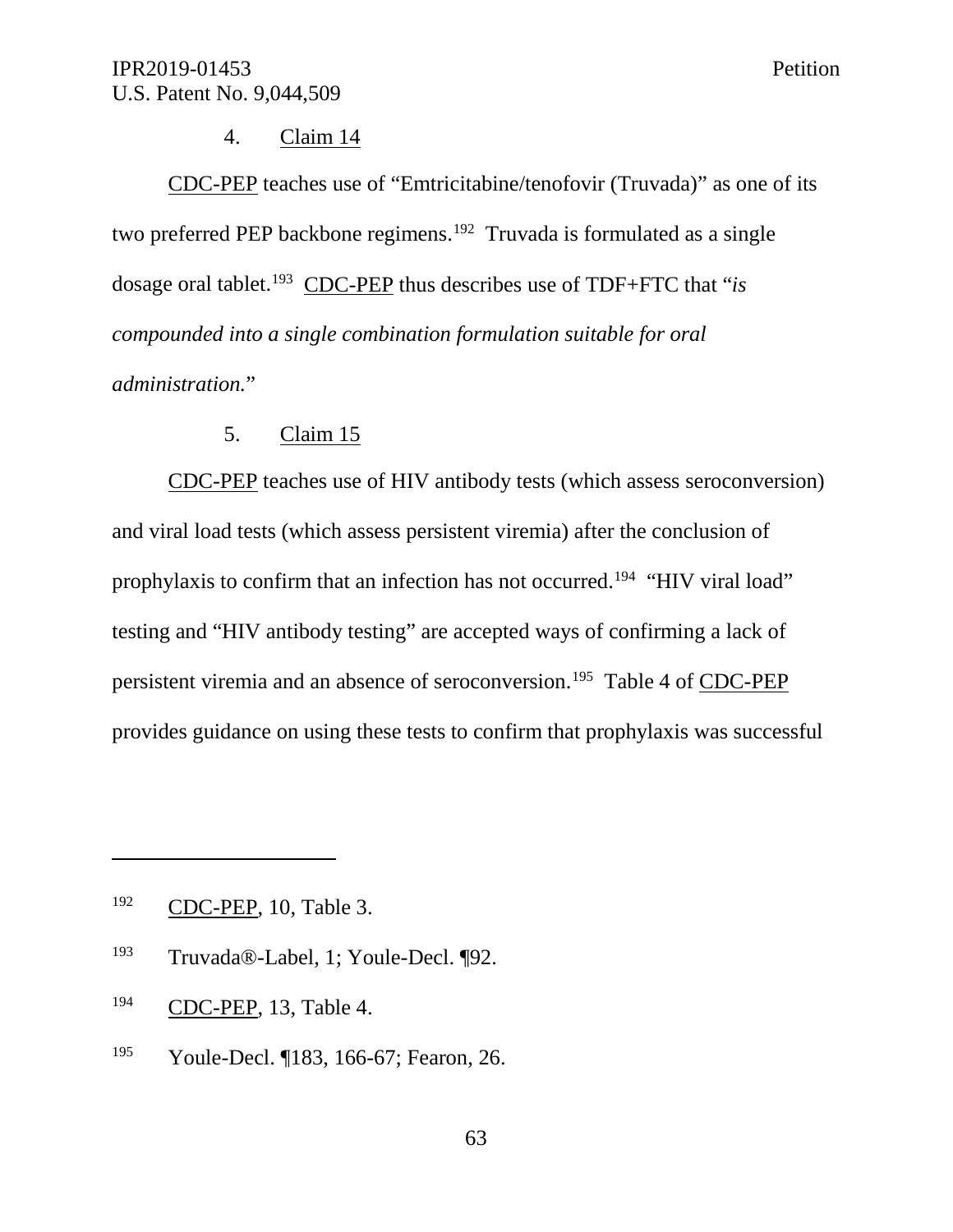in a subject. <sup>196</sup> CDC-PEP thus teaches determining "*an inhibition of infection in the host" "by an absence of persistent viremia and seroconversion in the human following the exposure to the immunodeficiency retrovirus.*"

### 6. Claim 17

CDC-PEP recommends a 28-day course of ARVs in the case of "[e]xposure of vagina, rectum….[w]ith…semen, vaginal secretions…."197 These are all forms of exposure via sexual intercourse recited in Claim 17, which lists those exposures as alternatives. CDC-PEP thus teaches that "*the potential exposure to the human immunodeficiency retrovirus comprises sexual intercourse, medical worker skin puncture inoculation, hypodermic needle sharing, or blood transfusion.*"

### 7. Claim 18

CDC-PEP teaches use of Truvada in prophylaxis for HIV. Truvada contains tenofovir disoproxil fumarate (TDF), which is a tenofovir ester.<sup>198</sup> CDC-PEP thus describes "*wherein the tenofovir ester is tenofovir disoproxil fumarate.*"

<sup>196</sup> CDC-PEP, 13, Table 4.

<sup>197</sup> *Id.* 8, Fig. 1.

<sup>198</sup> Youle-Decl. ¶81.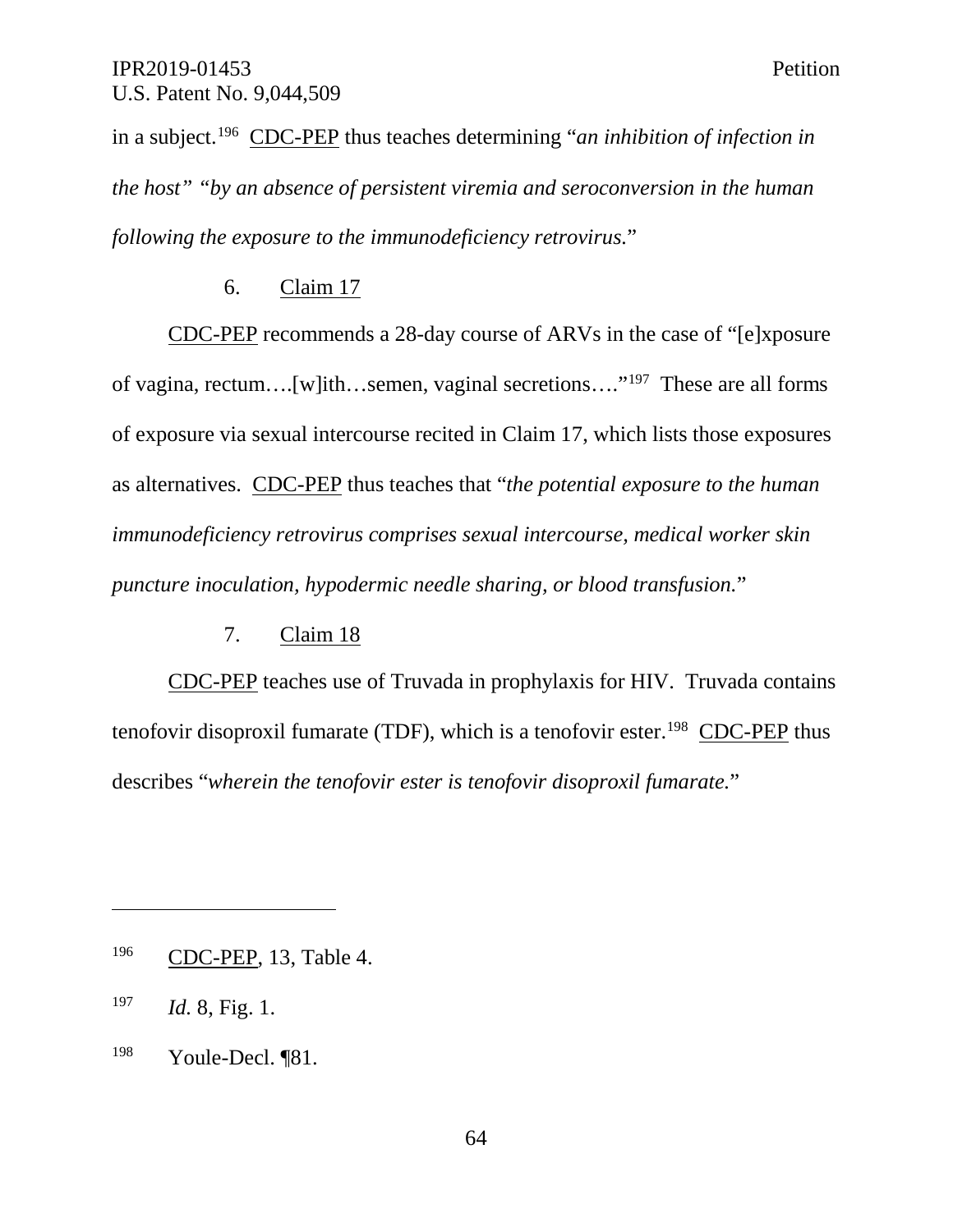$\overline{a}$ 

#### **E. Claims 1 to 18 Would Have Been Obvious**

Patent Owner may contend that Cal-PrEP does not describe the method of Claims 1 to 18, pointing to Cal-PrEP's observation that clinical trials to test its effectiveness were underway but not completed. But Cal-PrEP describes administering the same agents in the same doses to the same subjects for the same purpose as the contested claims, and thus necessarily describes the same process.<sup>199</sup>

Regardless, a skilled person would have found Cal-PrEP to provide a specific motivation (i.e., the need to decrease rates of HIV infections in high-risk individuals and within their communities) to modify the PEP regimen described in CDC-PEP by administering Truvada (TDF+FTC) to high-risk individuals before (rather than after) an actual HIV exposure. A skilled person thus would have found it obvious to administer Truvada to an uninfected individual before an HIV exposure to prevent an HIV infection and would have reasonably expected doing so to be effective based on, *inter alia*, experiences with PEP. Consequently, each of the claimed methods would have been obvious based on CDC-PEP in view of Cal-PrEP in February 2005.

<sup>199</sup> *See, e.g.*, *Bristol-Myers*, 246 F.3d at 1378; *Rasmussen*, 413 F.3d at 1326.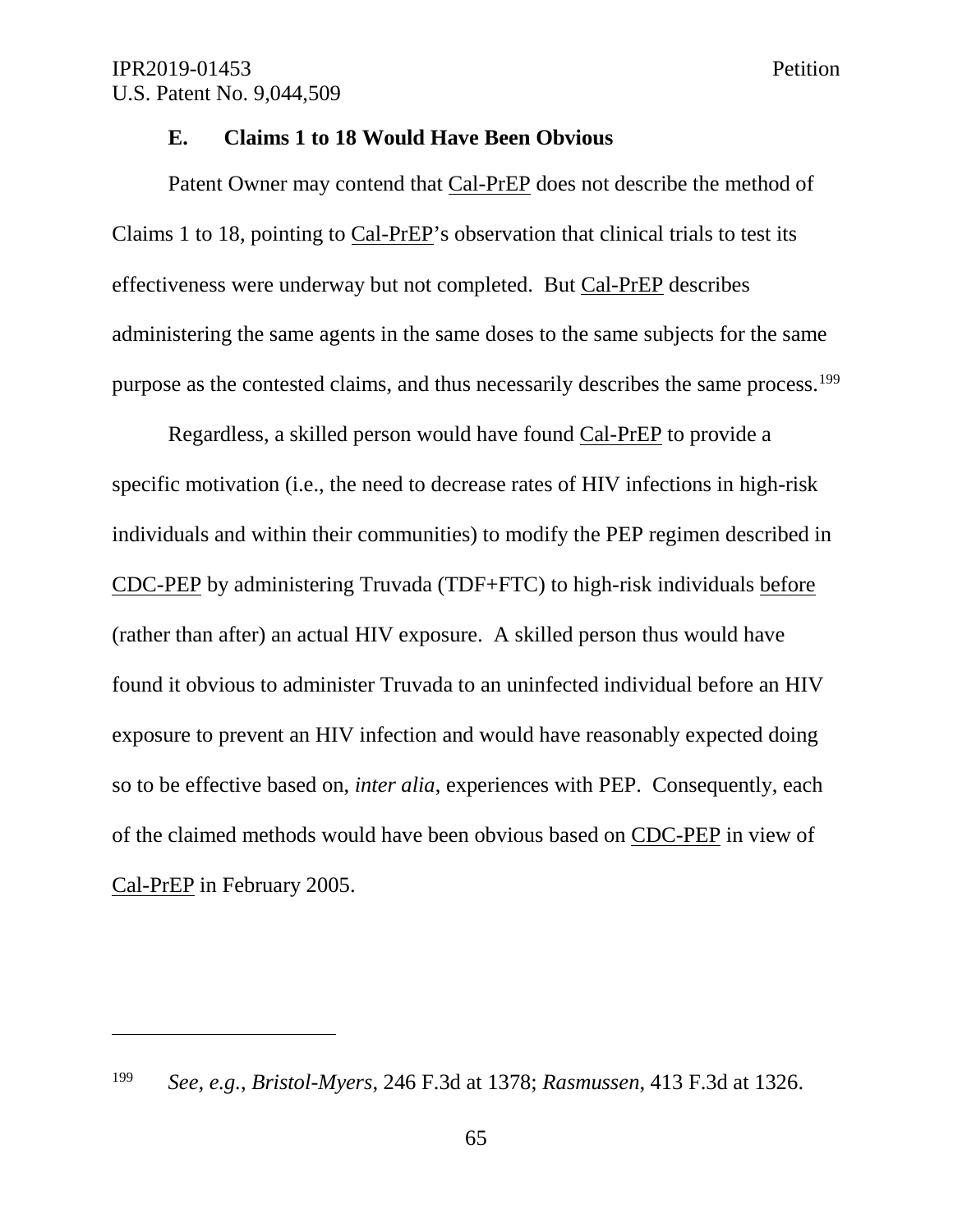#### 1. A Skilled Person Would Have Been Motivated to Commence Prophylaxis *Before* an Exposure Based on Cal-PrEP

By February 2005, a skilled person would have known from CDC-PEP and their own experiences using the PEP regimen that starting administration of TDF+FTC within 72 hours after an HIV exposure can prevent establishment of an HIV infection.<sup>200</sup> As CDC-PEP teaches, commencing ARV administration as soon as possible after the HIV exposure is a key factor influencing success of that regimen.201 Indeed, CDC-PEP emphasizes that "[t]he sooner []PEP is administered after exposure, the more likely it is to interrupt transmission."202

The skilled person also would have known that antiretrovirals "interrupt transmission" of HIV by actively suppressing HIV viral replication at the initial site of HIV exposure in the body.<sup>203</sup> That person likewise knew that antiretrovirals

<sup>200</sup> CDC-PEP at 8-12; Youle-Decl. ¶¶175, 179.

<sup>201</sup> CDC-PEP, 8.

<sup>&</sup>lt;sup>202</sup> *Id.* 8, 15 ("Accumulated data from animal and human clinical and observational studies demonstrate that antiretroviral therapy initiated as soon as possible within 48-72 hours...."); Youle-Decl. ¶¶246, 129-30; CDC-2001, 26. <sup>203</sup> CDC-PEP, 8; Youle-Decl. ¶¶247-48.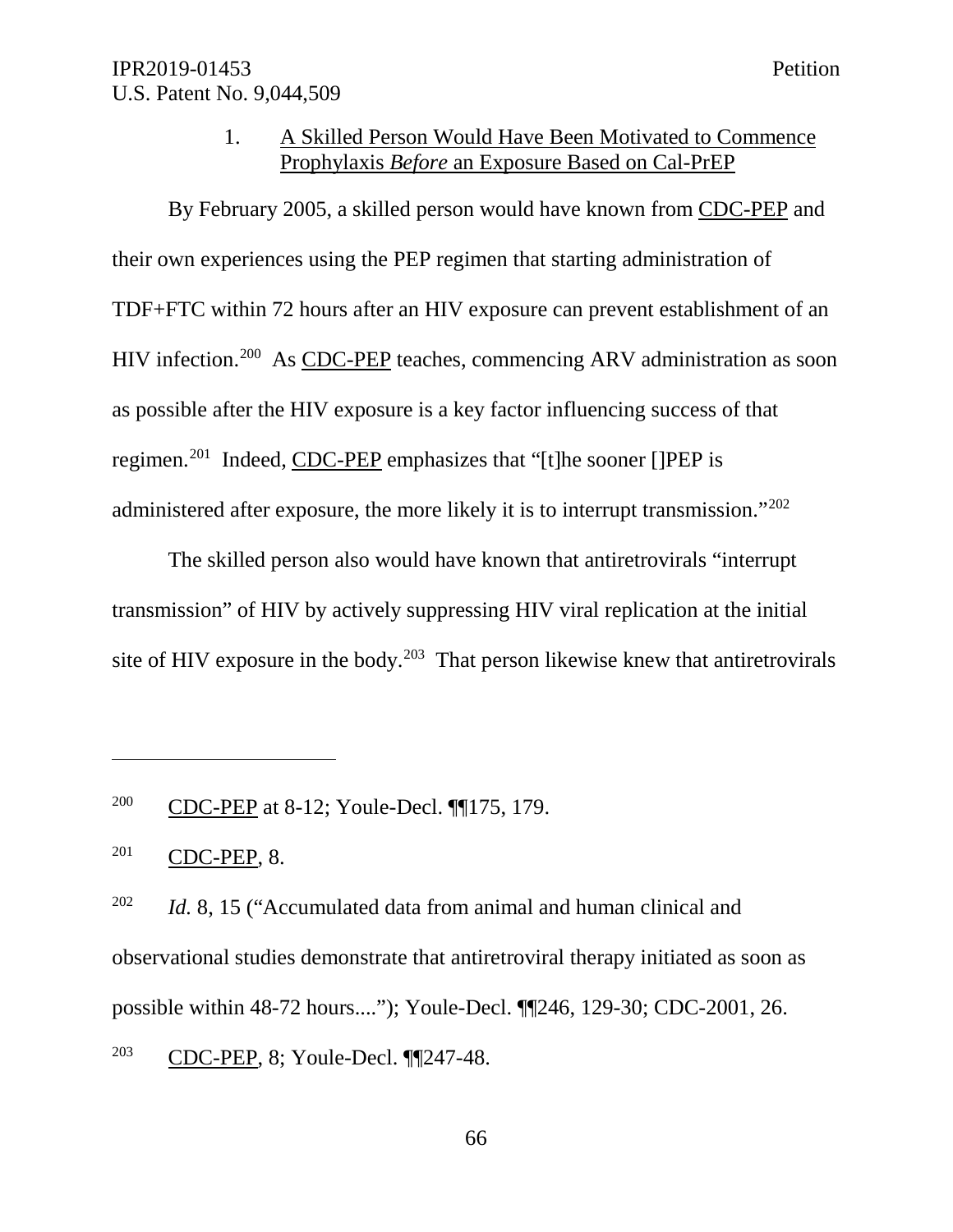require time after ingestion to transit to the sites of an HIV exposure (e.g., the mucosa) and create drug concentrations at those sites sufficient to suppress HIV replication—at least two hours for TDF and FTC.204 The skilled person thus would have recognized that the theoretically optimal time to administer TDF+FTC to prevent HIV infection under the PEP regimen would be several hours before an HIV exposure. Doing that would create the maximally suppressive effect of antiretrovirals at the site of the exposure starting at the exact moment of the HIV exposure, and, if maintained without interruption, would maximally inhibit HIV replication within the founder cell population.<sup>205</sup> The skilled person, thus, would have been motivated to administer antiretrovirals even before an HIV exposure to maximize the effectiveness of antiretroviral prophylaxis.

The skilled person further would have recognized that the PrEP regimen in Cal-PrEP differs from the PEP regimen described in CDC-PEP solely with respect to timing: the PrEP regimen effectively shifts the start of a PEP regimen from a

<sup>204</sup> Ex. 1079 ("Dumond-PRN"), 15; Youle-Decl. ¶¶244, 131.

<sup>205</sup> Youle-Decl. ¶¶131-33; Saag, 28.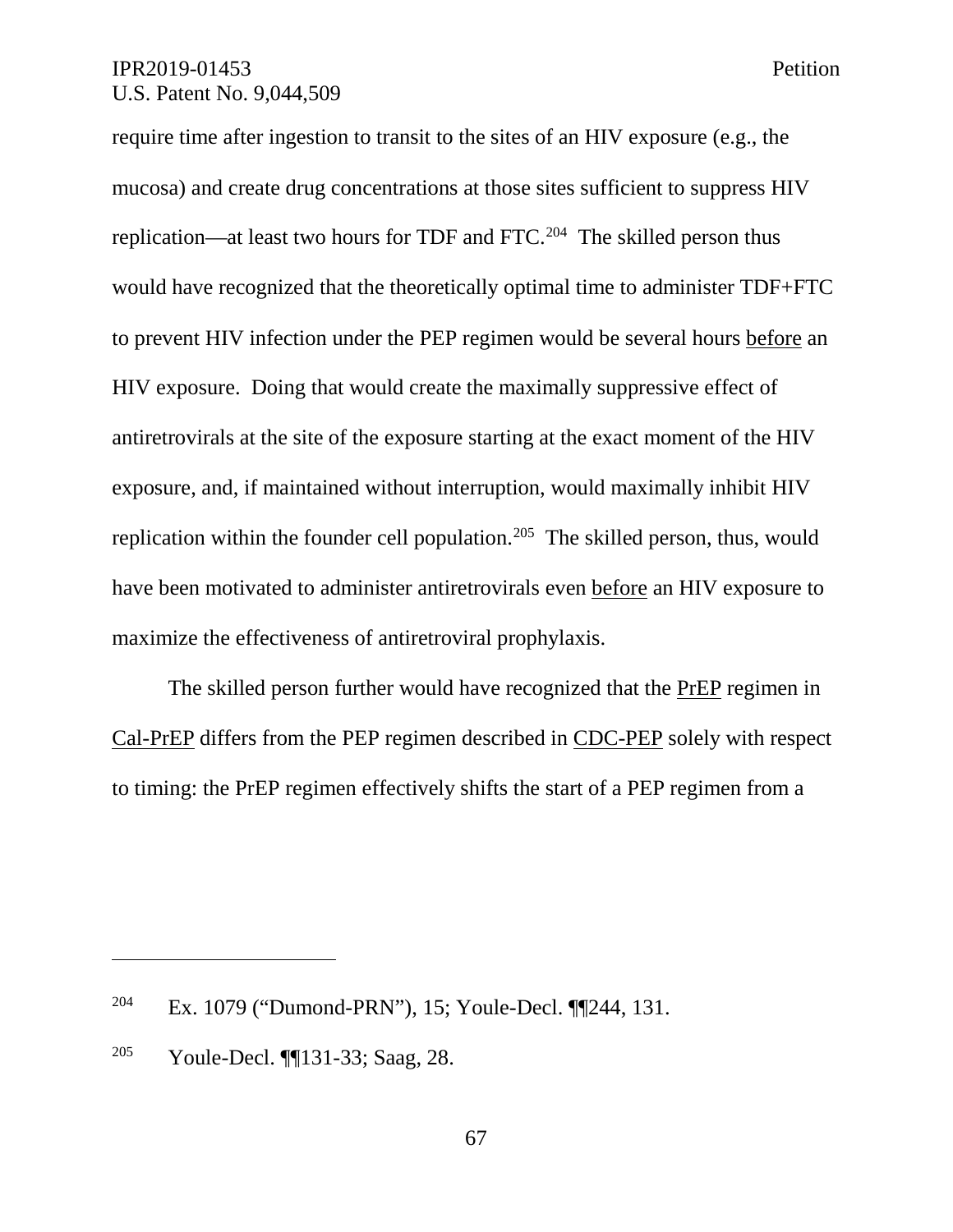time immediately after (T>0) an HIV exposure to a time prior to that exposure



Indeed, the skilled person would have recognized that a "high risk" individual, such as a sex worker, placed on a 28-day PEP regimen after a first exposure to HIV cannot be meaningfully differentiated from the same individual on a PrEP regimen—in both, the high-risk individual during that 28-day period will have "an exposure" to HIV multiple times  $(E_2,...E_n)$ , both before and after taking daily doses of the antiretroviral agents, as illustrated below.<sup>207</sup>

<sup>206</sup> Youle-Decl. ¶¶245, 134.

<sup>207</sup> *See id.* ¶¶202, 135.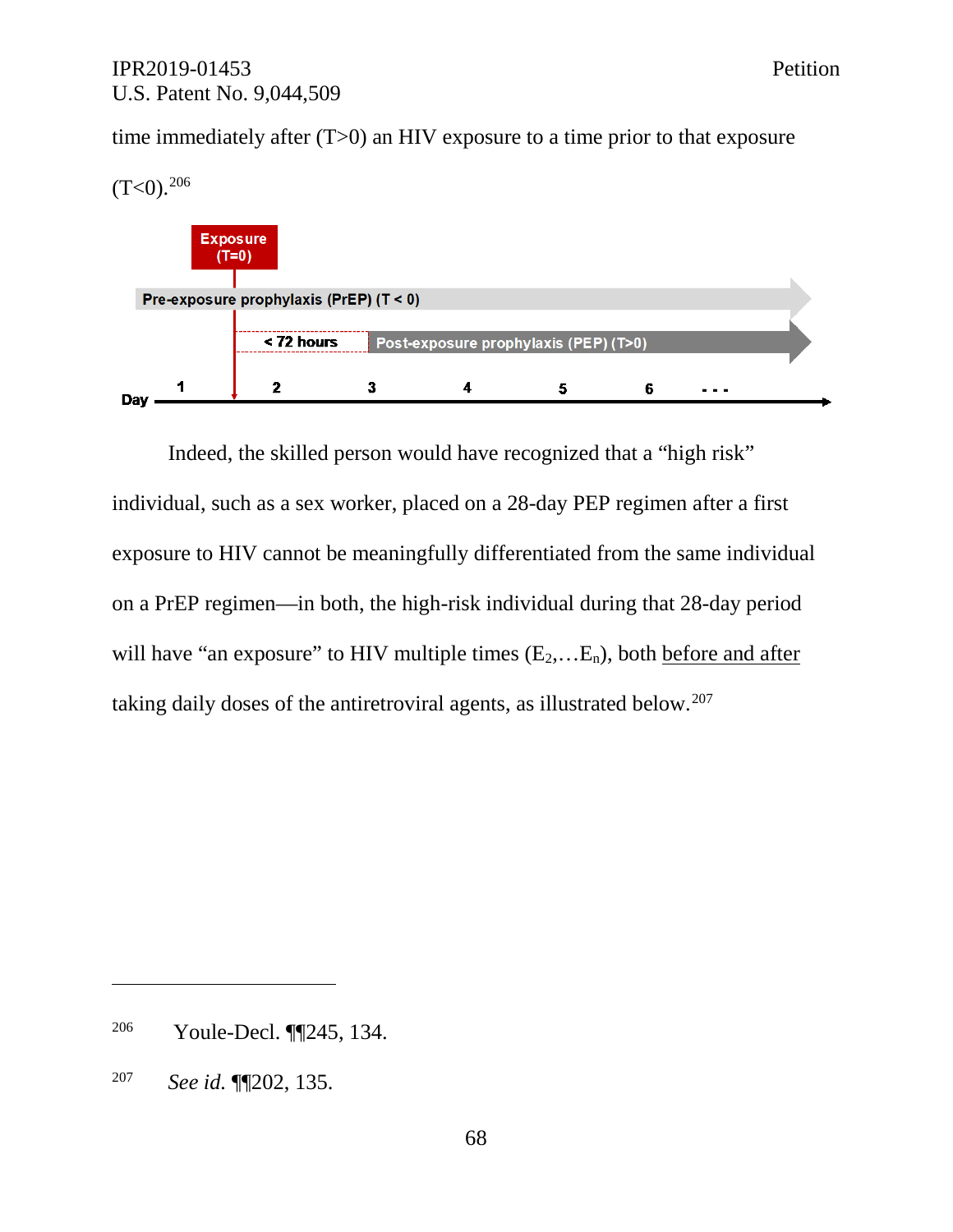

Before 2005, the guidance in Cal-PrEP provided a specific motivation to the skilled person to alter the PEP regimen in CDC-PEP by administering, *inter alia*, Truvada to "high-risk," HIV-uninfected individuals before an exposure to HIV (rather than after).<sup>208</sup> As Cal-PrEP explains, high-risk individuals (e.g., commercial sex workers, intravenous drug users, MSM) engage in conduct that repeatedly exposes them to HIV, and such exposures significantly increase the risks of HIV infection to not only those individuals but to others in their community with whom they interact.<sup>209</sup>  $\text{Cal-PreP}$  thus proposes to administer combinations of antiretrovirals (including Truvada) to such high-risk individuals for periods that will span when those individuals are likely to have multiple

<sup>208</sup> *Id.* ¶136.

<sup>209</sup> Cal-PrEP, 3; Youle-Decl. ¶146; Youle-JIAPAC, 104.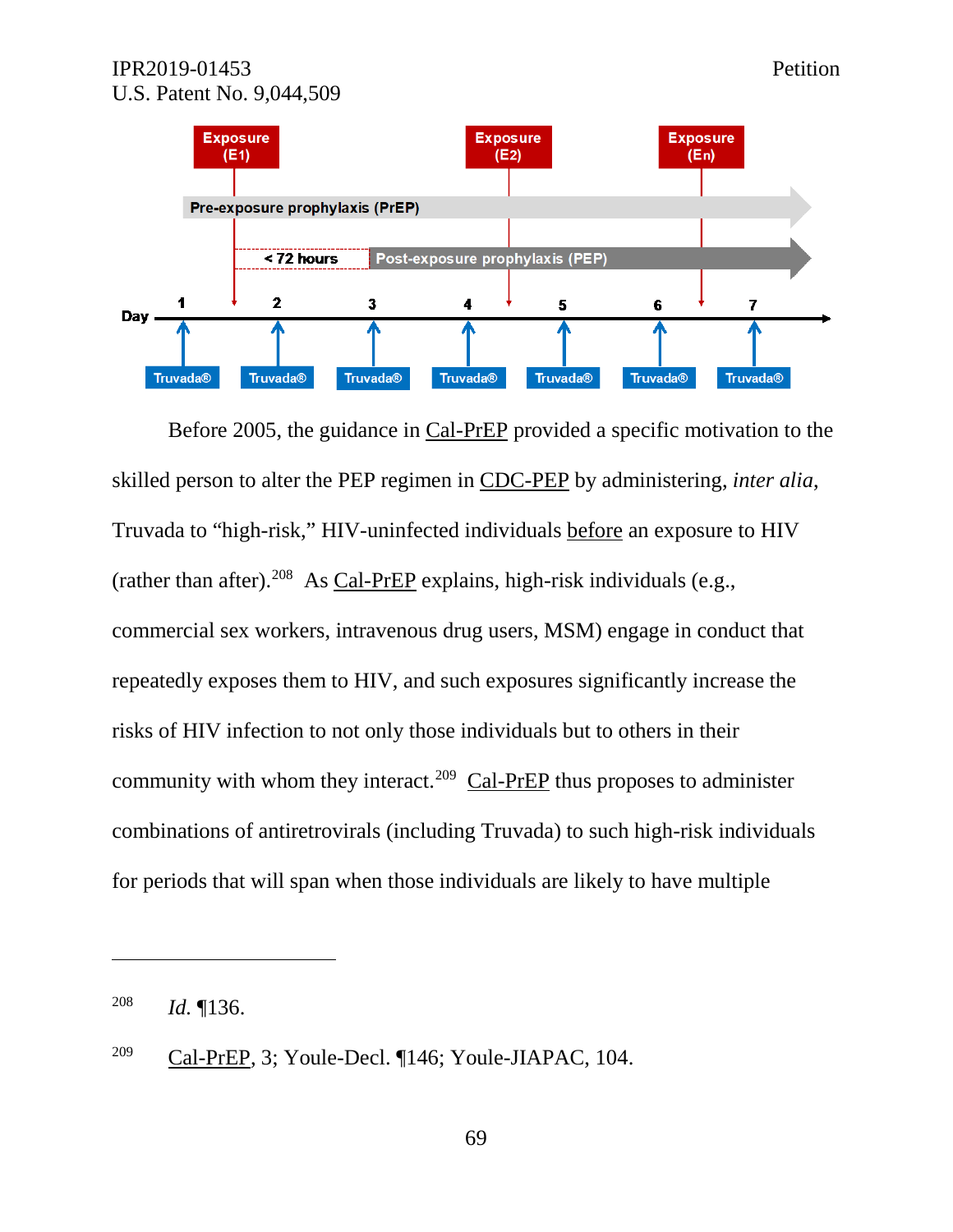exposures to HIV due to their conduct. Certainly, Cal-PrEP recognizes that antiretrovirals can cause side-effects, and that continued use of them presents risks for individuals who take them for extended periods.<sup>210</sup> But the skilled person would have understood that by nonetheless recommending chemoprophylaxis for these high-risk individuals for extended periods (e.g., 9 to 24 months), Cal-PrEP teaches that the individual and community benefits of preventing HIV infections (i.e., a lifelong, incurable disease) outweigh those risks of potential side-effects.  $^{211}$ 

Cal-PrEP justifies its regimen as being part of a broader strategy for reducing the rate of HIV infection in communities—it proposes administering antiretrovirals to uninfected high-risk individuals to not only prevent those individuals from contracting HIV, but to prevent those individuals from infecting others in their community. For example, Cal-PrEP advocates antiretroviral prophylaxis as a supplement to "intensive risk-reduction interventions" proposed in CDC-PEP to prevent HIV infections in high-risk uninfected individuals.212 Cal-PrEP also observes that behavioral interventions alone have not meaningfully

<sup>210</sup> Cal-PrEP, 10-11.

<sup>211</sup> Youle-Decl. ¶146; Cal-PrEP, 6-10.

<sup>212</sup> CDC-PEP, 6; *see* Youle-Decl. ¶¶145, 147.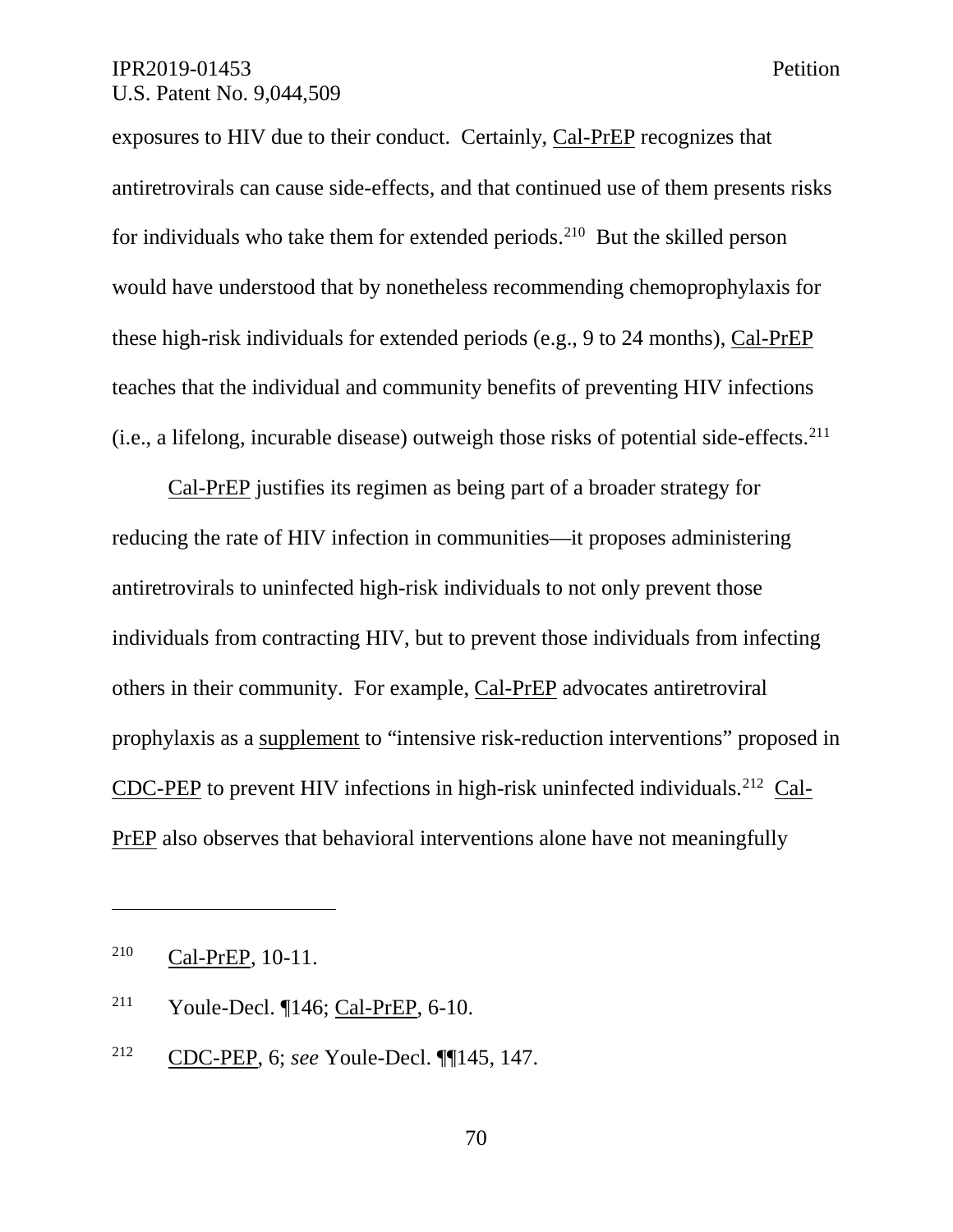reduced HIV infection rates in communities with high-risk individuals in them, and observes that effective epidemiological strategies were urgently needed in such communities.<sup>213</sup>

Cal-PrEP thus justifies its recommendation to alter the known PEP strategy by administering Truvada to uninfected high-risk individuals to advance its community-focused goal of reducing the spread of HIV via these individuals in communities where they are active. $2^{14}$  Indeed, whether PrEP could reduce HIV infection rates in communities was one of the objectives of the clinical trials referenced in Cal-PrEP.<sup>215</sup>

# 2. CDC-PEP and Cal-PrEP Both Recommended Truvada for Prophylaxis of HIV-Uninfected Individuals

CDC-PEP and Cal-PrEP each specifically identify Truvada as a

"preferred"<sup>216</sup> or "optimal"<sup>217</sup> product to use in their respective chemoprophylaxis

<sup>214</sup> Youle-Decl. ¶¶147, 149, 250.

<sup>215</sup> *Id.* ¶261.

- <sup>216</sup> CDC-PEP, 8-9, Table 2; 10, Table 3; *see also supra* §VI.D.2.c.
- <sup>217</sup> Cal-PrEP, 11; *see also supra* §VI.C.2.c.

<sup>213</sup> CDC-PEP, 3; Cal-PrEP, 3; Youle-Decl. ¶250.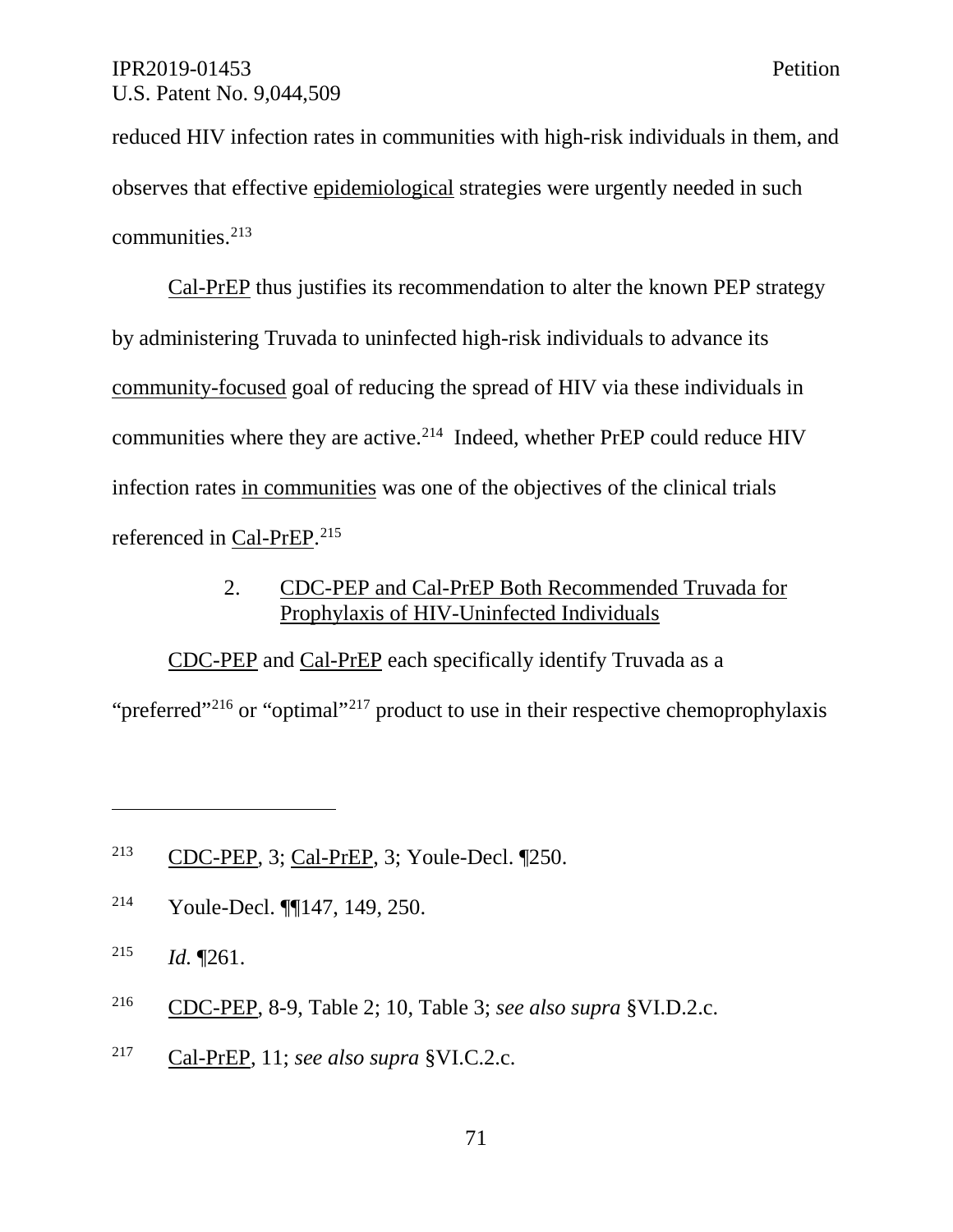regimens for HIV-uninfected individuals. By February 2005, a skilled person also would have been motivated to use Truvada given its favorable side-effects profile relative to Combivir and other antiretrovirals, $^{218}$  and to minimize risks of viral resistance that can arise from TDF or FTC monotherapy.<sup>219</sup>

For example, Cal-PrEP notes the "possible emergence of resistance due to selection of the K65R mutation" for TDF monotherapy and that FTC is "susceptible to a single-point mutation at codon 184 that confers resistance, especially when taken alone."220 Truvada's clinical trial results showed no instances of viral resistance.<sup>221</sup> The skilled person thus would have understood that monotherapy-linked risks could be minimized by using Truvada, which combines TDF with FTC.<sup>222</sup>

 $\overline{a}$ 

<sup>222</sup> Youle-Decl. ¶¶163, 222, 224.

<sup>218</sup> Moyer, 1; Youle-Decl. ¶237.

<sup>219</sup> *See, e.g.*, Cal-PrEP, 11 ("To be ideal for use as PrEP, a drug should…not promote development of high-level viral resistance based on a single mutation."); Youle-Decl. ¶¶87, 163.

<sup>220</sup> Cal-PrEP, 11 (emphasis added).

<sup>221</sup> Moyer, 1.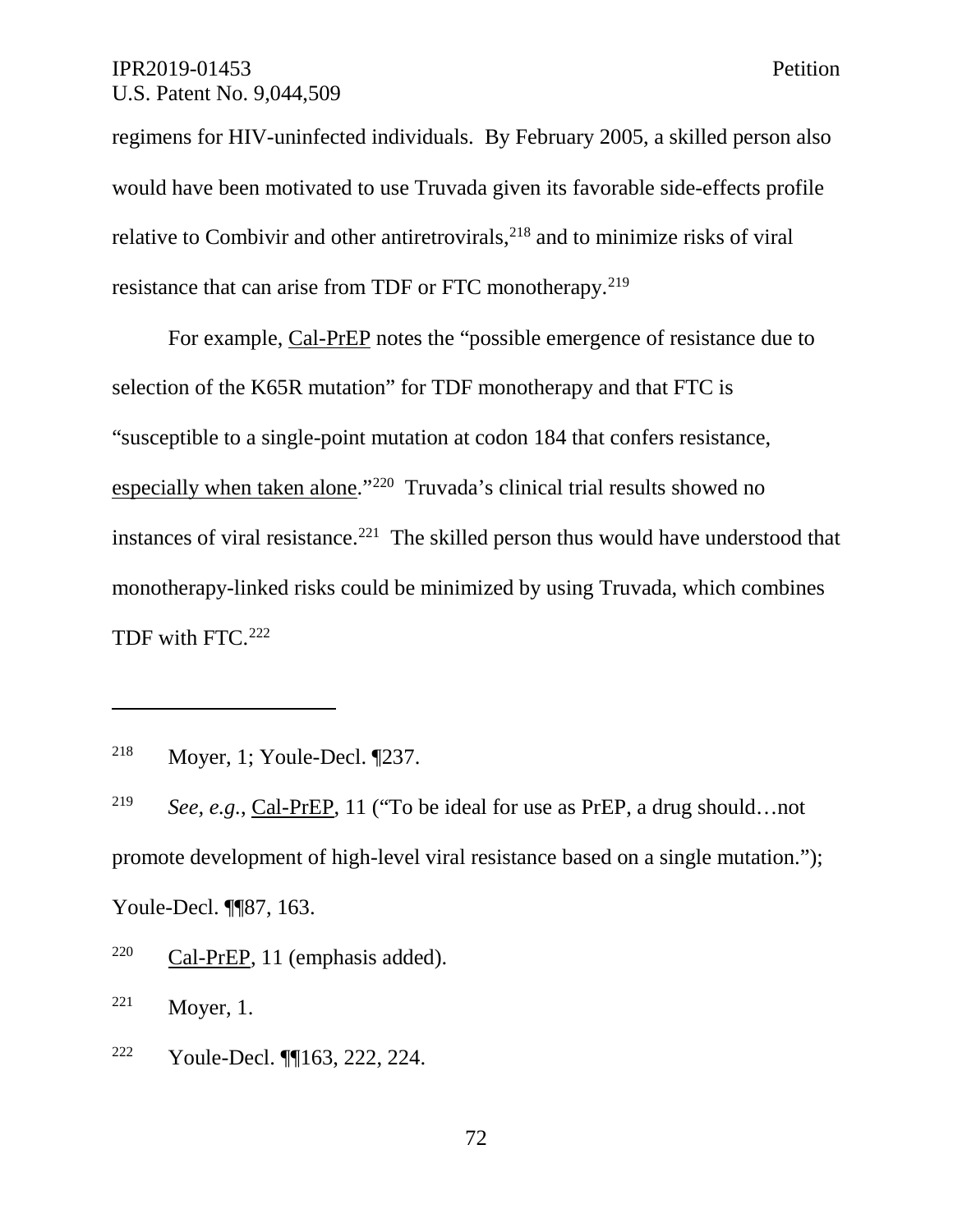Thus, before February 2005, CDC-PEP taught that Truvada was a "preferred" agent to use in the PEP regimen and Cal-PrEP taught that Truvada met every feature of the "ideal" PrEP agent.<sup>223</sup> Consequently, a skilled person would have found it obvious to use Truvada in the PrEP regimen suggested by CDC-PEP and Cal-PrEP.

# 3. A Skilled Person Would Reasonably Expect PrEP Using Truvada to be Effective in Preventing HIV Infection

During examination, Patent Owner represented to the Patent Office that a skilled person in February 2005 would have doubted that a pre-exposure HIV chemoprophylaxis regimen based on TDF+FTC would have been effective in preventing HIV infection.<sup>224</sup> That assertion has no basis in fact. It also ignores that the claims do not require any particular degree of success, given that the preamble and "thereby" clauses of Claims 1 and 12 are non-limiting.225 And the

<sup>223</sup> CDC-PEP, 9, Table 2; Cal-PrEP, 11; Youle-Decl. ¶¶241, 96, 161.

<sup>&</sup>lt;sup>224</sup> Ex. 1002 ("509 File History"), 116-18.

<sup>225</sup> *See supra* §V.C.2.a.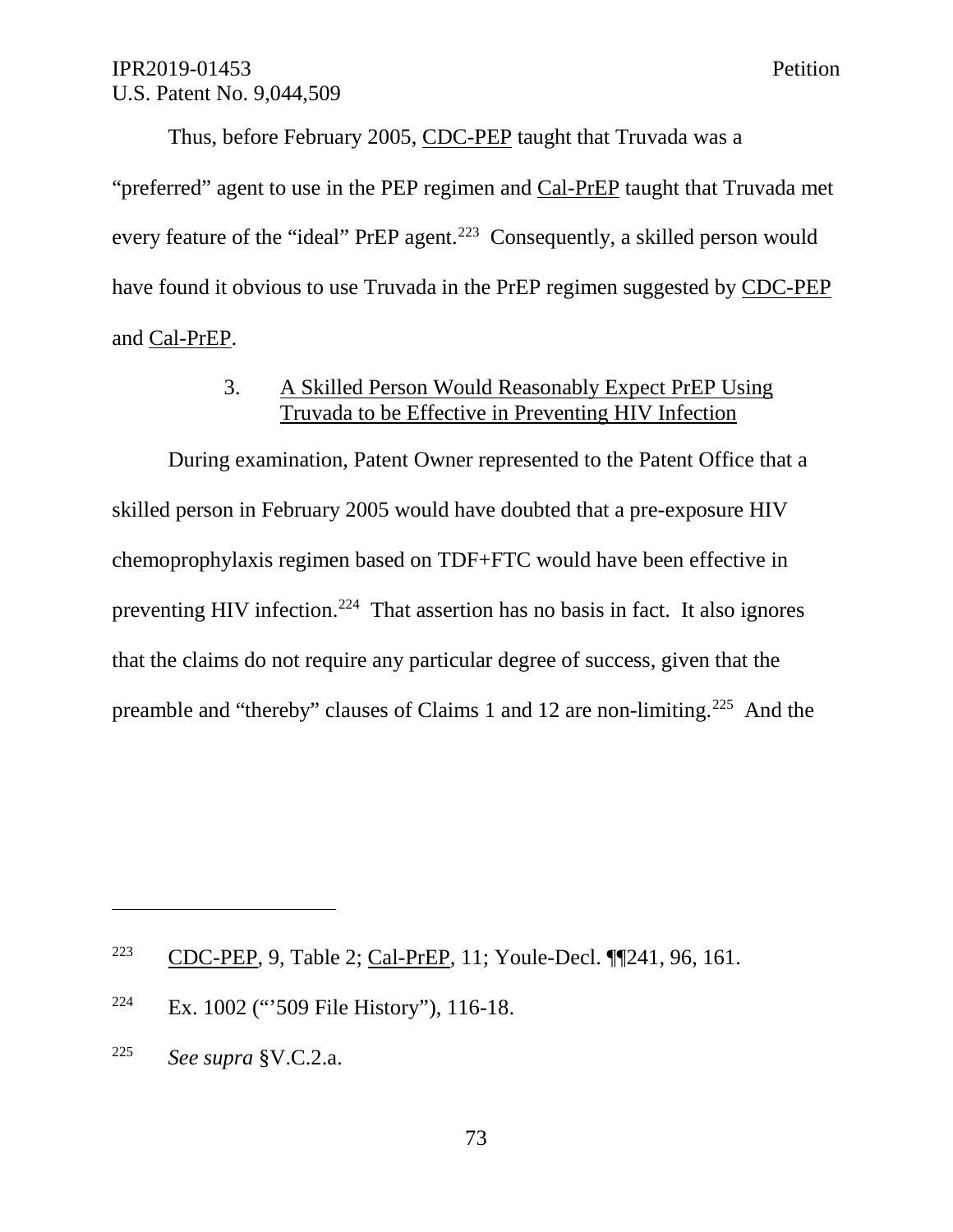law only requires a reasonable expectation of success, not certainty, a standard more than met by the scientific evidence known before February 2005.<sup>226</sup>

#### a. Extensive Experiences with PEP Established a Reasonable Expectation of Success

More than 15 years of experience before February 2005 established that combinations of antiretroviral agents can prevent HIV infections in uninfected individuals after they have been exposed to HIV. Indeed, the CDC's own guidelines (CDC-PEP) rest on the principle that aggressively suppressing HIV viral replication by administering combinations of antiretroviral agents shortly after an HIV exposure will prevent establishment of an HIV infection.<sup>227</sup>

CDC-PEP identifies timing, not viral inhibition by ARVs, as the most critical factor in successful prophylaxis, explaining that delays in starting administration of ARVs makes the chemoprophylactic regimen less effective.<sup>228</sup> That observation also makes it clear that administering antiviral agents before an

<sup>226</sup> *Intelligent Bio-Sys., Inc. v. Illumina Cambridge Ltd*., 821 F.3d 1359, 1367- 68 (Fed. Cir. 2016).

<sup>227</sup> CDC-PEP, 2-4; Youle-Decl. ¶¶130-31.

<sup>228</sup> CDC-PEP, 2.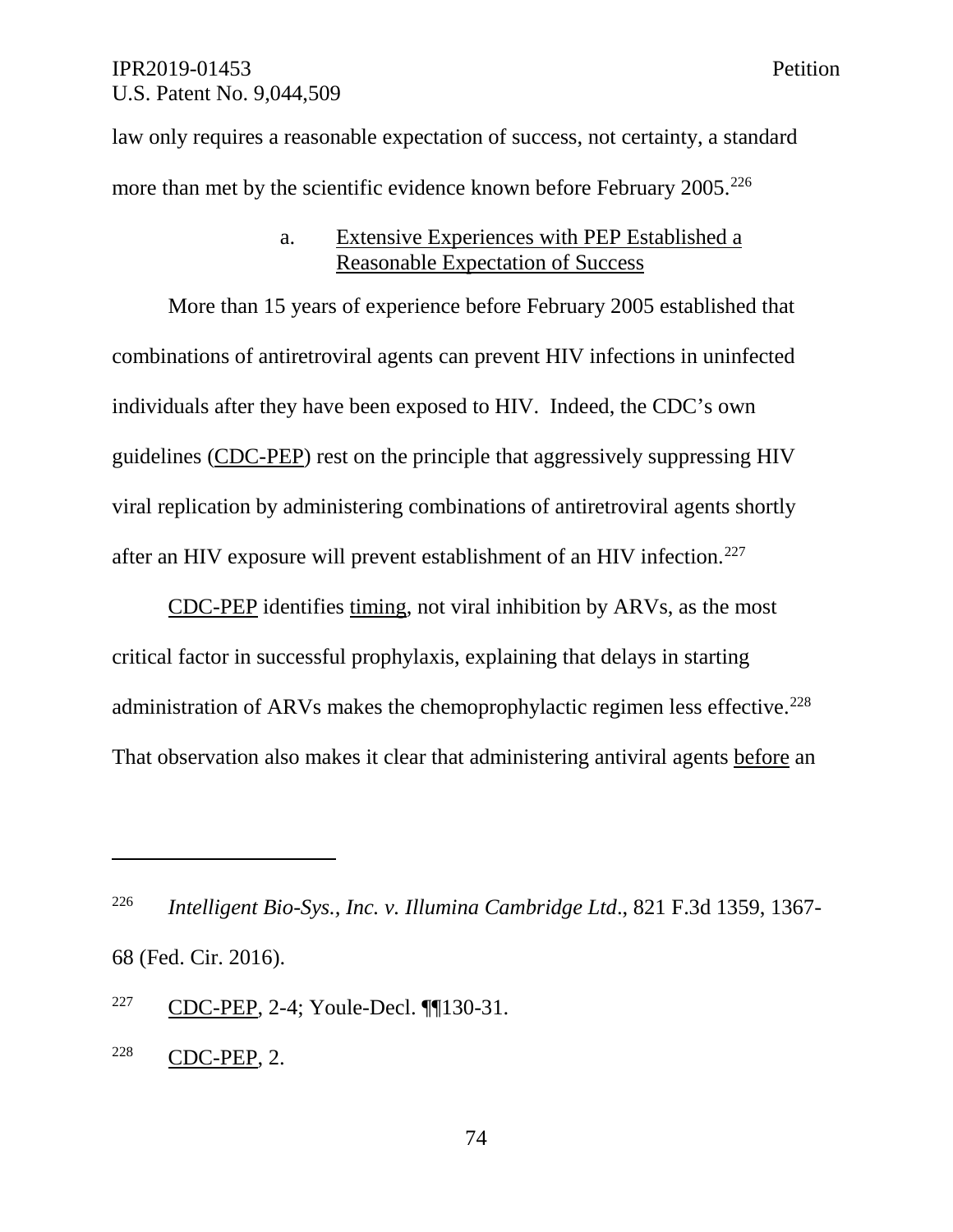HIV exposure yields the maximum prophylactic effectiveness, as it will create effective concentrations of the antiretroviral agents at the site of exposure the moment an HIV exposure occurs.<sup>229</sup> PrEP, in essence, is the most optimal form of the PEP regimen.

CDC-PEP also catalogs the extensive scientific evidence known before 2005 that supports the effectiveness of antiretroviral-based prophylaxis in preventing HIV infection in uninfected individuals. That evidence includes animal studies, experiences with mother-to-child prophylaxis, observational studies of PEP, and case reports.230 CDC-PEP, for example, refers to data showing an 81% reduction in infections in needle-stick settings using antiretroviral therapy with zidovudine.<sup>231</sup> CDC's own reliance on this evidence to support its PEP guidelines directly refutes Patent Owner's assertions during examination that a skilled person would not have expected administration of Truvada before an HIV exposure to effectively prevent establishment of an HIV infection in an uninfected

<sup>229</sup> Youle-Decl. ¶133; Saag, 28.

<sup>230</sup> CDC-PEP, 2-4.

<sup>231</sup> *Id.* 3.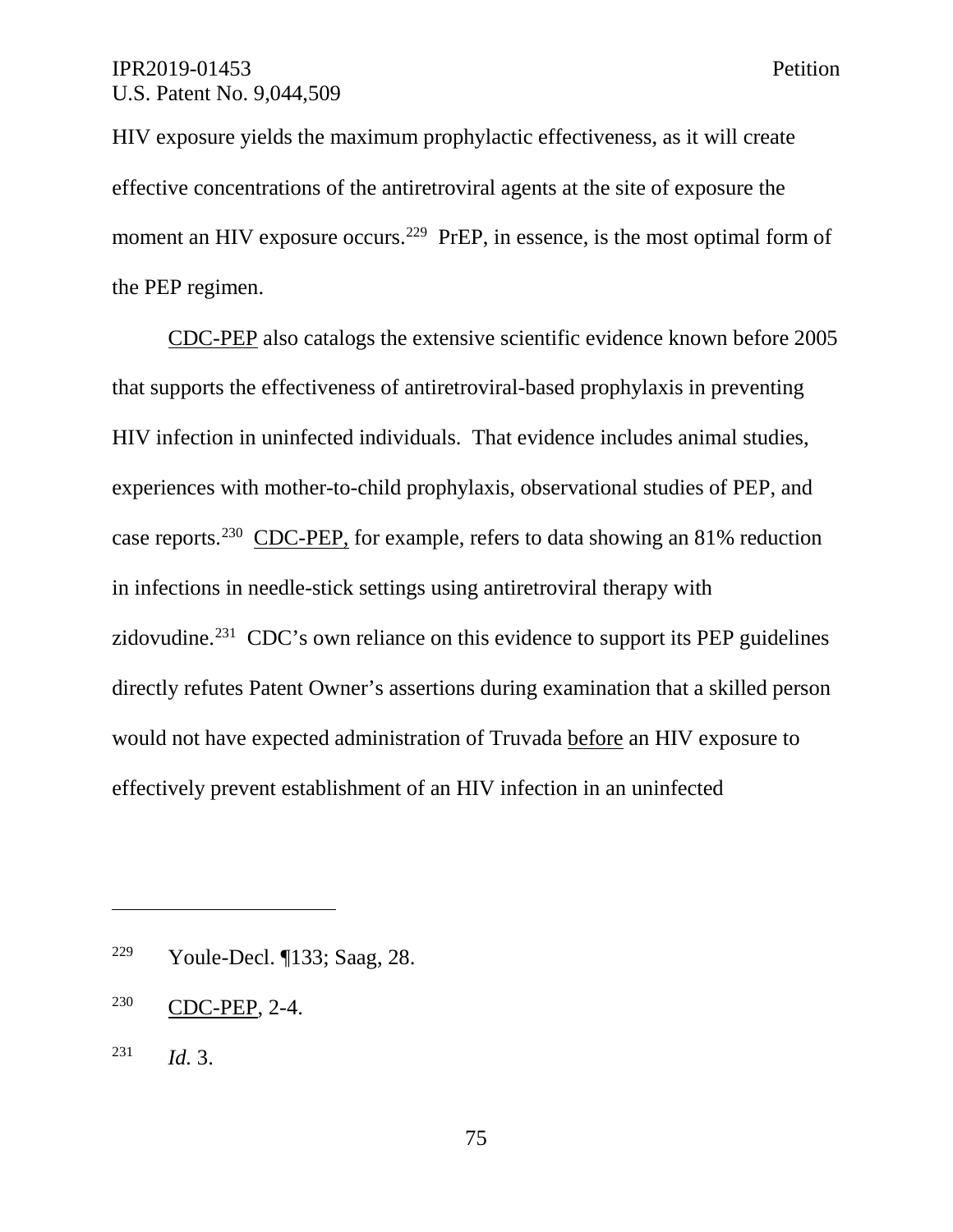individual.232 And expectations of success could only increase with the advances of the early 2000s, particularly clinical experiences with TDF+FTC, which showed effective suppression of viral replication with fewer side-effects than Combivir.<sup>233</sup>

#### b. PrEP and PEP Regimens Have the Same Pharmacological Mechanism and Cause the Same Result

A skilled person familiar with how antiretroviral agents such as TDF and FTC work in treatment and in post-exposure prophylaxis would have expected the same pharmacological effect to be observed if the agents are administered before an HIV exposure. That is because the same agents when administered to a human subject at the same doses will cause the same effects—they will create a drug concentration at the site of the exposure that maximally suppresses HIV replication. 234 The skilled person thus would have recognized that the way Truvada prevents HIV infection in the human body in the PEP regimen is identical

<sup>232</sup> *See, e.g.*, '509 File History, 115 ("The art teaches that use of an anti-HIV agent to treat HIV infection does not reasonably predict the ability of that agent to protect against HIV infection.").

<sup>233</sup> Moyer, 1.

<sup>234</sup> Youle-Decl. ¶¶242-43, 248.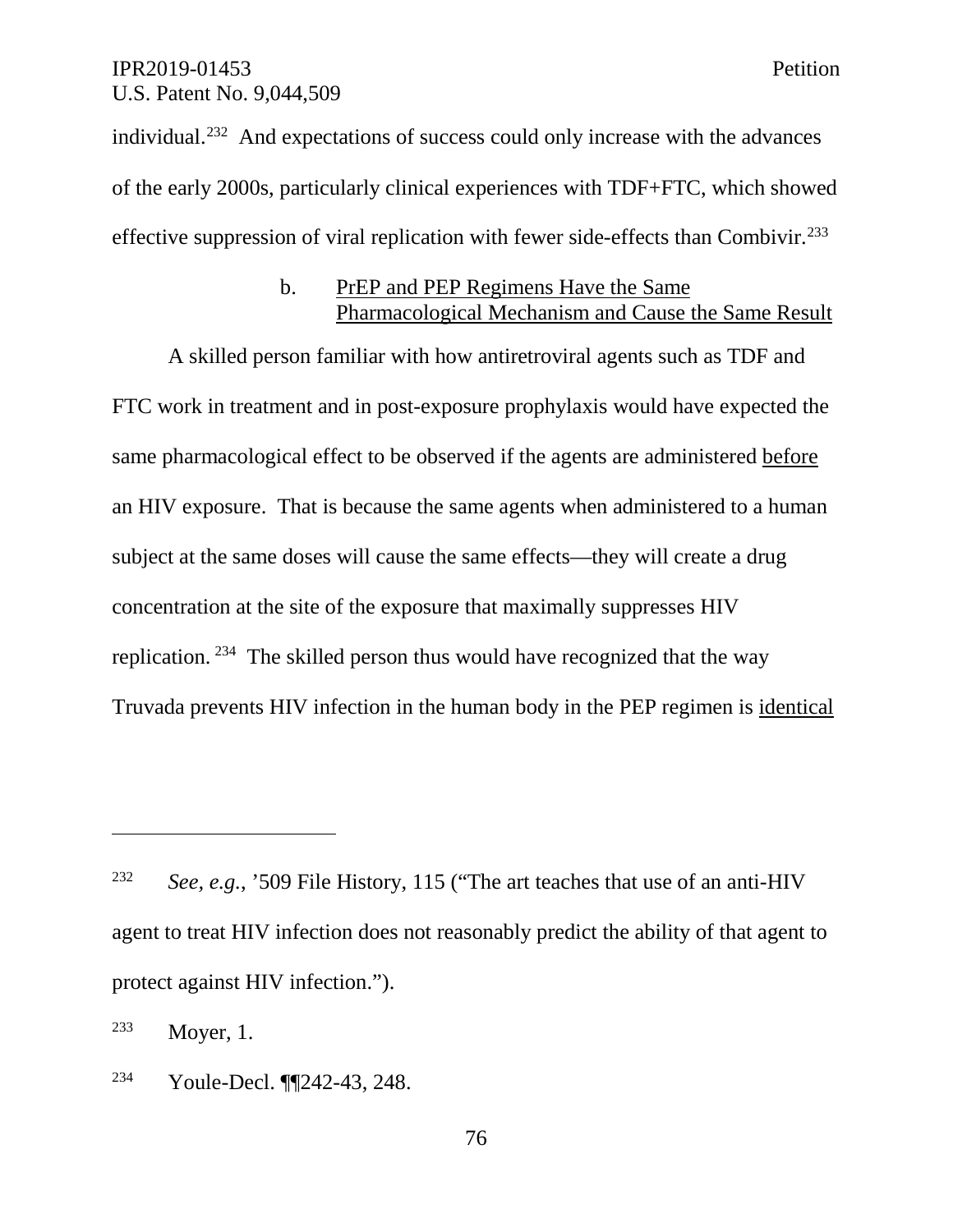to the way it does so in a PrEP regimen, and the reasons why PEP is effective in preventing HIV infection are the same reasons it is effective in PrEP.

CDC-PEP and Cal-PrEP also describe performing the same operative steps—orally administering once a day at least 300 mg of TDF and 200 mg of FTC (i.e., Truvada) to an uninfected individual—with the only difference being when those steps are performed. Indeed, a high-risk uninfected individual placed on a Truvada-based PEP regimen who does not become infected and who experiences an additional HIV exposure during the 28-day or longer regimen will meet all the requirements of the contested claims. That is because the HIV-uninfected individual will be given pharmaceutically effective amounts of TDF and FTC before an HIV exposure (i.e., at exposures  $E_2$  or later).<sup>235</sup>



77

<sup>235</sup> *Id.* ¶¶135-36.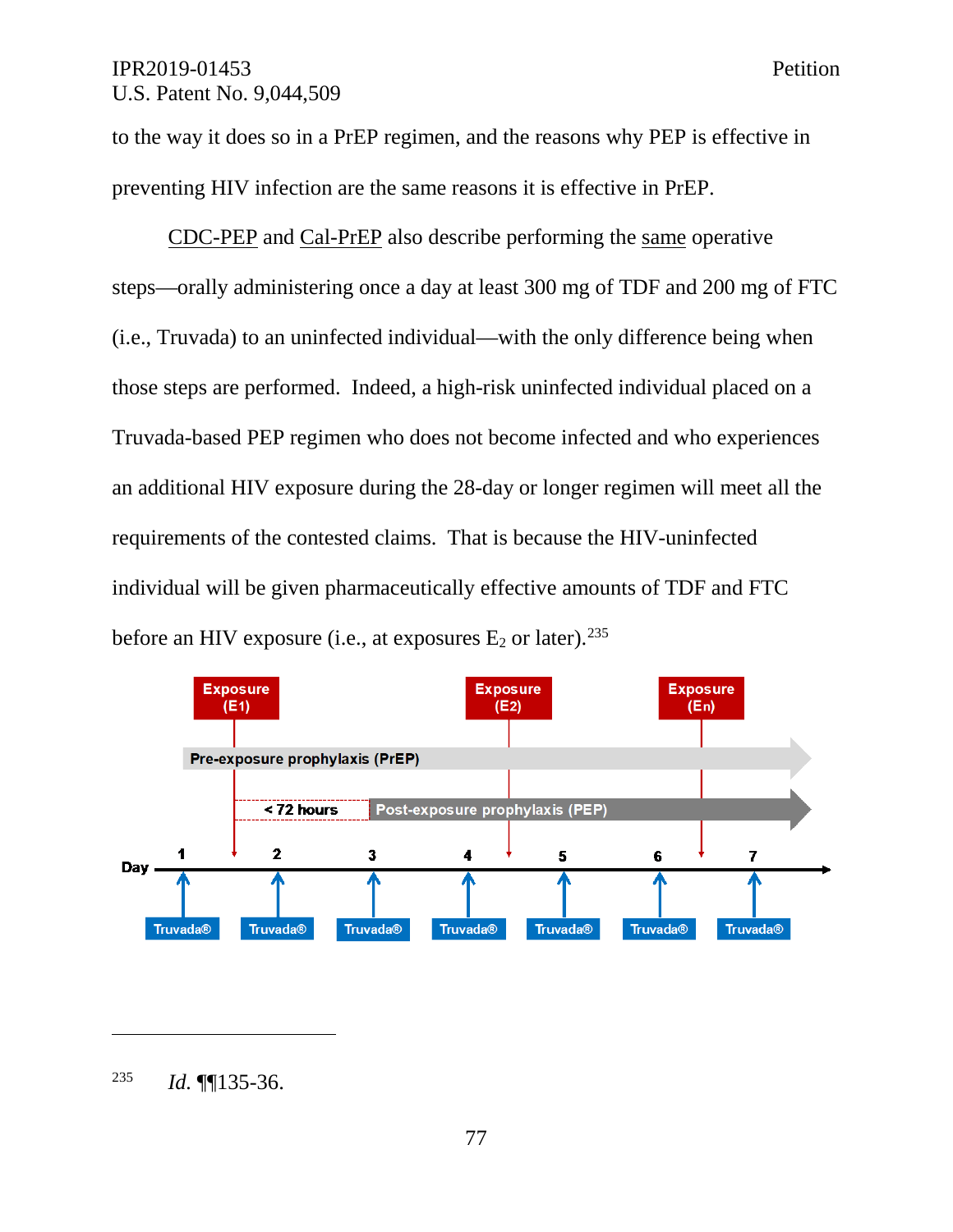A skilled person thus would have reasonably expected pre-exposure administration of Truvada to prevent establishment of an HIV infection in an uninfected individual (i.e., PrEP with Truvada), given that post-exposure administration of the same dose of the same two agents (i.e., PEP with Truvada) does. 236

#### c. Cal-PrEP Described Clinical Trials Focused on Decreasing Community Rates of HIV Infection

Patent Owner may contend that Cal-PrEP's indication that clinical trials were needed to prove the effectiveness of PrEP, coupled with its identification of factors that could limit the effectiveness of PrEP, would have led a skilled person to doubt that Truvada, when administered to an HIV uninfected individual before an HIV exposure, would "protect" a host from a HIV infection or "inhibit establishment" of an infection per Claims 1 and 12. Such contentions have no merit.

Initially, the claims do not require the successful prevention of HIV in every individual—they only require performing the steps of administering pharmaceutically effective amounts of TDF and of FTC to one uninfected

 $\overline{a}$ 

78

<sup>236</sup> *Id.* ¶¶245, 248.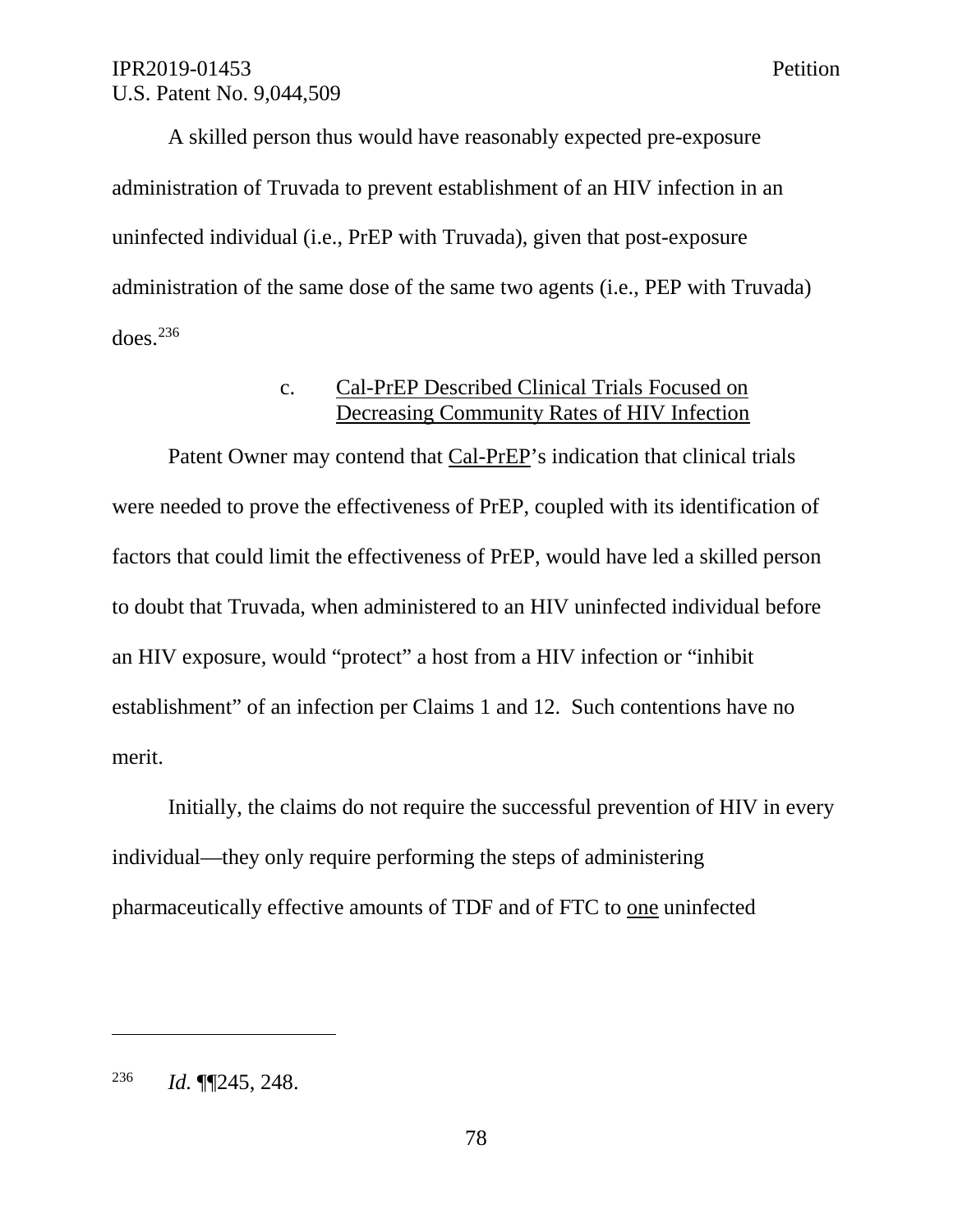individual before an HIV exposure. That is precisely what is taught or suggested by both Cal-PrEP and CDC-PEP.

Moreover, nothing in the '509 Patent answers the questions supposedly raised in Cal-PrEP about the feasibility of PrEP. Most notably, the macaque studies reported in the '509 Patent do not address any of the human behavioral factors that Cal-PrEP identifies as potentially limiting the effectiveness of PrEP in slowing the rate of infection. Those factors include, *inter alia*, compliance (i.e., whether patients take the pills each day at the right time), access to drugs, and a variety of societal and behavioral factors.<sup>237</sup> A skilled person reading Cal-PrEP would have instead recognized that in its ideal implementation (i.e., an individual with a steady supply of Truvada who takes it every day as prescribed), PrEP would be effective in preventing HIV infection in that individual.<sup>238</sup>

More generally, both Cal-PrEP and CDC-PEP recognize that reducing the rate of HIV infections within a community can be best achieved by a combination of interventions. For example, CDC-PEP instructs caregivers to counsel

<sup>237</sup> *Id.* ¶¶262, 258.

<sup>238</sup> *Id.* ¶¶251-52.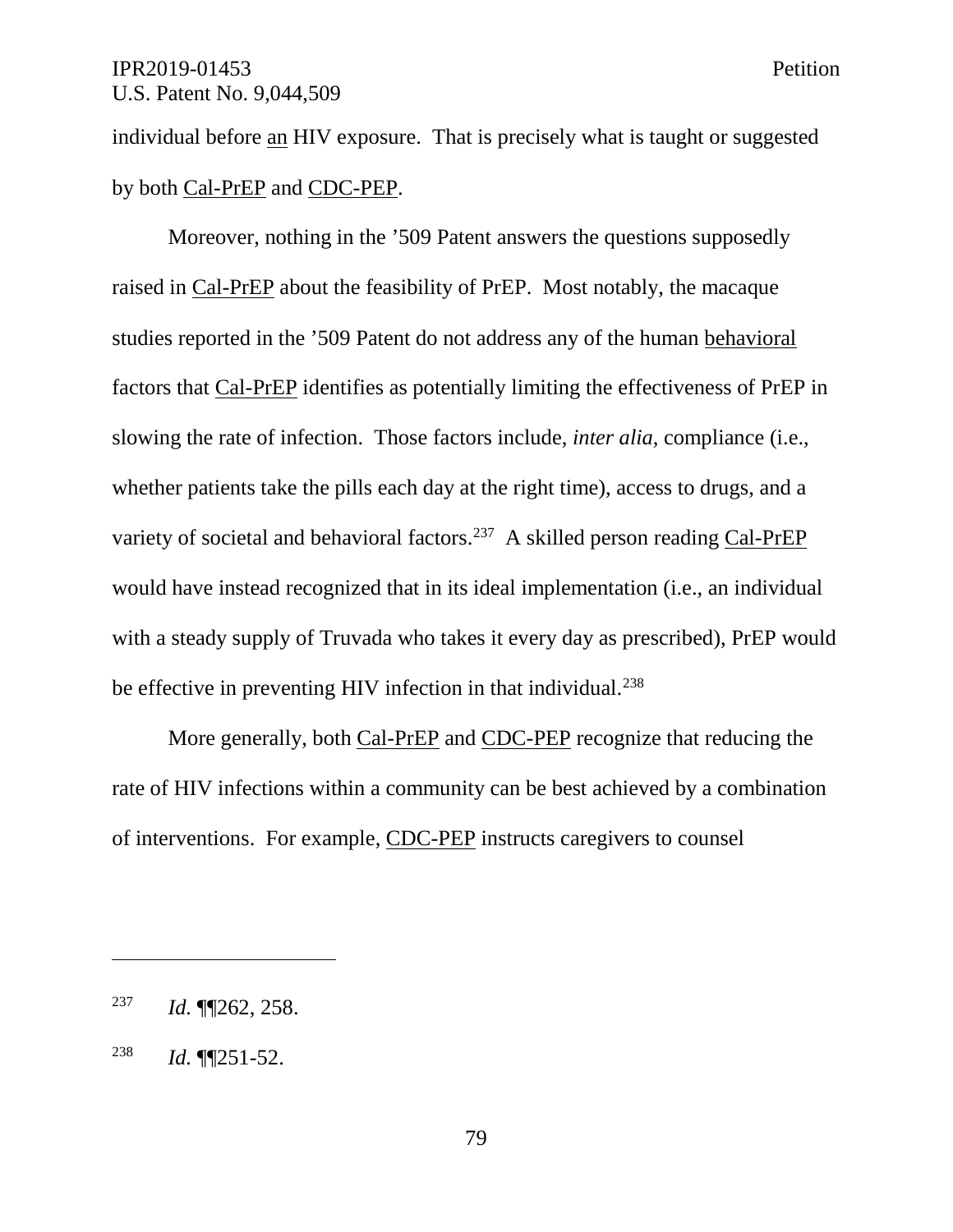individuals to avoid high-risk activities while on the PEP regimen.<sup>239</sup> Cal-PrEP likewise explains that to "reduce the occurrence of future HIV exposures," individuals on PrEP should be continuously counseled on ways to decrease highrisk activity (e.g., abstinence, protective behaviors, and being repeatedly tested for HIV infection).240 Cal-PrEP, however, recognized that some patients will not follow advice to reduce high-risk activities, be exposed to HIV, and create risks for the broader community. Cal-PrEP thus portrayed the risk-benefit assessment as tilting in favor of administering antiretroviral agents to HIV-uninfected individuals to span periods of their "high-risk" activities.<sup>241</sup>

Ultimately, the relevant question for obviousness is whether a skilled person would reasonably believe that administering TDF+FTC to one uninfected individual will prevent establishment of an HIV infection in that individual. 242 More than substantial evidence shows that to be true.

 $\overline{a}$ 

<sup>242</sup> Youle-Decl. ¶¶251, 253, 259.

80

 $239$  CDC-PEP, 5.

<sup>240</sup> Cal-PrEP, 27.

<sup>241</sup> *Id.* 3.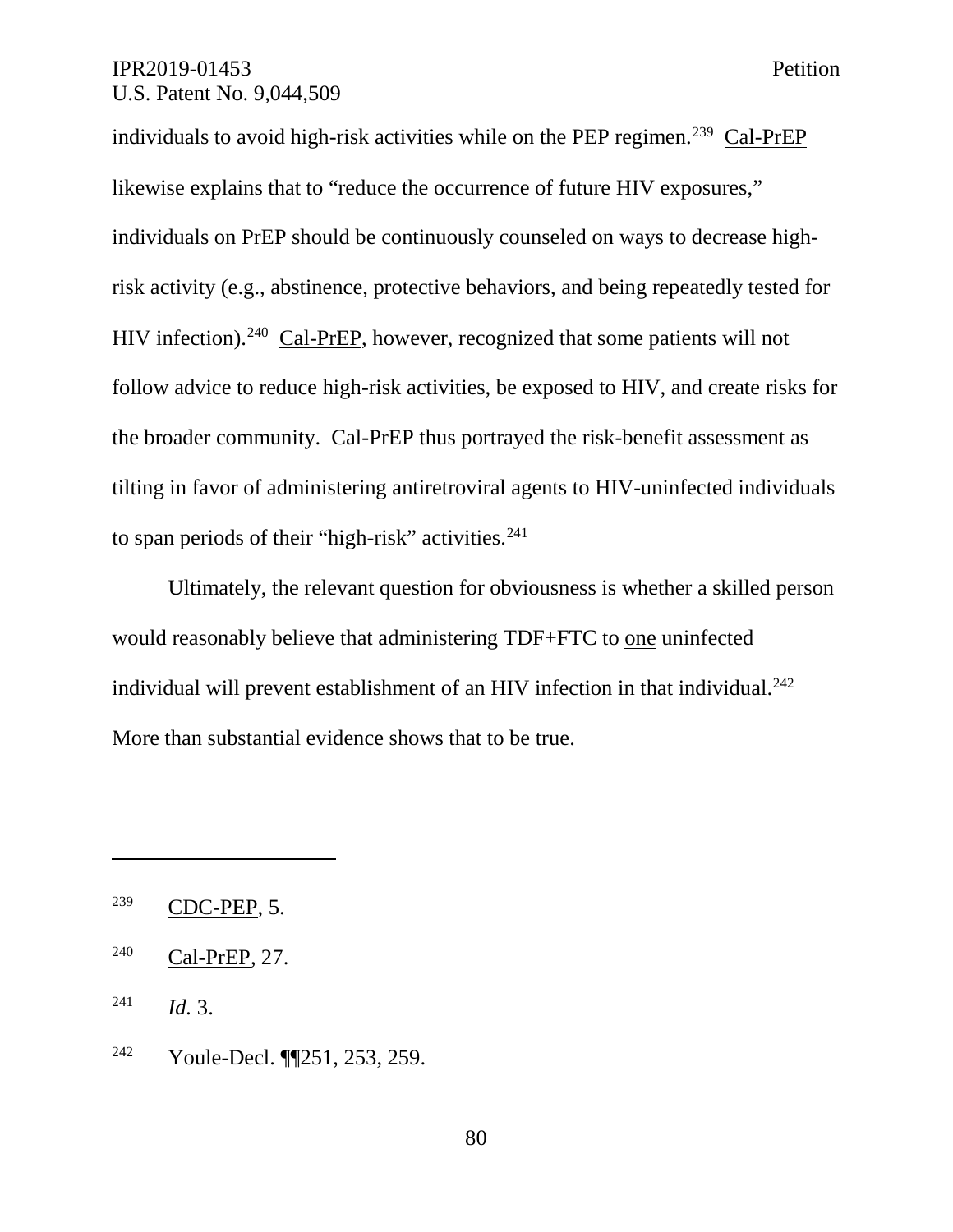# d. HIV Chemoprophylaxis Was Not "Highly Unpredictable"

During examination, Patent Owner claimed HIV chemoprophylaxis was "highly unpredictable" for various reasons.<sup>243</sup> Patent Owner's assertions are contradicted by the literature and/or are legally irrelevant.

First, Patent Owner cited results from a PrEP trial using a CCR5 inhibitor.<sup>244</sup> Besides involving an agent with a different mechanism of action than TDF+FTC, those results could not have influenced expectations of a skilled person in February  $2005$  because they were not published  $until 2013.<sup>245</sup>$ </u>

Second, Patent Owner portrayed Subbarao-2006 as showing that prophylaxis using TDF monotherapy in animal studies was unsuccessful. But skilled persons—including the CDC and the authors of Subbarao-2006—portrayed these same TDF monotherapy animal studies as being positive clinical results supporting PrEP.<sup>246</sup> Notably, Subbarao-2006 reported that even after 14 weekly exposures,

- <sup>244</sup> *Id.* 116; Youle-Decl. ¶¶83, 207.
- <sup>245</sup> '509 File History, 116.

 $\overline{a}$ 

<sup>246</sup> Youle-Decl. ¶¶216-19, 233-36.

<sup>&</sup>lt;sup>243</sup> '509 File History, 82, 116-17.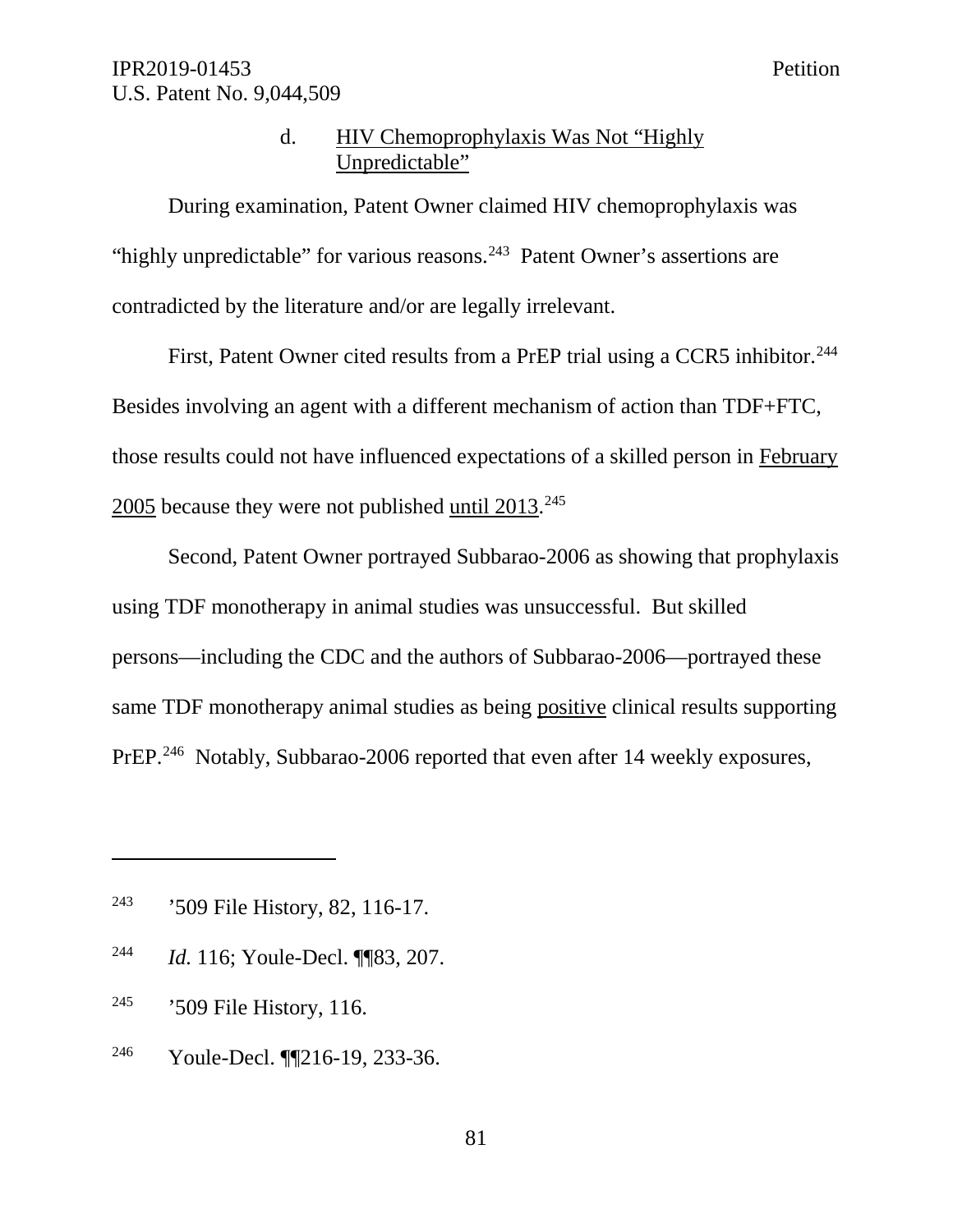"[o]ne macaque (RQ4180) in the daily-TDF group remained uninfected," and credited that to TDF's effectiveness, stating "oral TDF must have played a role in preventing infection in this macaque."247 Subbarao-2006 also stated "that oral TDF prophylaxis of macaques in our study resulted in a 60% decrease in the perexposure probability of infection," thereby providing at least "partial protection" when administered prior to exposure.<sup>248</sup> And Subbarao-2006 not only reported that "tenofovir prophylaxis may be of benefit" in a pre-exposure setting (noting it delayed median times to infection), but stated this in the paper's title.<sup>249</sup> Moreover, a commentary published in the same issue of *Science* cited Subbarao-2006's experimental results as supporting the viability of TDF-based PrEP *combination* therapy, stating "combinations of agents may be more suited for PrEP" than TDF alone, and specifically recommended use of Truvada in PrEP.250 And other

<sup>247</sup> Ex. 1050 ("Subbarao-2006"), 907, 909; Youle-Decl. ¶217.

 $\overline{a}$ 

<sup>249</sup> *See* Subbarao-2006, 910; *see also id*. 907.

<sup>250</sup> Grant-2006, 875; *see also* Ex. 1053 ("Grant-2005"), 2170; Youle-Decl. ¶¶220-21; *supra* §IV.D.

82

<sup>248</sup> Subbarao-2006, 907; Youle-Decl. ¶216.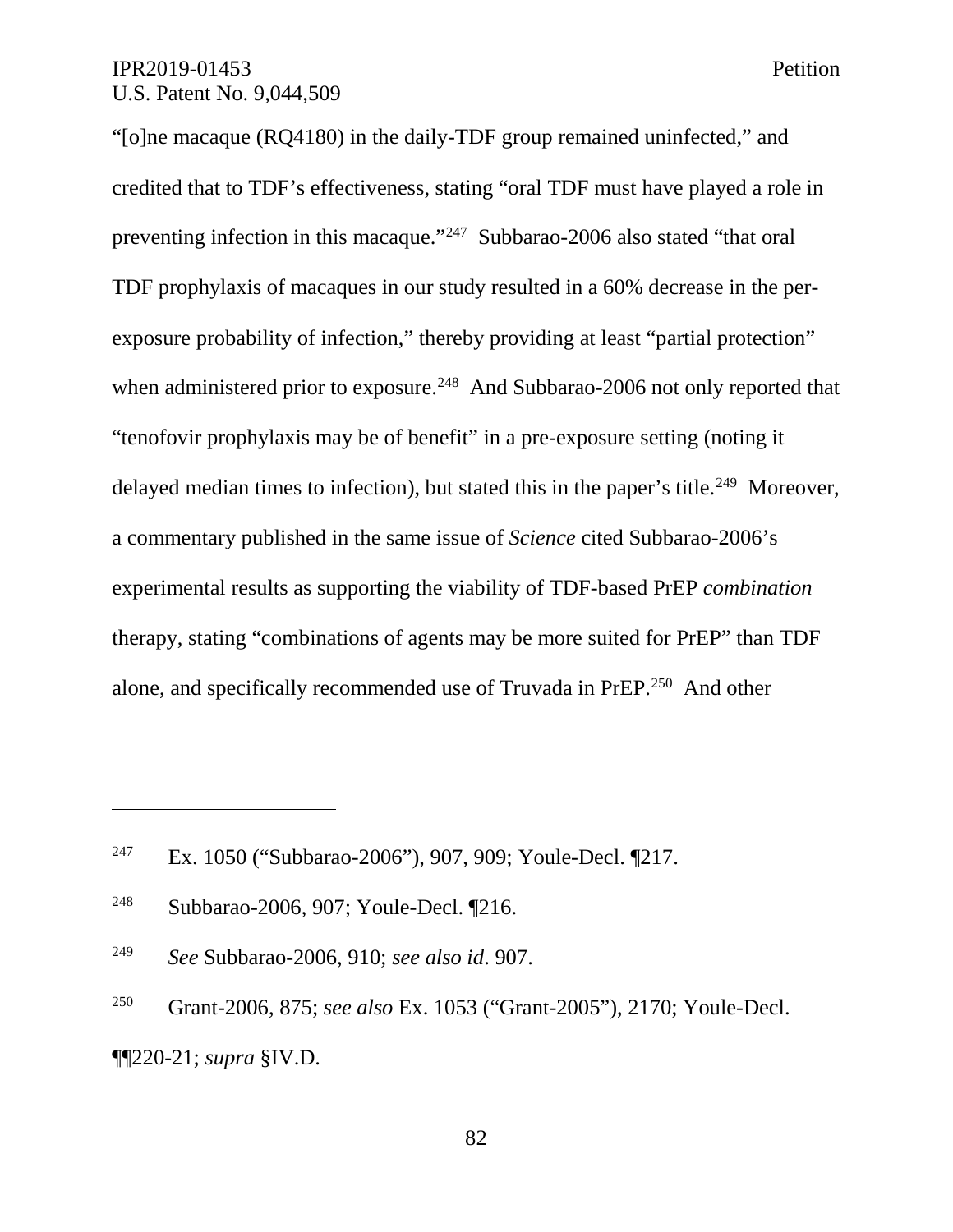$\overline{a}$ 

contemporaneous publications cited other TDF-based PrEP animal studies as supporting the viability of TDF PrEP monotherapy in humans.<sup>251</sup>

Post-filing publications from the CDC also directly contradict Patent Owner's assertions. Most notably, in its 2014 PrEP guidelines, the CDC cited Subbarao-2006 as *supporting* the efficacy of TDF in PrEP, stating:

Evidence from these human studies of blood-borne and perinatal transmission as well as studies of vaginal and rectal exposure among animals [FN17-19] *suggested that PrEP (using antiretroviral drugs) could reduce the risk of acquiring HIV infection* from sexual and drug-use exposures. <sup>252</sup>

The last assertion made by Patent Owner was that Cambodian TDF PrEP clinical trials were cancelled due to concerns over therapeutic efficacy.253 That too is incorrect: one report identified concerns over trial participants being unfairly

<sup>&</sup>lt;sup>251</sup> *E.g.*, Ex. 1051 ("Grant-2006"), 874 (observing that Subbarao's results "advance[]…the use of antiretroviral drugs in…PrEP…for HIV disease); Ex. 1052 ("Subbarao-2007"), 241 (follow-up publication stating "oral TDF can be initially effective for a while"); Youle-Decl. ¶209.

<sup>&</sup>lt;sup>252</sup> Ex. 1123 ("CDC-2014"), 14 (emphasis added) (FN17 is Subbarao-2006). <sup>253</sup> '509 File History, 114.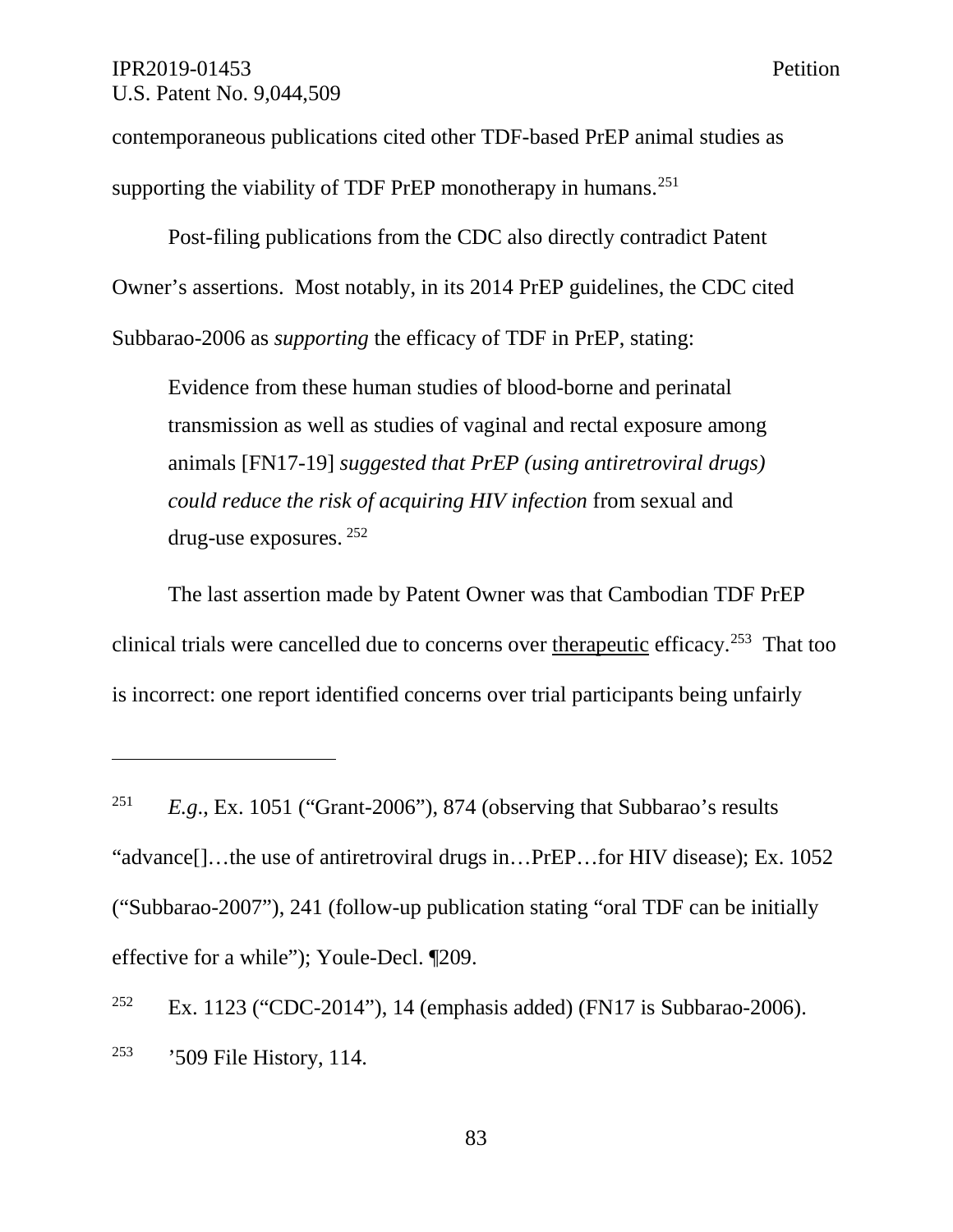exploited as the reason, and that same report observed that tenofovir "has a better safety profile than any anti-HIV drug on the market" and "already has proven to be extremely effective as an HIV preventative in monkey experiments." <sup>254</sup>

And while Patent Owner asserted during examination that "the prior art does not disclose or suggest…selecting a subject not infected with the immunodeficiency retrovirus, and administering a pharmaceutically effective amount of emtricitabine and a pharmaceutically effective amount of tenofovir" for PEP or PrEP,<sup>255</sup> that statement is demonstrably incorrect. As shown in §§VI.B-VI.D, CDC-PEP and Cal-PrEP each are based on the proposition that HIV prophylaxis with Truvada is effective. Critically, neither of those publications was provided to the Examiner during examination of the '509 Patent and each is far more relevant to patentability than the references that were actually considered.

# **F. There Are No Secondary Indicia of Non-Obviousness**

Patent Owner may contend that evidence of secondary considerations, such as unexpected results or commercial success, warrant finding the claims non-

 $\overline{a}$ 

84

<sup>254</sup> Ex. 1054 ("Cohen-2004"), 1092.

<sup>255</sup> '509 File History, 114.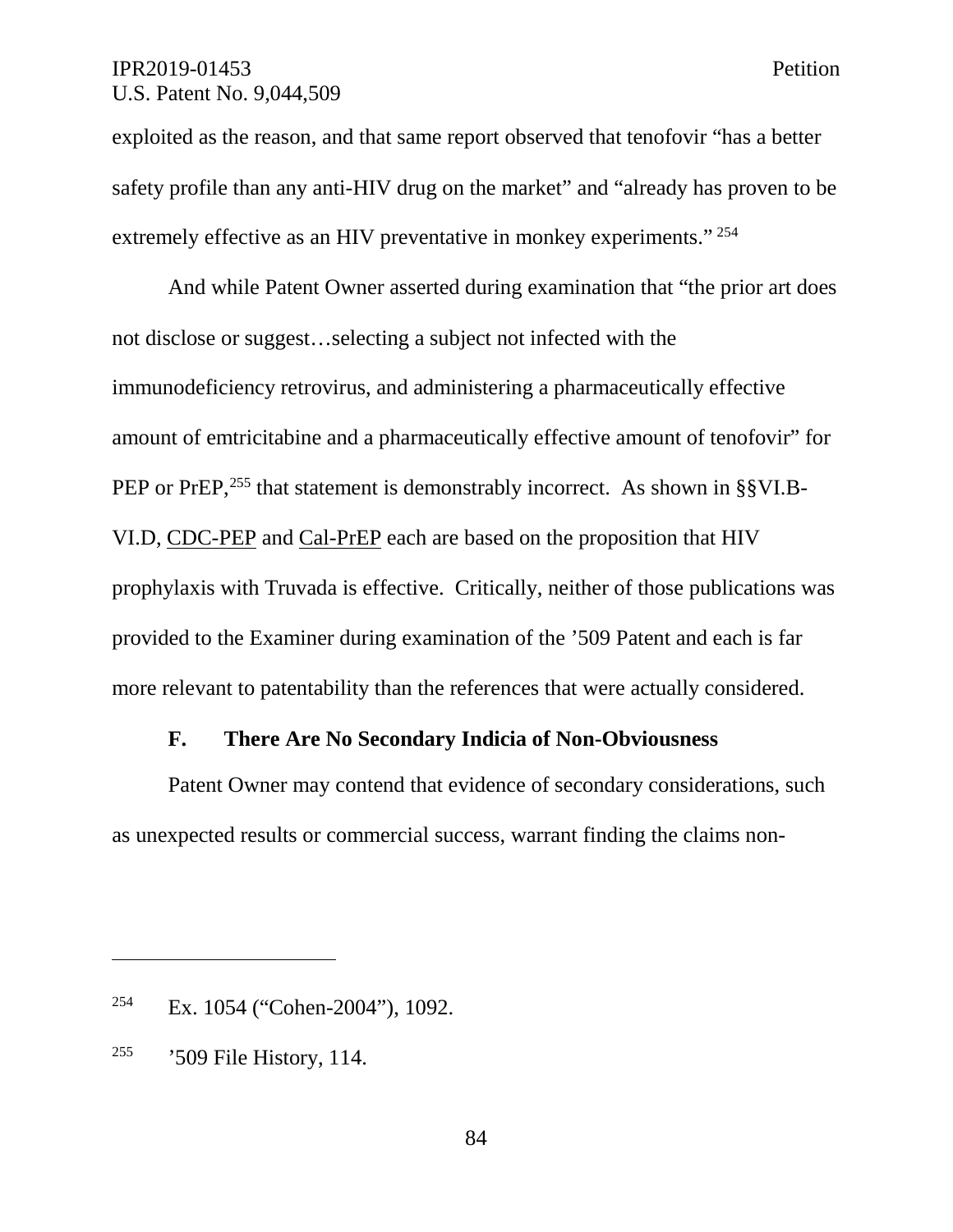obvious.256 But to be pertinent to obviousness, the secondary considerations evidence must have a nexus to *the invention.* "[I]f the feature that creates the commercial success was known in the prior art, the success is not pertinent."257

Here, the evidence shows that any unexpected results or commercial success of using TDF+FTC in PrEP regimens are attributable to the prior art, not the '509 Patent. That prior art clearly identifies not only the process of administering Truvada to HIV-uninfected individuals before an HIV exposure to prevent HIV infections but also identifies the characteristics of drugs "ideal for use as PrEP" and explains that "drugs [like NRTIs] whose mechanisms of action focus on preintegration" are likely to be effective.<sup>258</sup> Indeed, at best, the '509 Patent provided simply a confirmation of what scientists knew and expected from the prior art.

Likewise, if "market entry by others was precluded [due to blocking patents], the inference of non-obviousness of [the asserted claims], from evidence

<sup>256</sup> Secondary considerations are irrelevant to anticipation.

<sup>257</sup> *Ormco Corp. v. Align Tech., Inc*., 463 F.3d 1299, 1311-12 (Fed. Cir. 2006).

<sup>258</sup> *See, e.g.*, Cal-PrEP, 10-11.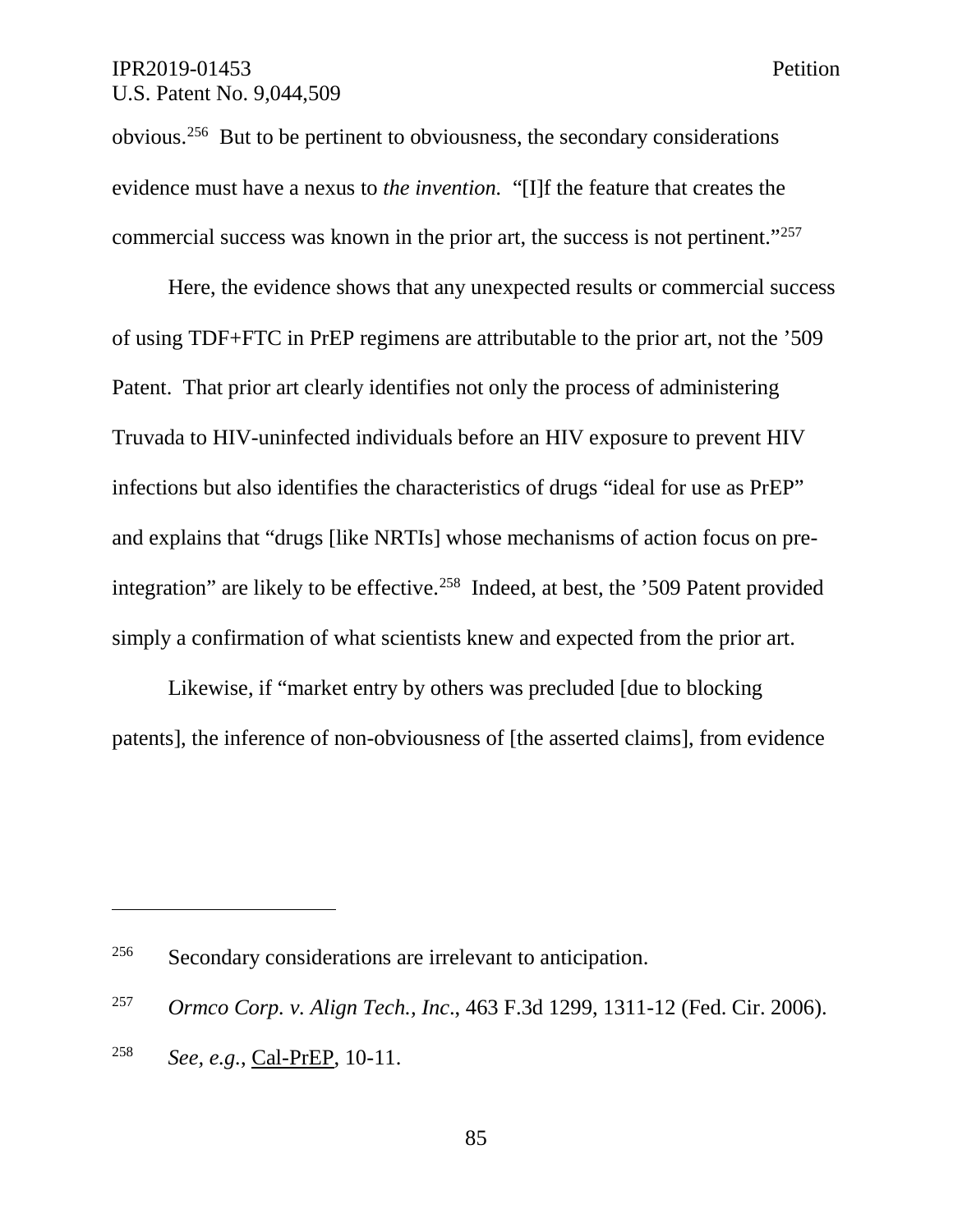$\overline{a}$ 

of commercial success, is weak."259 Gilead holds patents claiming once-daily oral formulations of TDF, FTC, and their combination, which cover all uses of the compounds. 260 Because market entry for third parties was blocked by Gilead's patents on the Truvada product, any inference of non-obviousness for commercial success of the claimed methods (which concern a use of Truvada) is weak at best.

Other secondary considerations are absent. For example, by February 2005, there was no failure of others or skepticism in the field with respect to Truvada's use in PrEP. Instead, by then, the CDC had recommended its use in both treatment and prophylaxis<sup>261</sup> and skilled persons proposed using it in large-scale PrEP trials.262 Physicians also had begun recommending Truvada for PrEP to high-risk patients and such individuals began obtaining Truvada from friends to take in

<sup>261</sup> Ex. 1075 ("DHHS-2004"), 14; CDC-PEP, 9 (Table 2).

<sup>262</sup> Youle-Decl. ¶¶230-32; *see also* Ex. 1135 ("Grant-Proposal"), 3-4.

<sup>259</sup> *Merck & Co. v. Teva Pharmaceuticals USA*, 395 F.3d 1364, 1377 (Fed. Cir. 2005).

<sup>260</sup> *E.g.*, U.S. Patent Nos. 5,922,695 (TDF); 6,703,396 (FTC); 8,592,397 (TDF+FTC).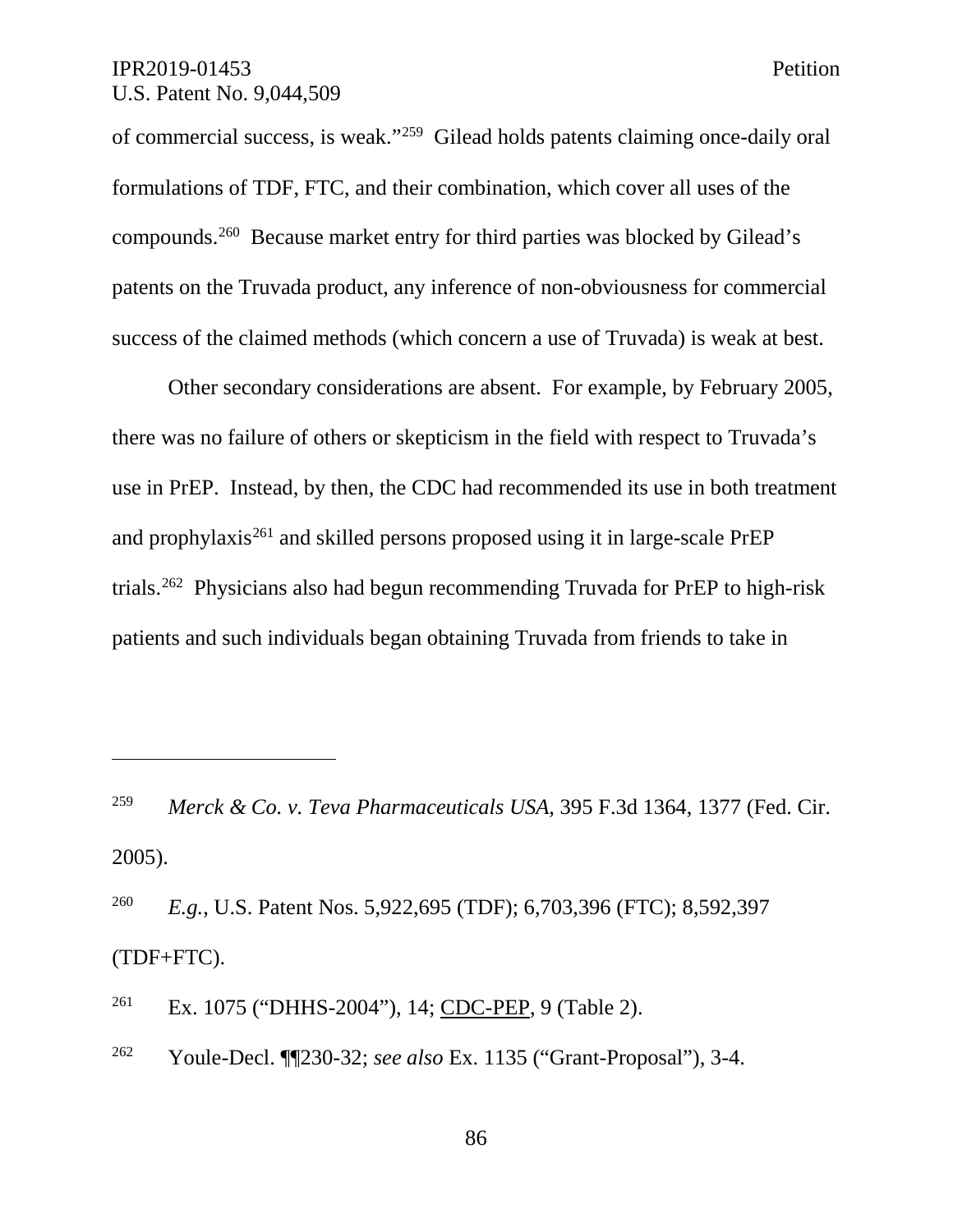prophylaxis before and after high-risk behavior.<sup>263</sup> And Truvada's more recent success in PrEP is not due to anything disclosed in the '509 Patent, but to the efforts of the CDC and Gilead to promote its use.

Thus, no secondary indicia have a nexus to the claimed methods, and none supports the non-obviousness of the contested claims. Petitioner also submits any evidence of secondary indicia advanced by Patent Owner in its response should be addressed after institution, where that evidence and its relevance can be contested.

# **VII. THE BOARD SHOULD NOT EXERCISE ITS DISCRETION UNDER 35 U.S.C. §325(D)**

Under the relevant factors identified in *Becton Dickinson & Co. v. B. Braun Melsungen AG* and in the Board's July 2019 Trial Practice Guide Update, the Board should not exercise its discretion under  $$325(d).^{264}$  Neither Cal-PrEP nor CDC-PEP was cited during examination of the '509 Patent, and neither is

<sup>263</sup> Youle-Decl. ¶241.

 $\overline{a}$ 

<sup>264</sup> Trial Practice Guide, 84 Fed. Reg. 33,925 (July 2019 Update) ("Trial Practice Guide"), 29-30 (factors 1 to 4) (citing *Becton Dickinson & Co. v. B. Braun Melsungen AG*, IPR2017-01586, Paper 8, 17-18 (P.T.A.B. Dec. 15, 2017) (precedential)).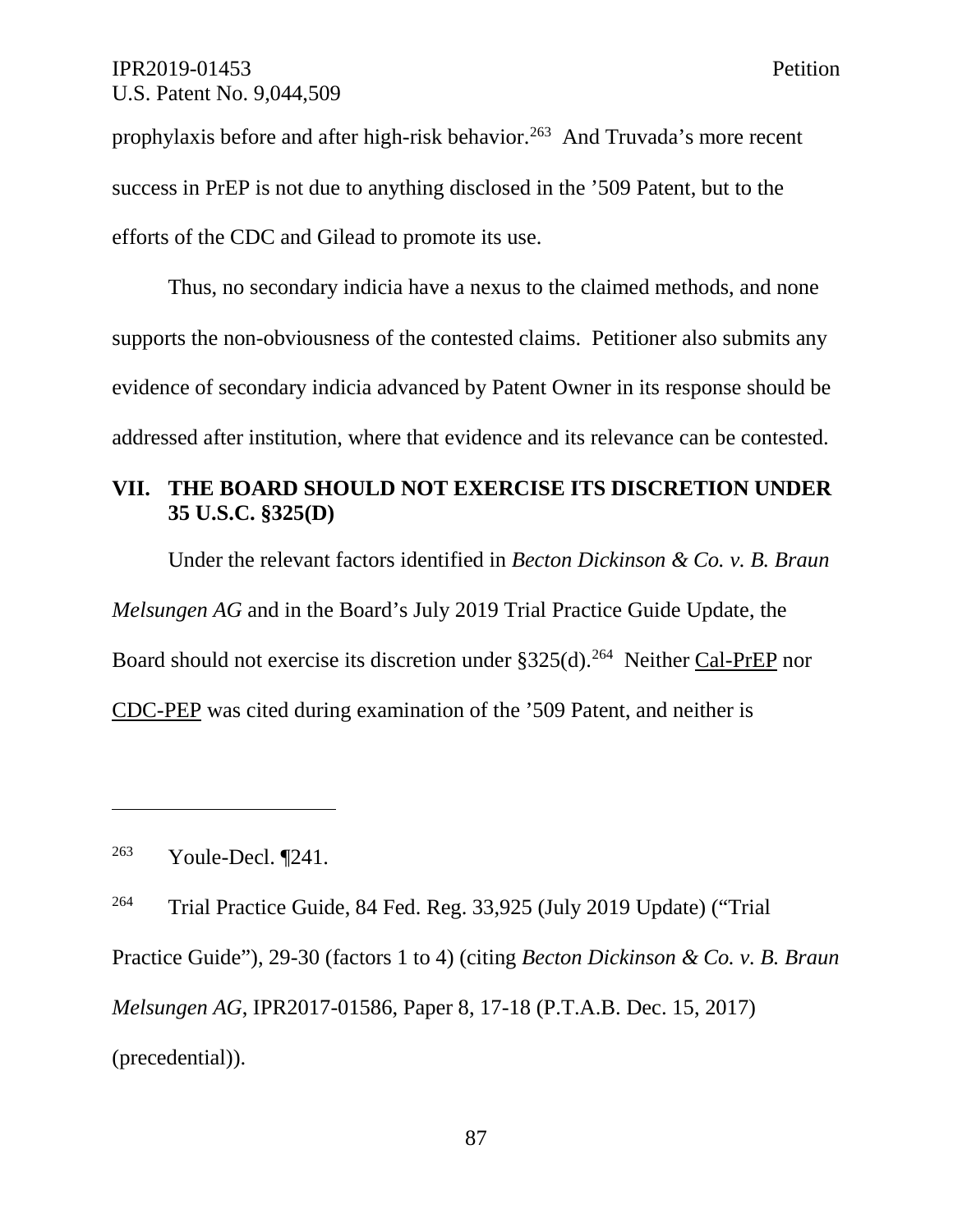$\overline{a}$ 

cumulative or equivalent to the prior art used during its examination. Both references also are far more relevant than the art considered during examination.<sup>265</sup> This petition also proposes different grounds (including anticipation), and presents new evidence not considered by the Office—a declaration from Dr. Michael Youle (Ex. 1009), a noted expert in the field of HIV therapy and prevention.<sup>266</sup> This Petition therefore does not present the "same or substantially the same prior art or arguments" raised or considered during examination of the '509 Patent.

Patent Owner may nonetheless contend the Board should not institute trial because Cal-PrEP and CDC-PEP were considered during examination of a subsequently filed application, U.S. Application No. 15/406,344, which issued as U.S. Patent No. 9,937,191 (Ex. 1005) ("'191 Patent"). But the examination record of the '191 Patent reveals that "the Office erred in evaluating the asserted prior art"

<sup>265</sup> *Microsoft Corp. v. Parallel Networks Licensing, LLC*, IPR2015-00486, Paper 10, 14-15 (P.T.A.B. July 15, 2015); *Becton Dickinson*, IPR2017-01586, Paper 8, 17-18; Trial Practice Guide, 29-30.

<sup>266</sup> *Apotex Inc. v. Novartis AG*, IPR2017-00854, Paper 11, 13-14 (P.T.A.B. July 18, 2017).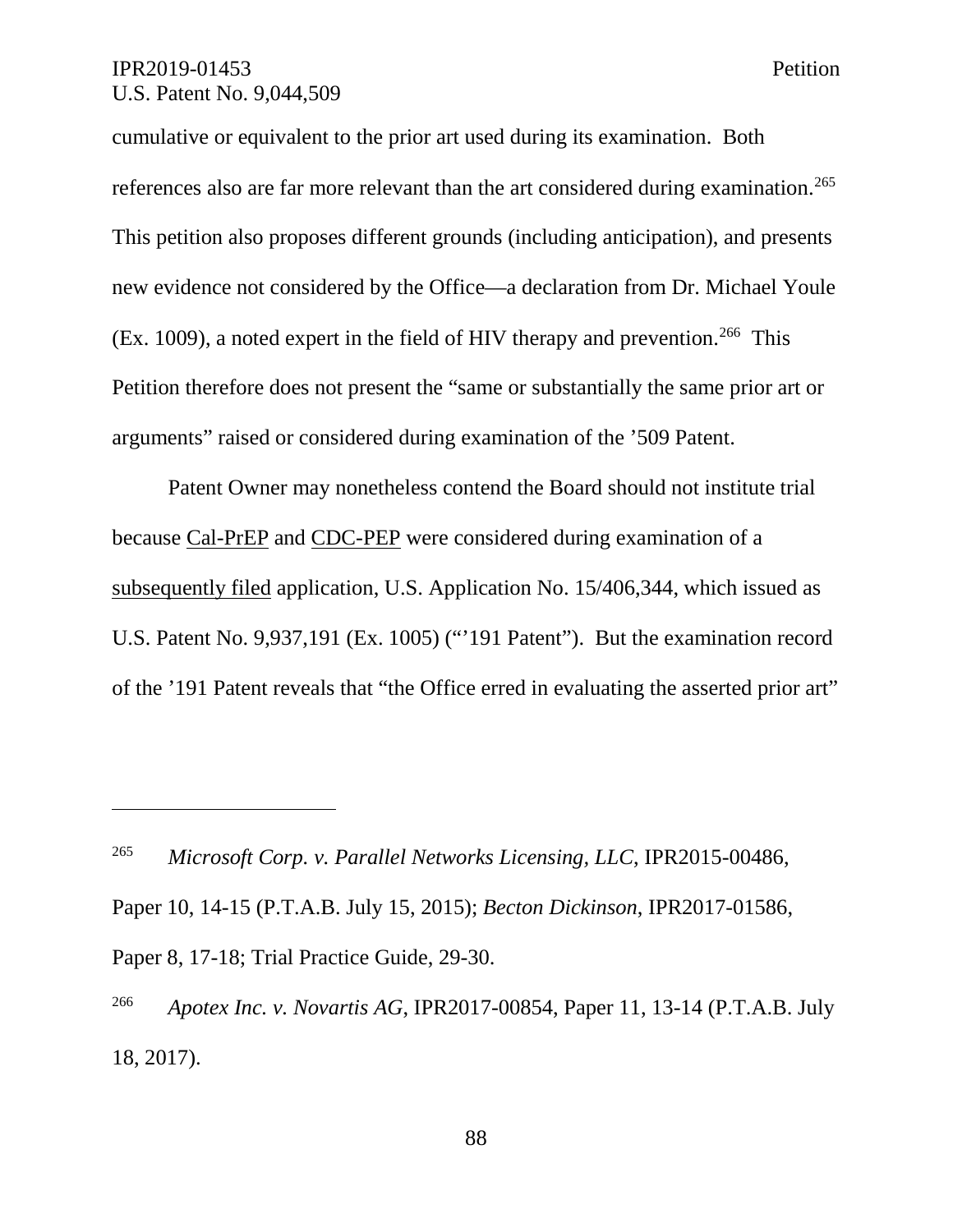during its examination, which, if anything, justifies the Board not exercising its discretion under  $$325(d)$  here.<sup>267</sup>

What the '191 Patent file wrapper shows is that the Examiner rejected claims similar to those in the '509 Patent as being obvious over seven prior art references, two of which were Cal-PrEP and CDC-PEP. The Examiner correctly observed that Cal-PrEP (also referred to as "Szekeres") identified (1) the need for biomedical approaches to HIV prevention including PrEP and that (2) TDF was well-suited for PrEP.<sup>268</sup> The Examiner also correctly observed that CDC-PEP disclosed Truvada for use in PEP and that it would have been obvious to treat uninfected individuals who are exposed to or at risk of exposure to HIV with Truvada. 269

Rather than address the merits of this rejection, Patent Owner secured an interview with the Examiner, proposed an amendment to add a "tablet" limitation

 $267$  Trial Practice Guide, 30 (factor 5).

<sup>&</sup>lt;sup>268</sup> Ex. 1006 ("191 File History), 60. The Examiner consequently did not observe that Cal-PrEP also identified Truvada as one of two TDF options to use in PrEP.

<sup>269</sup> *Id.*, 60-61.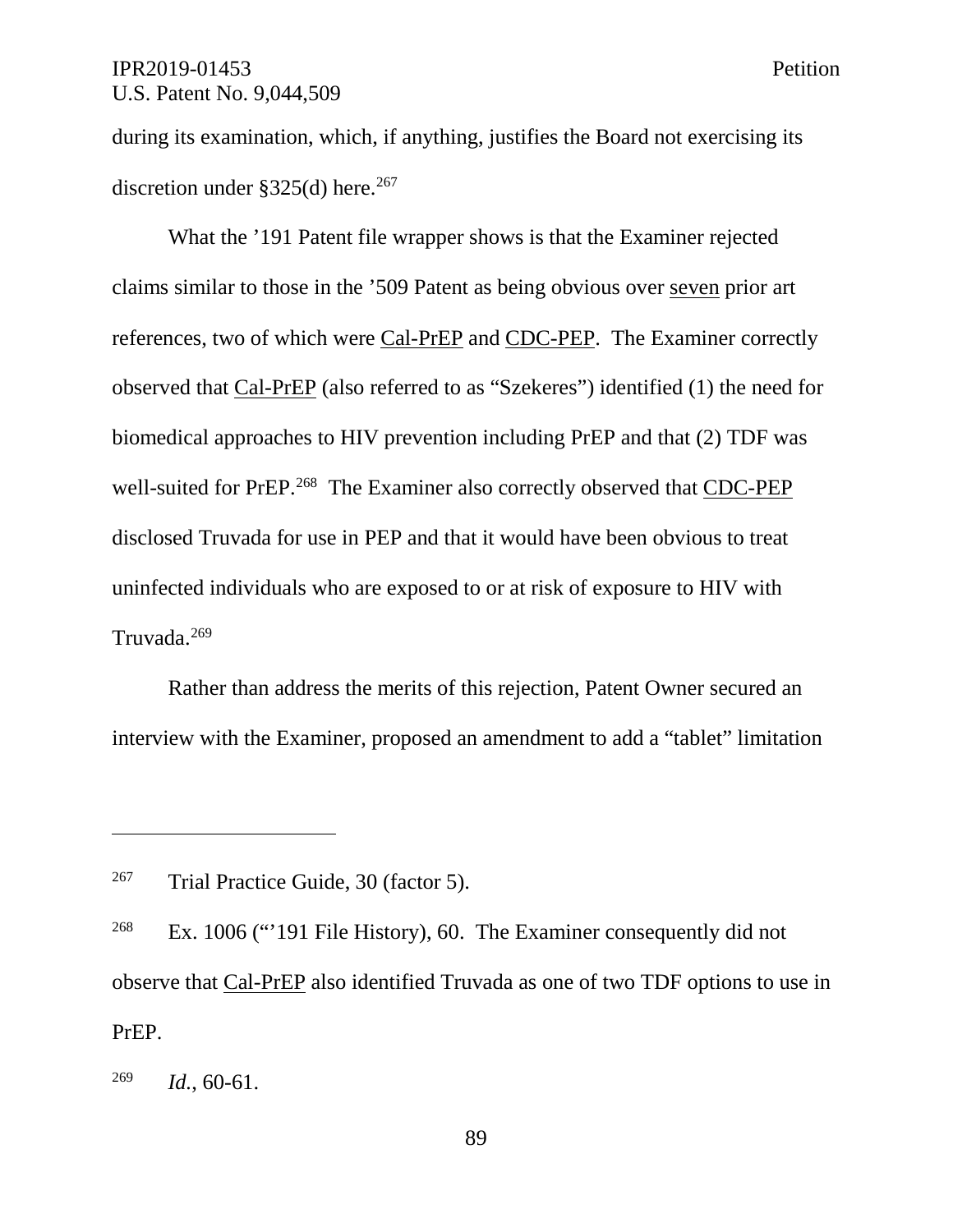to the '509 Patent claims, and appeared to convince the Examiner this amended claim would be patentable for the same reasons that the Examiner had found the '509 Patent claims patentable. As the Examiner's interview summary states:

Applicants' attorney indicates that applicants will pursue subject matter within the scope of allowed claim in parent application (now US 9,044,509)…. Particularly, claims 1 herein will be amended to the same as claim 1 in '509, but with a further limitation of the oral dosage form: a tablet. The examiner indicates that such a claim would be allowable for reasons as set forth in the parent application.<sup>270</sup>

Then, when Patent Owner presented this amended "tablet" claim, it stated the Examiner had "confirmed that it was not necessary to address the rejection under 35 U.S.C. §103 if the proposed claim amendments were made in the response."271

But neither Cal-PrEP nor CDC-PEP was ever cited during examination of the '509 Patent, much less were the basis of rejections that were imposed and overcome during its examination.272 Thus, the statement in the Examiner's

<sup>270</sup> *Id.*, 53 (emphasis added).

<sup>271</sup> *Id.* 40 (emphasis added).

 $272$  The same Examiner examined all four patents that issued from this family of applications.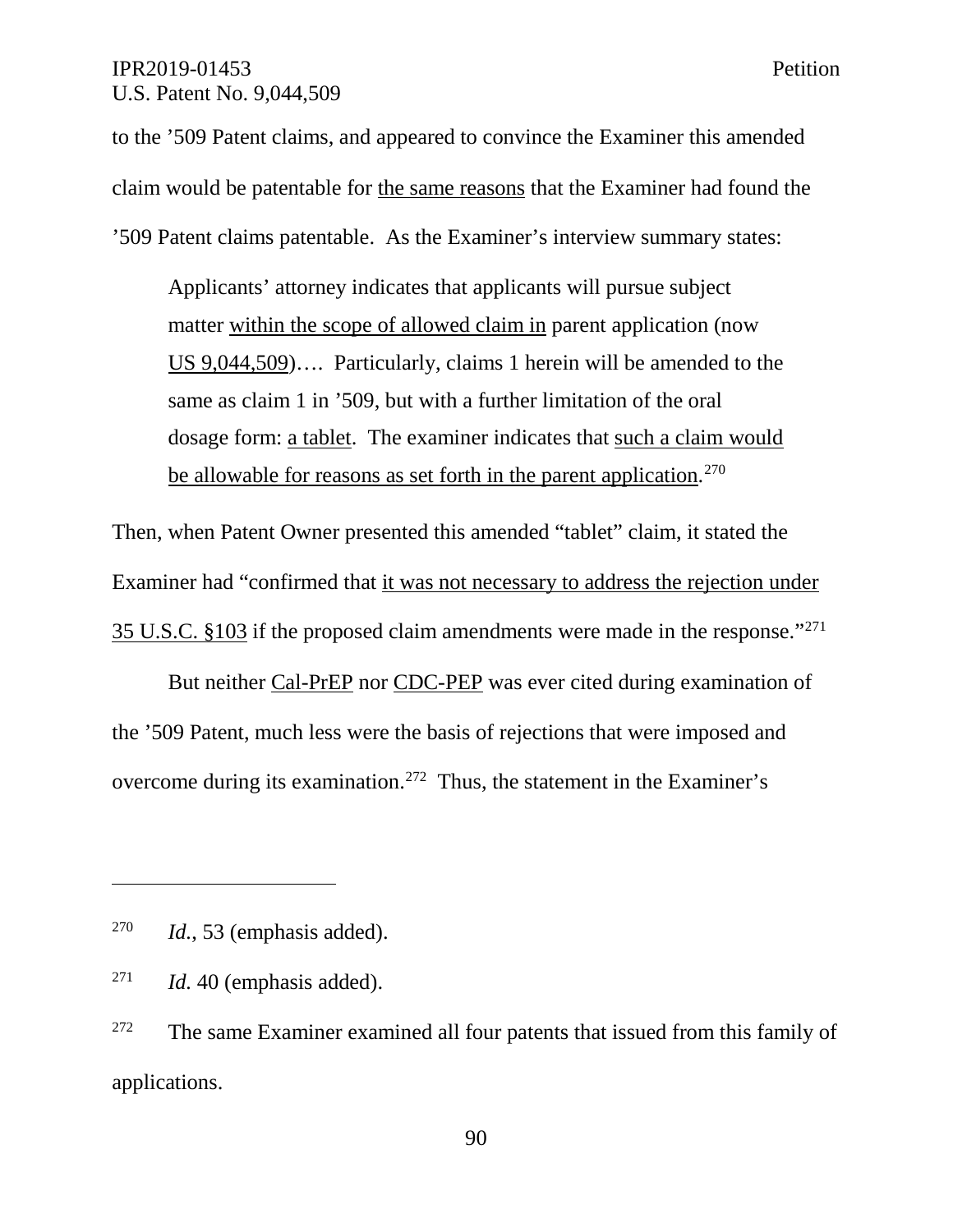interview summary form (and reinforced by Patent Owner's response) that the '191 Patent claims were patentable *for the same reasons the Examiner had found the '509 Patent claims patentable* was and is demonstrably false—the '509 Patent claims were never even considered in connection with Cal-PrEP or CDC-PEP because Patent Owner did not provide those references to the Office until years after the '509 Patent granted.

The examination record of the '191 Patent thus shows that Patent Owner never addressed, much less overcame, any rejection that relied on the substantive teachings of Cal-PrEP and CDC-PEP. What it shows instead is that the Examiner mistakenly equated the basis of the rejections of the '191 Patent claims with a rejection imposed over different and much less relevant prior art (i.e., not Cal-PrEP or CDC-PEP) during examination of the '509 Patent claims, and relied on that mistake to find the '191 Patent claims patentable. That mistake would warrant the Board not exercising its discretion in proceedings against the '191 Patent. And, if the examination record of the '191 Patent were somehow relevant to the earlierexamined '509 Patent at issue in this petition, the Office's later error would (if anything) support the Board not exercising its §325(d) discretion here.

Consequently, because the patentability issues presented in this petition were not considered during examination of the '509 Patent, the Board should not exercise its discretion under §325(d).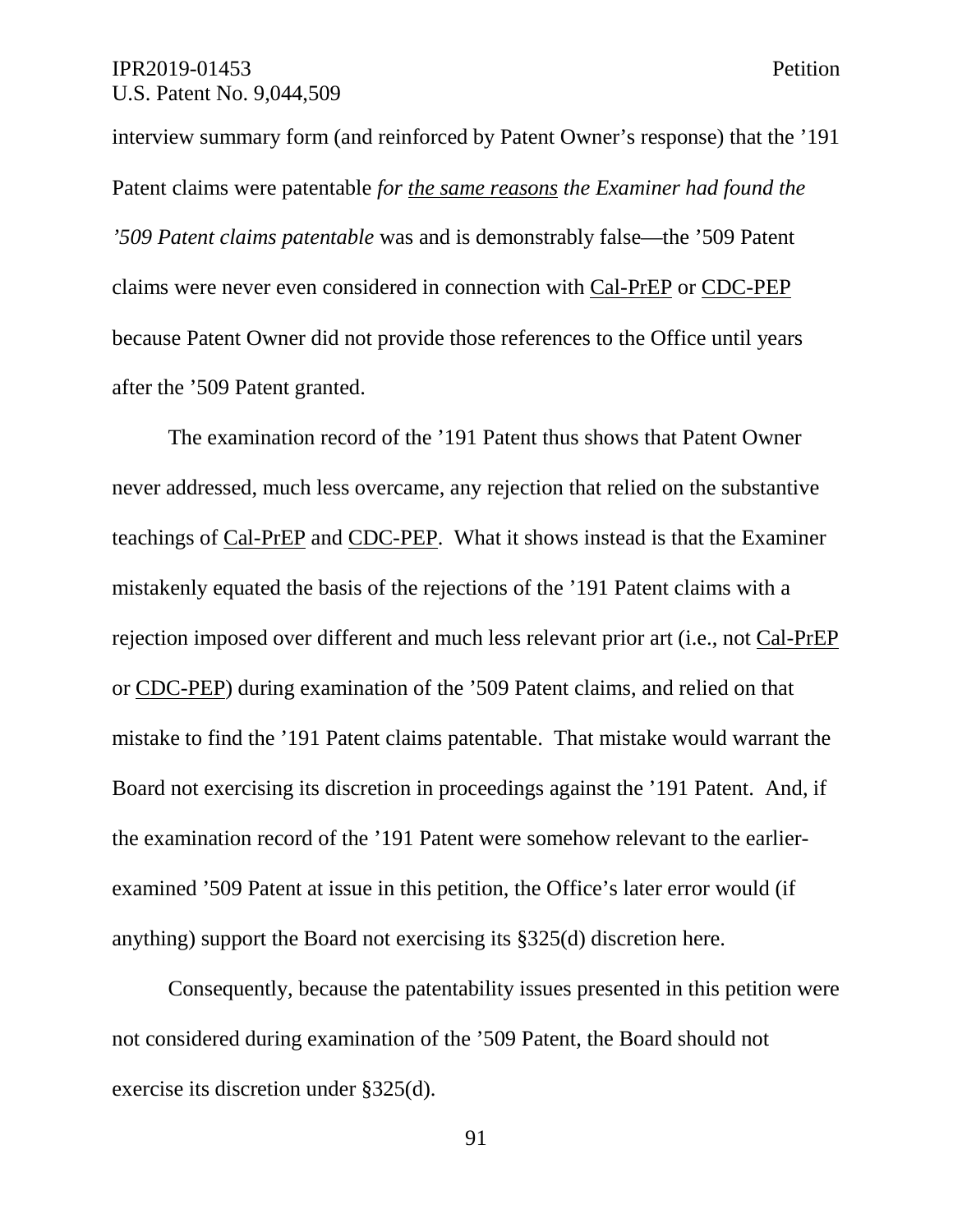# **VIII. CONCLUSION**

Petitioner respectfully requests that trial be instituted and that the claims be

held unpatentable for the reasons set forth above.

Dated: August 21, 2019 Respectfully Submitted,

/Jeffrey P. Kushan/ Jeffrey P. Kushan Reg. No. 43,401 SIDLEY AUSTIN LLP 1501 K Street NW Washington, DC 20005 jkushan@sidley.com (202) 736-8914 *Attorney for Petitioner*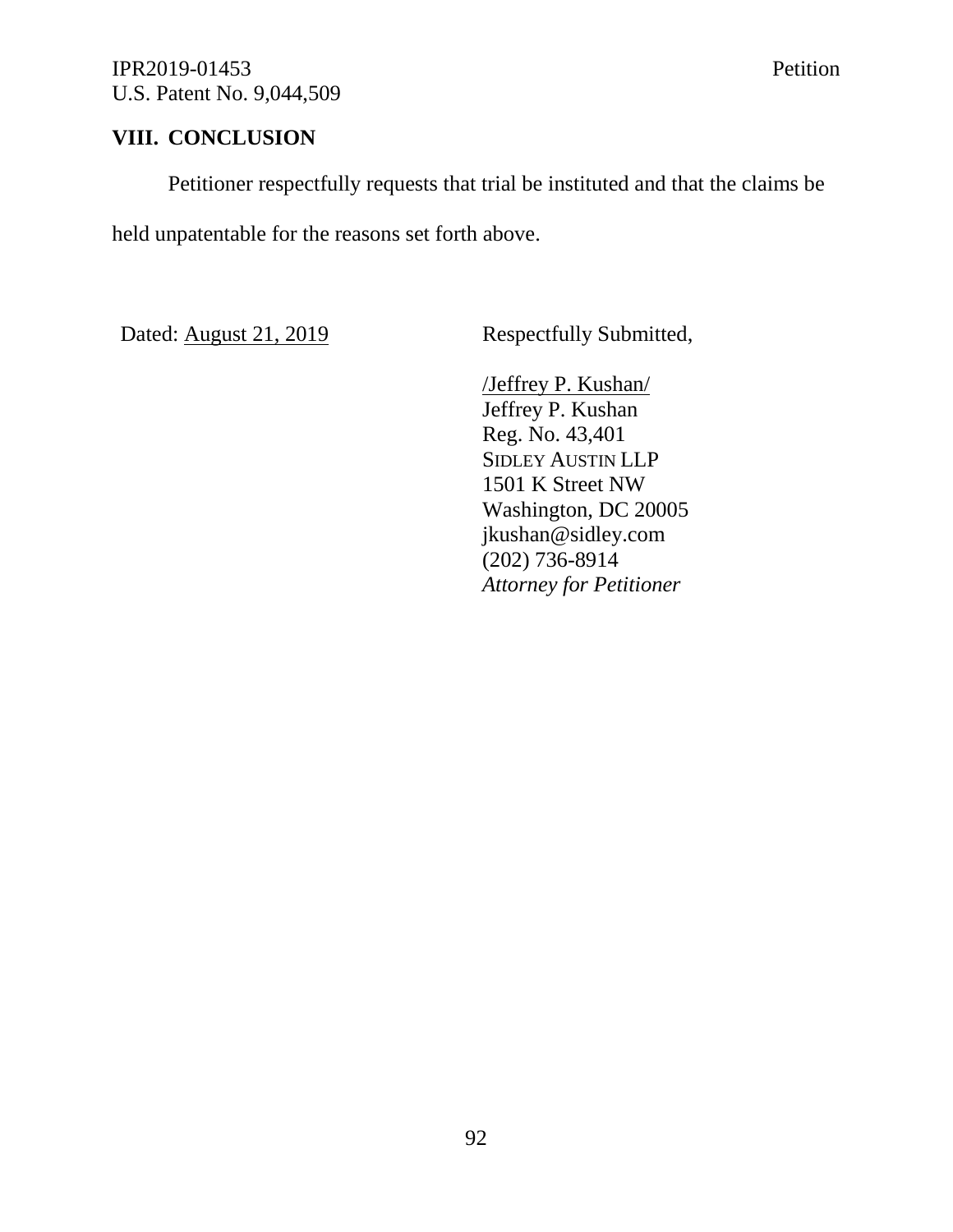# **CERTIFICATE OF COMPLIANCE**

I hereby certify that this Petition complies with the type-volume limitations of 37 C.F.R. §42.24, because it contains 13,917 words (as determined by the Microsoft Word word-processing system used to prepare the Petition), excluding the parts of the Petition exempted by 37 C.F.R. §42.24.

Dated: August 21, 2019 Respectfully Submitted,

/Jeffrey P. Kushan/ Jeffrey P. Kushan Reg. No. 43,401 SIDLEY AUSTIN LLP 1501 K Street NW Washington, DC 20005 jkushan@sidley.com (202) 736-8914 *Attorney for Petitioner*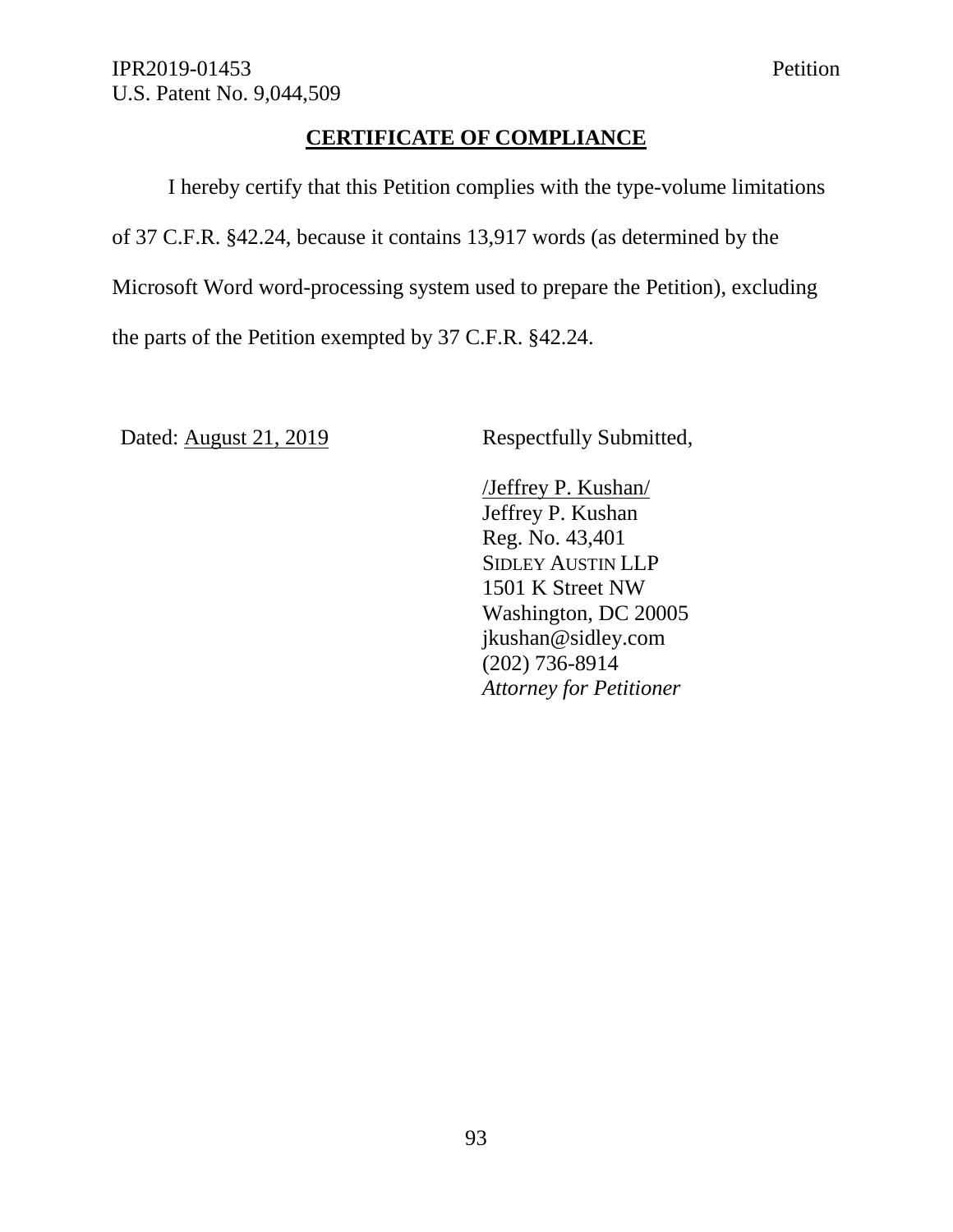# **CERTIFICATE OF SERVICE**

Pursuant to 37 C.F.R. §42.6(e), I hereby certify that on this 21st day of

August, 2019, I caused to be served a true and correct copy of the foregoing and

any accompanying exhibits by Federal Express on the following counsel:

Klarquist Sparkman, LLP (NIH-CDC) 121 S.W. Salmon Street, Suite 1600 One World Trade Center Portland, OR 97204

Department of Health & Human Services 6011 Executive Boulevard, Suite 325, MSC 7660 Office of Technology Transfer, National Institutes of Health Bethesda, MD 20892-7660

Dated: August 21, 2019 Respectfully Submitted,

/Jeffrey P. Kushan/ Jeffrey P. Kushan Reg. No. 43,401 SIDLEY AUSTIN LLP 1501 K Street NW Washington, DC 20005 jkushan@sidley.com (202) 736-8914 *Attorney for Petitioner*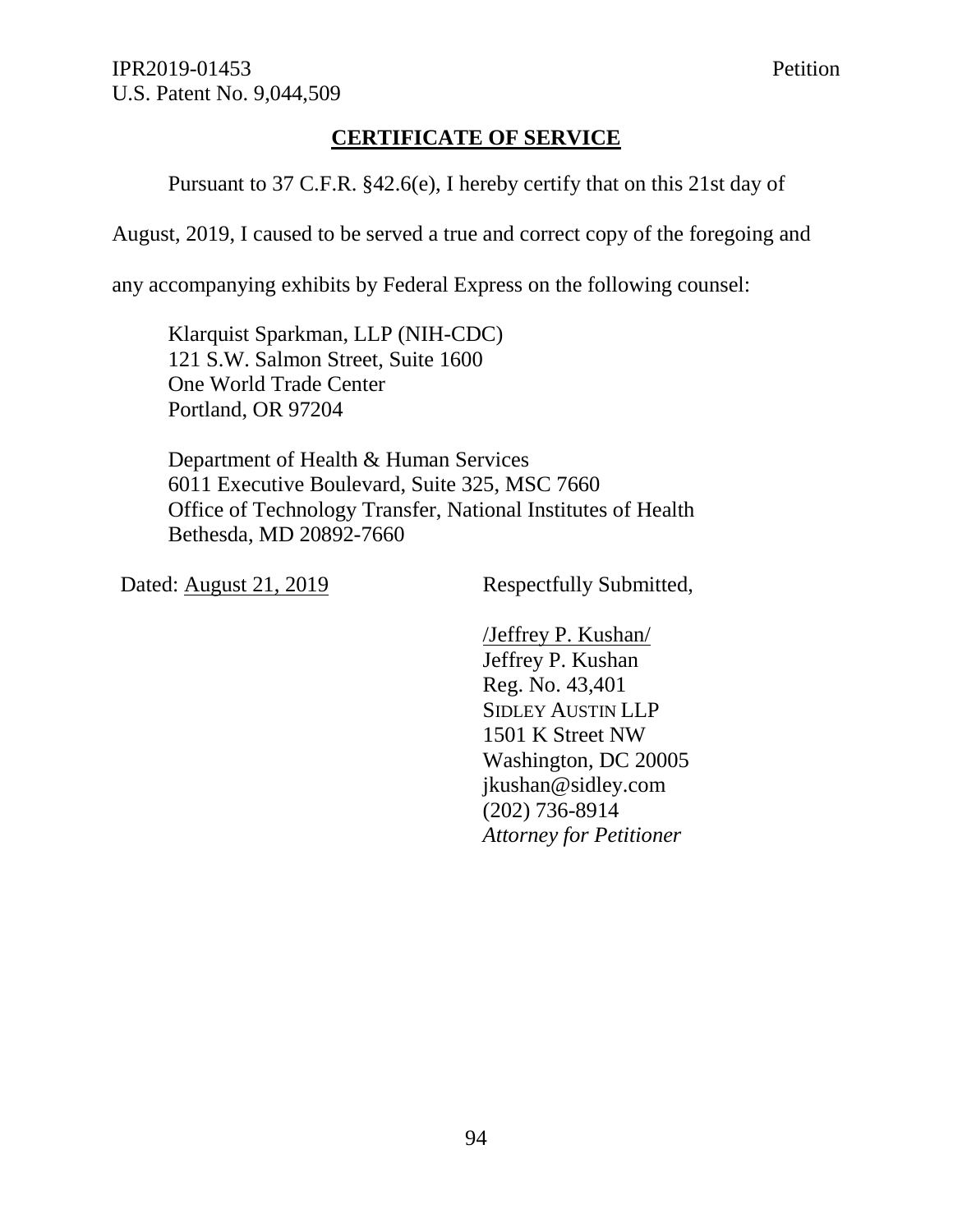# **EXHIBIT LIST**

| No.  | <b>Exhibit Description</b>                                                                                                                                                                                                                                                                                                                             |
|------|--------------------------------------------------------------------------------------------------------------------------------------------------------------------------------------------------------------------------------------------------------------------------------------------------------------------------------------------------------|
| 1001 | U.S. Patent No. 9,044,509 ("509 Patent")                                                                                                                                                                                                                                                                                                               |
| 1002 | File History of U.S. Patent No. 9,044,509 ("509 File History")                                                                                                                                                                                                                                                                                         |
| 1003 | U.S. Patent No. 9,579,333 ("333 Patent")                                                                                                                                                                                                                                                                                                               |
| 1004 | File History of U.S. Patent No. 9,579,333 ("333 File History")                                                                                                                                                                                                                                                                                         |
| 1005 | U.S. Patent No. 9,937,191 ("'191 Patent")                                                                                                                                                                                                                                                                                                              |
| 1006 | File History of U.S. Patent No. 9,937,191 ("191 File History")                                                                                                                                                                                                                                                                                         |
| 1007 | U.S. Patent No. 10,335,423 ("423 Patent")                                                                                                                                                                                                                                                                                                              |
| 1008 | File History of U.S. Patent No. 10,335,423 ("423 File History")                                                                                                                                                                                                                                                                                        |
| 1009 | Declaration of Michael Youle, MB, ChB ("Youle-Decl.")                                                                                                                                                                                                                                                                                                  |
| 1010 | Curriculum Vitae of Michael Youle, MB, ChB                                                                                                                                                                                                                                                                                                             |
| 1011 | Szekeres et al., "Anticipating the Efficacy of HIV Pre-Exposure<br>Prophylaxis (PrEP) and the Needs of At-Risk Californians," Center for<br>HIV Identification, Prevention and Treatment Services (2004) ("Cal-<br>PrEP"                                                                                                                               |
| 1012 | Centers for Disease Control and Prevention, "Antiretroviral<br>Postexposure Prophylaxis After Sexual, Injection-Drug Use, or Other<br>Nonoccupational Exposure to HIV in the United States,"<br>Recommendations from the U.S. Department of Health and Human<br>Services, Morbidity and Mortality Weekly Report 54(2) (Jan. 21, 2005)<br>$("CDC-PEP")$ |
| 1013 | Centers for Disease Control and Prevention, "Public Health Service"<br>Guidelines for the Management of Health-Care Worker Exposures to<br>HIV and Recommendations for Postexposure Prophylaxis," Morbidity<br>and Mortality Weekly Report 47(7) (1998) ("CDC-May1998")                                                                                |
| 1014 | Centers for Disease Control and Prevention, "Report of the NIH Panel"<br>to Define Principles of Therapy of HIV Infection and Guidelines for<br>the Use of Antiretroviral Agents in HIV-Infected Adults and                                                                                                                                            |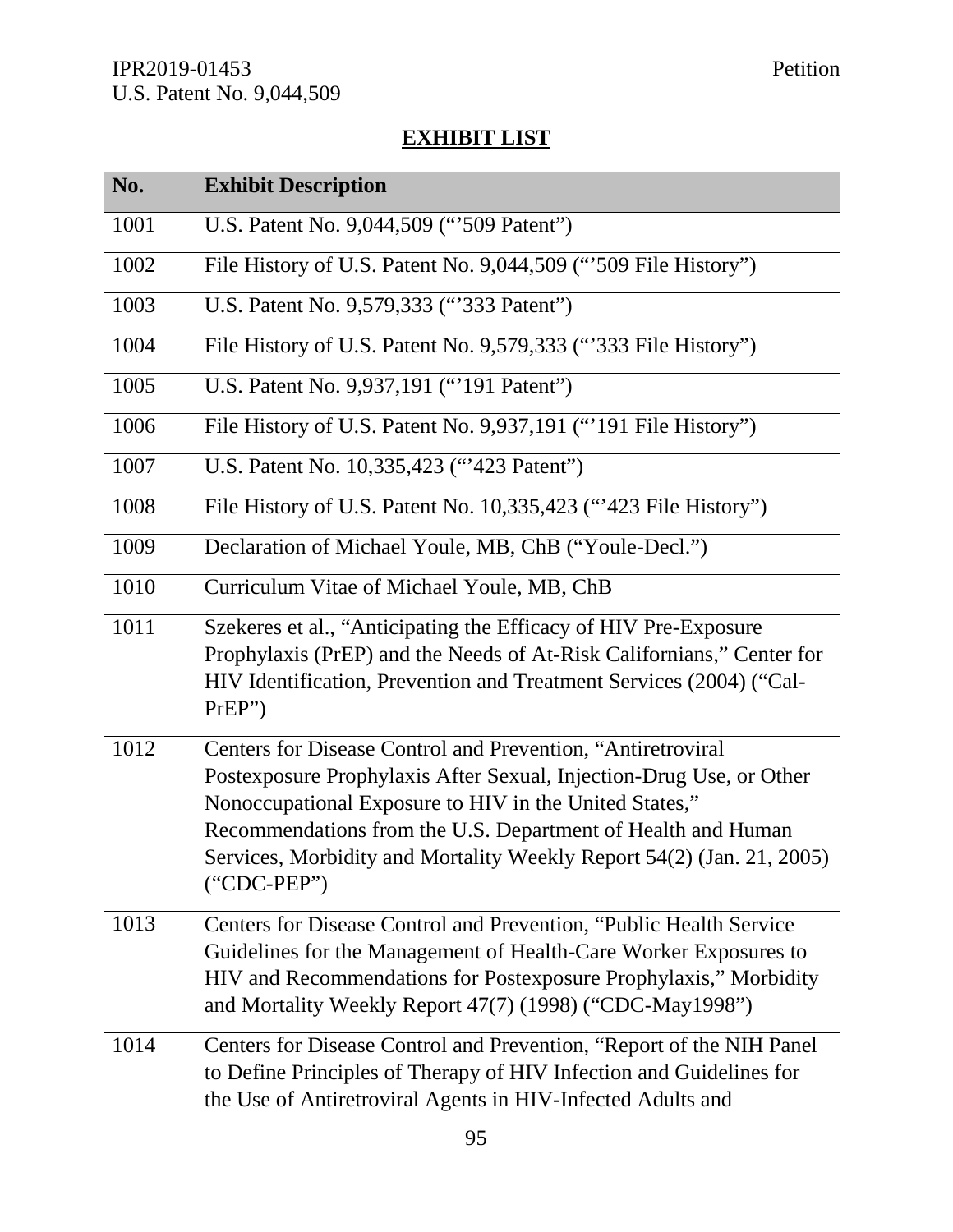|      | Adolescents," Morbidity and Mortality Weekly Report 47(5) (1998)<br>$("CDC-ARY")$                                                                                                                                                                          |
|------|------------------------------------------------------------------------------------------------------------------------------------------------------------------------------------------------------------------------------------------------------------|
| 1015 | Hu et al., "Simian Immunodeficiency Virus Rapidly Penetrates the<br>Cervicovaginal Mucosa after Vaginal Inoculation and Infects<br>Intraepithelial Dendritic Cells," J. Virol. 74(13): 6087–95 (2000)<br>("Hu")                                            |
| 1016 | De Clercq, "HIV-chemotherapy and -prophylaxis: new drugs, leads and<br>approaches," Int'l J. Biochem. Cell Bio. 36(9): 1800-22 (2004) ("De<br>$Clercq-IJB''$                                                                                               |
| 1017 | Bassett et al., "Two Drugs or Three? Balancing Efficacy, Toxicity, and<br>Resistance in Postexposure Prophylaxis for Occupational Exposure to<br>HIV," Clin. Infect. Dis. 39(3): 395–401 (2004) ("Bassett")                                                |
| 1018 | Coffin, "HIV Population Dynamics in Vivo: Implications for Genetic<br>Variation, Pathogenesis, and Therapy," Science 267(5197): 483–9<br>$(1995)$ ("Coffin")                                                                                               |
| 1019 | Hammer et al., "A Controlled Trial of Two Nucleoside Analogues plus<br>Indinavir in Persons with Human Immunodeficiency Virus Infection<br>and CD4 Cell Counts of 200 per Cubic Millimeter or Less," N. Engl. J.<br>Med. 337(11): 725–33 (1997) ("Hammer") |
| 1020 | Gulick et al., "Treatment with indinavir, zidovudine, and lamivudine in<br>adults with human immunodeficiency virus infection and prior<br>antiretroviral therapy," N. Engl. J. Med. 337(11): 734–39 (1997)<br>("Gulick")                                  |
| 1021 | Barreiro et al., "Combinations of Nucleoside/Nucleotide Analogues for<br>HIV Therapy," AIDS Rev. 6(4): 234–43 (2004) ("Barreiro")                                                                                                                          |
| 1022 | Collins, "Tenofovir/FTC Backbone Outperforms AZT/3TC (Combivir)<br>with Efavirenz in Treatment Naive Patients; Reduced Toxicity Drives<br>ITT Viral Efficacy," HIV i-Base (Jan. 29, 2005), http://i-<br>base.info/htb/7665 ("Collins")                     |
| 1023 | Gerberding, "Occupational Exposure to HIV in Health Care Settings,"<br>N. Engl. J. Med. 348(9): 826–33 (2003) ("Gerberding")                                                                                                                               |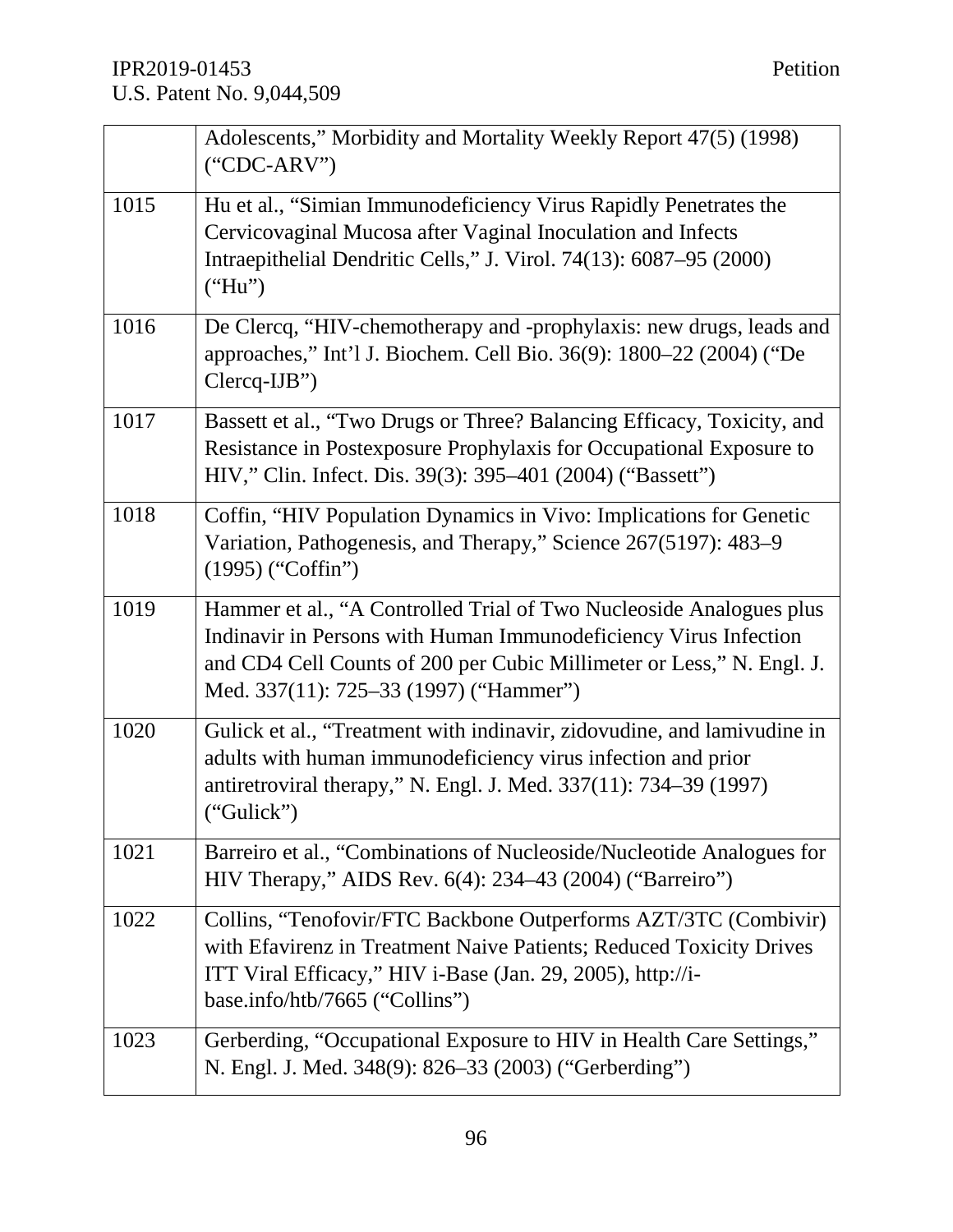| 1024 | Centers for Disease Control and Prevention, "Updated U.S. Public      |
|------|-----------------------------------------------------------------------|
|      | Health Service Guidelines for the Management of Occupational          |
|      | Exposures to HBV, HCV, and HIV and Recommendations for                |
|      | Postexposure Prophylaxis," Morbidity and Mortality Weekly Report      |
|      | $50(11)$ (2001) ("CDC-2001")                                          |
| 1025 | Truvada® Label, FDA.gov (Aug. 2004),                                  |
|      | https://web.archive.org/web/20041014005516/http://www.truvada.com:    |
|      | 80/fpi.pdf ("Truvada®-Label")                                         |
| 1026 | Truvada® Approval Letter, FDA.gov (Aug. 2, 2004),                     |
|      | http://www.accessdata.fda.gov/drugsatfda_docs/appletter/2004/21752lt  |
|      | r.pdf ("Approval-Letter")                                             |
| 1027 | Viread®-Label, FDA.gov (Oct. 2001),                                   |
|      | https://www.accessdata.fda.gov/drugsatfda_docs/label/2001/21356lbl.p  |
|      | df ("Viread®-Label")                                                  |
| 1028 | Emtriva®-Label, FDA.gov (July 2003),                                  |
|      | https://www.accessdata.fda.gov/drugsatfda_docs/label/2003/21500_em    |
|      | triva_lbl.pdf ("Emtriva®-Label")                                      |
| 1029 | De Clercq, "Antiviral Drugs in Current Clinical Use," J. Clin. Virol. |
|      | 30(2): 115–33 (2004) ("De-Clercq-JCV")                                |
| 1030 | Bang & Scott, "Emtricitabine: An Antiretroviral Agent for HIV         |
|      | Infection," Drugs 63(22): 2413–24 (2003) ("Bang")                     |
| 1031 | Vela et al., "In Vitro Evaluation of the Anti-HIV Activity and        |
|      | Metabolic Interactions of Emtricitabine and Tenofovir," HIV DART      |
|      | 2004 – Frontiers in Drug Development for Antiretroviral Therapies,    |
|      | Dec. 12-16, 2004, Montego Bay, Jamaica ("Vela")                       |
| 1032 | Dando & Wagstaff, "Emtricitabine/Tenofovir Disoproxil Fumarate,"      |
|      | Drugs 64(18): 2075-82 (2004) ("Dando")                                |
| 1033 | Back et al., "The Pharmacology of Antiretroviral Nucleoside and       |
|      | Nucleotide Reverse Transcriptase Inhibitors: Implications for Once-   |
|      | Daily Dosing," J. Acquir. Immune Defic. Syndr. 39(1): S1–23 (Aug. 1,  |
|      | 2005) ("Back")                                                        |
|      |                                                                       |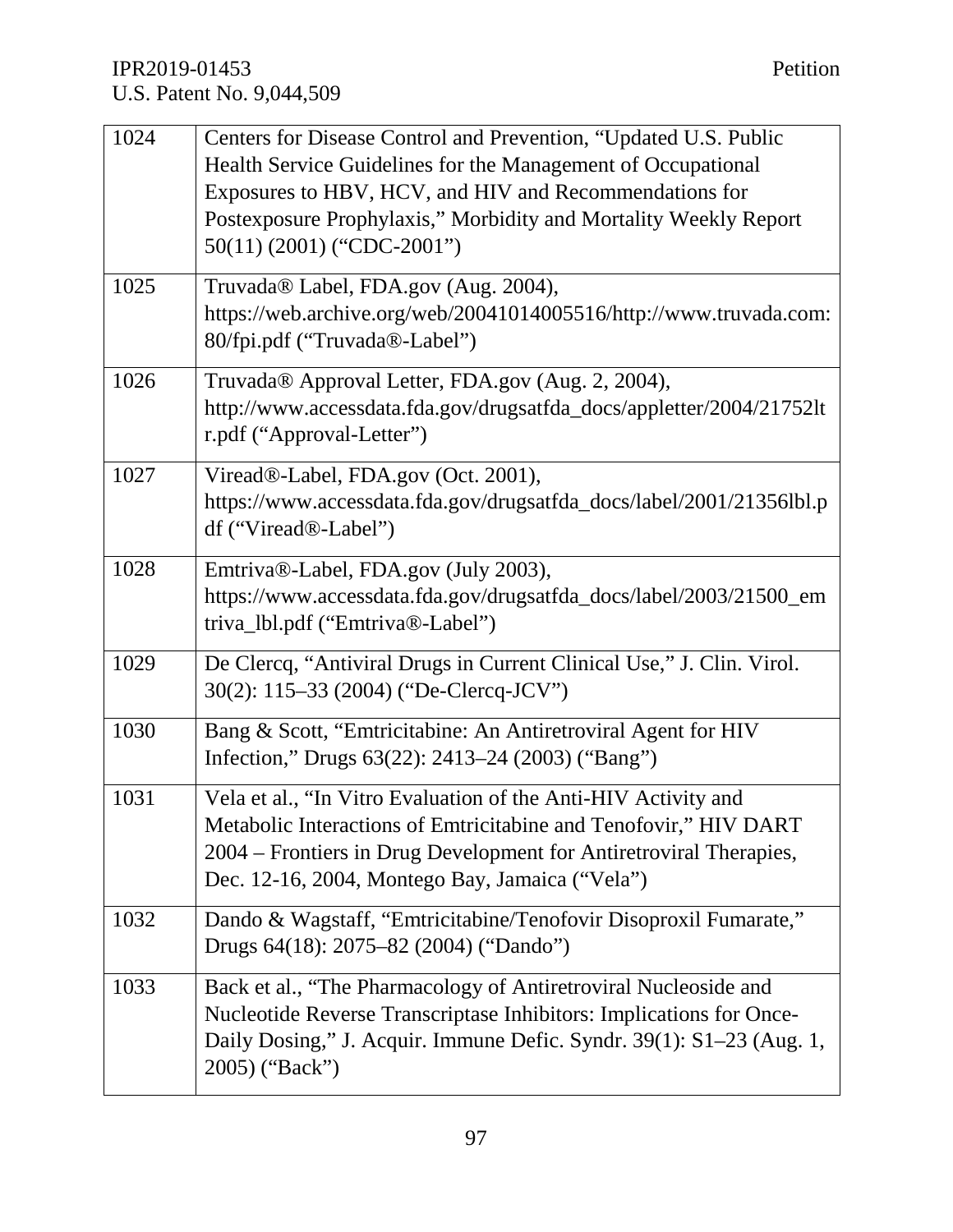| 1034 | DeJesus et al., "Abacavir versus Zidovudine Combined with             |
|------|-----------------------------------------------------------------------|
|      | Lamivudine and Efavirenz, for the Treatment of Antiretroviral-Naive   |
|      | HIV-Infected Adults," Clin. Infect. Dis. 39(7): 1038–46 (2004)        |
|      | ("DeJesus")                                                           |
|      |                                                                       |
| 1035 | Moyer, "Combined Tenofovir, Emtricitabine, Efavirenz May Be More      |
|      | Tolerable Than Standard First-Line HIV," Medscape Medical News        |
|      | (Nov. 3, 2004), https://www.medscape.com/viewarticle/492968           |
|      | ("Moyer")                                                             |
| 1036 | Feinberg, "Tenofovir + Emtricitabine vs. $AZT + 3TC$ ," AIDS Clin.    |
|      | Care 17(1): 7 (Jan. 1, 2005) ("Feinberg")                             |
|      |                                                                       |
| 1037 | Mascolini, "Truvada Goes Toe-to-Toe with Combivir," ICAAC             |
|      | Report: Evolving Antiretroviral Strategies, Conference Report for the |
|      | National AIDS Treatment Advocacy Project (2004) ("Mascolini")         |
| 1038 | Gallant et al., "Efficacy and Safety of Tenofovir DF vs. Stavudine in |
|      | Combination Therapy in Antiretroviral Naïve Patients: A 3-Year        |
|      | Randomized Trial," JAMA 292(2): 191-201 (2004) ("Gallant")            |
|      |                                                                       |
| 1039 | Brenner et al., "HIV-1 Subtype C Viruses Rapidly Develop K65R         |
|      | Resistance to Tenofovir in Cell Culture," AIDS 20(9): F9–F13 (Jun.    |
|      | 12, 2006) ("Brenner")                                                 |
| 1040 | Food and Drug Administration, "Treatment Options for HIV, AIDS,"      |
|      | FDA Consumer Magazine, Nov.-Dec. 2004 ("FDA-2004")                    |
|      |                                                                       |
| 1041 | De Clercq, "Emerging Anti-HIV Drugs," Expert Opin. Emerg. Drugs       |
|      | 10(2): 241–73 (May 10, 2005) ("De-Clercq-2005")                       |
| 1042 | Youle & Wainberg, "Pre-Exposure Chemoprophylaxis (PREP) as an         |
|      | HIV Prevention Strategy," J. Int'l Assoc. Physicians AIDS Care 2(3):  |
|      | 102-5 (2003) ("Youle-JIAPAC")                                         |
|      |                                                                       |
| 1043 | Helene Gayle, Prepared Remarks, "Prevention Now! A Vision for the     |
|      | Future," Bill & Melinda Gates Foundation (July 9, 2002),              |
|      | https://www.gatesfoundation.org/Media-                                |
|      | Center/Speeches/2002/07/Helene-Gayle-2002-Prevention-Now              |
|      | ("Gayle")                                                             |
|      |                                                                       |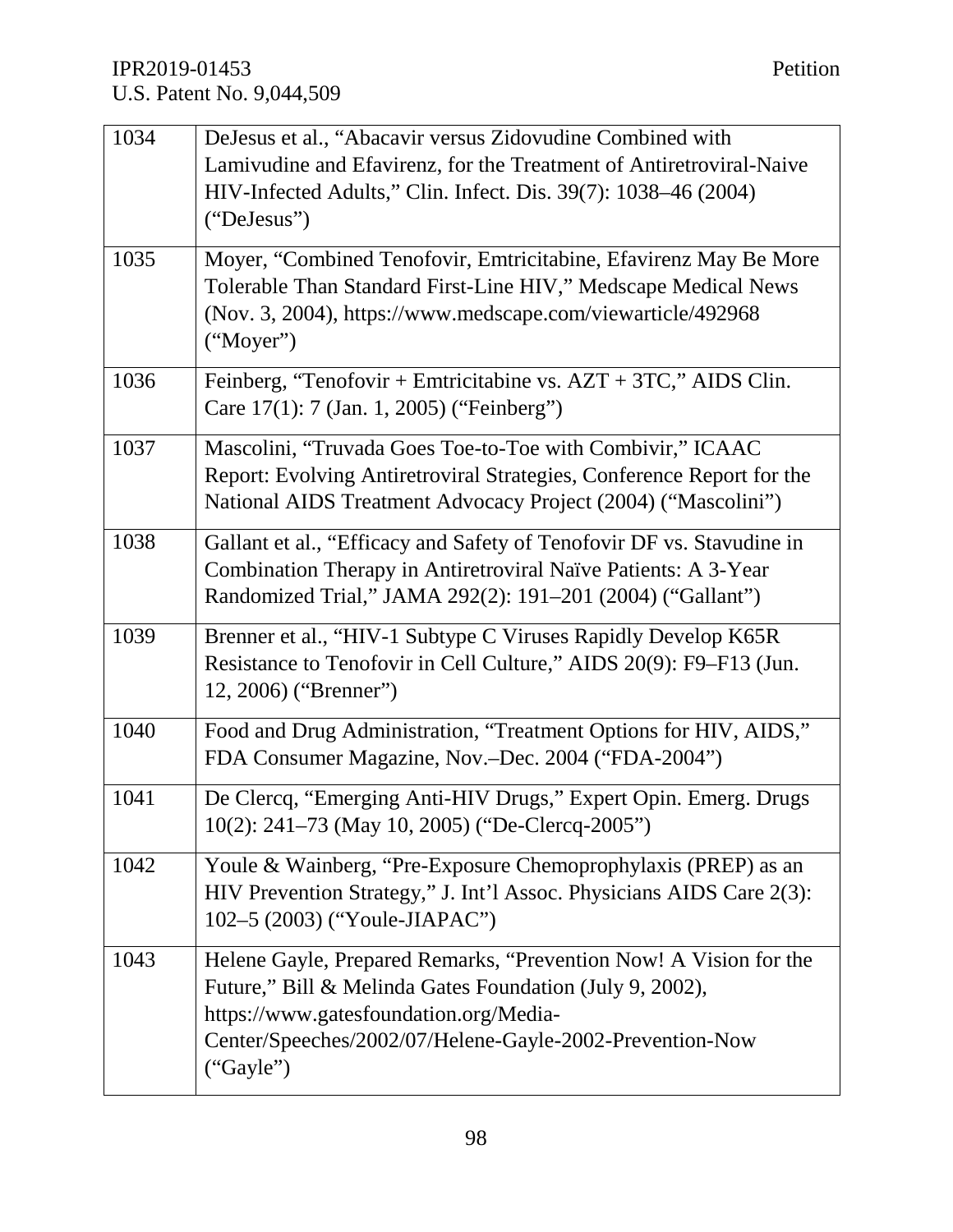| 1044 | Marilyn Chase, "Trials Will Test Whether AIDS Drug Can Also                     |
|------|---------------------------------------------------------------------------------|
|      | Prevent HIV," Wall St. J., Dec. 4, 2003 ("Chase")                               |
| 1045 | Tsai et al., "Prevention of SIV Infection in Macaques by (R)-9-(2-              |
|      | Phosphonylrr-ethoxypropyl)adenine," Science 270(5239): 1197–9                   |
|      | $(1995)$ ("Tsai-1995")                                                          |
| 1046 | Van Rompay et al., "Two Doses of PMPA Protect Newborn Macaques                  |
|      | Against Oral Simian Immunodeficiency Virus Infection," AIDS 12(9):              |
|      | F79-83 (1998) ("Van-Rompay-1998")                                               |
| 1047 | Otten et al., "Multiple Vaginal Exposures to Low Doses of R5 Simian-            |
|      | Human Immunodeficiency Virus: Strategy to Study HIV Preclinical                 |
|      | Interventions in Nonhuman Primates," J. Inf. Dis. 191(2): 164–73 (Dec.          |
|      | 9, 2004) ("Otten-2004")                                                         |
| 1048 | Li et al., "Infection of Cynomolgus Monkeys with a Chimeric HIV-                |
|      | 1/SIV mac Virus that Expresses the HIV-1 Envelope Glycoproteins," J.            |
|      | Acquir. Immune Defic. Syndr. 5(7): 639–46 (1992) ("Li")                         |
| 1049 | Gazzard et al., "The Combination of Tenofovir (TDF), Emtricitabine              |
|      | (FTC) and Efavirenz (EFV) has Significantly Greater Responses vs.               |
|      | Fixed-Dose Zidovudine/Lamivudine (CBV) and EFV in Antiretroviral                |
|      | Naive Patients: A 24-Week Preliminary Analysis," ARV Update: 44th               |
|      | ICAAC Highlights (Dec. 2004),                                                   |
|      | http://www.thebodypro.com/content/art34001.html ("Gazzard")                     |
| 1050 | Subbarao et al., "Chemoprophylaxis with Tenofovir Disoproxil                    |
|      | Fumarate Provided Partial Protection Against Infection with Simian              |
|      | Human Immunodeficiency Virus in Macaques Given Multiple Virus                   |
|      | Challenges," J. Infect. Dis. 194(7): 904–11 (Oct. 1, 2006) ("Subbarao-<br>2006" |
|      |                                                                                 |
| 1051 | Grant & Wainberg, "Chemoprophylaxis of HIV Infection: Moving                    |
|      | Forward with Caution," J. Infect. Dis. 194(7): 874–876 (Oct. 1, 2006)           |
|      | $("Grant-2006")$                                                                |
| 1052 | Subbarao et al., "Direct Stringency Comparison of Two Macaque                   |
|      | Models (Single-high vs. Repeat-low) for Mucosal HIV Transmission                |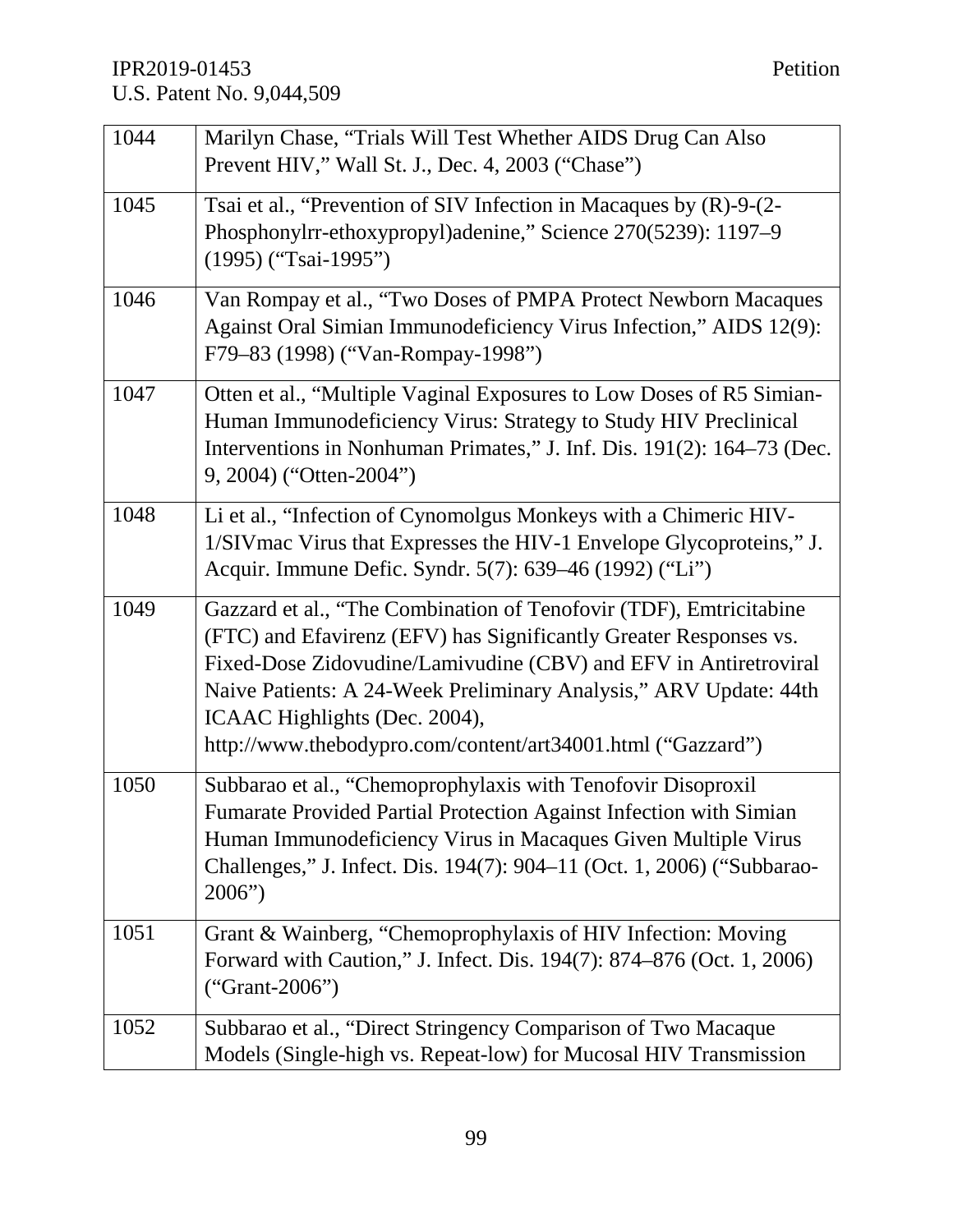|      | Using an Identical Anti-HIV Chemoprophylaxis Intervention," J. Med.<br>Primatol. 36(4–5): 238–43 (2007) ("Subbarao-2007")                                                                               |
|------|---------------------------------------------------------------------------------------------------------------------------------------------------------------------------------------------------------|
| 1053 | Grant et al., "AIDS: Promote HIV Chemoprophylaxis Research, Don't<br>Prevent It," Science 309(5744): 2170–1 (Sept. 30, 2005) ("Grant-<br>2005"                                                          |
| 1054 | Cohen, "Cambodian Leader Throws Novel Prevention Trial Into<br>Limbo," AIDS Research News of the Week, Science 305(5687): 1092<br>$(2004)$ ("Cohen-2004")                                               |
| 1055 | Singh & Mills, "The Abandoned Trials of Pre-Exposure Prophylaxis"<br>for HIV: What Went Wrong?," PLoS Med. 2(9): e234 (Sept. 2005)<br>("Singh")                                                         |
| 1056 | Torian et al., "HIV Type 2 in New York City, 2000-2008," Clin.<br>Infect. Dis. 51(11): 1334–42 (2010) ("Torian")                                                                                        |
| 1057 | Centers for Disease Control and Prevention, "HIV-2 Infection<br>Surveillance – United States, 1987–2009," Morbidity and Mortality<br>Weekly Report 60(29): 985–988 (July 29, 2011) ("CDC-Surveillance") |
| 1058 | Ruthie Blum, "Promoting Prophylaxis," The Jerusalem Post (Jan. 11,<br>2007) ("Blum")                                                                                                                    |
| 1059 | "Family Health International Receives Grant to Evaluate Once-Daily<br>Antiretroviral as a Potential Method of HIV Prevention," Bill &<br>Melinda Gates Foundation (Oct. 28, 2002) ("Gates-Foundation")  |
| 1060 | Youle & Wainberg, "Could Chemoprophylaxis Be Used as an HIV<br>Prevention Strategy While We Wait for an Effective Vaccine?" AIDS<br>17(6): 937–8 (2003) ("Youle-AIDS")                                  |
| 1061 | Haase, "Perils at Mucosal Front Lines for HIV and SIV and Their<br>Hosts," Nature Rev. Immunol. 5(10):783–92 (Oct. 2005) ("Haase-<br>2005"                                                              |
| 1062 | Pope & Haase, "Transmission, Acute HIV-1 Infection and the Quest<br>for Strategies to Prevent Infection," Nat. Med. 9(7): 847-52 (2003)<br>("Pope")                                                     |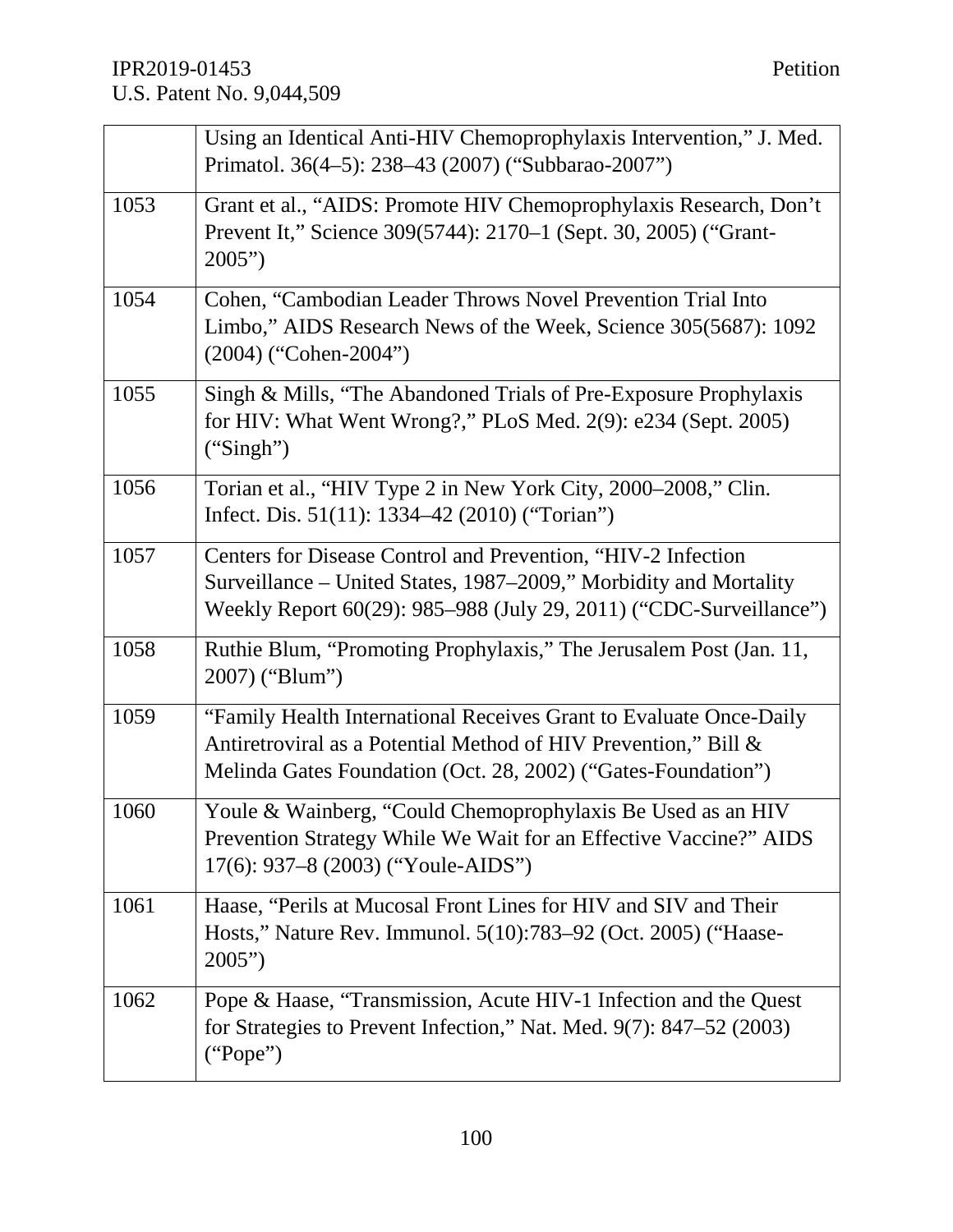| 1063 | Chakraborty, "Viral Burden in Genital Secretions Determines Male-to-<br>Female Sexual Transmission of HIV-1: A Probabilistic Empiric<br>Model," AIDS 15(5): 621–7 (2001) ("Chakraborty")                    |
|------|-------------------------------------------------------------------------------------------------------------------------------------------------------------------------------------------------------------|
| 1064 | Cohen & Pilcher, "Amplified HIV Transmission and New Approaches<br>to HIV Prevention," J. Infect. Dis. 191(9): 1391–3 (May 1, 2005)<br>("Cohen-Pilcher")                                                    |
| 1065 | Fauci et al., "Immunopathogenic Mechanisms of HIV Infection," Ann<br>Intern Med. 124:654-663 (1996) ("Fauci-1996")                                                                                          |
| 1066 | Rubbert & Ostrowski, "Pathogenesis of HIV-1 Infection," in HIV<br>Medicine 2003 (Hoffmann & Kamps eds. 2003), 15-46 ("Rubbert")                                                                             |
| 1067 | Saag, "Candidate Antiviral Agents for Use in Postexposure<br>Prophylaxis," Am. J. Med. 102(5B): 25–31 (1997) ("Saag")                                                                                       |
| 1068 | Angarano et al., "Transmission of Zidovudine-Resistant HIV-1<br>Through Heterosexual Contacts," AIDS 8(7): 1013–4 (1994)<br>("Angarano")                                                                    |
| 1069 | Conlon et al., "Heterosexual Transmission of Human<br>Immunodeficiency Virus Type-1 Variants Associated with Zidovudine<br>Resistance," J. Infect. Dis. 169(2): 411–5 (1994) ("Conlon")                     |
| 1070 | Imrie et al., "Transmission of Human Immunodeficiency Virus Type-1<br>Resistant to Nevirapine and Zidovudine," Sydney Primary HIV<br>Infection Study Group, J. Infect. Dis. 175(6): 1502–6 (1997) ("Imrie") |
| 1071 | Little et al., "Antiretroviral-Drug Resistance Among Patients Recently<br>Infected With HIV," N. Eng. J. Med. 347(6): 385–394 (2002) ("Little")                                                             |
| 1072 | Pozniak et al., "British HIV Association (BHIVA) Guidelines for the<br>Treatment of HIV-Infected Adults with Antiretroviral Therapy," British<br>HIV Association Writing Committee (July 2003) ("BHIVA")    |
| 1073 | Carpenter et al., "Antiretroviral Therapy for HIV Infection in 1998,<br>Updated Recommendations of the International AIDS Society-USA<br>Panel," JAMA 280(1): 78–86 (1998) ("Carpenter")                    |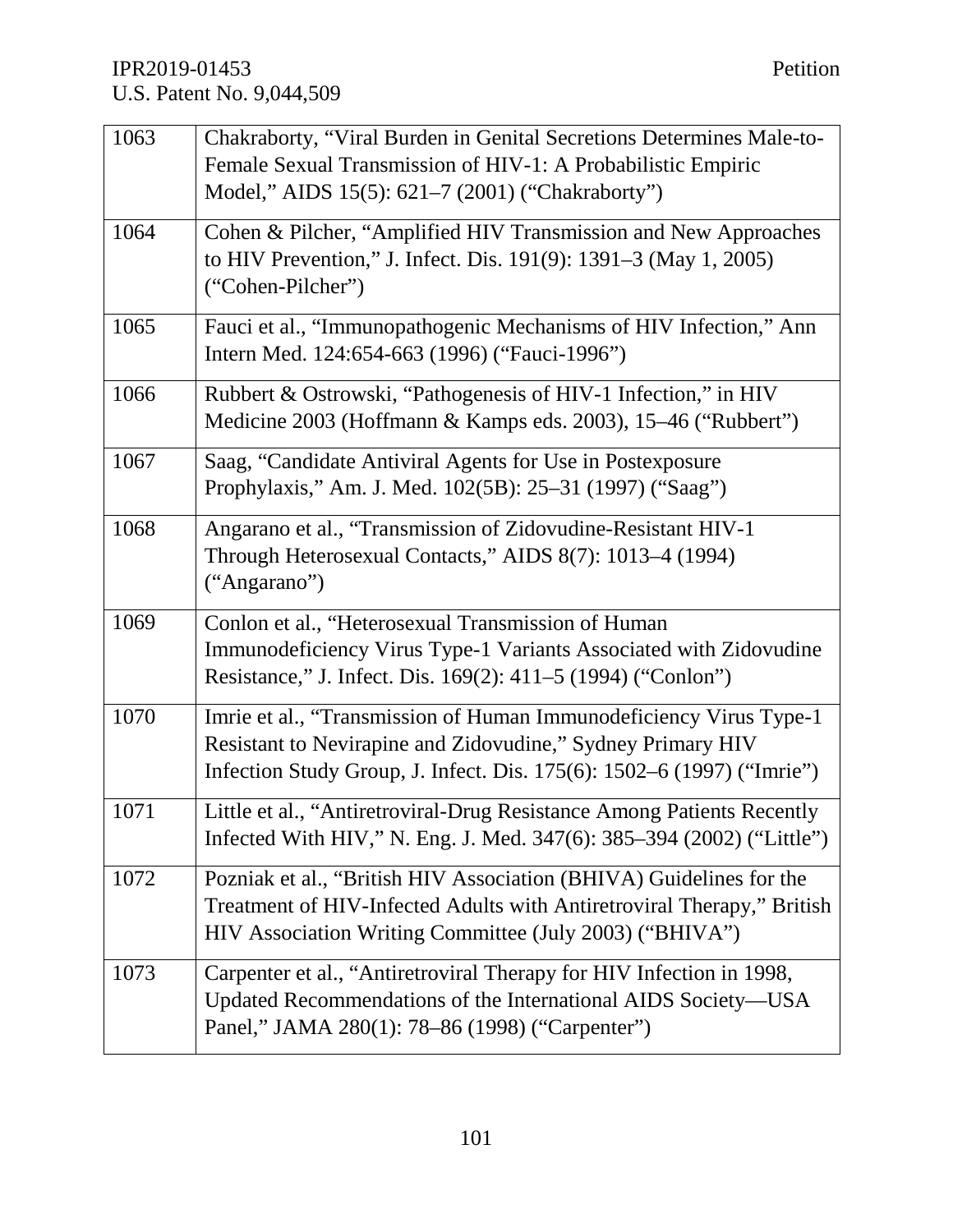| 1074 | Lampe et al., "Changes Over Time in Risk of Initial Virological Failure<br>of Combination Antiretroviral Therapy," Arch. Intern. Med. 166(5):<br>521–8 (Mar. 13, 2006) ("Lampe")                                                                                                                                                                                                    |
|------|-------------------------------------------------------------------------------------------------------------------------------------------------------------------------------------------------------------------------------------------------------------------------------------------------------------------------------------------------------------------------------------|
| 1075 | Department of Health and Human Services, "Guidelines for the Use of<br>Antiretroviral Agents in HIV-1-Infected Adults and Adolescents,"<br>Panel on Clinical Practices for Treatment of HIV Infection (Oct. 29,<br>2004) ("DHHS-2004")                                                                                                                                              |
| 1076 | Department of Health and Human Services, "Guidelines for the Use of<br>Antiretroviral Agents in HIV-1-Infected Adults and Adolescents,"<br>Panel on Clinical Practices for Treatment of HIV Infection (November<br>10, 2003) ("DHHS-2003")                                                                                                                                          |
| 1077 | Arribas et al., "The Combination of Tenofovir DF (TDF), Emtricitabine<br>(FTC) and Efavirenz (EFV) Has Significantly Greater Response vs<br>Fixed Dose Zidovudine/Lamivudine (CBV) And EFV in Antiretroviral<br>Naïve Patients: A 24-Week Preliminary Analysis," Abstract PL14.27th,<br>Int'l Congress on Drug Therapy in HIV Infection, Glasgow (Nov. 14–<br>18, 2004) ("Arribas") |
| 1078 | Arguin & Magill, "For the Record: A History of Malaria<br>Chemoprophylaxis," Chapter 3: Infectious Diseases Related to Travel,<br>https://wwwnc.cdc.gov/travel/yellowbook/2018/infectious-diseases-<br>related-to-travel/emfor-the-record-a-history-of-malaria-<br>chemoprophylaxisem ("Arguin")                                                                                    |
| 1079 | Dumond et al., "Non-Occupational Post-Exposure Prophylaxis and<br>Antiretroviral Pharmacokinetics in the Male and Female Genital<br>Tracts," PRN 11(2): 10–16 (Oct. 2006) ("Dumond-PRN")                                                                                                                                                                                            |
| 1080 | Rey et al., "Post-Exposure Prophylaxis After Occupational and Non-<br>Occupational Exposures to HIV: An Overview of the Policies<br>Implemented in 27 European Countries," AIDS Care 12(6): 695–701<br>$(2000)$ ("Rey")                                                                                                                                                             |
| 1081 | Hosseinipour et al., "Can Antiretroviral Therapy Be Used to Prevent<br>Sexual Transmission of Human Immunodeficiency Virus Type 1?"<br>Clin. Infect. Dis. 34(1): 1391–5 (2002) ("Hosseinipour")                                                                                                                                                                                     |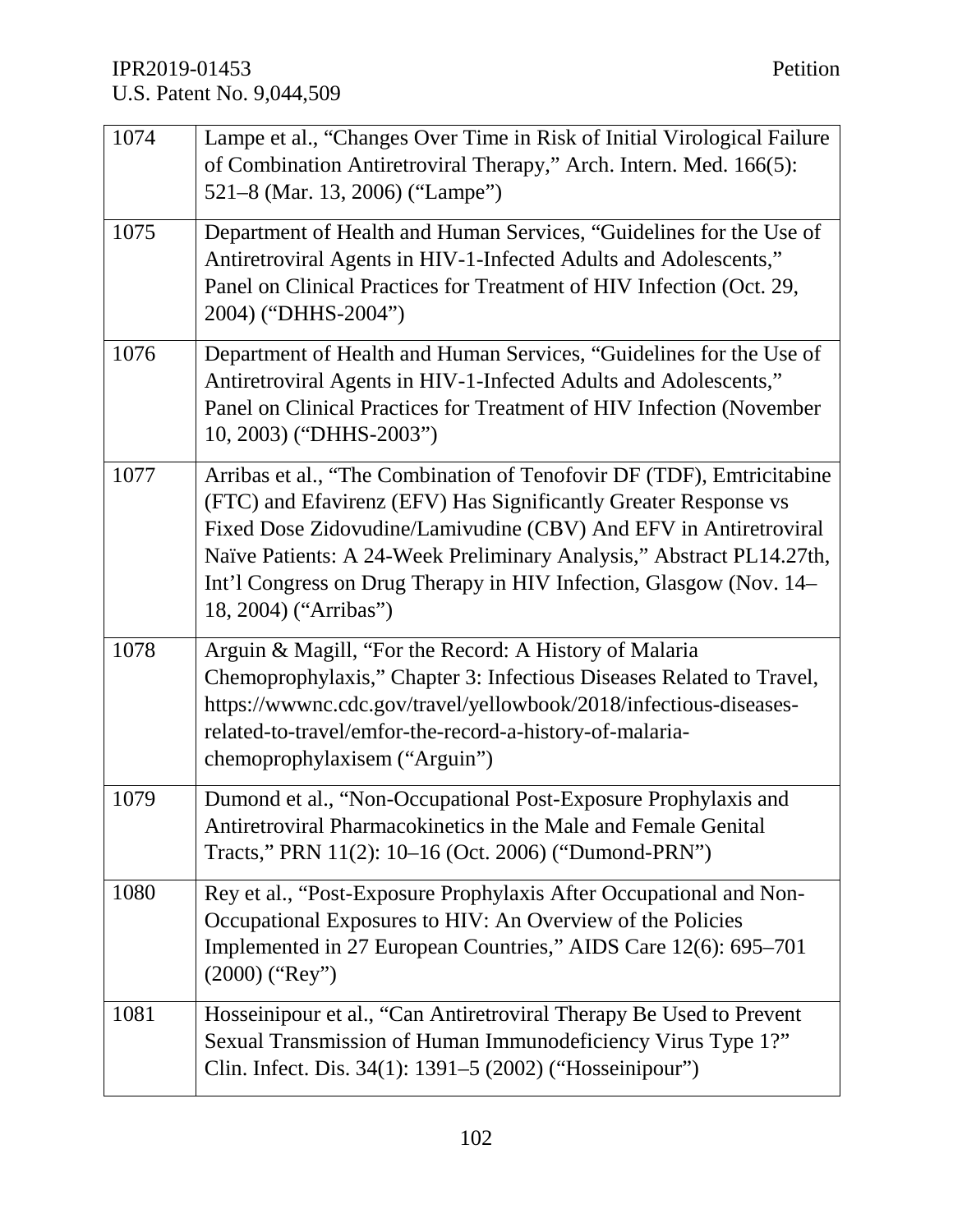| 1082 | Guay et al., "Intrapartum and Neonatal Single-Dose Nevirapine          |
|------|------------------------------------------------------------------------|
|      | Compared with Zidovudine for Prevention of Mother-to-Child             |
|      | Transmission of HIV-1 in Kampala, Uganda: HIVNET 012                   |
|      | Randomised Trial," Lancet 354(9387): 795–802 (1999) ("Guay")           |
| 1083 | Wade et al., "Abbreviated Regimens of Zidovudine Prophylaxis and       |
|      | Perinatal Transmission of the Human Immunodeficiency Virus," N.        |
|      | Engl. J. Med. 339(20): 1409-14 (1998) ("Wade")                         |
| 1084 | Connor et al., "Reduction of Maternal-Infant Transmission of Human     |
|      | Immunodeficiency Virus Type 1 with Zidovudine Treatment," N. Engl.     |
|      | J. Med. 331(18): 1173–1180 (1994) ("Connor")                           |
| 1085 | Shaffer et al., "Short-course Zidovudine for Perinatal HIV-1           |
|      | Transmission in Bangkok, Thailand: A Randomised Controlled Trial,"     |
|      | Lancet 353(9155):773-80 (1999) ("Shaffer")                             |
| 1086 | Wiktor et al., "Short-course Oral Zidovudine for Prevention of Mother- |
|      | to-Child Transmission of HIV-1 in Abidjan, Cote d'Ivoire: A            |
|      | randomised Trial," Lancet 353(9155): 781–5 (1999) ("Wiktor")           |
| 1087 | California Task Force on Non-Occupational PEP and the California       |
|      | Department of Health Services Office of AIDS, "Offering HIV Post-      |
|      | Exposure Prophylaxis (PEP) Following Non-Occupational Exposures:       |
|      | Recommendations for Healthcare Providers in the State of California"   |
|      | (June 2004) ("CA-PEP")                                                 |
| 1088 | Smith, "Pre-exposure Chemoprophylaxis for HIV: It is Time,"            |
|      | Retrovirology 1(16): 1-5 (2004) ("Smith")                              |
| 1089 | Centers for Disease Control and Prevention, "Provisional Public Health |
|      | Service Recommendations For Chemoprophylaxis After Occupational        |
|      | Exposure to HIV," Morbidity and Mortality Weekly Report 45(22):        |
|      | 468–72 (June 7, 1996) ("CDC-1996")                                     |
| 1090 | Cardo et al., "A Case-Control Study of HIV Seroconversion in Health    |
|      | Care Workers after Percutaneous Exposure," N. Eng. J. Med. 337(21):    |
|      | 1485-1490 (1997) ("Cardo")                                             |
|      |                                                                        |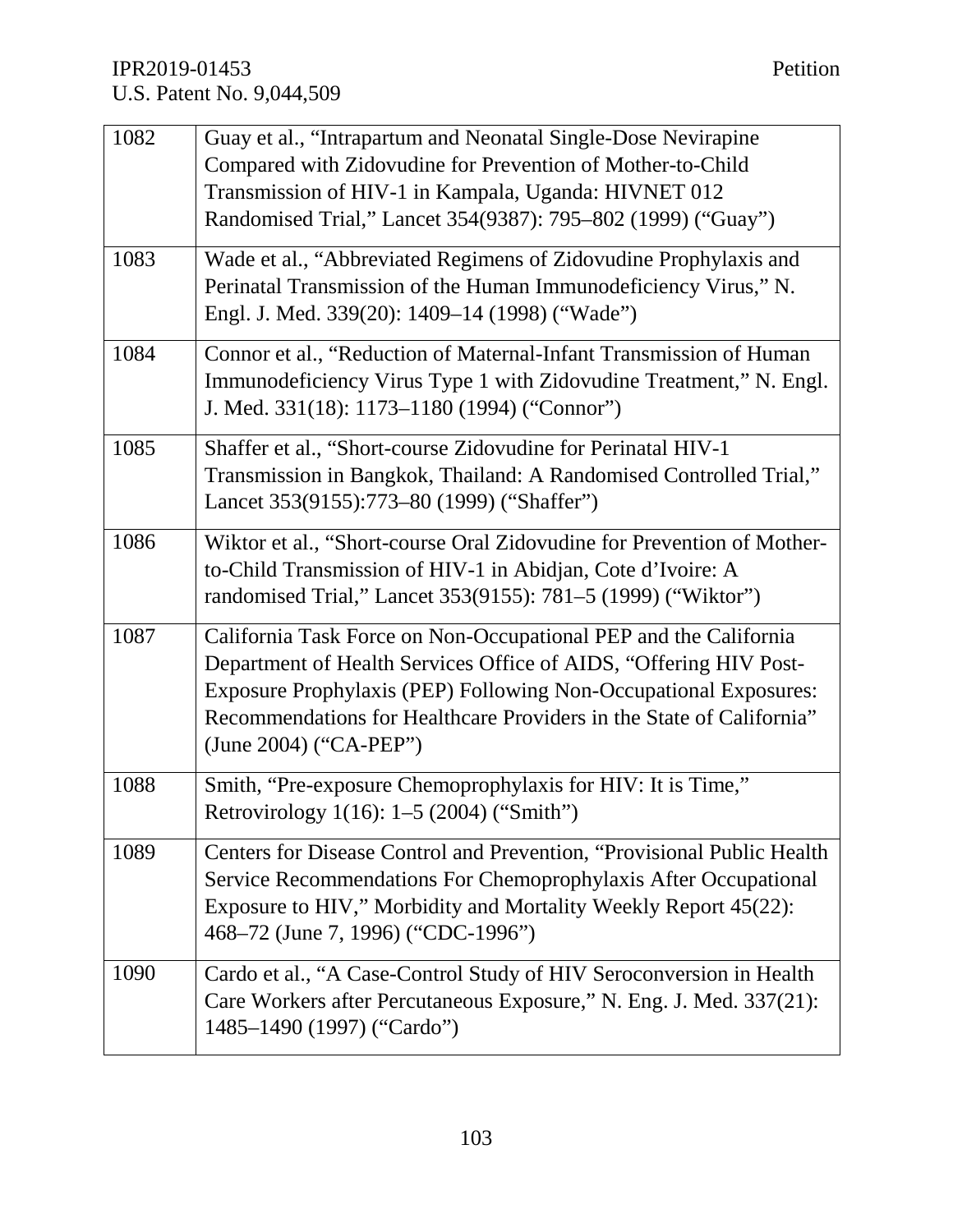| 1091 | Merchant, "Update on Emerging Infections: News from the Centers for<br>Disease Control and Prevention," Annals of Emergency Medicine,<br>46(1): 82–86 (July 2005) ("Merchant-2005")                                                                                                                                           |
|------|-------------------------------------------------------------------------------------------------------------------------------------------------------------------------------------------------------------------------------------------------------------------------------------------------------------------------------|
| 1092 | Centers for Disease Control and Prevention, "Management of Possible<br>Sexual, Injecting-Drug-Use, or Other Nonoccupational Exposure to<br>HIV, Including Considerations Related to Antiretroviral Therapy<br>Public Health Service Statement," Morbidity and Mortality Weekly<br>Report 47(17): 1-14 (1998) ("CDC-Sept1998") |
| 1093 | The New York State Department of Health AIDS Institute, "HIV<br>Prophylaxis Following Non-Occupational Exposure Including Sexual<br>Assault" (June 2004) ("NY-PEP")                                                                                                                                                           |
| 1094 | San Francisco Department of Public Health, California HIV PEP after<br>Sexual Assault Task Force, California State Office of AIDS, "Offering<br>HIV Prophylaxis Following Sexual Assault: Recommendations for the<br>State of California" (2001) ("CA-Sexual-Assault")                                                        |
| 1095 | Brown University AIDS Program and the Rhode Island Department of<br>Health, "Nonoccupational Human Immunodeficiency Virus<br>Postexposure Prophylaxis Guidelines for Rhode Island Healthcare<br>Practitioners," Nonoccupational HIV PEP Task Force (Aug. 2002)<br>$("RI-PEP")$                                                |
| 1096 | Cohen, "Prevention Cocktails: Combining Tools to Stop HIV's<br>Spread," Science 309(5737): 1002–5 (Aug. 12, 2005) ("Cohen-<br>Science")                                                                                                                                                                                       |
| 1097 | Jackson et al., "A Phase I/II Study of Nevirapine for Pre-exposure<br>Prophylaxis of HIV-1 Transmission in Uninfected Subjects at High<br>Risk," AIDS 17(4): 547–53 (2003) ("Jackson")                                                                                                                                        |
| 1098 | Katz & Gerberding, "Postexposure Treatment of People Exposed to the<br>Human Immunodeficiency Virus through Sexual Contact or Injection-<br>Drug Use," N. Engl. J. Med. 336(15): 1097–1100 (1997) ("Katz")                                                                                                                    |
| 1099 | Ghosn et al., "Penetration of Enfuvirtide, Tenofovir, Efavirenz, and<br>Protease Inhibitors in the Genital Tract of HIV-1-Infected Men," AIDS<br>18(4): 1958–61 (2004) ("Ghosn")                                                                                                                                              |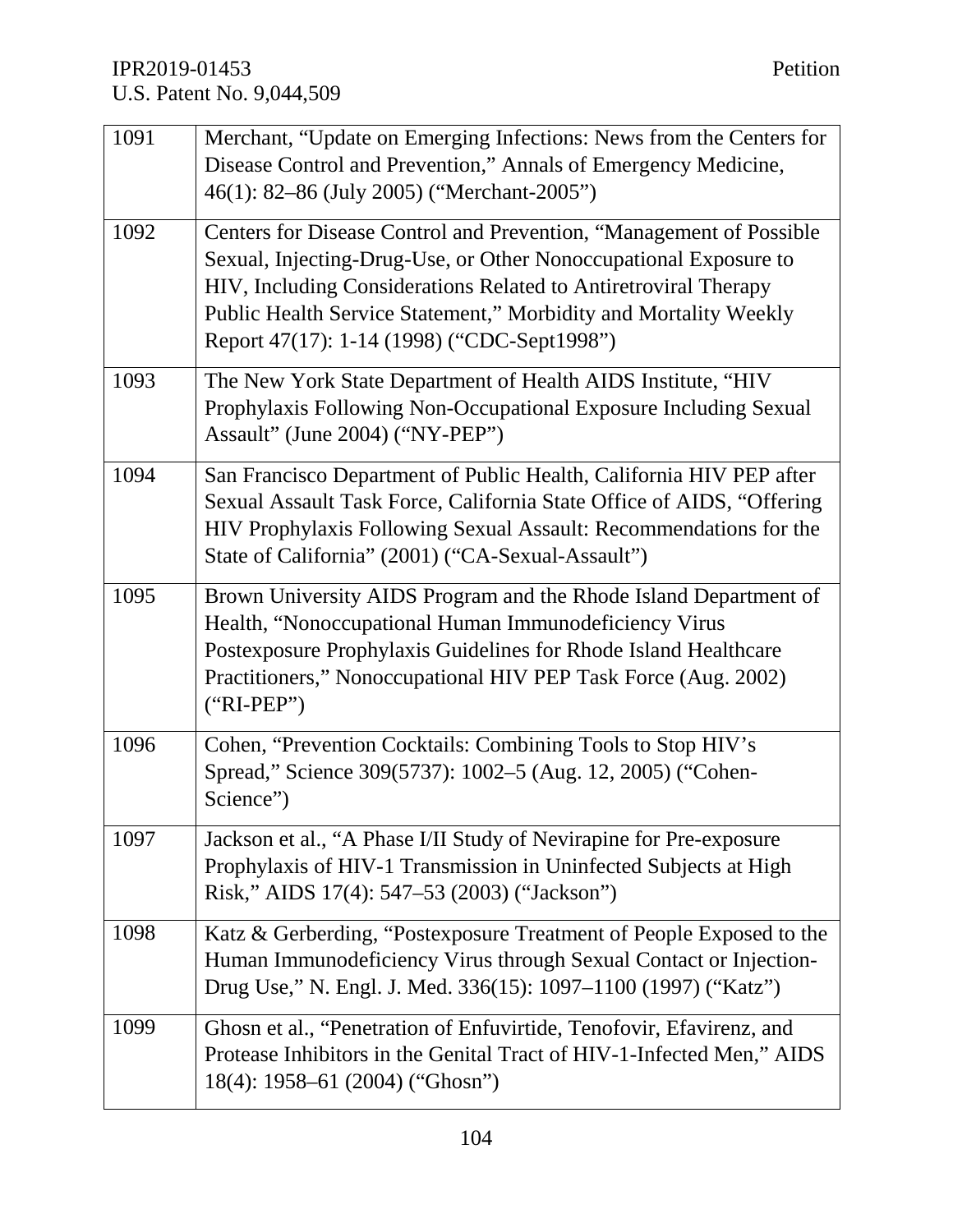| 1100 | Almeda et al., "Proposed recommendations for the management of HIV<br>post-exposure prophylaxis after sexual, injecting drug or other<br>exposures in Europe," Euro surveillance 9(6):35-40 (2004) ("Almeda")                                                                                                                                                          |
|------|------------------------------------------------------------------------------------------------------------------------------------------------------------------------------------------------------------------------------------------------------------------------------------------------------------------------------------------------------------------------|
| 1101 | Vernazza et al., "Sexual Transmission of HIV Infectiousness and<br>Prevention," AIDS 13(2): 155-166 (1999) ("Vernazza-1999")                                                                                                                                                                                                                                           |
| 1102 | Cohen & Hosseinipour, "HIV Treatment Meets Prevention:<br>Antiretroviral Therapy as Prophylaxis," The AIDS Pandemic: Impact<br>on Science and Society, 137–161 (Mayer & Pizer eds., Jan. 12, 2005)<br>$("Cohen-2005")$                                                                                                                                                 |
| 1103 | Declaration of Greg Szekeres ("Szekeres-Decl.")                                                                                                                                                                                                                                                                                                                        |
| 1104 | Vourvahis et al., "A Pharmacologic Basis for the Use of Tenofovir In<br>Pre- and Post-Exposure Prophylaxis: Intra and Extracellular Genital<br>Tract Pharmacokinetics and Pharmacodynamics from First Dose to<br>Steady State in HIV-1-Infected Men and Women," 13th Conference on<br>Retroviruses and Opportunistic Infections (Feb. 5-8, 2006)<br>("Vourvahis-CROI") |
| 1105 | Black, "Animal Studies of Prophylaxis," Am. J. Med. 102(5B): 39–44<br>(1997) ("Black")                                                                                                                                                                                                                                                                                 |
| 1106 | Van Rompay et al., "Topical Administration of Low-Dose Tenofovir<br>Disoproxil Fumarate to Protect Infant Macaques Against Multiple Oral<br>Exposures of Low Doses of Simian Immunodeficiency Virus," J.<br>Infect. Dis. 186(10): 1508-13 (2002) ("Van-Rompay-2002")                                                                                                   |
| 1107 | Van Rompay et al., "Two Low Doses of Tenofovir Protect Newborn<br>Macaques Against Oral Simian Immunodeficiency Virus Infection," J.<br>Infect. Dis. 184(4): 429–38 (2001) ("Van-Rompay-2001")                                                                                                                                                                         |
| 1108 | [First] Affidavit of Christopher Butler ("Wayback-Decl.")                                                                                                                                                                                                                                                                                                              |
| 1109 | Van Rompay et al., "Oral Tenofovir DF Protects Infant Macaques<br>Against Infection Following Repeated Low-Dose Oral Exposure to<br>Virulent Simian Immunodeficiency Virus," XV International<br>Conference on AIDS, Bangkok, Thailand, July 11-16, 2004, Abstract<br>LBOrB10 ("Van-Rompay-2004")                                                                      |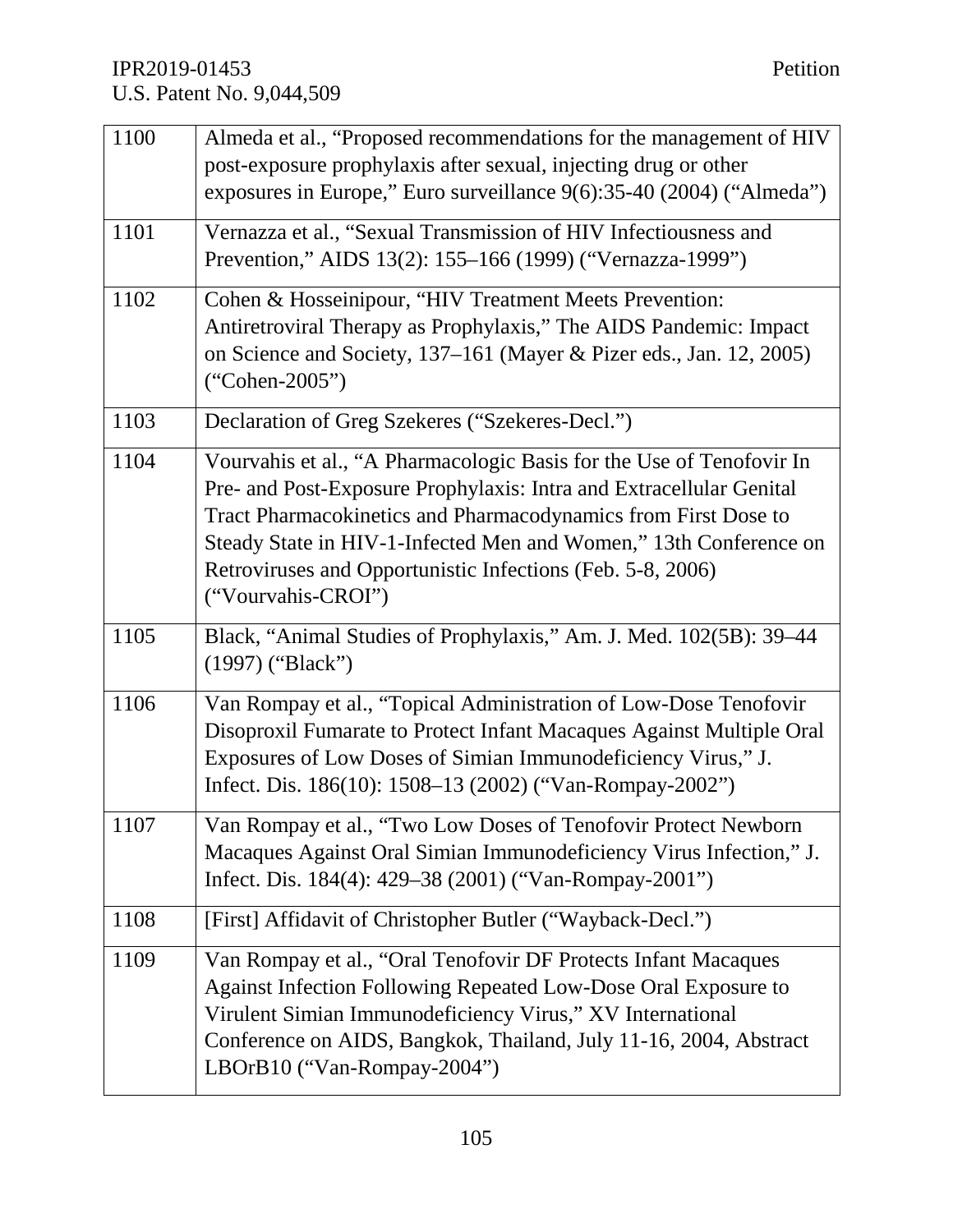| 1110 | Fearon, "The Laboratory Diagnosis of HIV Infections," Can. J. Infect.<br>Dis. Med. Microbiol. 16(1): 26-30 (Jan.-Feb. 2005) ("Fearon")                                                                                                                                                                       |
|------|--------------------------------------------------------------------------------------------------------------------------------------------------------------------------------------------------------------------------------------------------------------------------------------------------------------|
| 1111 | Centers for Disease Control and Prevention, "Updated U.S. Public<br>Health Service Guidelines for the Management of Occupational<br>Exposures to HIV and Recommendations for Postexposure<br>Prophylaxis," Morbidity and Mortality Weekly Report 54(RR-9) (Sept.<br>30, 2005) ("CDC-2005")                   |
| 1112 | Schechter et al., "Behavioral Impact, Acceptability, and HIV Incidence<br>among Homosexual Men with Access to Postexposure<br>Chemoprophylaxis for HIV," J. Acquir. Immune Defic. Syndr. 35(5):<br>519–25 (2004) ("Schechter")                                                                               |
| 1113 | Otten et al., "Efficacy of Postexposure Prophylaxis after Intravaginal<br>Exposure of Pig-Tailed Macaques to a Human-Derived Retrovirus<br>(Human Immunodeficiency Virus Type 2)," Journal of Virology<br>74(20): 9771-9775 (2000) ("Otten-2000")                                                            |
| 1114 | Lorenzen & Graefe, "Post-Exposure Prophylaxis (PEP)," in HIV<br>Medicine 2006 (Hoffmann, Rockstroh & Kamps eds.), 697–704 (Aug.<br>2006) ("Lorenzen")                                                                                                                                                        |
| 1115 | Subbarao et al., "Chemoprophylaxis with Oral Tenofovir Disoproxil<br>Fumarate (TDF) Delays but Does Not Prevent Infection in Rhesus<br>Macaque Given Repeated Challenges of SHIV," 12th Conference on<br>Retroviruses and Opportunistic Infections, (Feb. 22-25, 2005)<br>$("Subbarao-2005")$                |
| 1116 | Centers for Disease Control and Prevention, "Report of the NIH Panel"<br>to Define Principles of Therapy of HIV Infection and Guidelines for<br>the Use of Antiretroviral Agents in HIV-Infected Adults and<br>Adolescents," Morbidity and Mortality Weekly Report 47(RR-5) (Apr.<br>24, 1998) ("DHHS-1998") |
| 1117 | Haase, "The Pathogenesis of Sexual Mucosal Transmission and Early<br>Stages of Infection: Obstacles and a Narrow Window of Opportunity<br>for Prevention," AIDS 15(Suppl 1): S10-S12 (2001) ("Haase-2001")                                                                                                   |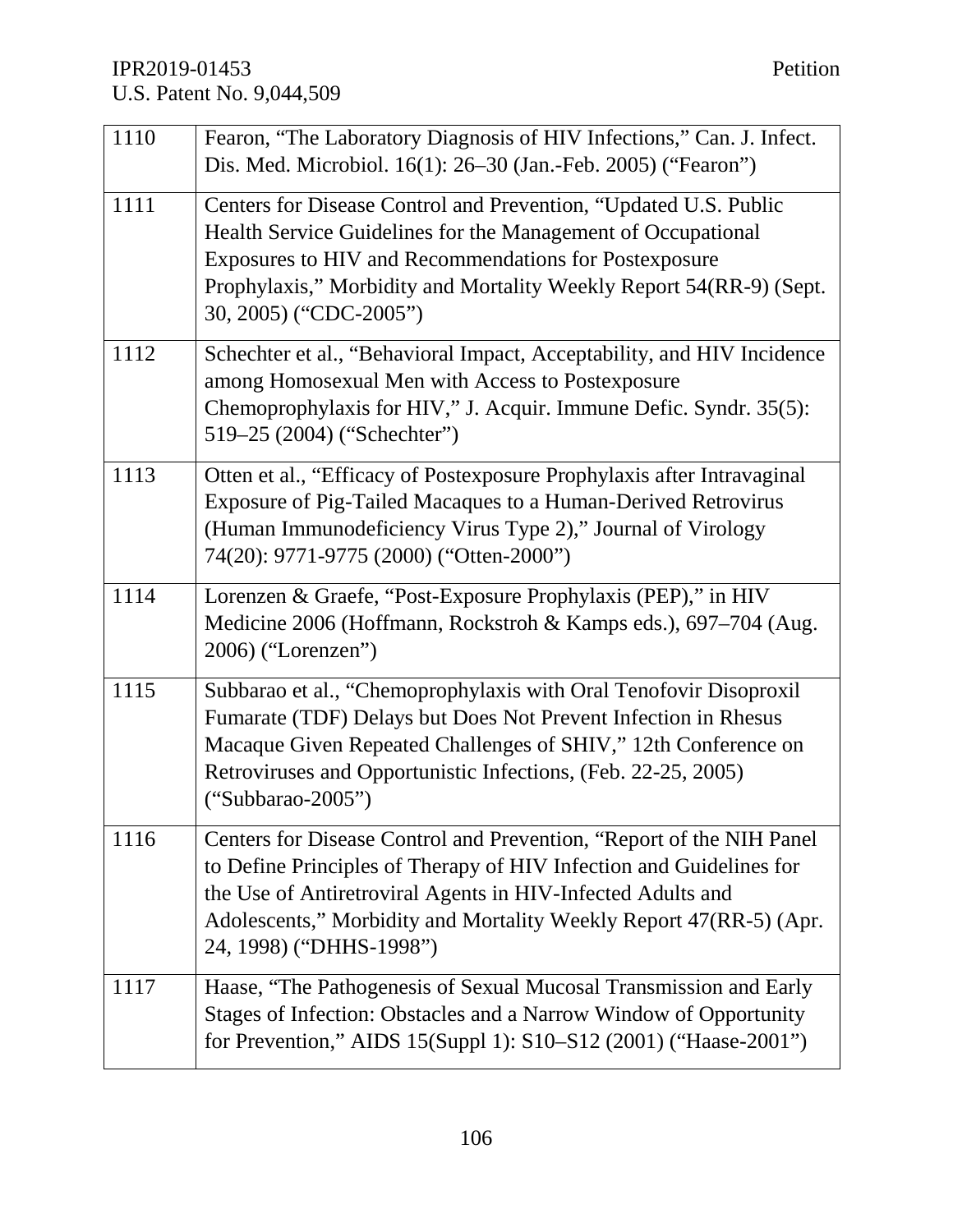| 1118 | Amico, "Adherence to preexposure Chemoprophylaxis: The Behavioral<br>Bridge from Efficacy to Effectiveness," Curr. Opin. HIV/AIDS 7(6):<br>542-8 (2012) ("Amico")                                                                                                                                                                                           |
|------|-------------------------------------------------------------------------------------------------------------------------------------------------------------------------------------------------------------------------------------------------------------------------------------------------------------------------------------------------------------|
| 1119 | Stirratt & Gordon, "Adherence to Biomedical HIV Prevention<br>Methods: Considerations Drawn from HIV Treatment Adherence<br>Research," Curr. HIV/AIDS Rep. 5(4): 186–92 (2008) ("Stirratt")                                                                                                                                                                 |
| 1120 | Quirino et al., "HAART Tolerability: Post-Exposure Prophylaxis in<br>Healthcare Workers Versus Treatment in HIV-Infected Patients,"<br>Antiviral Ther. 5(3): 195–7 (2000) ("Quirino")                                                                                                                                                                       |
| 1121 | Ruiz et al., "No Time to Lose: Getting More from HIV Prevention,"<br>Committee on HIV Prevention Strategies in the United States (2001),<br>https://www.nap.edu/read/9964/chapter/1#iii ("Ruiz")                                                                                                                                                            |
| 1122 | Random House Webster's Unabridged Dictionary (2d ed. 2001)<br>("Random House Dictionary")                                                                                                                                                                                                                                                                   |
| 1123 | US Public Health Service, "Preexposure Prophylaxis for the Prevention<br>of HIV Infection in the United States," Clinical Practice Guideline<br>$(2014)$ ("CDC-2014")                                                                                                                                                                                       |
| 1124 | Center for Disease Control and Prevention, "MMWR<br>Recommendations and Reports: Past Volume" (Jan. 15, 2010) ("CDC-<br>Archive")                                                                                                                                                                                                                           |
| 1125 | Centers for Disease Control and Prevention, "Antiretroviral<br>Postexposure Prophylaxis After Sexual, Injection-Drug Use, or Other<br>Nonoccupational Exposure to HIV in the United States,"<br>Recommendations from the U.S. Department of Health and Human<br>Services, Morbidity and Mortality Weekly Report 54(2) (Jan. 21, 2005)<br>$("CDC-2005 web")$ |
| 1126 | AIDS Partnership California, "About AIDS Partnership California,"<br>(2004)<br>https://web.archive.org/web/20041130045625/http:/www.aidspartnersh<br>ipca.org:80/                                                                                                                                                                                           |
| 1127 | AIDS Partnership California, "AIDS Partnership California<br>Publications," (2004)                                                                                                                                                                                                                                                                          |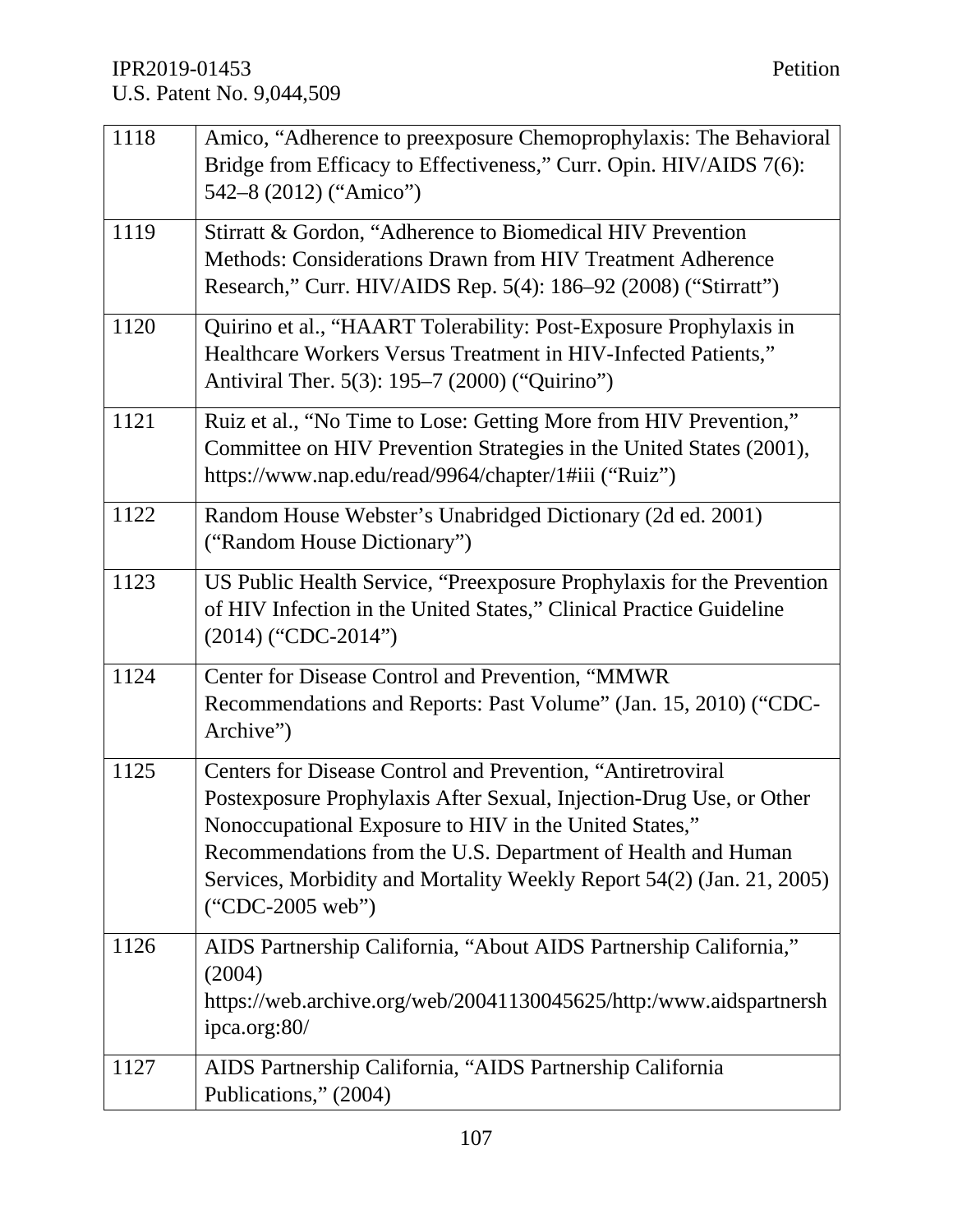|      | https://web.archive.org/web/20041207151925/http://www.aidspartners<br>hipca.org:80/pubs.html                                                                                                                                                                                   |
|------|--------------------------------------------------------------------------------------------------------------------------------------------------------------------------------------------------------------------------------------------------------------------------------|
| 1128 |                                                                                                                                                                                                                                                                                |
|      | Declaration of Peter Rolla ("UCSD-Decl.")                                                                                                                                                                                                                                      |
| 1129 | Declaration of Thomas J. Coates, Ph.D. ("Coates-Decl.")                                                                                                                                                                                                                        |
| 1130 | Kearney et. al, "Tenofovir disoproxil fumarate: clinical pharmacology<br>and pharmacokinetics," Clin Pharmacokinet 43:595-612 (2004).<br>("Kearney")                                                                                                                           |
| 1131 | Naesens et al., "Antiretroviral Efficacy and Pharmacokinetics of Oral<br>Bis(isopropyloxycarbonyloxymethyl)9-(2-<br>Phosphonylmethoxypropyl)adenine in Mice," Antimicrob Agents<br>Chemother. 42(7): 1568-1573 (1998) ("Neasens")                                              |
| 1132 | Van Rompay KK, et al., "9-[2-(Phosphonomethoxy) propyl] adenine<br>therapy of established simian immunodeficiency virus infection in<br>infant rhesus macaques," Antimicrob. Agents Chemother. 40(11):2586-<br>91 (1996) ("Van-Rompay-1996")                                   |
| 1133 | Derdelinckx I, et al., "Criteria for drugs used in pre-exposure<br>prophylaxis trials against HIV infection," PLoS Med 3(11): e454<br>$(2006)$ ("Derdelinckx")                                                                                                                 |
| 1134 | Valer L, et al., "Predictors of selection of K65R: tenofovir use and lack<br>of thymidine analogue mutations," AIDS 18:2094–2096 (2004)<br>("Valer")                                                                                                                           |
| 1135 | Grant R., "Truvada (TDF/FTC) for HIV prevention in American Men;<br>Previous title: Safety and efficacy of daily oral tenofovir 300mg/d<br>versus placebo for HIV-1 prevention among Peruvian men," Gilead<br>Viread - Phase 4 Study Proposal, Jan. 6, 2005 ("Grant-Proposal") |
| 1136 | Kaldor J., "Safety and Pharmacokinetics of Daily Oral Tenofovir in<br>HIV Negative Thai Women, Gilead Phase IV Study Proposal Sheet,"<br>Aug. 19, 2005 ("Kaldor-Proposal")                                                                                                     |
| 1137 | Miller et al., "Propagation and Dissemination of Infection after Vaginal<br>Transmission of Simian Immunodeficiency Virus," J. of Virology,<br>79(14): 9217-9227 (2005) ("Miller")                                                                                             |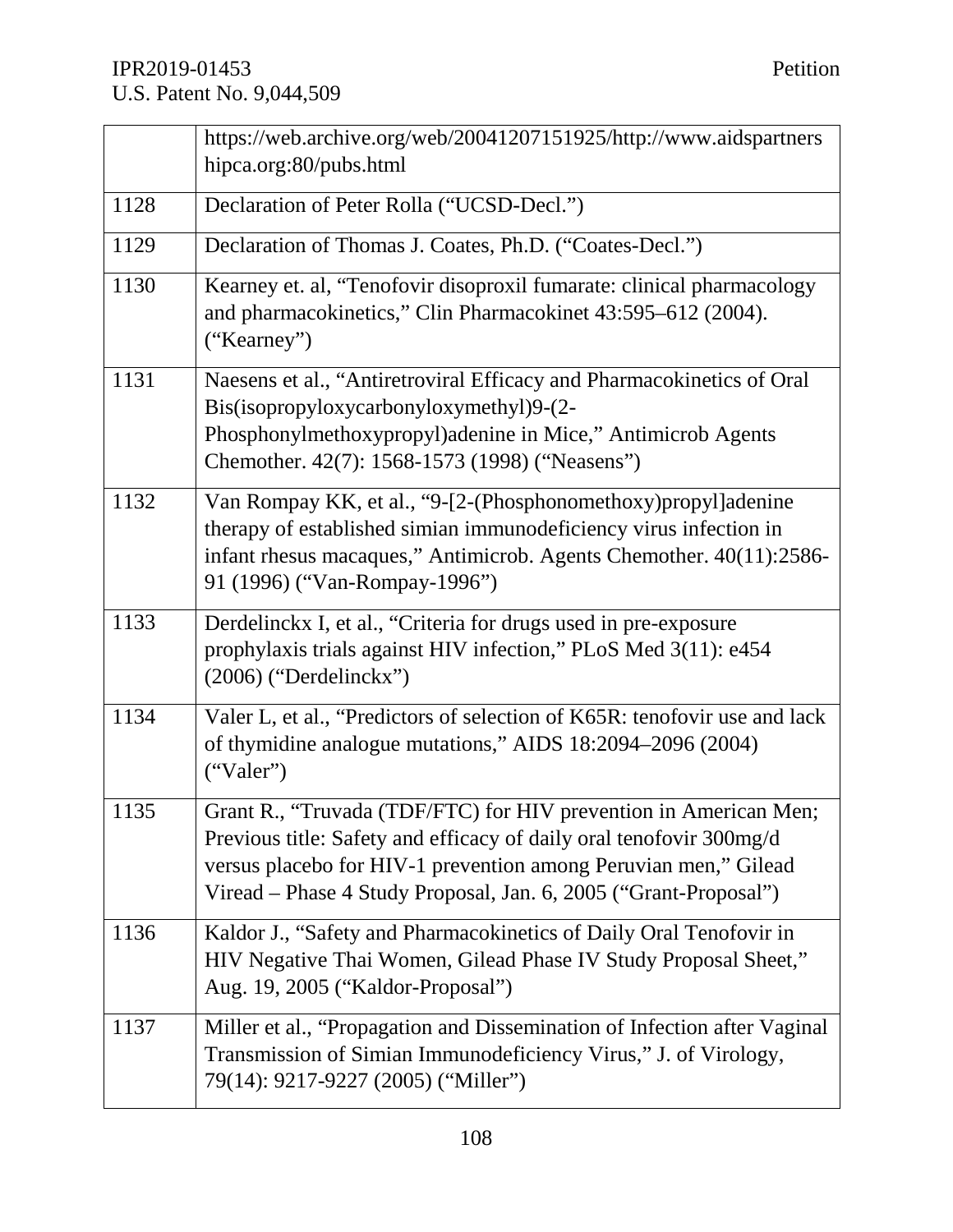| 1138 | Janeway et al., "Acquired Immune Deficiency Syndrome," Immune                                                                                                                                                                      |
|------|------------------------------------------------------------------------------------------------------------------------------------------------------------------------------------------------------------------------------------|
|      | Biology, 451–65 (5th ed. 2001) ("Janeway")                                                                                                                                                                                         |
| 1139 | [Second] Affidavit of Christopher Butler ("Wayback-Decl.-II")                                                                                                                                                                      |
| 1140 | Declaration of Jeffrey Kushan ("Kushan- Decl.")                                                                                                                                                                                    |
| 1141 | Center for Disease Control and Prevention, "Contact Us" webpage,<br>https://www.cdc.gov/mmwr/contact_us.html ("CDC-Contact-US")                                                                                                    |
| 1142 | 2018.02.06 Email from J. Kushan to "mmwrg@cdc.gov" subj:<br>Question on Publication date and attachment                                                                                                                            |
| 1143 | 2018.02.07 Email from B. Stallworth to J. Kushan RE: Question on<br>publication date and attachment                                                                                                                                |
| 1144 | 2018.02.07 Email from J. Kushan to B. Stallworth RE: Question on<br>publication date                                                                                                                                               |
| 1145 | 2018.02.09 Email from B. Stallworth to J. Kushan RE: Question on<br>publication date                                                                                                                                               |
| 1146 | Gilead Press Release: Gilead Announces Preliminary 24-Week Data<br>from Study 934 Comparing Viread and Emtriva to Combivir Both in<br>Combination With Efavirenz In Patients With HIV, August 26, 2004<br>("Gilead Press Release") |
| 1147 | Cohen et al., "The Immunopathogenesis of HIV Infection,"<br>Fundamental Immunology, 1455-1509 (4th ed. 1999) ("Cohen-1999")                                                                                                        |
| 1148 | Gelderblom, "Assembly and morphology of HIV: potential effect of<br>structure on viral function," AIDS 5: 617-638 (1991) ("Gelderblom-<br>1991"                                                                                    |
| 1149 | Goldsby et al., "AIDS and Other Immunodeficiencies," Immunology<br>$(5th$ ed. 2003) ("Goldsby")                                                                                                                                    |
| 1150 | International Patent Publication, WO 2004/002498 A1 ("Keller")                                                                                                                                                                     |
| 1151 | Stephenson, J., "New HIV Prevention Strategies Urged: Averting New<br>Infections Key to Controlling Pandemic," JAMA 292(10): 1163-1164<br>$(2004)$ ("Stephenson")                                                                  |